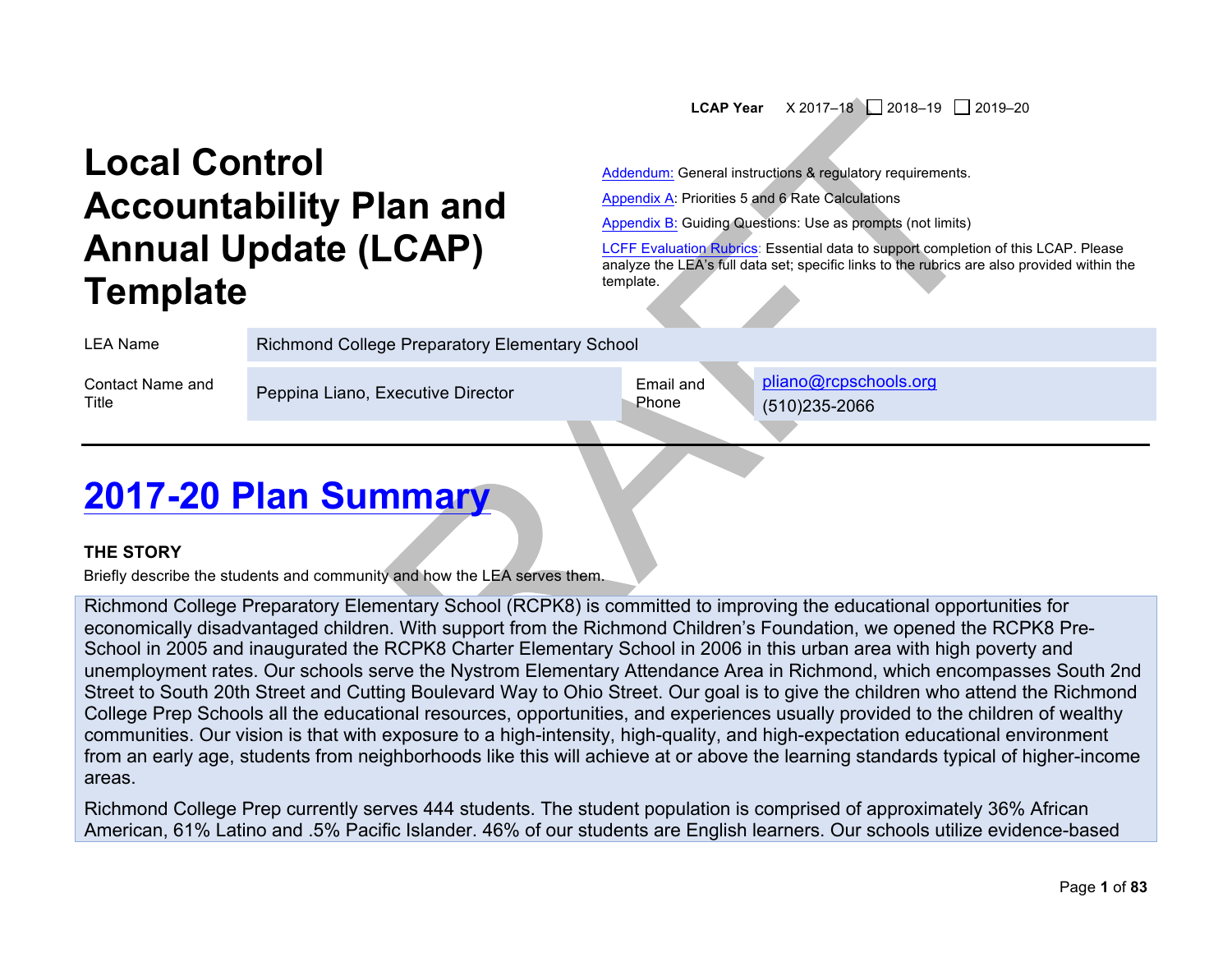best practices in teaching, learning, and school reform, including an extended-day program which operates from 7:30 a.m. to 6 p.m. as well as an extended school year of 40 weeks per year. In the charter school, we maintain a ratio of one teacher/instructional aide for every 15 students, and our educational philosophy synthesizes a *constructivist* approach with elements from two whole school reform models: the *Accelerated Schools* model developed by Levin and colleagues at Stanford,<sup>1</sup> and the *School Development Program* developed by Comer, et al. at Yale. Additional resources provided at the preschool and charter elementary school include psychological evaluation and counseling services, speech therapy, gardening, a tutoring program, and various other enrichment and support activities. Our school is guided by an independent, committed and active school board.

Our goals for student achievement are that students will: 1) meet or exceed grade-level standards in core skill areas; 2) become self-motivated, competent, lifelong learners; and 3) have a strong foundation for going to and succeeding in college with the skills and basic knowledge needed to become truly educated and have a wide array of choices open to them in future university education, work and community involvement.

**1. HM Levin, Accelerating schools for disadvantaged students. Educational Leadership, 44(6), 1987. Hopfenberg, et al.** *Accelerated Schools Resource Guide***. Jossey-Bass, 1993; T Boyd,** *Accelerated Schools Plus: Research Base for Selected Services***. National Center Accelerated Schools, 2004.**

l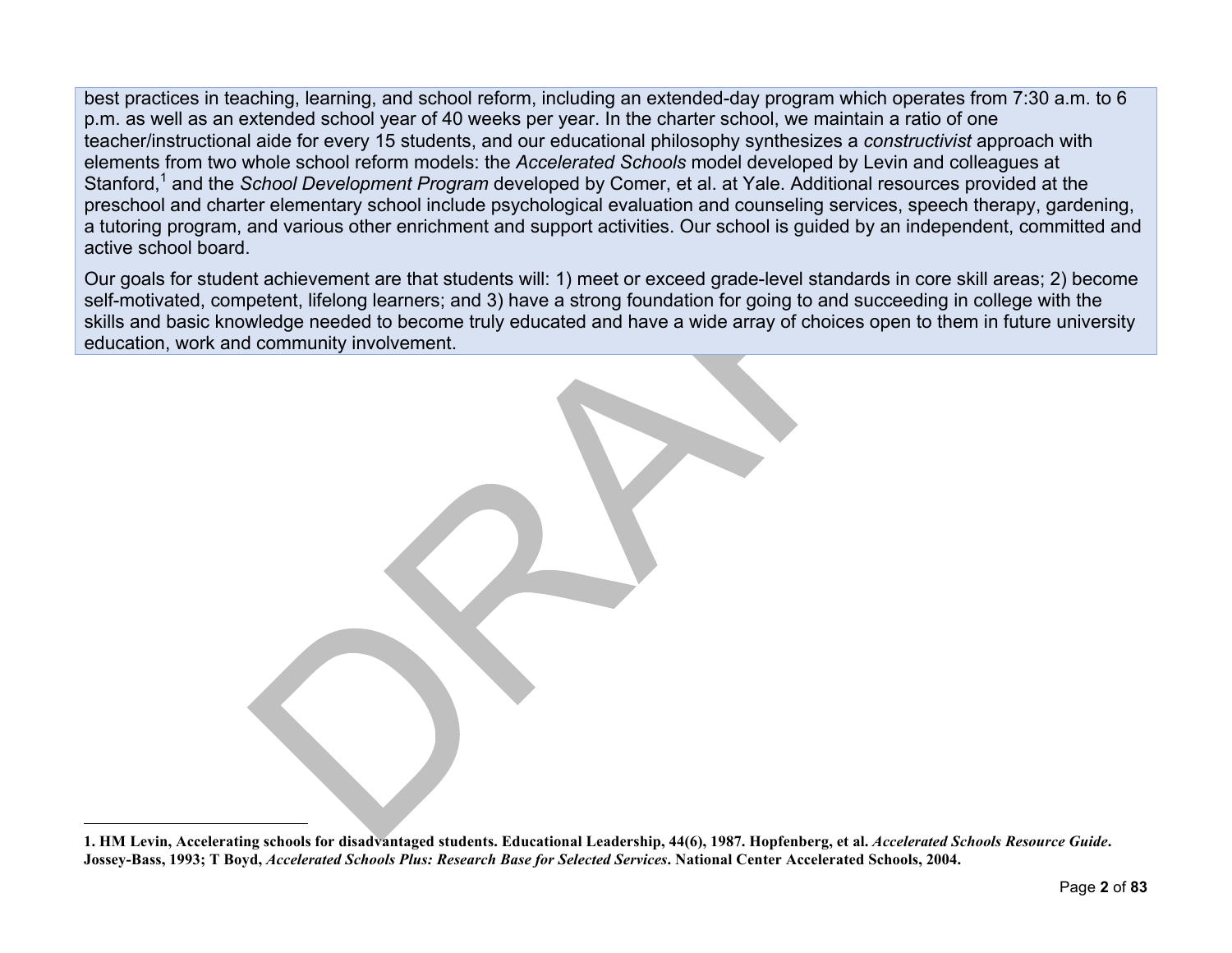#### **LCAP HIGHLIGHTS**

Identify and briefly summarize the key features of this year's LCAP.

The Richmond College Preparatory Elementary School LCAP is designed to meet the needs of all our students, in particular our low income students, English learners and foster youth. 83% of our students fall into one or more of these categories so many of our services are provided schoolwide.

Our five goals are:

- 1. Richmond College Preparatory provides highly quality staff, exemplary classroom instruction, standards-based or aligned materials, and facilities that are in good repair.
- 2. Richmond College Preparatory provides an exemplary instructional program to ensure all students met or exceed grade level standards and achieve college and career readiness.
- 3. Richmond College Preparatory provides a high quality English learner program so that English learners meet or exceed grade level standards and reclassify within six years of enrolling at RCP.
- 4. Richmond College Preparatory provides a safe, welcoming and engaging learning environment for all students.
- 5. Richmond College Preparatory engages parents and families to support student success in school.

Richmond College Preparatory School focuses resources on improving student outcomes by improving classroom instruction through jobembedded professional development and effective use of ongoing assessment data to address student need. Instructional Aides are provided in every classroom. Two Directors of Curriculum and Instruction continually focus on supporting teachers and aides to improve classroom instruction, intervention and school climate. Additionally, we focus on providing a welcoming, safe and engaging school. The new Family Engagement Coordinator focuses on increasing parent engagement and meeting needs our of parent community.

## **REVIEW OF PERFORMANCE**

Based on a review of performance on the state indicators and local performance indicators included in the LCFF Evaluation Rubrics, progress toward LCAP goals, local self-assessment tools, stakeholder input, or other information, what progress is the LEA most proud of and how does the LEA plan to maintain or build upon that success? This may include identifying any specific examples of how past increases or improvements in services for low-income students, English learners, and foster youth have led to improved performance for these students.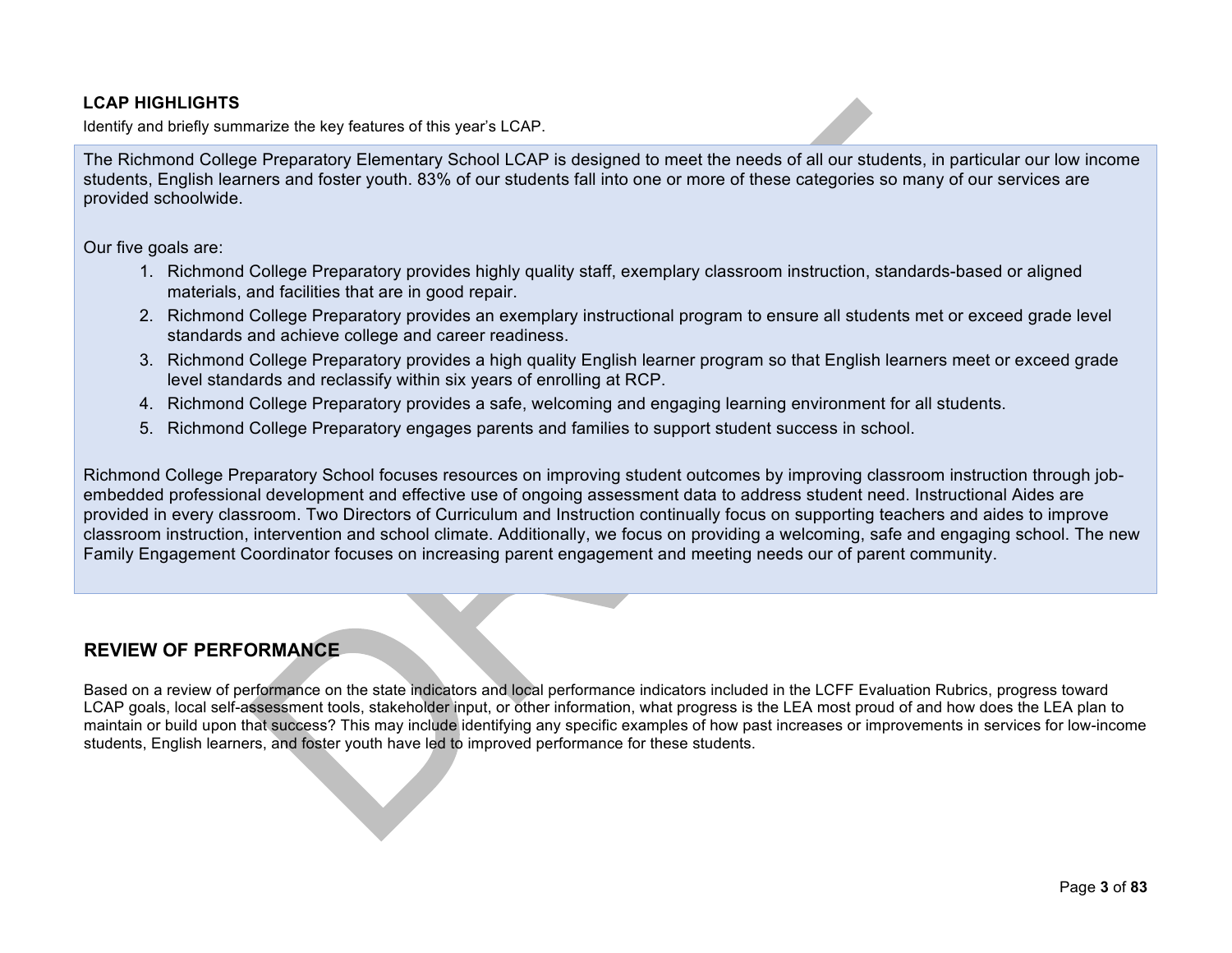In March 2017 the California Department of Education launched the California School Dashboard to monitor school performance. The Dashboard provides indicates of student success in multiple ways. Each indicator has a color from blue (highest) to green, yellow, orange and red (lowest). The colors are based on two measurements: how the students performed compared to state targets and the change in the students' performance since the previous year. The Dashboard indicators are also known as the LCFF Evaluation Rubrics.

Richmond College Preparatory (RCP) made gains in both English Language Arts (ELA) and math compared to the previous year. The average for all students was green (second highest) in math and yellow (middle) for ELA. All subgroups made gains or maintained the same level in math. Students with disabilities English learners increased by 13.1 points in ELA. Reclassified English learners performed in the very high level (blue) in ELA and the high level (green) math.

RCP made significant progress in reducing the number of students identified as chronic absentees (absent 10% or more of the school year), down from 49 in 2015-16 to17 in 2016-17. We also continued to reduce the number of suspensions significantly from 10 last year to 3 this year. These reflect the work done to improve the school climate and engage parents.

In April 2017 Richmond College Preparatory was named an Honor Roll school for the 2016 California Honor Roll by the Educational Results Partnership. The 2016 Honor Roll recognizes public schools that demonstrate consistently high levels of student achievement, improvement in achievement over time, and reduction in achievement gaps.

Referring to the LCFF Evaluation Rubrics, identify any state indicator or local performance indicator for which overall performance was in the "Red" or "Orange" performance category or where the LEA received a "Not Met" or "Not Met for Two or More Years" rating. Additionally, identify any areas that the LEA has determined need significant improvement based on review of local performance indicators or other local indicators. What steps is the LEA planning to take to address these areas with the greatest need for improvement?

> While progress was made in student performance in ELA, the indicators still remain17.8 points below level 3 (yellow). The African American subgroup declined by 3.7 points in ELA. ELA has been identified as a principle focus for professional development and intervention in 2017-18. Overall performance is in yellow, the middle of the scale.

The English Learner Progress indicator is in the very low (orange) level. The data to determine this indicator are from 2013-2015 and include English learners and reclassified students. While other data

## **GREATEST PROGRESS**

**GREATEST NEEDS**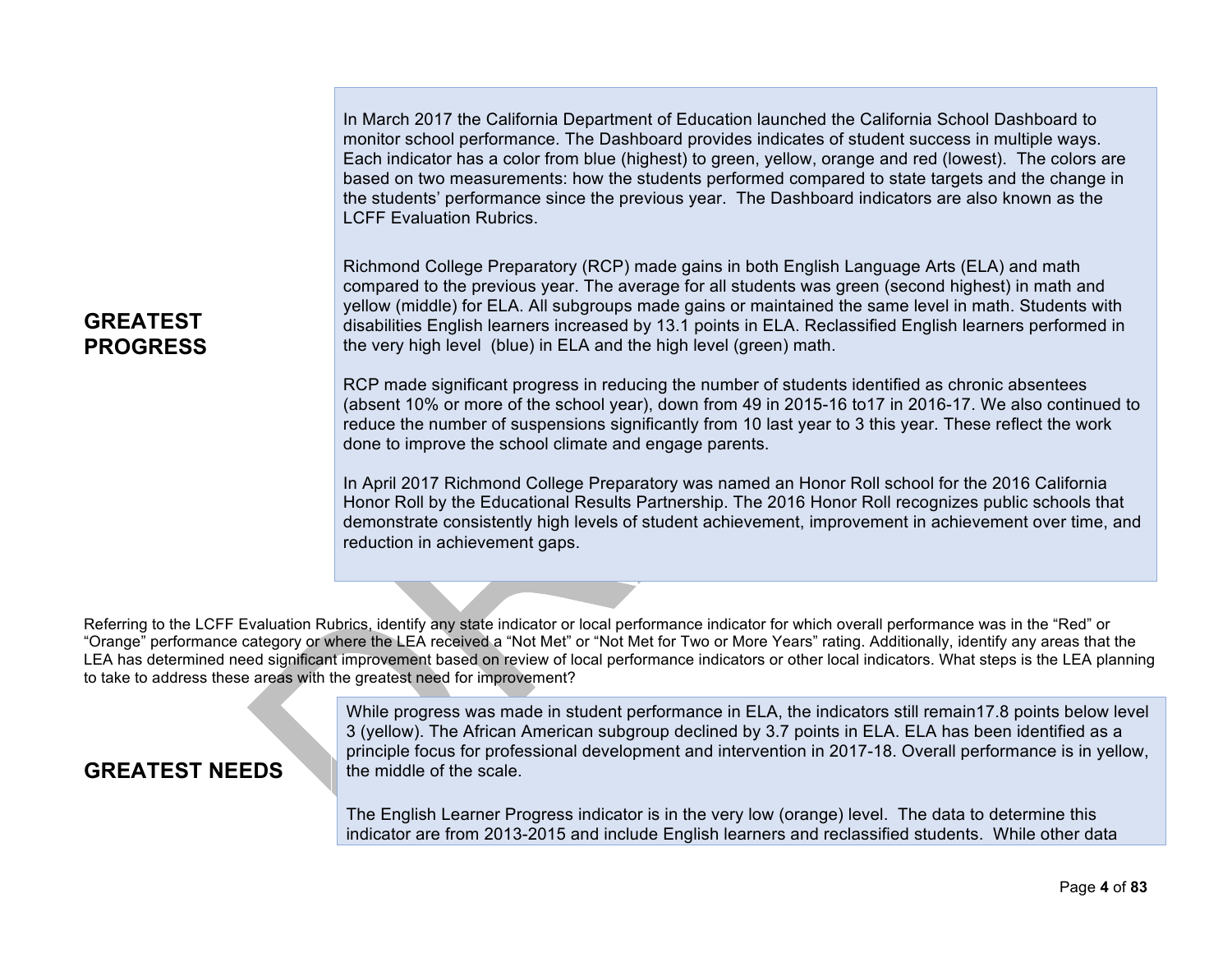indicate that ELs are making adequate progress and that reclassified students are performing well, the LCAP has identified various actions, including professional development, an enhanced monitoring process and targeted intervention, to address the needs of English learners.

Referring to the LCFF Evaluation Rubrics, identify any state indicator for which performance for any student group was two or more performance levels below the "all student*"* performance. What steps is the LEA planning to take to address these performance gaps?

## **PERFORMANCE GAPS**

Using the LCFF Evaluation Rubrics, the only area where we have performance gaps is Suspension Rate. The Suspension Rate for All Students is in green. English learners were in very low (red) and Hispanic students were in low (orange). The suspension data compare the 2013-2014 rate to the 2014-15 rate. In 2015-16 we saw a decrease in suspensions from 12 the previous year, to 10. In 2016-17 only 3 students were suspended. Over the last two years, increased resources have been directed at reducing the suspension rates. The activities that led to the success will be continued, including professional development on culturally-responsive instruction and classroom management.

#### **INCREASED OR IMPROVED SERVICES**

If not previously addressed, identify the two to three most significant ways that the LEA will increase or improve services for low-income students, English learners, and foster youth.

#### **BUDGET SUMMARY**

Complete the table below. LEAs may include additional information or more detail, including graphics.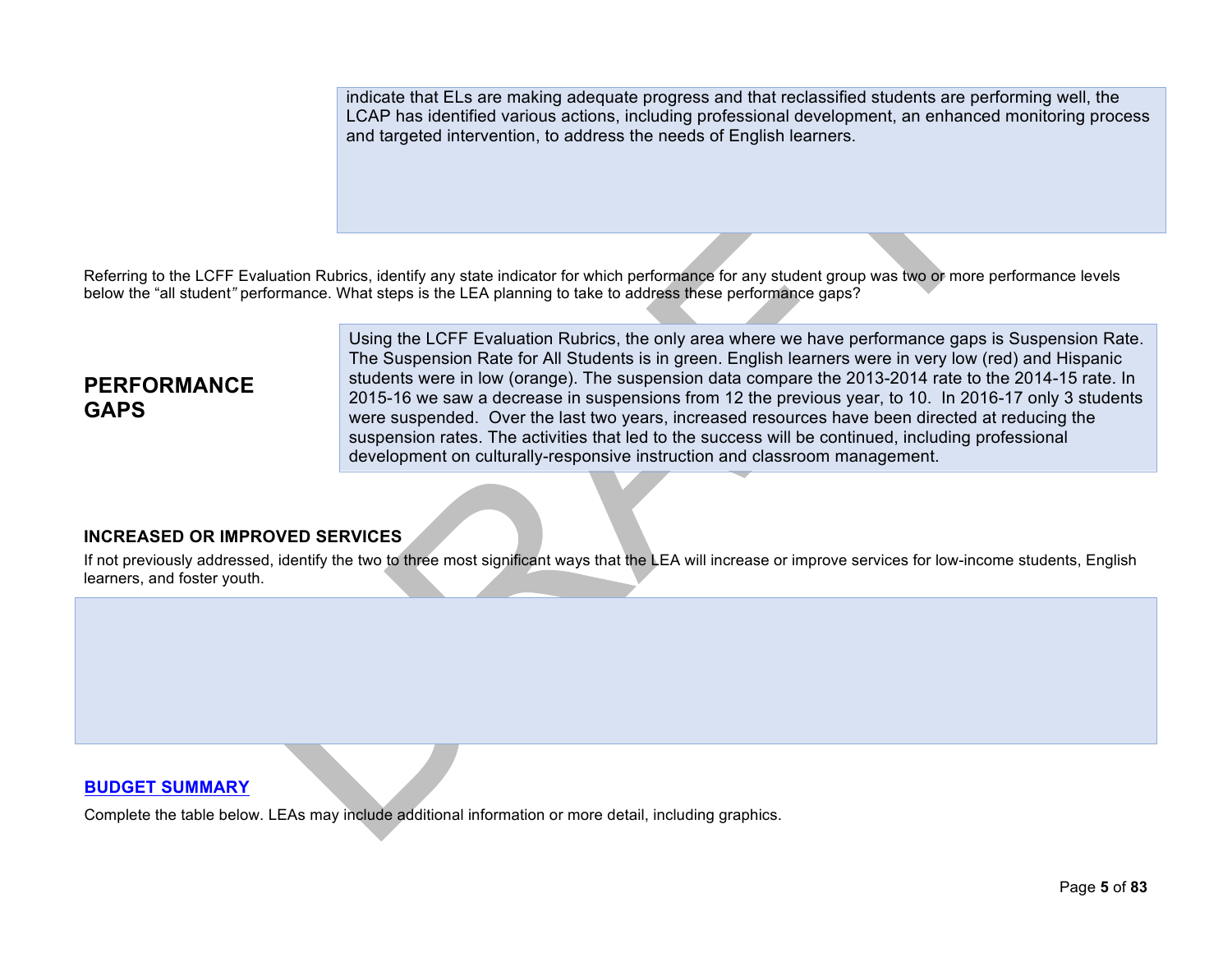| <b>DESCRIPTION</b>                                                                                                                                                                                                                              | <b>AMOUNT</b>                               |
|-------------------------------------------------------------------------------------------------------------------------------------------------------------------------------------------------------------------------------------------------|---------------------------------------------|
| Total General Fund Budget Expenditures for LCAP Year                                                                                                                                                                                            | \$4,892,248                                 |
| Total Funds Budgeted for Planned Actions/Services to Meet the Goals in the<br>LCAP for LCAP Year                                                                                                                                                | \$4,892,248                                 |
| The LCAP is intended to be a comprehensive planning tool but may not describe all General Fund Budget Expenditures. Briefly describe any of the<br>General Fund Budget Expenditures specified above for the LCAP year not included in the LCAP. |                                             |
|                                                                                                                                                                                                                                                 |                                             |
|                                                                                                                                                                                                                                                 |                                             |
|                                                                                                                                                                                                                                                 |                                             |
|                                                                                                                                                                                                                                                 |                                             |
| \$4,323,549                                                                                                                                                                                                                                     | Total Projected LCFF Revenues for LCAP Year |
|                                                                                                                                                                                                                                                 |                                             |
|                                                                                                                                                                                                                                                 |                                             |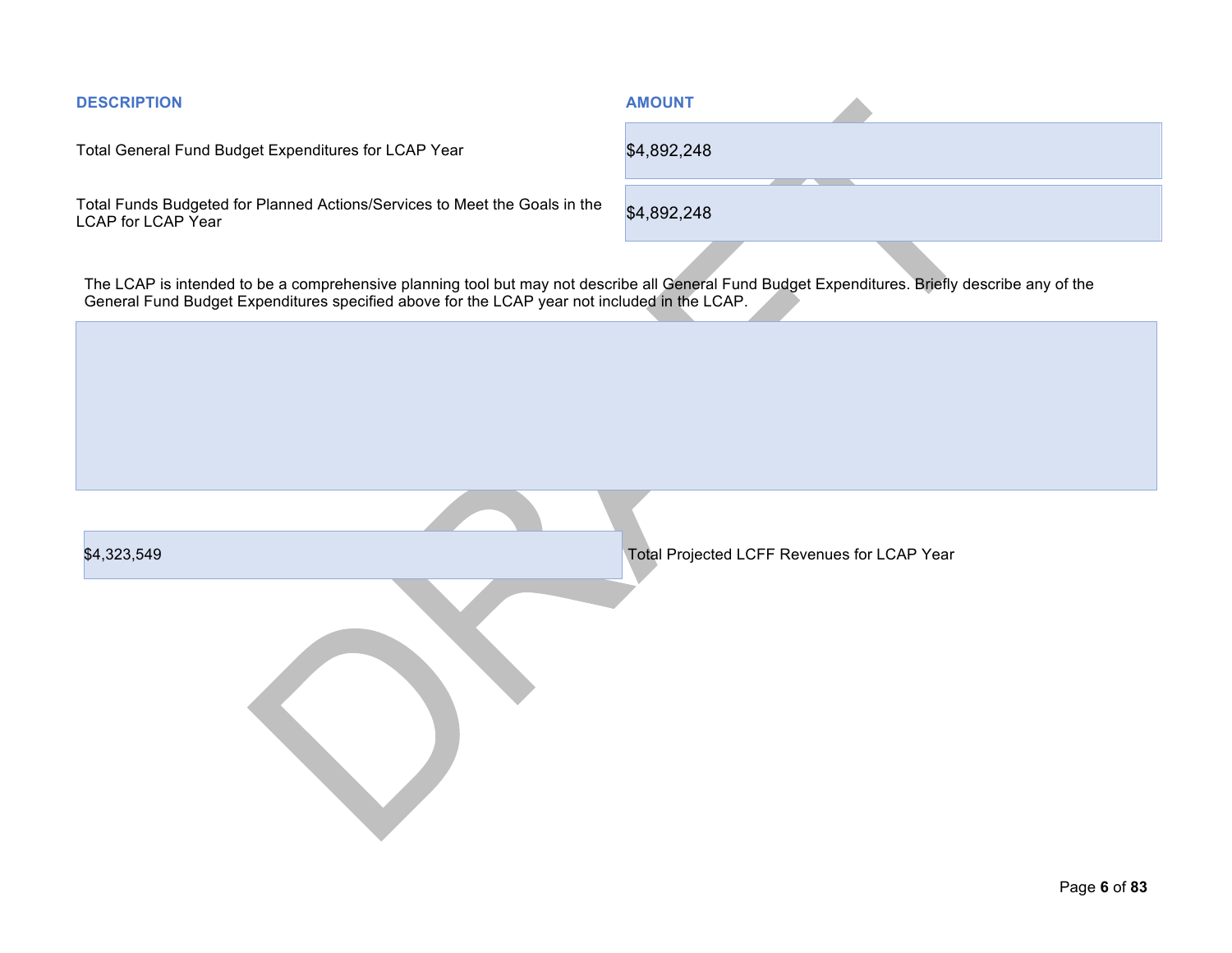# **Annual Update LCAP Year Reviewed: 2016-17**

**The Contract of the Contract** 

 $\overline{\phantom{a}}$ 

Complete a copy of the following table for each of the LEA's goals from the prior year LCAP. Duplicate the table as needed.

| Goal 1                                                                                                                                                       | Recruit, hire, train and retain high quality staff, who are committed, collaborative, caring and exemplary. Assign appropriately<br>credentialed teachers to all classrooms. |                                                                                                                                                |               |                                                           |                                                                       |
|--------------------------------------------------------------------------------------------------------------------------------------------------------------|------------------------------------------------------------------------------------------------------------------------------------------------------------------------------|------------------------------------------------------------------------------------------------------------------------------------------------|---------------|-----------------------------------------------------------|-----------------------------------------------------------------------|
|                                                                                                                                                              | State and/or Local Priorities Addressed by this goal:                                                                                                                        | STATE $X1 \square 2 \square 3 \square 4 \square 5 \square 6 \square 7 \square 8$<br>$\Box$ 9 $\Box$ 10<br><b>COE</b><br>LOCAL Charter Petition |               |                                                           |                                                                       |
| <b>ANNUAL MEASURABLE OUTCOMES</b>                                                                                                                            |                                                                                                                                                                              |                                                                                                                                                |               |                                                           |                                                                       |
| <b>EXPECTED</b>                                                                                                                                              | 100% of teachers appropriately credentialed and assigned.                                                                                                                    |                                                                                                                                                | <b>ACTUAL</b> | 100% of teachers appropriately credentialed and assigned. |                                                                       |
|                                                                                                                                                              |                                                                                                                                                                              |                                                                                                                                                |               |                                                           |                                                                       |
| <b>ACTIONS / SERVICES</b>                                                                                                                                    |                                                                                                                                                                              |                                                                                                                                                |               |                                                           |                                                                       |
| Duplicate the Actions/Services from the prior year LCAP and complete a copy of the following table for each. Duplicate the table as needed.<br><b>Action</b> |                                                                                                                                                                              |                                                                                                                                                |               |                                                           |                                                                       |
| <b>Actions/Services</b>                                                                                                                                      | <b>PLANNED</b><br>Interview and hire all needed staff.                                                                                                                       | <b>All Service</b>                                                                                                                             |               | <b>ACTUAL</b><br>all vacancies.                           | Candidates were interviewed. Sufficient candidates were hired to fill |
| <b>Expenditures</b>                                                                                                                                          | <b>BUDGETED</b><br>Compensation + Benefits -<br>\$3.01 million<br>(General Fund/LCFF, Title I)                                                                               |                                                                                                                                                |               | <b>ESTIMATED ACTUAL</b><br>\$2,686,076                    |                                                                       |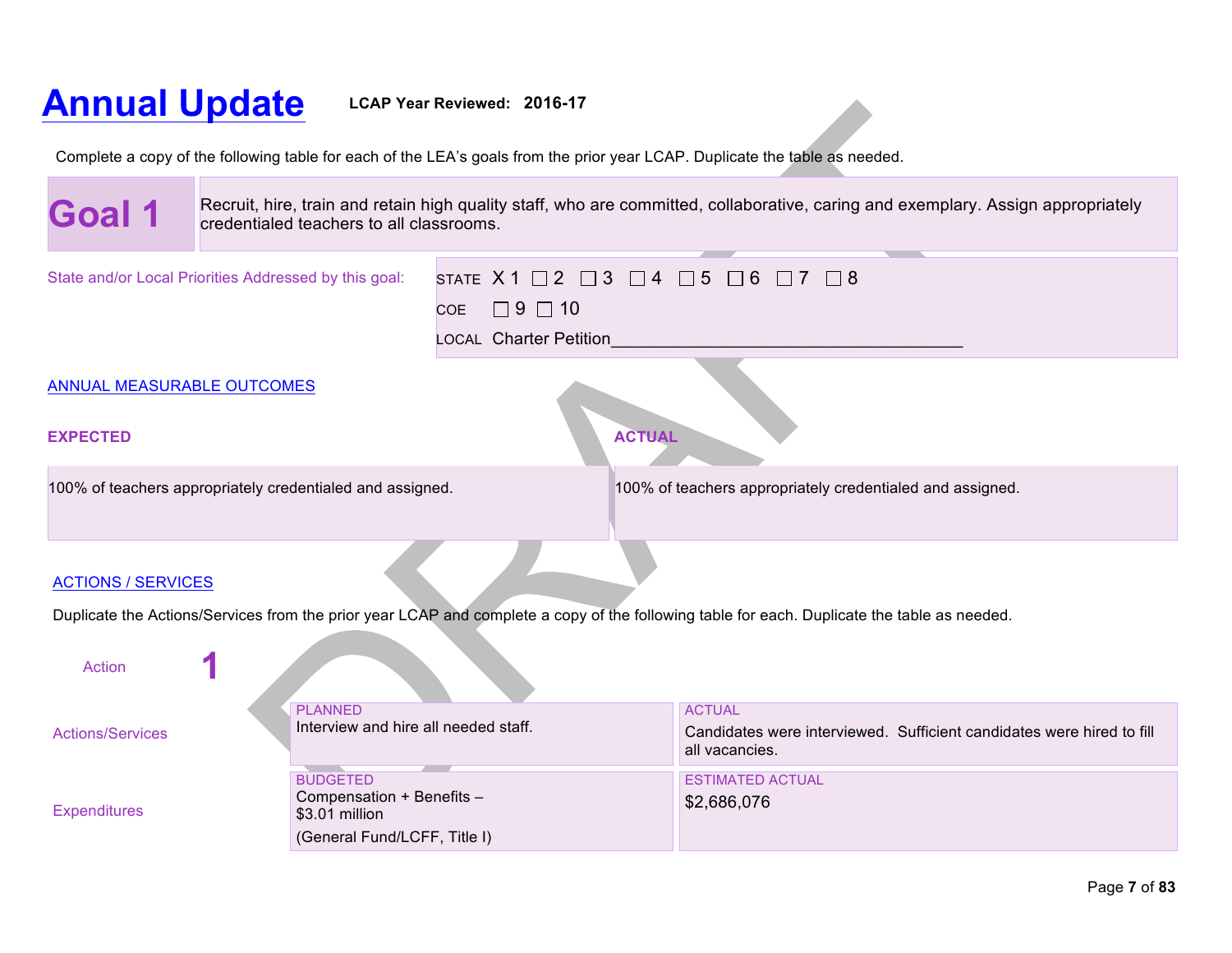| Action                  |                                                                                                                                                                               |                                                                                                                   |
|-------------------------|-------------------------------------------------------------------------------------------------------------------------------------------------------------------------------|-------------------------------------------------------------------------------------------------------------------|
| <b>Actions/Services</b> | <b>PLANNED</b><br>Provide training for all staff before the opening of<br>school and throughout the school year.                                                              | <b>ACTUAL</b><br>All staff were provided training before the opening of school and<br>throughout the school year. |
| <b>Expenditures</b>     | <b>BUDGETED</b><br>Professional Development - \$46,000 (General<br>Fund/LCFF, Title II)<br>Instructional Leader Compensation + Benefits -<br>\$114,000<br>(General Fund/LCFF) | <b>ESTIMATED ACTUAL</b><br>\$39,398<br>\$113,428                                                                  |
| <b>Action</b>           |                                                                                                                                                                               |                                                                                                                   |
| <b>Actions/Services</b> | <b>PLANNED</b><br>Complete the annual audit of teacher credentials and<br>assignments. Address any misassignments.                                                            | <b>ACTUAL</b><br>The annual audit of teacher credentials and assignments had no<br>misassignments.                |
| <b>Expenditures</b>     | <b>BUDGETED</b><br>No direct costs                                                                                                                                            | <b>ESTIMATED ACTUAL</b><br>No direct costs                                                                        |
| <b>Action</b>           |                                                                                                                                                                               |                                                                                                                   |
| <b>Actions/Services</b> | <b>PLANNED</b><br>Continue to implement the bonus program.                                                                                                                    | <b>ACTUAL</b><br>The bonus program is being implemented in June.                                                  |
| <b>Expenditures</b>     | <u> Tanzania (</u><br><b>BUDGETED</b><br>Compensation + Benefits - \$22,000<br>(General Fund/LCFF)                                                                            | <b>ESTIMATED ACTUAL</b><br>\$47,998, includes both December and June bonuses,<br>certificated and classified      |
|                         |                                                                                                                                                                               |                                                                                                                   |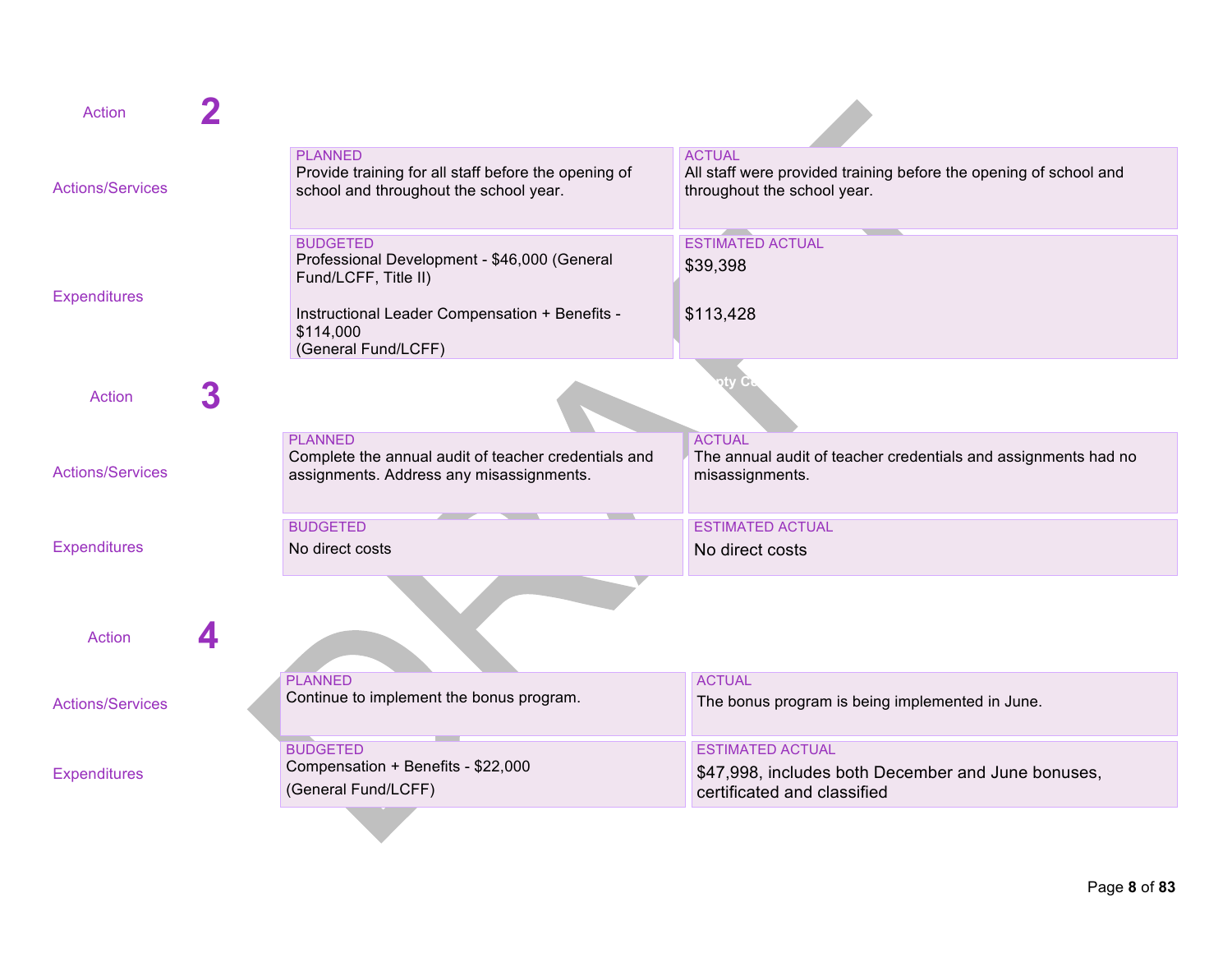Complete a copy of the following table for each of the LEA's goals from the prior year LCAP. Duplicate the table as needed.

Use actual annual measurable outcome data, including performance data from the LCFF Evaluation Rubrics, as applicable.

| Describe the overall implementation of the<br>actions/services to achieve the articulated goal.                                                                                                                                                                                 | All actions were completed.                                                                                                                                                                                                                                                                                                                      |
|---------------------------------------------------------------------------------------------------------------------------------------------------------------------------------------------------------------------------------------------------------------------------------|--------------------------------------------------------------------------------------------------------------------------------------------------------------------------------------------------------------------------------------------------------------------------------------------------------------------------------------------------|
| Describe the overall effectiveness of the<br>actions/services to achieve the articulated goal as<br>measured by the LEA.                                                                                                                                                        | The actions taken were successful, with one hundred per cent of teachers appropriately<br>credentialed and increased retention of teachers.                                                                                                                                                                                                      |
| Explain material differences between Budgeted<br>Expenditures and Estimated Actual Expenditures.                                                                                                                                                                                | Salaries were lower than expected. Bonuses were given twice a year resulting in the increased<br>spending.                                                                                                                                                                                                                                       |
| Describe any changes made to this goal,<br>expected outcomes, metrics, or actions and<br>services to achieve this goal as a result of this<br>analysis and analysis of the LCFF Evaluation<br>Rubrics, as applicable. Identify where those<br>changes can be found in the LCAP. | The actions taken were successful, with one hundred per cent of teachers appropriately<br>credentialed and increased retention of teachers. The goal was changed to combine the 2016-17<br>goals 1, 2, 3 and parts of goal 7 in order to more effectively communicate our goals to our<br>stakeholders. The 2017-18 Goal 1 reflects this change. |
|                                                                                                                                                                                                                                                                                 |                                                                                                                                                                                                                                                                                                                                                  |
| <b>Goal 2</b><br>materials                                                                                                                                                                                                                                                      | Provide all students Common Core State Standards (CCSS) and English Language Development (ELD) Standards aligned                                                                                                                                                                                                                                 |
| State and/or Local Priorities Addressed by this goal:                                                                                                                                                                                                                           | STATE $X1 \square 2 \square 3$<br>$\Box$ 4 $\Box$ 5<br>$\Box$ 6<br>$\Box$ 8<br>$\Box$ 7<br>$\Box$ 9 $\Box$ 10<br>COE<br>$\sim$ $\sim$ $\sim$ $\sim$                                                                                                                                                                                              |

 $LOGAL$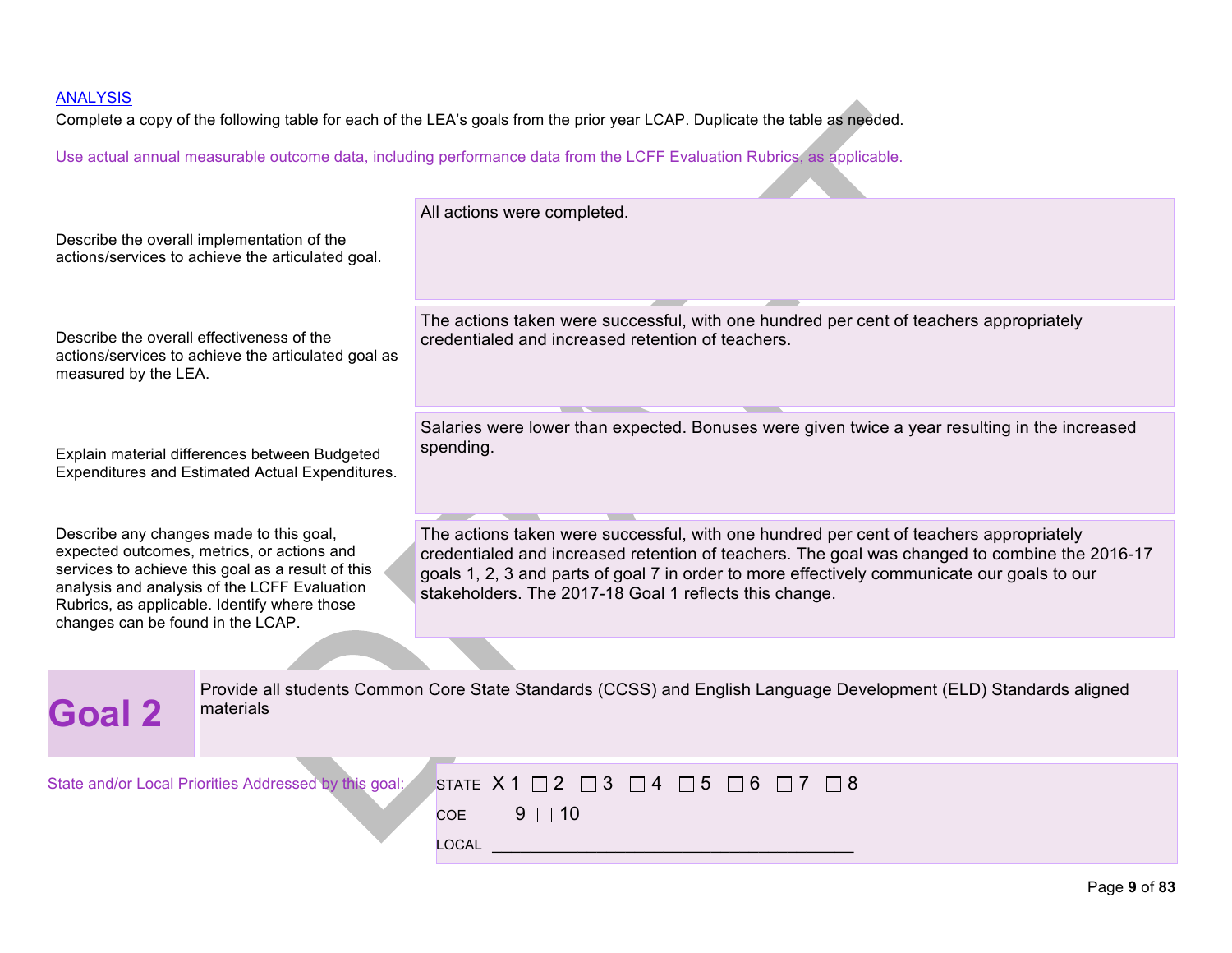## ANNUAL MEASURABLE OUTCOMES

| <b>EXPECTED</b>                                     |                                                                                                      | <b>ACTUAL</b> |                                                                                                                                                                                                        |  |
|-----------------------------------------------------|------------------------------------------------------------------------------------------------------|---------------|--------------------------------------------------------------------------------------------------------------------------------------------------------------------------------------------------------|--|
| 100% of students have access to CCSS ELA materials. |                                                                                                      |               | 100% of students have access to CCSS ELA materials.                                                                                                                                                    |  |
|                                                     | 100% of English learners have access to ELD Standards-aligned                                        | texts         | All English learners have access to ELD Standards- aligned materials and                                                                                                                               |  |
| <b>ACTIONS / SERVICES</b>                           |                                                                                                      |               |                                                                                                                                                                                                        |  |
|                                                     |                                                                                                      |               | Duplicate the Actions/Services from the prior year LCAP and complete a copy of the following table for each. Duplicate the table as needed.                                                            |  |
| <b>Action</b>                                       |                                                                                                      |               |                                                                                                                                                                                                        |  |
| <b>Actions/Services</b>                             | <b>PLANNED</b><br><b>Evaluate Next Generation Science Standards-</b><br>aligned texts and materials. |               | <b>ACTUAL</b><br>Texts and materials were evaluated. A selection was made the<br>materials were purchased this year.                                                                                   |  |
|                                                     | <b>BUDGETED</b>                                                                                      |               | <b>ESTIMATED ACTUAL</b>                                                                                                                                                                                |  |
| <b>Expenditures</b>                                 | No direct costs                                                                                      |               | No direct costs                                                                                                                                                                                        |  |
| <b>Action</b>                                       |                                                                                                      |               |                                                                                                                                                                                                        |  |
|                                                     | <b>PLANNED</b>                                                                                       |               | <b>ACTUAL</b>                                                                                                                                                                                          |  |
| <b>Actions/Services</b>                             | Provide professional development in the ELA,<br>math and ELD texts and materials.                    |               | Professional development was provided at the opening of<br>school, with a focus on new teachers. The Directors provided<br>weekly professional development during collaboration time and<br>prep time. |  |
|                                                     | <b>BUDGETED</b>                                                                                      |               | <b>ESTIMATED ACTUAL</b>                                                                                                                                                                                |  |
| <b>Expenditures</b>                                 | Professional Development - \$46,000 (General<br>Fund/LCFF, Title II)                                 |               | \$39,398                                                                                                                                                                                               |  |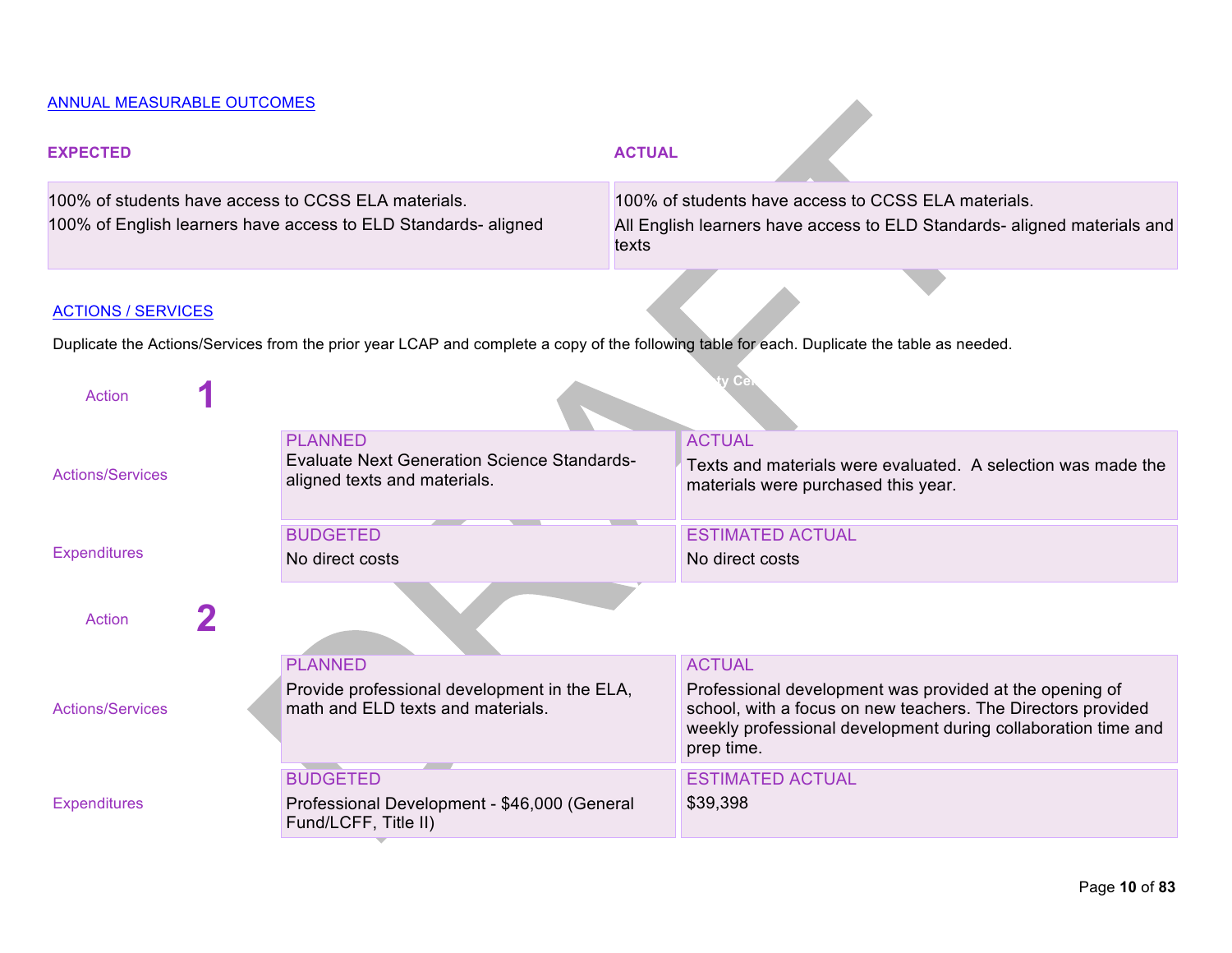| <b>Action</b>           |                                                                                           |                                                                                                                                                    |
|-------------------------|-------------------------------------------------------------------------------------------|----------------------------------------------------------------------------------------------------------------------------------------------------|
|                         | <b>PLANNED</b>                                                                            | <b>ACTUAL</b>                                                                                                                                      |
| <b>Actions/Services</b> | Complete the annual text and materials audit. Purchase<br>any needed texts and materials. | The audit was completed and materials and texts were<br>purchased as needed at the time of the audit and when<br>subsequent needs were identified. |
|                         | <b>BUDGETED</b>                                                                           | <b>ESTIMATED ACTUAL</b>                                                                                                                            |
| <b>Expenditures</b>     | Approved Textbooks & Core Curricula Materials -<br>\$50,000                               | \$37,400                                                                                                                                           |
|                         | (General Fund/LCFF)                                                                       |                                                                                                                                                    |
|                         |                                                                                           |                                                                                                                                                    |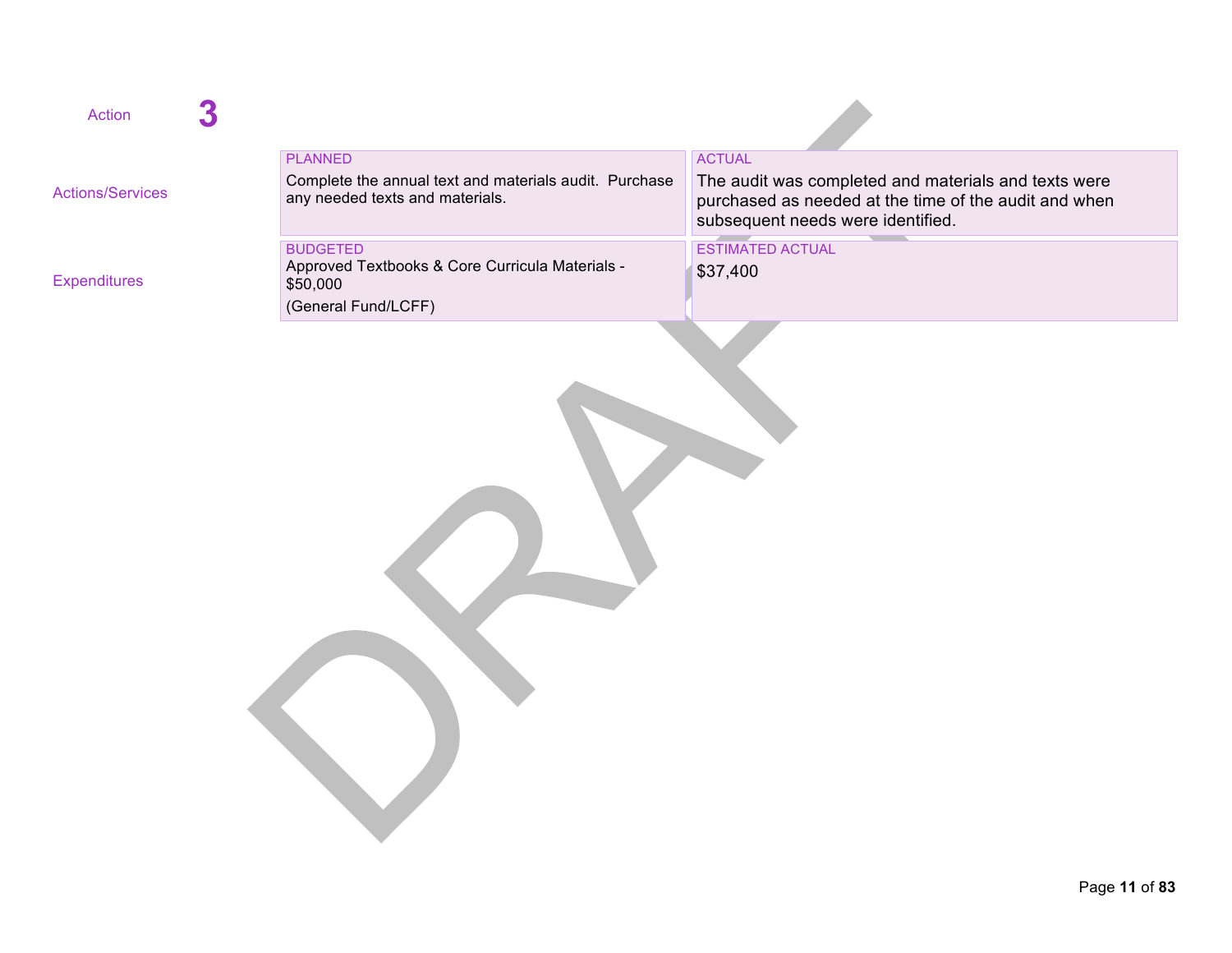Complete a copy of the following table for each of the LEA's goals from the prior year LCAP. Duplicate the table as needed.

|                                                                                                                                                                                                                                                                                 | Describe the overall implementation of the<br>actions/services to achieve the articulated goal.  | All actions and services were carried out as planned.                                                                                                                                             |
|---------------------------------------------------------------------------------------------------------------------------------------------------------------------------------------------------------------------------------------------------------------------------------|--------------------------------------------------------------------------------------------------|---------------------------------------------------------------------------------------------------------------------------------------------------------------------------------------------------|
| Describe the overall effectiveness of the<br>actions/services to achieve the articulated goal as<br>measured by the LEA.                                                                                                                                                        |                                                                                                  | The actions/services were effective in ensuring that 100% of RCP students were provided with<br>CCSS and ELD Standards texts and materials.<br><b>Contract Contract</b>                           |
|                                                                                                                                                                                                                                                                                 | Explain material differences between Budgeted<br>Expenditures and Estimated Actual Expenditures. |                                                                                                                                                                                                   |
| Describe any changes made to this goal,<br>expected outcomes, metrics, or actions and<br>services to achieve this goal as a result of this<br>analysis and analysis of the LCFF Evaluation<br>Rubrics, as applicable. Identify where those<br>changes can be found in the LCAP. |                                                                                                  | The goal was changed to combine the 2016-17 goals 1, 2, 3 and parts of goal 7 in order to more<br>effectively communicate our goals to our stakeholders. The 2017-18 Goal 1 reflects this change. |
|                                                                                                                                                                                                                                                                                 |                                                                                                  |                                                                                                                                                                                                   |
| <b>Goal 3</b>                                                                                                                                                                                                                                                                   | 3. Maintain the school facilities in good repair.                                                |                                                                                                                                                                                                   |
|                                                                                                                                                                                                                                                                                 | State and/or Local Priorities Addressed by this goal:                                            | STATE X1 $\Box$ 2 $\Box$ 3 $\Box$ 4 $\Box$ 5 $\Box$ 6 $\Box$ 7 $\Box$ 8<br>$\Box$ 9 $\Box$ 10<br><b>COE</b><br><b>LOCAL</b>                                                                       |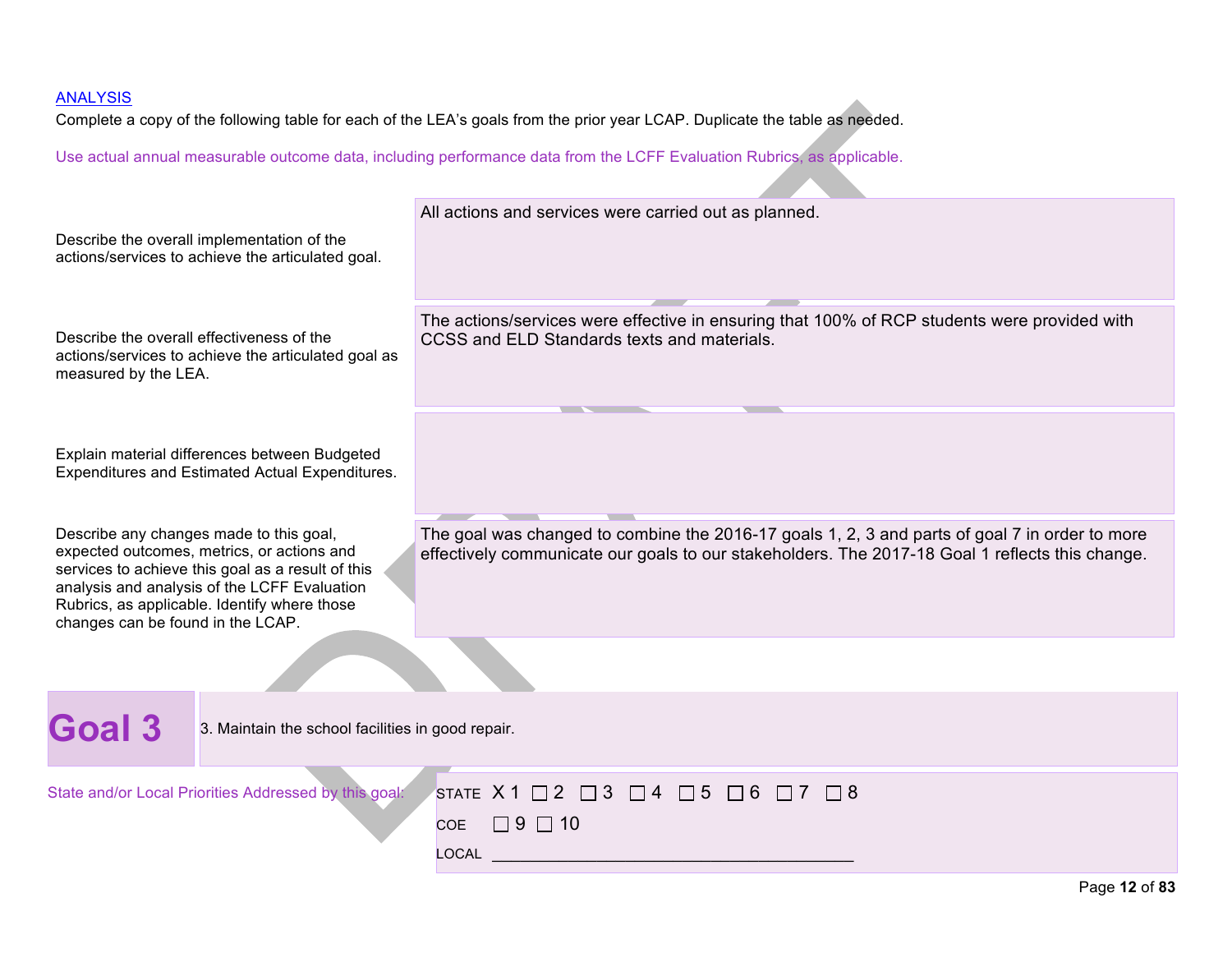## ANNUAL MEASURABLE OUTCOMES

| <b>EXPECTED</b>                     |  | <b>ACTUAL</b>                                                                                                        |  |                                                                                                                                                 |
|-------------------------------------|--|----------------------------------------------------------------------------------------------------------------------|--|-------------------------------------------------------------------------------------------------------------------------------------------------|
| RCP in good or exemplary condition. |  | RCP is in exemplary condition, per the Williams Audit.                                                               |  |                                                                                                                                                 |
| <b>ACTIONS / SERVICES</b>           |  |                                                                                                                      |  | Duplicate the Actions/Services from the prior year LCAP and complete a copy of the following table for each. Duplicate the table as needed.     |
| <b>Action</b>                       |  |                                                                                                                      |  |                                                                                                                                                 |
| <b>Actions/Services</b>             |  | <b>PLANNED</b><br>Conduct annual audit of school facility. Make any<br>identified repairs or changes.                |  | <b>ACTUAL</b><br>Repairs were made as needed. Audit of school facility, e.g. Williams<br>audit, found RCP to be in good or exemplary condition. |
| <b>Expenditures</b>                 |  | <b>BUDGETED</b><br>Repairs & Maintenance: Building - \$11,000<br>(General Fund/LCFF)                                 |  | <b>ESTIMATED ACTUAL</b><br>\$6,375                                                                                                              |
| <b>Action</b>                       |  |                                                                                                                      |  |                                                                                                                                                 |
| <b>Actions/Services</b>             |  | <b>PLANNED</b><br>Conduct ongoing monitoring of the condition of facility<br>and make any needed repairs or changes. |  | <b>ACTUAL</b><br>Ongoing monitoring occurred and any needed repairs or changes<br>were made.                                                    |
| <b>Expenditures</b>                 |  | <b>BUDGETED</b><br>Repairs & Maintenance: Building - \$11,000<br>(General Fund/LCFF)                                 |  | <b>ESTIMATED ACTUAL</b><br>\$6,375                                                                                                              |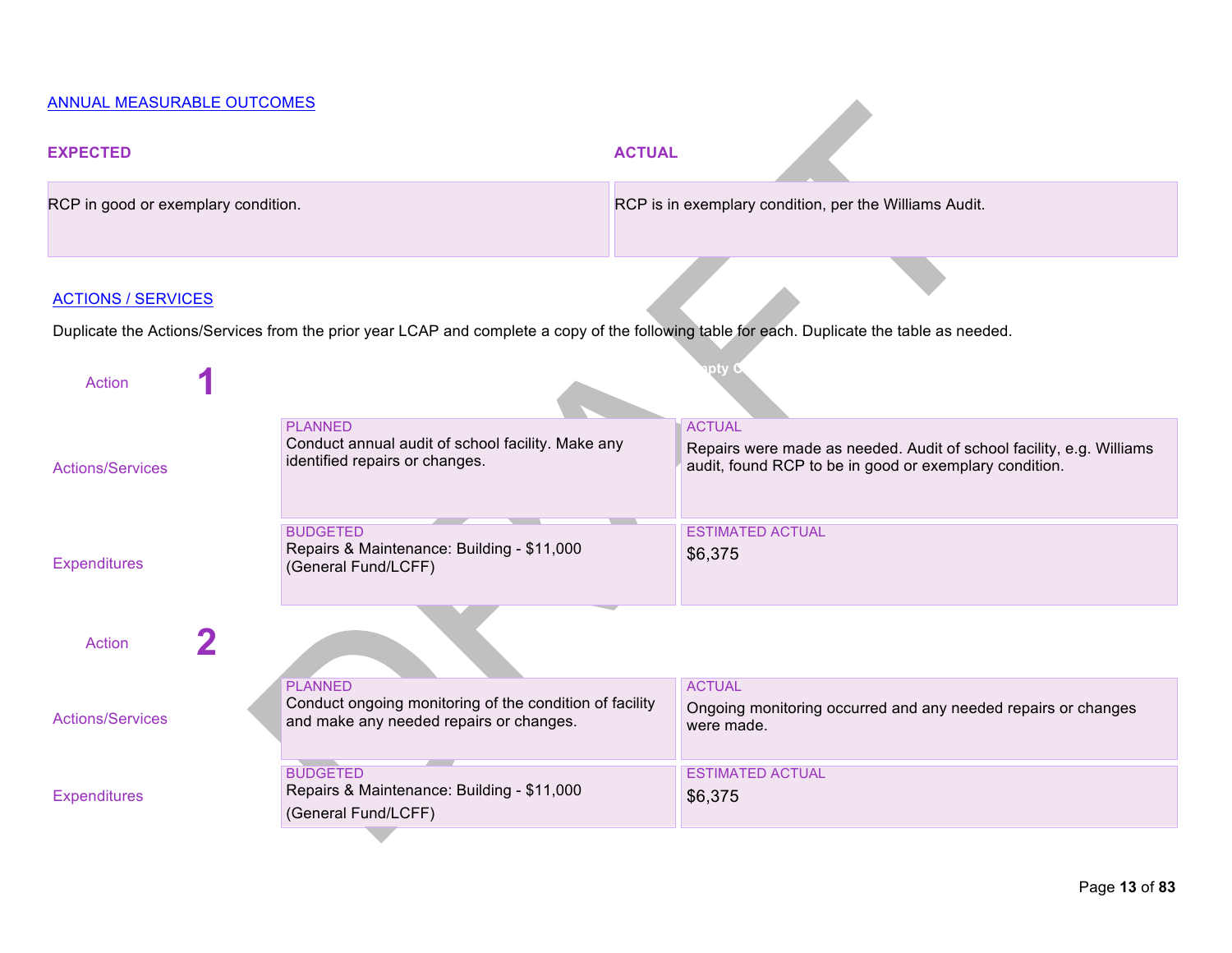| Action                  | 3 |                                                                                      |                                                                       |
|-------------------------|---|--------------------------------------------------------------------------------------|-----------------------------------------------------------------------|
| <b>Actions/Services</b> |   | <b>PLANNED</b><br>Continue routine maintenance of the facility.                      | <b>ACTUAL</b><br>Routine maintenance of the facility was carried out. |
| <b>Expenditures</b>     |   | <b>BUDGETED</b><br>Repairs & Maintenance: Building - \$11,000<br>(General Fund/LCFF) | ESTIMATED ACTUAL<br>\$6,375                                           |
|                         |   |                                                                                      |                                                                       |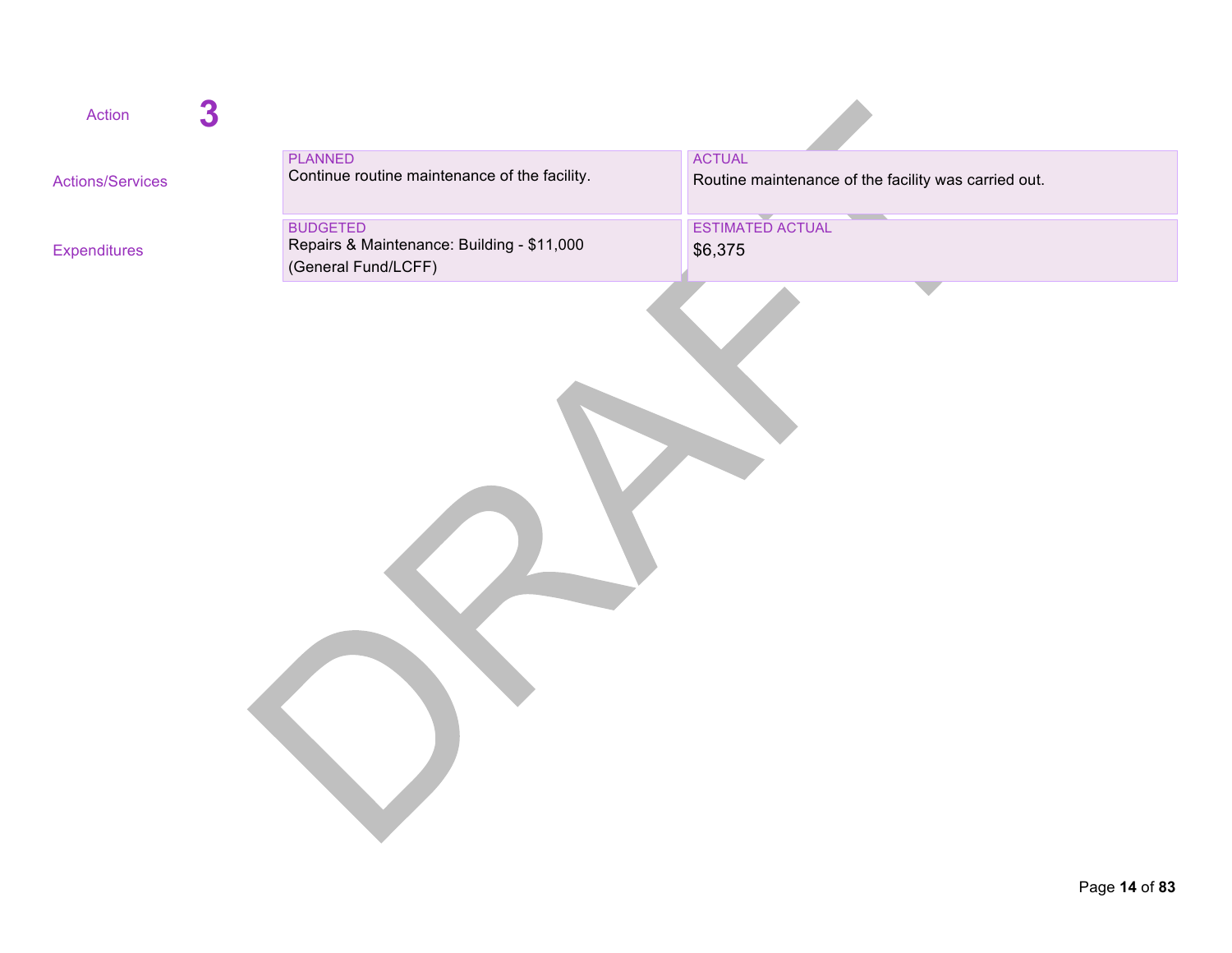Complete a copy of the following table for each of the LEA's goals from the prior year LCAP. Duplicate the table as needed.

|                                                                                                                          | Describe the overall implementation of the<br>actions/services to achieve the articulated goal.                                                                                                 | All actions/services were carried out as planned.                                                                                                                                                  |
|--------------------------------------------------------------------------------------------------------------------------|-------------------------------------------------------------------------------------------------------------------------------------------------------------------------------------------------|----------------------------------------------------------------------------------------------------------------------------------------------------------------------------------------------------|
| Describe the overall effectiveness of the<br>actions/services to achieve the articulated goal as<br>measured by the LEA. |                                                                                                                                                                                                 | The actions/services were effective in achieving Goal 3, as demonstrated with the Williams results.                                                                                                |
|                                                                                                                          | Explain material differences between Budgeted<br>Expenditures and Estimated Actual Expenditures.                                                                                                |                                                                                                                                                                                                    |
| Describe any changes made to this goal,<br>changes can be found in the LCAP.                                             | expected outcomes, metrics, or actions and<br>services to achieve this goal as a result of this<br>analysis and analysis of the LCFF Evaluation<br>Rubrics, as applicable. Identify where those | This goal was changed to combine the 2016-17 goals 1, 2, 3 and parts of goal 7 in order to more<br>effectively communicate our goals to our stakeholders. The 2017-18 Goal 1 reflects this change. |
|                                                                                                                          |                                                                                                                                                                                                 |                                                                                                                                                                                                    |
| Goal 4                                                                                                                   | standards.                                                                                                                                                                                      | Prepare students to be college and career ready. Increase the percent of students achieving or exceeding grade -level                                                                              |
|                                                                                                                          | State and/or Local Priorities Addressed by this goal:                                                                                                                                           | STATE $\Box$ 1 X 2 $\Box$ 3 X 4 $\Box$ 5 $\Box$ 6 X 7 X 8<br>$\Box$ 9 $\Box$ 10<br><b>COE</b><br><b>LOCAL Charter Petition</b>                                                                     |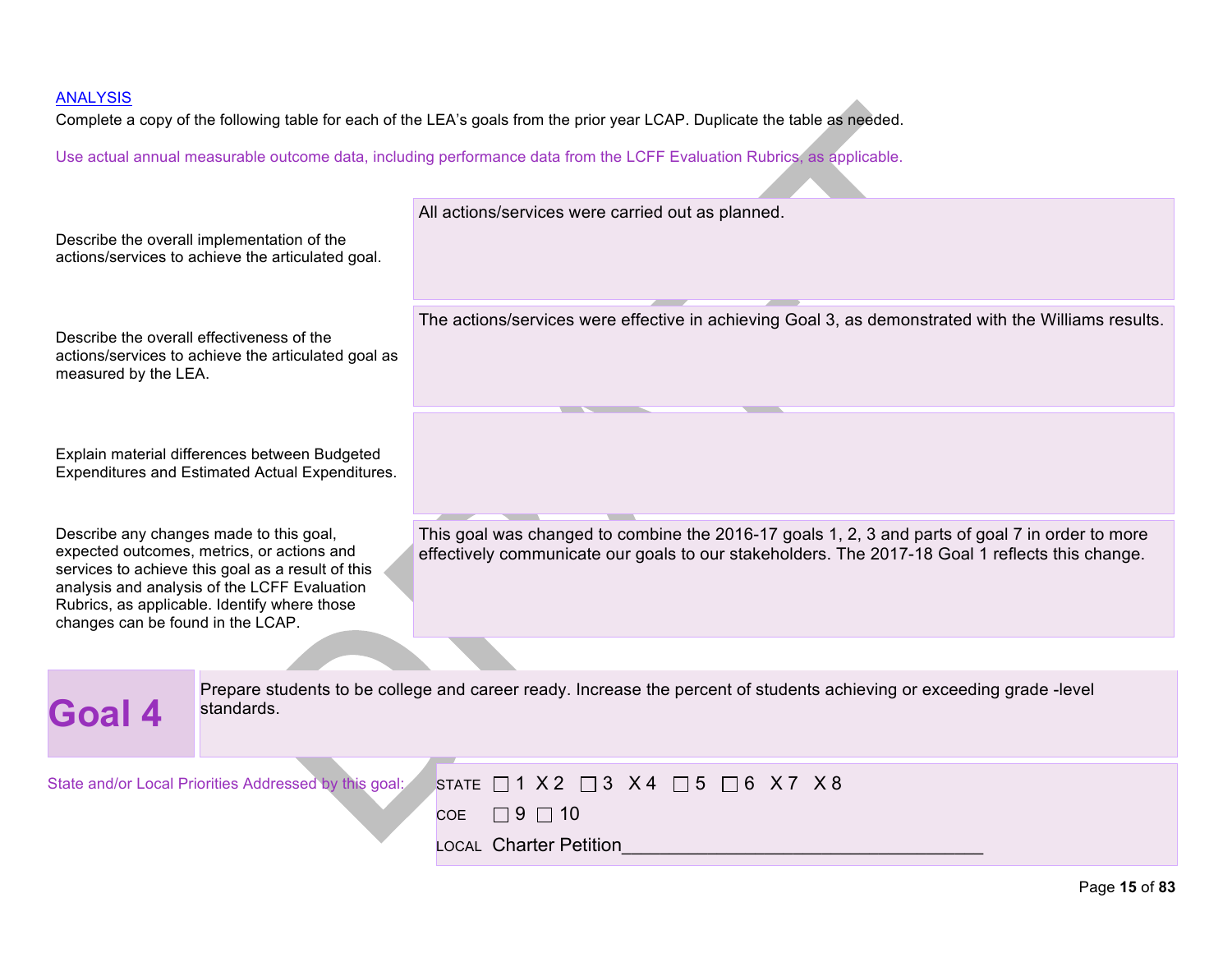#### ANNUAL MEASURABLE OUTCOMES

| <b>EXPECTED</b>           | <b>ACTUAL</b>                                                                                                                                                                                                                                                                                                                                                                                                                                                                                                                                                                                                                                                                                                                                                                                                                            |
|---------------------------|------------------------------------------------------------------------------------------------------------------------------------------------------------------------------------------------------------------------------------------------------------------------------------------------------------------------------------------------------------------------------------------------------------------------------------------------------------------------------------------------------------------------------------------------------------------------------------------------------------------------------------------------------------------------------------------------------------------------------------------------------------------------------------------------------------------------------------------|
| Meet established targets. | This was the first year with a new benchmark system, Measures of<br>Academic Progress (MAP), so targets needed to be changed. This year<br>will be used as a baseline. We established a Smart Goal of 71% of<br>students reading at or above grade level using the Developmental<br>Reading Assessment (DRA) by the end of the year. 61% of students are<br>reading at grade level or above in June; a 16% increase since the<br>beginning of the year. While we did not meet our Smart Goal, students<br>made significant gains. The percent of students meeting or exceeding<br>grade level standards on the Smarter Balanced Assessment Consortium<br>(SBAC) in ELA increased by 14%, from 38% to 43%. The percent of<br>students meeting or exceeding grade level standards on the SBAC in<br>math increased by 24% from 34% to 41%. |
|                           |                                                                                                                                                                                                                                                                                                                                                                                                                                                                                                                                                                                                                                                                                                                                                                                                                                          |

#### ACTIONS / SERVICES

Duplicate the Actions/Services from the prior year LCAP and complete a copy of the following table for each. Duplicate the table as needed.

| Action                  |                                                                                                                                                                                                                                                                                                                     |                                                                                                                                                                                                                                                                                                                                                                                                                                                                  |
|-------------------------|---------------------------------------------------------------------------------------------------------------------------------------------------------------------------------------------------------------------------------------------------------------------------------------------------------------------|------------------------------------------------------------------------------------------------------------------------------------------------------------------------------------------------------------------------------------------------------------------------------------------------------------------------------------------------------------------------------------------------------------------------------------------------------------------|
| <b>Actions/Services</b> | <b>PLANNED</b><br>Implement the professional development plan<br>for CCSS, the benchmark assessments,<br>classroom management, and use of formative<br>and summative assessment results to inform<br>instruction. Add professional development<br>stipend for each teacher to the professional<br>development plan. | <b>ACTUAL</b><br>All teachers participated in professional development on<br>benchmark assessments, classroom management and the use<br>of formative and summative assessments. The Directors<br>provided professional development during staff meetings,<br>collaboration time and individual meetings during prep time.<br>Teacher stipends were utilized to compensate teachers for<br>professional development that occurred outside the regular<br>workday. |
|                         | <b>BUDGETED</b>                                                                                                                                                                                                                                                                                                     | <b>ESTIMATED ACTUAL</b>                                                                                                                                                                                                                                                                                                                                                                                                                                          |
| <b>Expenditures</b>     | Professional Development - \$46,000 (General<br>Fund/LCFF, Title II)                                                                                                                                                                                                                                                | \$39,398                                                                                                                                                                                                                                                                                                                                                                                                                                                         |
|                         |                                                                                                                                                                                                                                                                                                                     |                                                                                                                                                                                                                                                                                                                                                                                                                                                                  |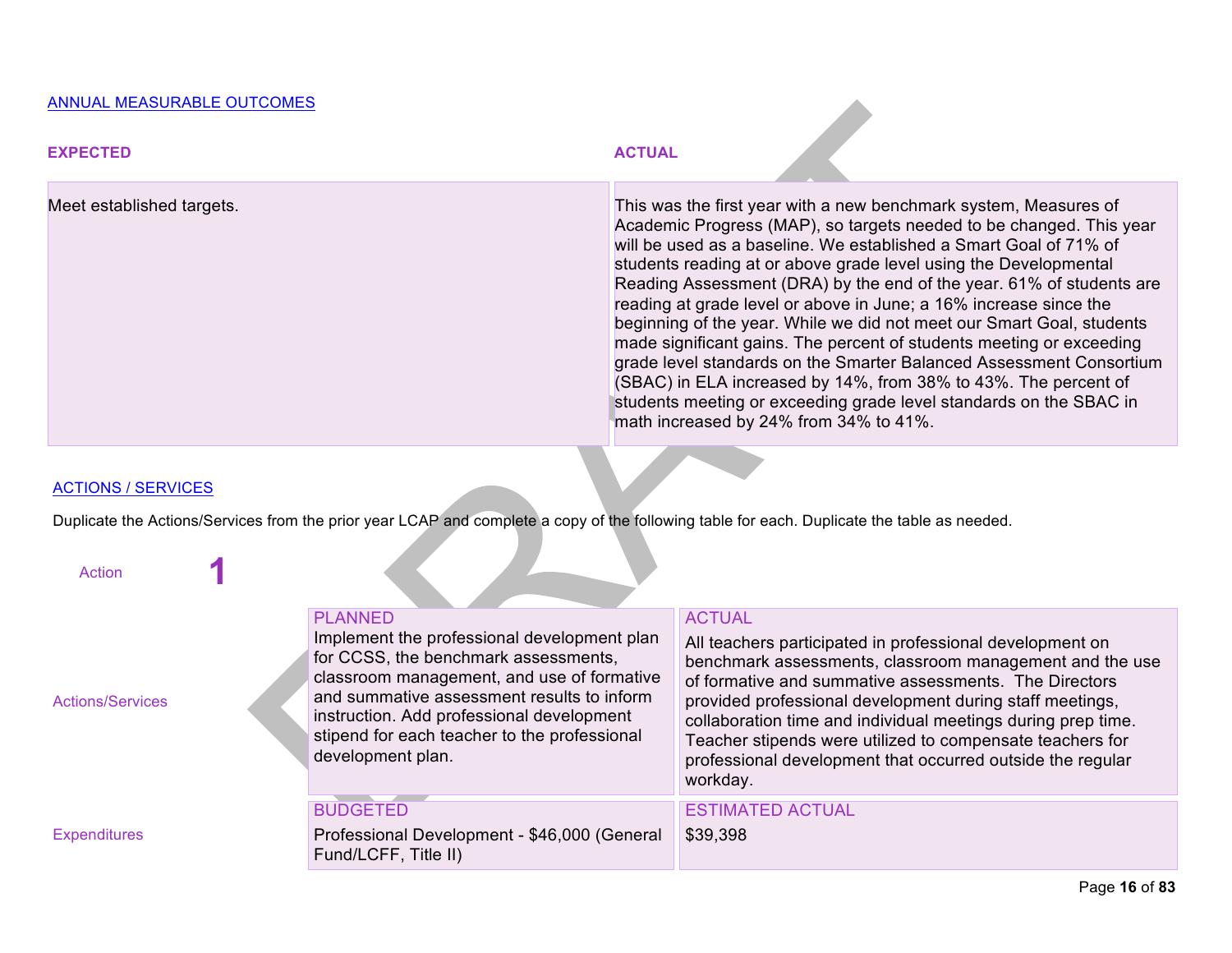| Action                  |                                                                                                                                                                                                                                                              |                                                                                                                                                                                                                                                                                                                       |
|-------------------------|--------------------------------------------------------------------------------------------------------------------------------------------------------------------------------------------------------------------------------------------------------------|-----------------------------------------------------------------------------------------------------------------------------------------------------------------------------------------------------------------------------------------------------------------------------------------------------------------------|
| <b>Actions/Services</b> | <b>PLANNED</b><br>Implement a Guided Reading program within<br>the ELA program. Continue the writing<br>program to augment the ELA program,<br>including professional development and<br>materials.                                                          | <b>ACTUAL</b><br>The Guided Reading program was implemented. Academic<br>conferencing was held after each benchmark administration.<br>The Lucy Caulkins Writing program was implemented.<br>Teachers participated in full day professional development as<br>well as individual coaching throughout the school year. |
| <b>Expenditures</b>     | <b>BUDGETED</b><br>Professional Development - \$46,000 (General<br>Fund/LCFF, Title II)<br>Supplemental Instructional Materials &<br>Supplies - \$44,000                                                                                                     | <b>ESTIMATED ACTUAL</b><br>\$39,398<br>\$19,550                                                                                                                                                                                                                                                                       |
| Action                  |                                                                                                                                                                                                                                                              | Empty                                                                                                                                                                                                                                                                                                                 |
| <b>Actions/Services</b> | <b>PLANNED</b><br>Continue the benchmark assessment program,<br>including academic conferencing. Add a writing<br>benchmark and establish growth targets. Purchase<br>a standards-based formative assessment program,<br>e.g. Measures of Academic Progress. | <b>ACTUAL</b><br>A new benchmark assessment, Measures of Academic<br>Progress (MAP), program was implemented for ELA and<br>math. Academic conferencing was held after each<br>benchmark administration. A Writing benchmark was added<br>in the Spring. A second ELD benchmark was developed.                        |
| <b>Expenditures</b>     | <b>BUDGETED</b><br>Student Assessment - \$21,000                                                                                                                                                                                                             | <b>ESTIMATED ACTUAL</b><br>\$9,535                                                                                                                                                                                                                                                                                    |
| <b>Action</b>           |                                                                                                                                                                                                                                                              |                                                                                                                                                                                                                                                                                                                       |
| <b>Actions/Services</b> | <b>PLANNED</b><br>Finalize the SBAC targets.                                                                                                                                                                                                                 | <b>ACTUAL</b><br>A 15% increase in the percent of students meeting or<br>exceeding standards was established as a target.                                                                                                                                                                                             |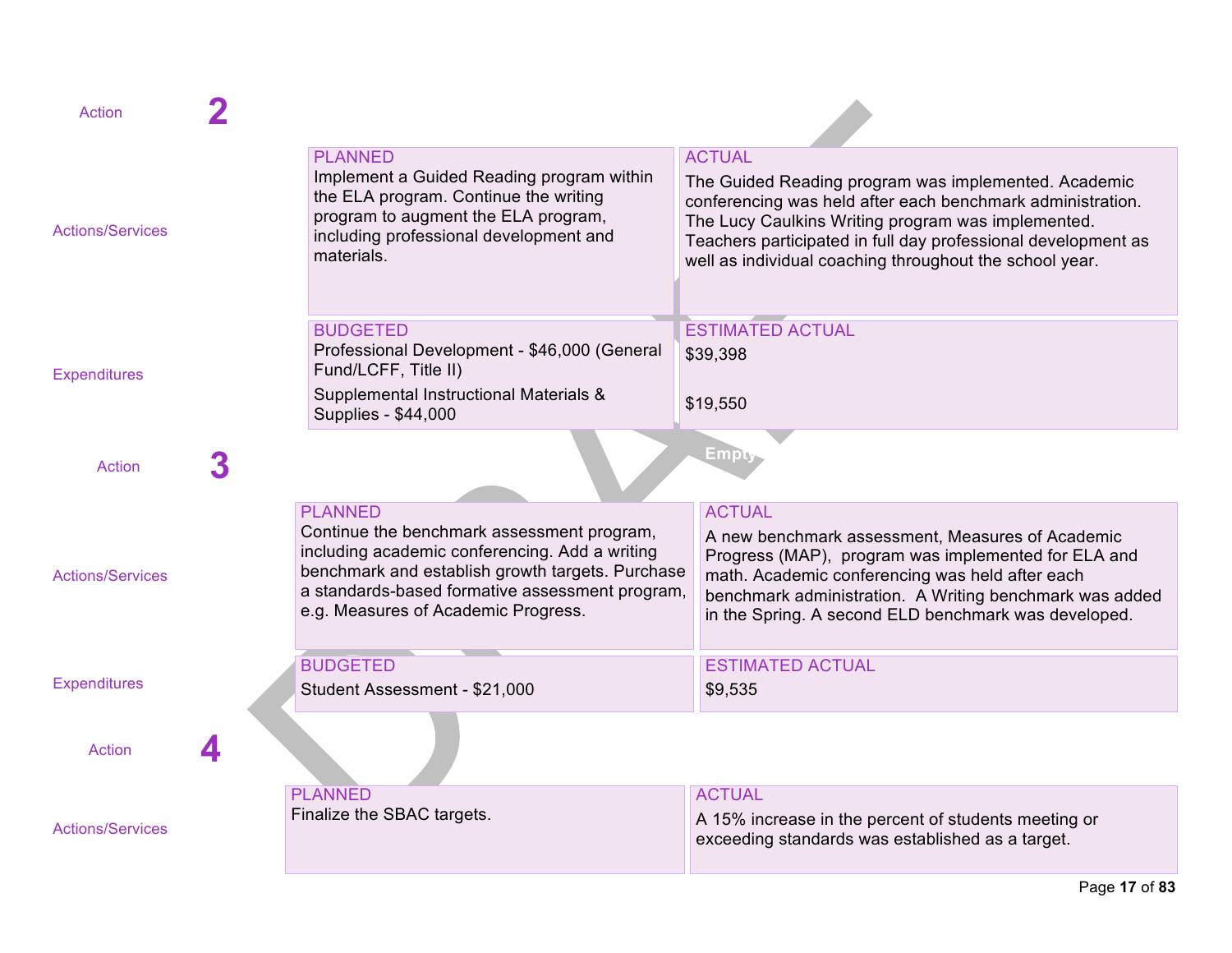| <b>Expenditures</b>     |   | <b>BUDGETED</b><br>Student Assessment - \$21,000                                                                                                                    | <b>ESTIMATED ACTUAL</b><br>\$9,535                                                                                                                                                                                                                                                  |
|-------------------------|---|---------------------------------------------------------------------------------------------------------------------------------------------------------------------|-------------------------------------------------------------------------------------------------------------------------------------------------------------------------------------------------------------------------------------------------------------------------------------|
| <b>Action</b>           | 5 |                                                                                                                                                                     |                                                                                                                                                                                                                                                                                     |
| <b>Actions/Services</b> |   | <b>PLANNED</b><br>Continue the study trip program, including more<br>college visits. The Lead Teachers Team will<br>continue to address adding more college visits. | <b>ACTUAL</b><br>The study trip program was expanded to include additional<br>college visits. In fall 2016 the Lead Teachers' team did<br>research and decided on the colleges each grade-level would<br>visit. The grade-level trips were scheduled throughout the<br>school year. |
| <b>Expenditures</b>     |   | <b>BUDGETED</b><br>Field Trips Expenses - \$26,000                                                                                                                  | <b>ESTIMATED ACTUAL</b><br>\$21,888                                                                                                                                                                                                                                                 |
| <b>Action</b>           | 6 |                                                                                                                                                                     |                                                                                                                                                                                                                                                                                     |
| <b>Actions/Services</b> |   | <b>PLANNED</b><br>Review the 2015-16 PFT results and update the<br>PFT action plan. Implement the PFT action plan.                                                  | <b>ACTUAL</b><br>The 2015-16 PFT results were reviewed and used to update<br>the PFT action plan. 2 PE Coaches were hired to better<br>implement PE in collaboration with classroom teachers. New<br>equipment was purchased.                                                       |
| <b>Expenditures</b>     |   | <b>BUDGETED</b><br>PE Supplies - \$1,000<br>PE Instructor - \$8,000                                                                                                 | <b>ESTIMATED ACTUAL</b><br>\$20,000<br>\$116,860                                                                                                                                                                                                                                    |
|                         |   |                                                                                                                                                                     |                                                                                                                                                                                                                                                                                     |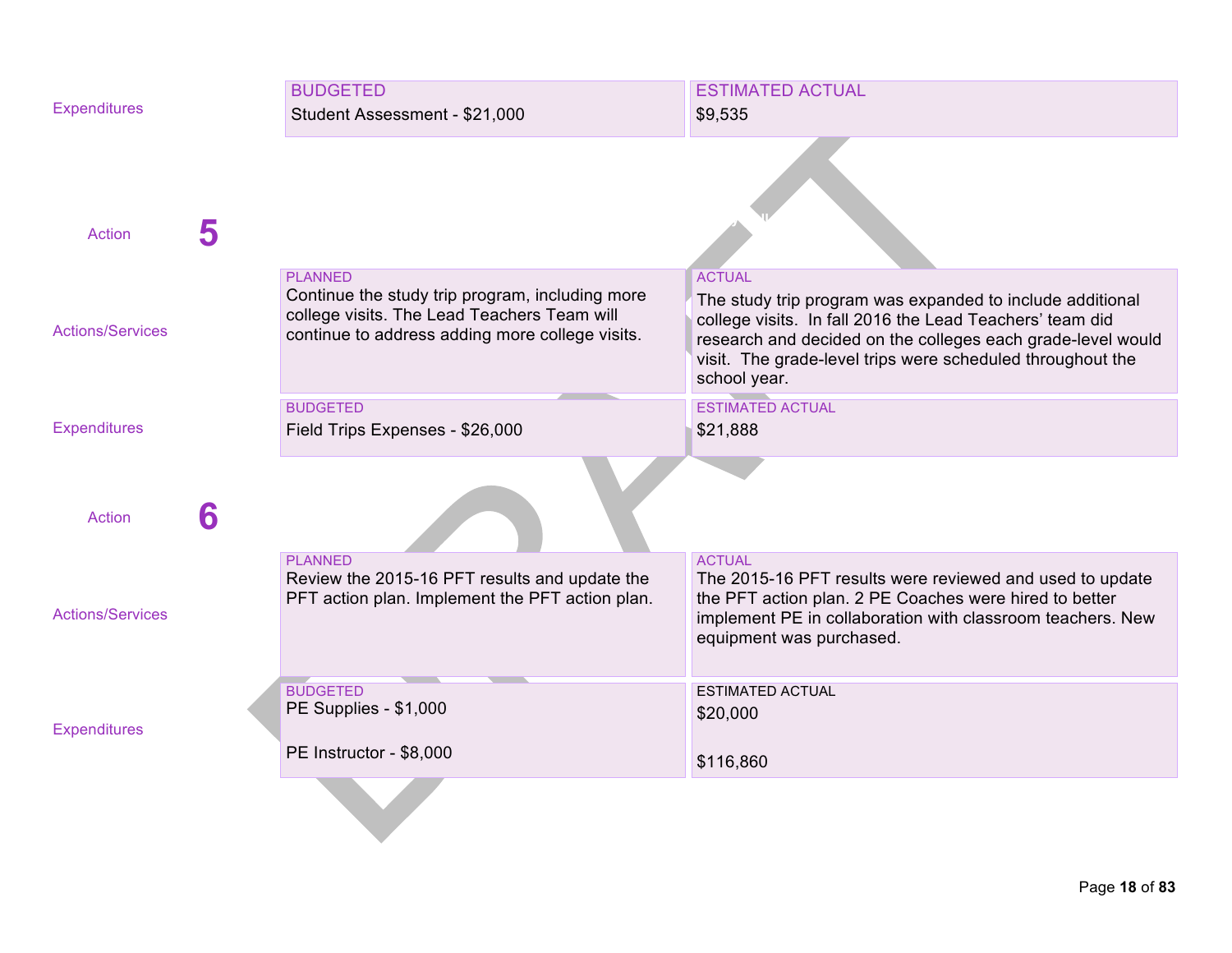

| Action                  |   |                                                                                                                                                                                                                     |                                                                                                                                                                                                                                                                                                                                                                                                                                                                                                                                   |
|-------------------------|---|---------------------------------------------------------------------------------------------------------------------------------------------------------------------------------------------------------------------|-----------------------------------------------------------------------------------------------------------------------------------------------------------------------------------------------------------------------------------------------------------------------------------------------------------------------------------------------------------------------------------------------------------------------------------------------------------------------------------------------------------------------------------|
| <b>Actions/Services</b> |   | <b>PLANNED</b><br>Utilize the Instructional Leader to provide job-<br>embedded professional development for teachers<br>and instructional aides.                                                                    | <b>ACTUAL</b><br>The Instructional Leader position was not filled. Instead<br>a Director of Curriculum and Instruction position was<br>developed and filled. Mid-year it was determined that<br>with the addition of grade 7 next year and grade 8 the<br>following, it would be beneficial to have two Directors,<br>one for lower elementary and one for upper. The<br>second Director position was filled. The Directors<br>provided job-embedded professional development for<br>teachers and instructional aides as planned. |
| <b>Expenditures</b>     |   | <b>BUDGETED</b><br>Instructional Leader Compensation + Benefits -<br>\$114,000<br>(General Fund/LCFF)                                                                                                               | <b>ESTIMATED ACTUAL</b><br>\$113,428                                                                                                                                                                                                                                                                                                                                                                                                                                                                                              |
| <b>Action</b>           | 8 |                                                                                                                                                                                                                     | Emp                                                                                                                                                                                                                                                                                                                                                                                                                                                                                                                               |
| <b>Actions/Services</b> |   | <b>PLANNED</b><br><b>Implement Professional Learning Communities</b><br>and grade-level collaboration meetings to focus<br>on the needs of low income, foster youth, English<br>learners and redesignated students. | <b>ACTUAL</b><br>Professional Learning Communities and grade-level<br>collaboration meetings were focused on meeting the<br>needs of low income, foster youth, English learners and<br>redesignated students.                                                                                                                                                                                                                                                                                                                     |
| <b>Expenditures</b>     |   | <b>BUDGETED</b><br>Instructional Leader Compensation + Benefits -<br>\$114,000<br>(General Fund/LCFF)                                                                                                               | <b>ESTIMATED ACTUAL</b><br>\$113,428                                                                                                                                                                                                                                                                                                                                                                                                                                                                                              |
| <b>Action</b>           |   |                                                                                                                                                                                                                     |                                                                                                                                                                                                                                                                                                                                                                                                                                                                                                                                   |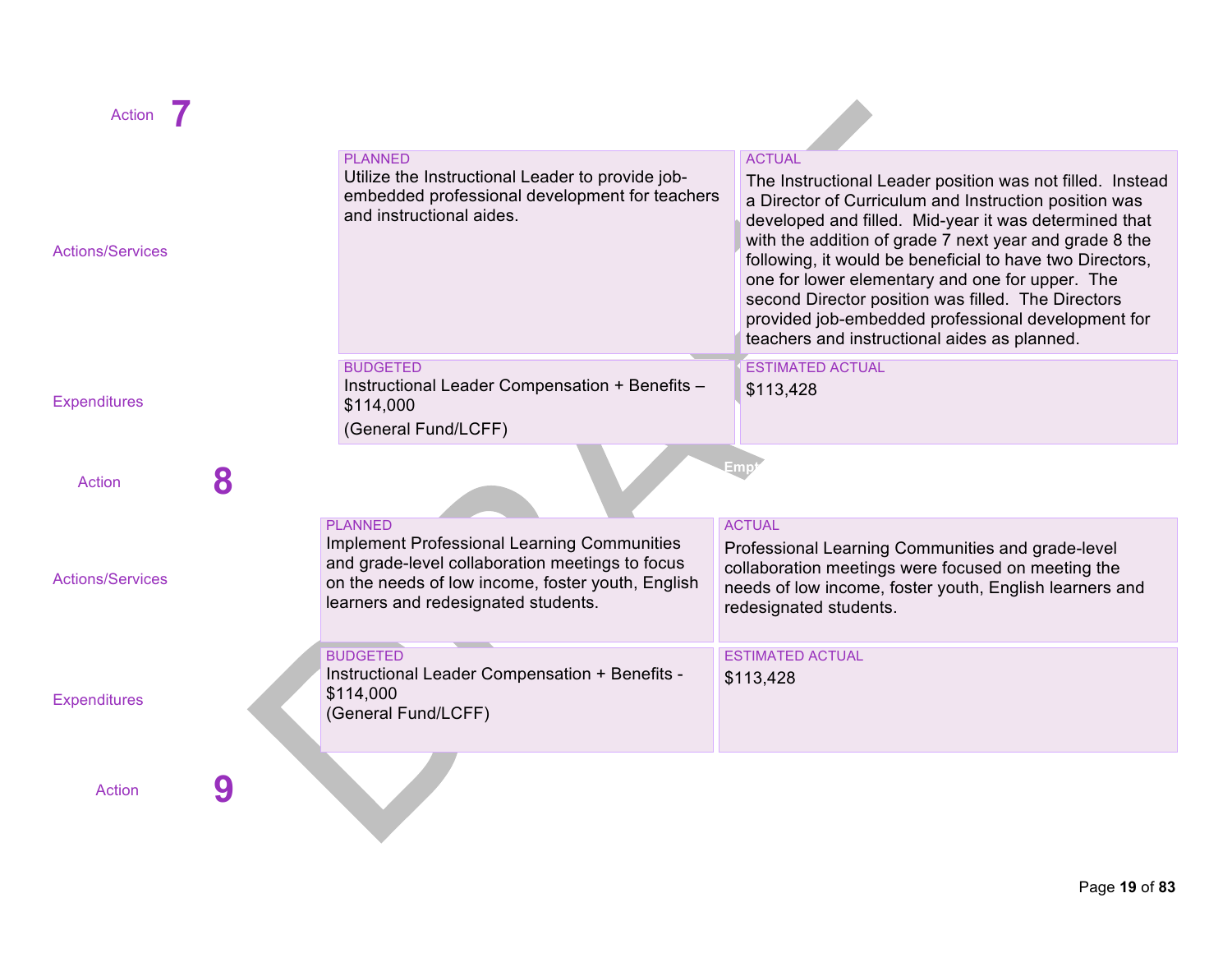| <b>Actions/Services</b> | <b>PLANNED</b><br>Implement and revise the Response to<br>Intervention and Instruction plan for K-3 <sup>rd</sup> grades. | <b>ACTUAL</b><br>The Response to Intervention and Instruction plan for grades<br>K-3 was implemented. |
|-------------------------|---------------------------------------------------------------------------------------------------------------------------|-------------------------------------------------------------------------------------------------------|
| <b>Expenditures</b>     | <b>BUDGETED</b><br>No direct costs                                                                                        | <b>ESTIMATED ACTUAL</b><br>No direct costs                                                            |
| <b>Action</b>           |                                                                                                                           |                                                                                                       |
| <b>Actions/Services</b> | <b>PLANNED</b><br>Continue the I-Ready computer program for<br>students needing intervention in ELA and math.             | <b>ACTUAL</b><br>The I-Ready program was used for intervention.                                       |
| <b>Expenditures</b>     | <b>BUDGETED</b><br>Instructional Materials & Supplies - \$44,000<br>(General Fund/LCFF)                                   | <b>ESTIMATED ACTUAL</b><br>\$19,550                                                                   |
| <b>Action</b>           |                                                                                                                           |                                                                                                       |
| <b>Actions/Services</b> | <b>PLANNED</b><br>Continue to provide an instructional aide in each<br>classroom to support differentiated instruction.   | <b>ACTUAL</b><br>An instructional aide was provided for each classroom.                               |
| <b>Expenditures</b>     | <b>BUDGETED</b><br>Instructional Aides Compensation+ Benefits-<br>\$728,000<br>(General Fund/LCFF, Title I)               | <b>ESTIMATED ACTUAL</b><br>\$824,695                                                                  |
| <b>Action</b>           |                                                                                                                           |                                                                                                       |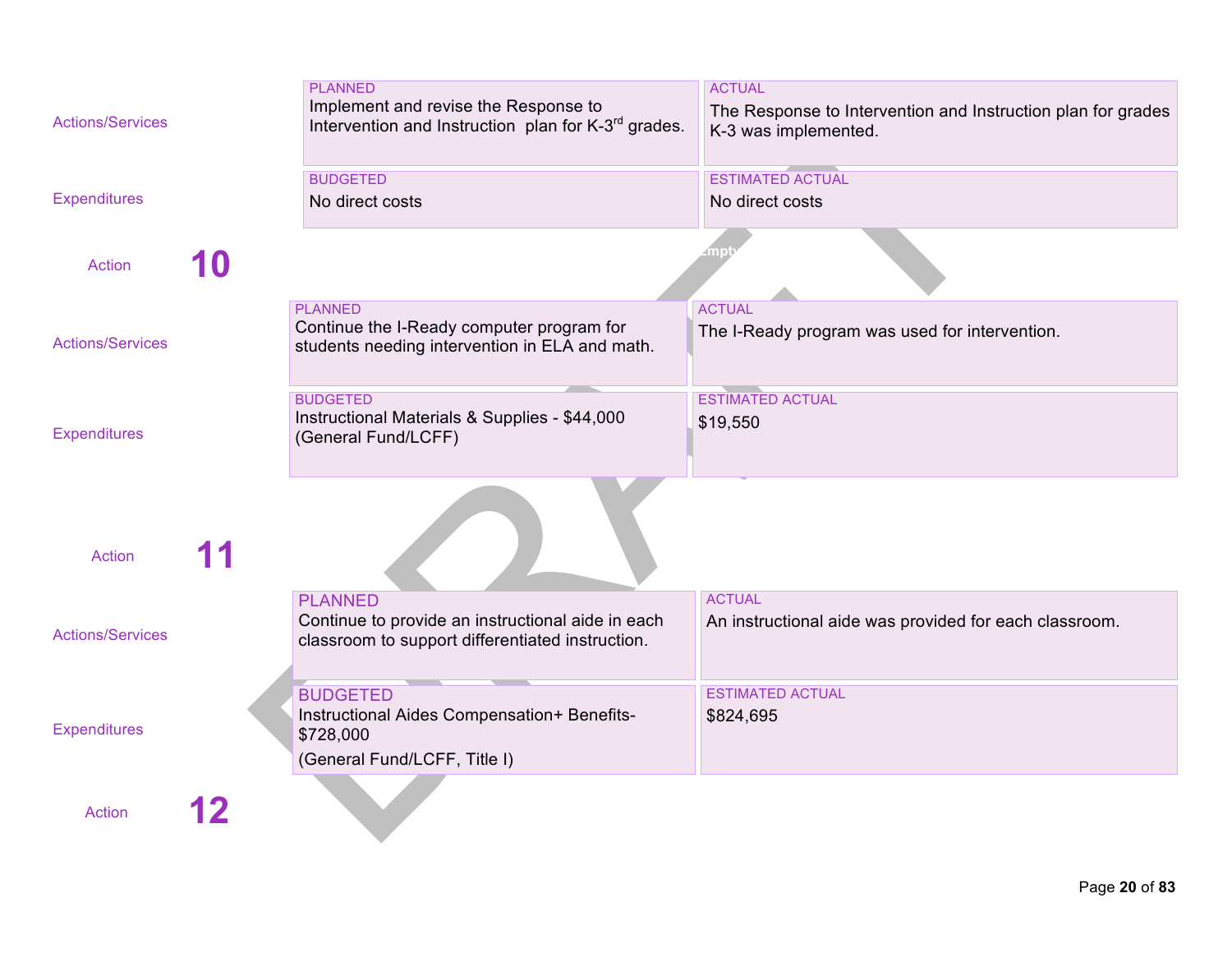| <b>Actions/Services</b> | <b>PLANNED</b><br>Expand the intervention opportunities within the<br>extended learning program, e.g. after school and<br>Saturdays. | <b>ACTUAL</b><br>The afterschool program provided additional programs.<br>Saturday sessions were offered in the Spring. |
|-------------------------|--------------------------------------------------------------------------------------------------------------------------------------|-------------------------------------------------------------------------------------------------------------------------|
| <b>Expenditures</b>     | <b>BUDGETED</b><br>Summer School staff compensation & Benefits -<br>\$55,000<br>(General Fund/LCFF)                                  | <b>ESTIMATED ACTUAL</b><br>\$34,893                                                                                     |
|                         | Afterschool program - \$154,000<br>(General Fund/LCFF, ASESI)                                                                        | \$112,004                                                                                                               |
| 13<br>Action            |                                                                                                                                      | Em <sub>2</sub>                                                                                                         |
| <b>Actions/Services</b> | <b>PLANNED</b><br>Purchase supplemental materials as needed.                                                                         | <b>ACTUAL</b><br>Materials were purchased as needed.                                                                    |
| <b>Expenditures</b>     | <b>BUDGETED</b><br>Instructional Materials & Supplies - \$44,000<br>(General Fund/LCFF)                                              | <b>ESTIMATED ACTUAL</b><br>\$19,550                                                                                     |
|                         |                                                                                                                                      |                                                                                                                         |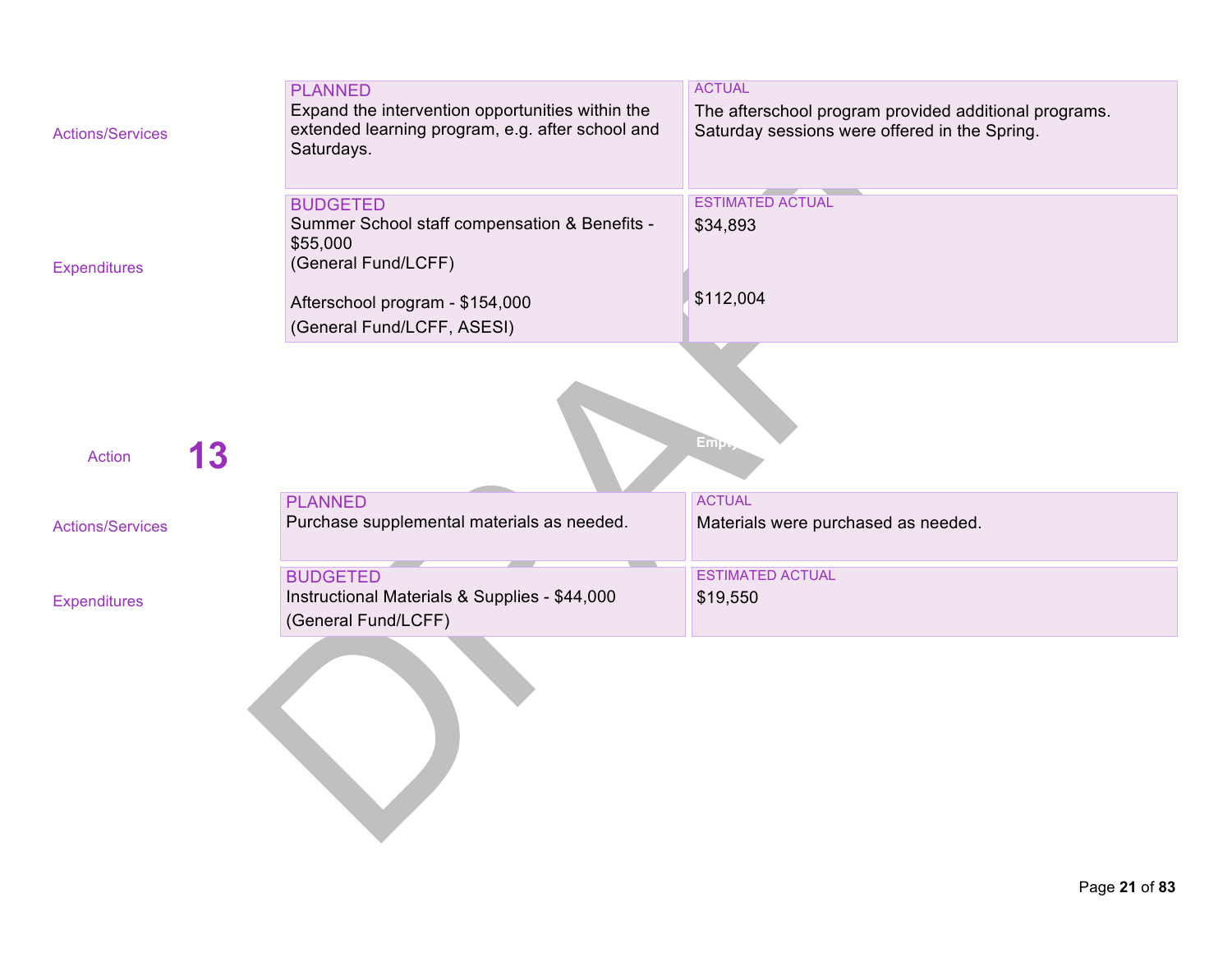Complete a copy of the following table for each of the LEA's goals from the prior year LCAP. Duplicate the table as needed.

| Describe the overall implementation of the<br>actions/services to achieve the articulated goal.                                                                                                                                                                                 | RCP is now using Measures of Academic Progress (MAP) for benchmarks in ELA and math. MAP<br>includes individual growth targets for each student. This is the first year of implementation and is<br>being used to determine targets. The PE program was evaluated and it was determined additional<br>resources were needed. Additional funds were spent on equipment and two staff members were<br>hired to work with teachers to teach PE. As described above, a second Director of Curriculum and<br>Instruction was added to better meet the needs of the school as it expands to include grades 7 and<br>8 over the next two years. |  |  |  |
|---------------------------------------------------------------------------------------------------------------------------------------------------------------------------------------------------------------------------------------------------------------------------------|------------------------------------------------------------------------------------------------------------------------------------------------------------------------------------------------------------------------------------------------------------------------------------------------------------------------------------------------------------------------------------------------------------------------------------------------------------------------------------------------------------------------------------------------------------------------------------------------------------------------------------------|--|--|--|
| Describe the overall effectiveness of the<br>actions/services to achieve the articulated goal as<br>measured by the LEA.                                                                                                                                                        | Using the DRA, there was a 16% increase in the percent of students reading at or above grade<br>level by the end of the year. While there was improvement over the prior year, teachers identified<br>reading/language arts as an area still needing more work and support.                                                                                                                                                                                                                                                                                                                                                              |  |  |  |
| Explain material differences between Budgeted<br>Expenditures and Estimated Actual Expenditures.                                                                                                                                                                                | The most significant difference was in the PE program with the addition of two staff members and<br>purchase of equipment after the Board evaluated the PE program.                                                                                                                                                                                                                                                                                                                                                                                                                                                                      |  |  |  |
| Describe any changes made to this goal,<br>expected outcomes, metrics, or actions and<br>services to achieve this goal as a result of this<br>analysis and analysis of the LCFF Evaluation<br>Rubrics, as applicable. Identify where those<br>changes can be found in the LCAP. | This goal was expanded for the upcoming year to incorporate parts of Goal 7 related to use of<br>technology for instruction. The changes are reflected in the 2017-18 Goal 2.                                                                                                                                                                                                                                                                                                                                                                                                                                                            |  |  |  |
|                                                                                                                                                                                                                                                                                 |                                                                                                                                                                                                                                                                                                                                                                                                                                                                                                                                                                                                                                          |  |  |  |
| (AMAO 1)<br>Goal 5                                                                                                                                                                                                                                                              | 5. Prepare English learners (EL) to make a level of growth as measured on the California English Language Development Test annually.                                                                                                                                                                                                                                                                                                                                                                                                                                                                                                     |  |  |  |
| State and/or Local Priorities Addressed by this goal:                                                                                                                                                                                                                           | STATE $\Box$ 1 X 2 $\Box$ 3 X 4 $\Box$ 5 $\Box$ 6 $\Box$ 7<br>$\Box$ 8                                                                                                                                                                                                                                                                                                                                                                                                                                                                                                                                                                   |  |  |  |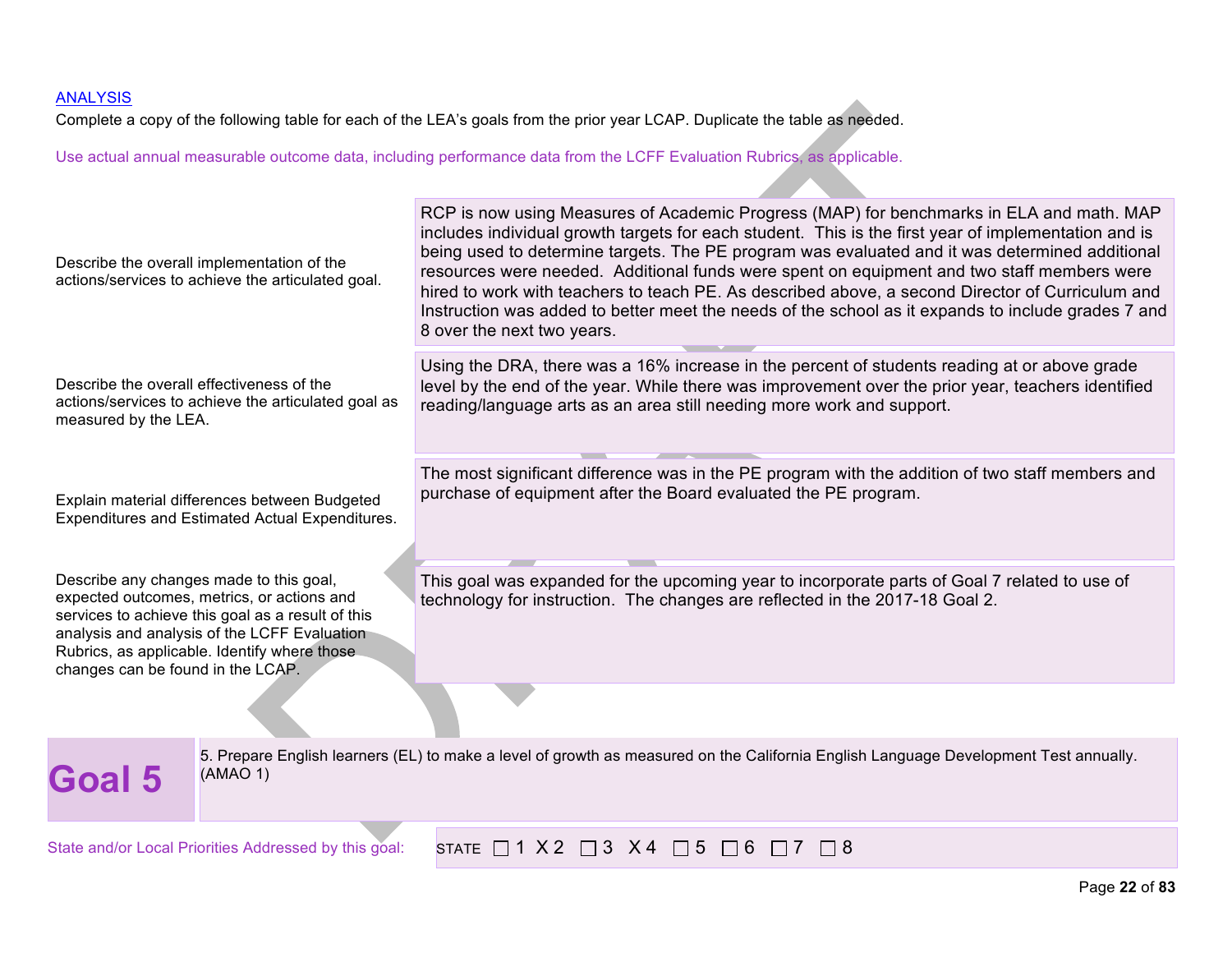|                                                       | $\Box$ 9 $\Box$ 10<br><b>COE</b>                                                                                                                           |                                                                                                                                                                                                                                                                            |                                                                                                                                                                                                                                        |
|-------------------------------------------------------|------------------------------------------------------------------------------------------------------------------------------------------------------------|----------------------------------------------------------------------------------------------------------------------------------------------------------------------------------------------------------------------------------------------------------------------------|----------------------------------------------------------------------------------------------------------------------------------------------------------------------------------------------------------------------------------------|
|                                                       | <b>LOCAL</b>                                                                                                                                               |                                                                                                                                                                                                                                                                            |                                                                                                                                                                                                                                        |
| ANNUAL MEASURABLE OUTCOMES                            |                                                                                                                                                            |                                                                                                                                                                                                                                                                            |                                                                                                                                                                                                                                        |
| <b>EXPECTED</b>                                       |                                                                                                                                                            | <b>ACTUAL</b>                                                                                                                                                                                                                                                              |                                                                                                                                                                                                                                        |
| 5% increase in percent of ELs meeting growth targets. |                                                                                                                                                            | The EL growth targets previously provided for Title III Accountability are<br>no longer provided. In it's place we used the percent of ELs meeting the<br>CELDT Criterion. The percent of ELs meeting the CELDT Criterion for<br>English Proficiency grew from 44% to 45%. |                                                                                                                                                                                                                                        |
| <b>ACTIONS / SERVICES</b>                             |                                                                                                                                                            |                                                                                                                                                                                                                                                                            |                                                                                                                                                                                                                                        |
|                                                       |                                                                                                                                                            |                                                                                                                                                                                                                                                                            | Duplicate the Actions/Services from the prior year LCAP and complete a copy of the following table for each. Duplicate the table as needed.                                                                                            |
| <b>Action</b>                                         |                                                                                                                                                            |                                                                                                                                                                                                                                                                            |                                                                                                                                                                                                                                        |
| <b>Actions/Services</b>                               | <b>PLANNED</b><br>Provide professional development in the ELD<br>Standards and effective instructional practices<br>for designated ELD and integrated ELD. |                                                                                                                                                                                                                                                                            | <b>ACTUAL</b><br>Limited professional development in these topics was provided<br>for teachers throughout the school year.                                                                                                             |
| <b>Expenditures</b>                                   | <b>BUDGETED</b><br>Professional Development - \$46,000 (General<br>Fund/LCFF, Title II)                                                                    |                                                                                                                                                                                                                                                                            | <b>ESTIMATED ACTUAL</b><br>\$39,398                                                                                                                                                                                                    |
| Action                                                |                                                                                                                                                            |                                                                                                                                                                                                                                                                            |                                                                                                                                                                                                                                        |
| <b>Actions/Services</b>                               | <b>PLANNED</b><br>Revise, expand and implement formative<br>assessment program, including benchmarks,<br>for ELD.                                          |                                                                                                                                                                                                                                                                            | <b>ACTUAL</b><br>The ELD benchmark developed in 2015-16 was revised in<br>some grade levels as needed. The alignment was completed<br>for that benchmark. A second benchmark was developed and<br>the writing portion was implemented. |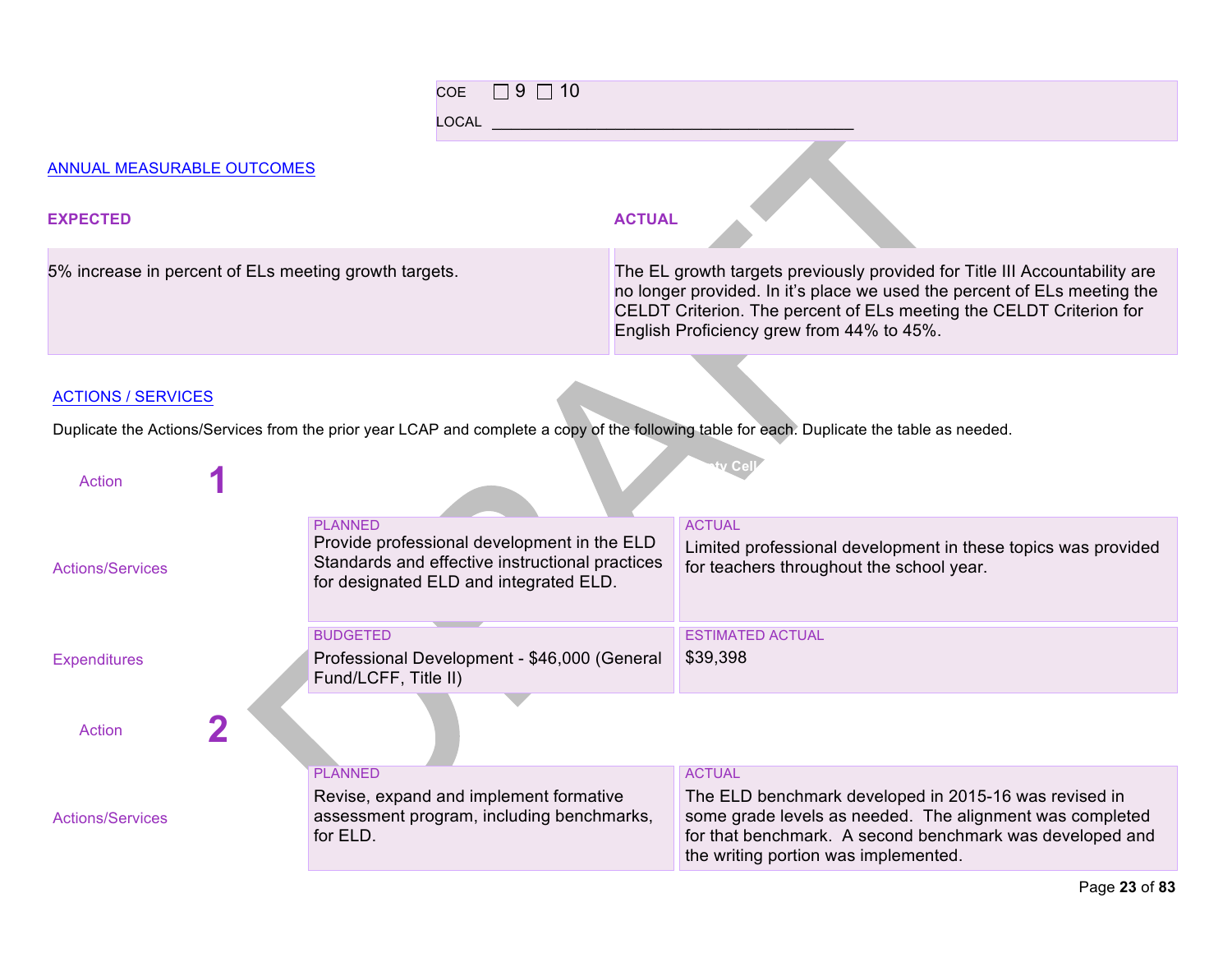| <b>Expenditures</b>     |   | <b>BUDGETED</b><br>Student Assessment - \$21,000<br>(General Fund/LCFF)<br>Professional Development - \$46,000 (General                                                       | <b>ESTIMATED ACTUAL</b><br>\$9,535                                                                                                                                                                                                                                                                                                                                                                                                                                                                                                                                                          |
|-------------------------|---|-------------------------------------------------------------------------------------------------------------------------------------------------------------------------------|---------------------------------------------------------------------------------------------------------------------------------------------------------------------------------------------------------------------------------------------------------------------------------------------------------------------------------------------------------------------------------------------------------------------------------------------------------------------------------------------------------------------------------------------------------------------------------------------|
|                         |   | Fund/LCFF, Title II)                                                                                                                                                          | \$39,398                                                                                                                                                                                                                                                                                                                                                                                                                                                                                                                                                                                    |
| <b>Action</b>           | 3 |                                                                                                                                                                               |                                                                                                                                                                                                                                                                                                                                                                                                                                                                                                                                                                                             |
| <b>Actions/Services</b> |   | <b>PLANNED</b><br>Implement system for monitoring EL progress in<br>meeting annual English proficiency targets.                                                               | <b>ACTUAL</b><br>A basic system of providing a list of CELDT results for the<br>current and previous year at a professional development<br>meeting to identify students who are making/not making<br>progress was used; further work is needed. Additionally the<br>ELD benchmark results were utilized to monitor progress and<br>identify students in need of assistance. Reclassification<br>criteria for use in 2014-17 were reviewed and implemented.<br>SBAC results were included in the review of student<br>readiness for reclassification. The system was not fully<br>developed. |
| <b>Expenditures</b>     |   | <b>BUDGETED</b><br>Instructional Leader Compensation + Benefits -<br>\$114,000<br>(General Fund/LCFF)<br>Professional Development - \$46,000 (General<br>Fund/LCFF, Title II) | <b>ESTIMATED ACTUAL</b><br>\$113,428<br>\$39,398                                                                                                                                                                                                                                                                                                                                                                                                                                                                                                                                            |
| <b>Action</b>           |   |                                                                                                                                                                               |                                                                                                                                                                                                                                                                                                                                                                                                                                                                                                                                                                                             |
| <b>Actions/Services</b> |   | <b>PLANNED</b><br>Develop and implement an intervention plan for EL<br>students not making adequate progress in meeting<br>targets.                                           | <b>ACTUAL</b><br>Due to competing priorities. The intervention plan was not<br>developed. Professional development was provided on<br>instructional responses for students in need of intervention in<br>the weekly job-embedded professional development provided                                                                                                                                                                                                                                                                                                                          |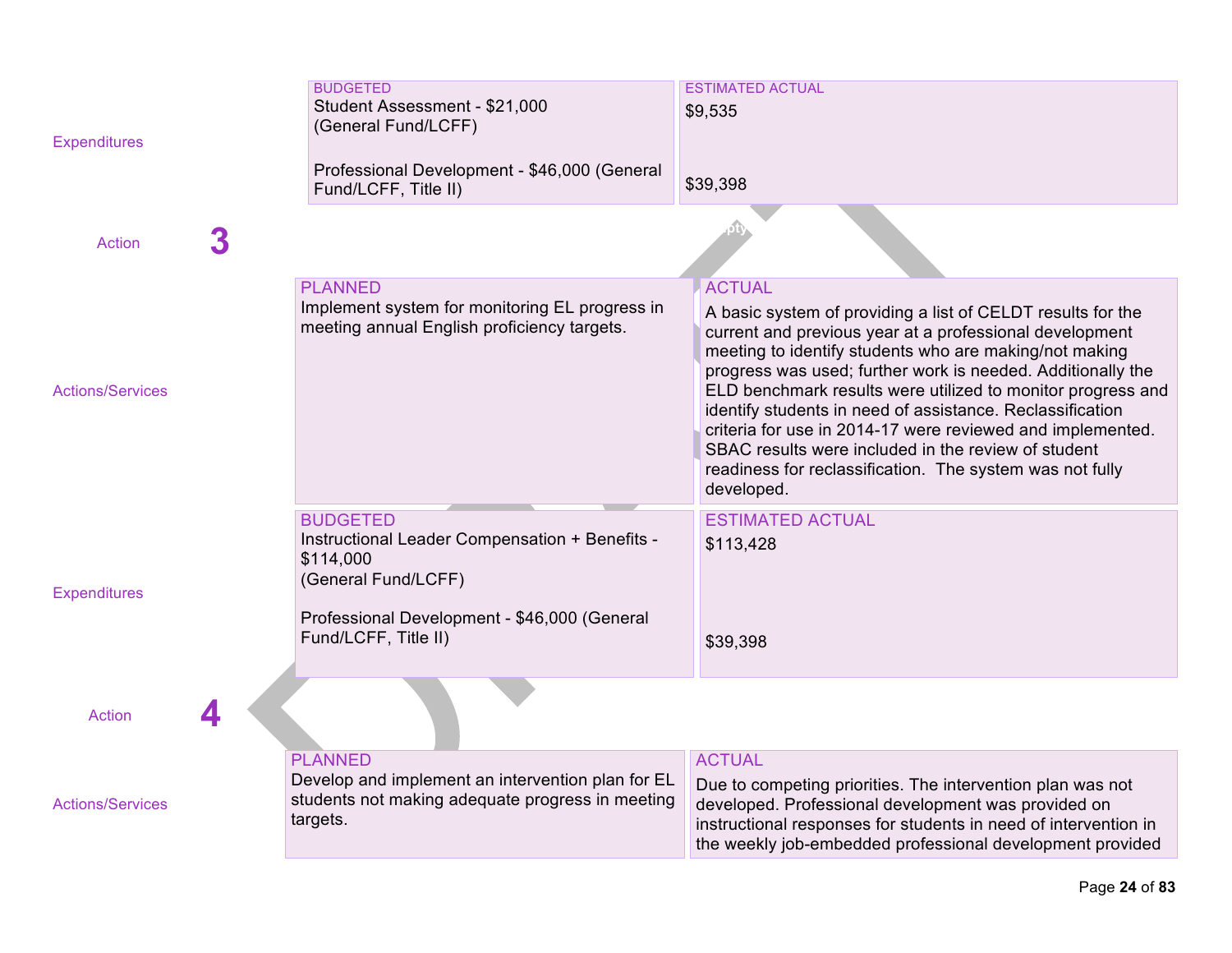|                         |                                                                                                       | by the Directors.                          |
|-------------------------|-------------------------------------------------------------------------------------------------------|--------------------------------------------|
| <b>Expenditures</b>     | <b>BUDGETED</b><br>Instructional Leader Compensation + Benefits -<br>\$114,000<br>(General Fund/LCFF) | <b>ESTIMATED ACTUAL</b><br>\$113,428       |
|                         | Professional Development - \$46,000 (General<br>Fund/LCFF, Title II)                                  | \$39,398                                   |
| 5<br><b>Action</b>      |                                                                                                       | <b>Empt</b>                                |
|                         | <b>PLANNED</b>                                                                                        | <b>ACTUAL</b>                              |
| <b>Actions/Services</b> | Purchase supplemental materials as needed.                                                            | Supplemental materials were not purchased. |
|                         | <b>BUDGETED</b>                                                                                       | <b>ESTIMATED ACTUAL</b>                    |
| <b>Expenditures</b>     | Instructional Materials & Supplies - \$44,000<br>(General Fund/LCFF)                                  | No cost                                    |
|                         |                                                                                                       |                                            |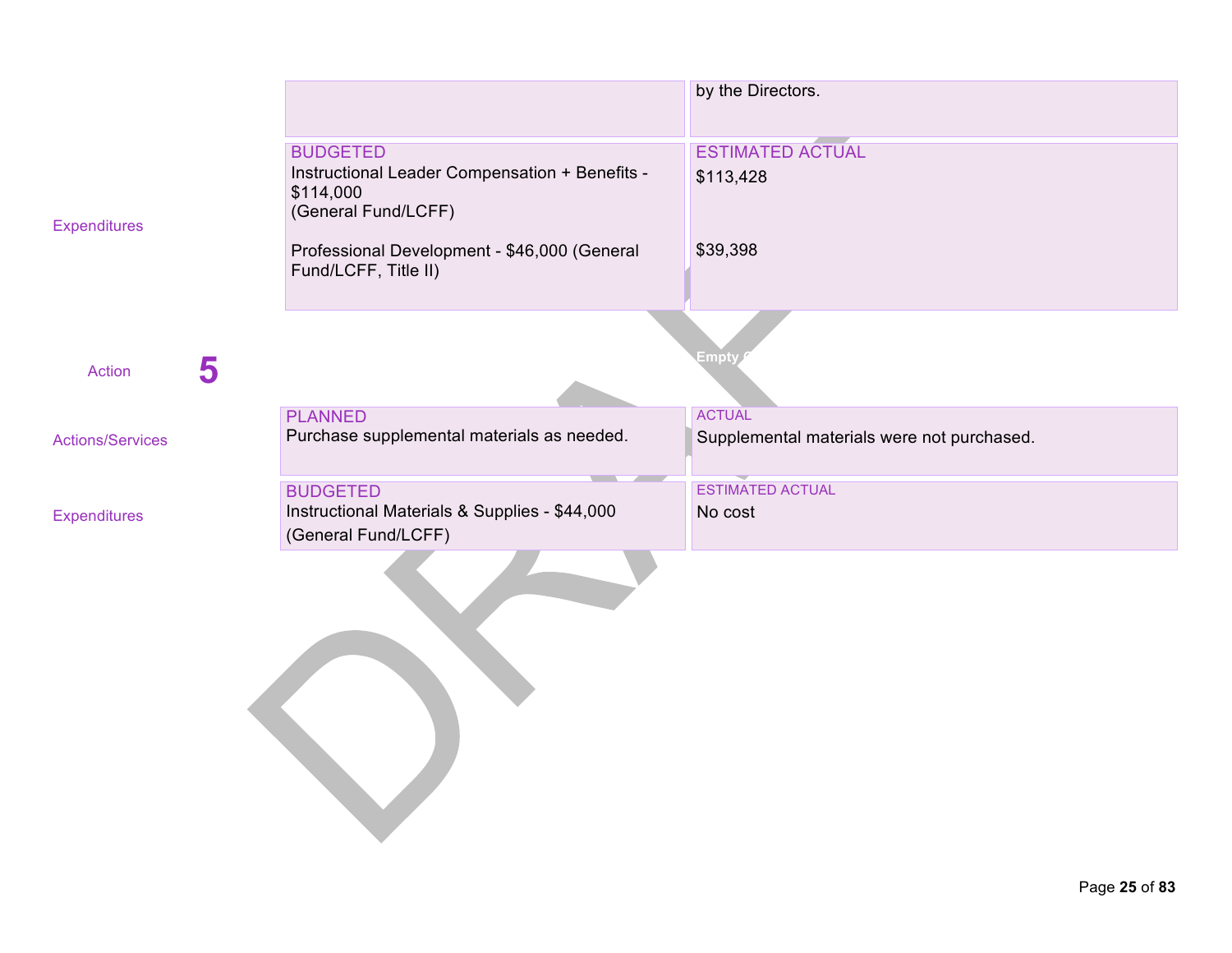Complete a copy of the following table for each of the LEA's goals from the prior year LCAP. Duplicate the table as needed.

| Describe the overall implementation of the<br>actions/services to achieve the articulated goal.                                                                                                                                                                                 | As noted, various actions were moved to the 2017-18 school year since they were unable to be completed<br>during the 2016-17 school year due to competing priorities.                                                                                                                                                                                                                                                                                                                                                                                                                                             |
|---------------------------------------------------------------------------------------------------------------------------------------------------------------------------------------------------------------------------------------------------------------------------------|-------------------------------------------------------------------------------------------------------------------------------------------------------------------------------------------------------------------------------------------------------------------------------------------------------------------------------------------------------------------------------------------------------------------------------------------------------------------------------------------------------------------------------------------------------------------------------------------------------------------|
| Describe the overall effectiveness of the<br>actions/services to achieve the articulated goal as<br>measured by the LEA.                                                                                                                                                        | While the performance of our English learners on the CELDT and the reclassification rate were<br>better than the district and county performance, the performance of English learners was not<br>significantly improved. While the ELD benchmarks were found to be useful, an online data<br>collection system was not identified.                                                                                                                                                                                                                                                                                |
| Explain material differences between Budgeted<br>Expenditures and Estimated Actual Expenditures.                                                                                                                                                                                |                                                                                                                                                                                                                                                                                                                                                                                                                                                                                                                                                                                                                   |
| Describe any changes made to this goal,<br>expected outcomes, metrics, or actions and<br>services to achieve this goal as a result of this<br>analysis and analysis of the LCFF Evaluation<br>Rubrics, as applicable. Identify where those<br>changes can be found in the LCAP. | Various actions were moved to the 2017-18 school year since they were unable to be completed<br>during the 2016-17 school year due to competing priorities. ELD Benchmark data will be collected<br>electronically. Professional development on integrated and designated ELD will be provided in the<br>week of PD before the first day of school. The growth targets will be evaluated and established<br>with the new state ELD assessment, the English Language Proficiency Assessment for California<br>(ELPAC), which will replace the CELDT. Goals 5 and 6 were combined into one goal, 2017-18<br>Goal 3. |
|                                                                                                                                                                                                                                                                                 |                                                                                                                                                                                                                                                                                                                                                                                                                                                                                                                                                                                                                   |
| <b>Goal 6</b><br>years of enrolling at                                                                                                                                                                                                                                          | Provide an EL program with both designated and integrated English Language Development (ELD) so that students are reclassified within six                                                                                                                                                                                                                                                                                                                                                                                                                                                                         |
| State and/or Local Priorities Addressed by this goal:                                                                                                                                                                                                                           | STATE $\Box$ 1 X 2 $\Box$ 3 X 4 $\Box$ 5 $\Box$ 6 X 7 $\Box$ 8                                                                                                                                                                                                                                                                                                                                                                                                                                                                                                                                                    |
|                                                                                                                                                                                                                                                                                 | Page 26 of 83                                                                                                                                                                                                                                                                                                                                                                                                                                                                                                                                                                                                     |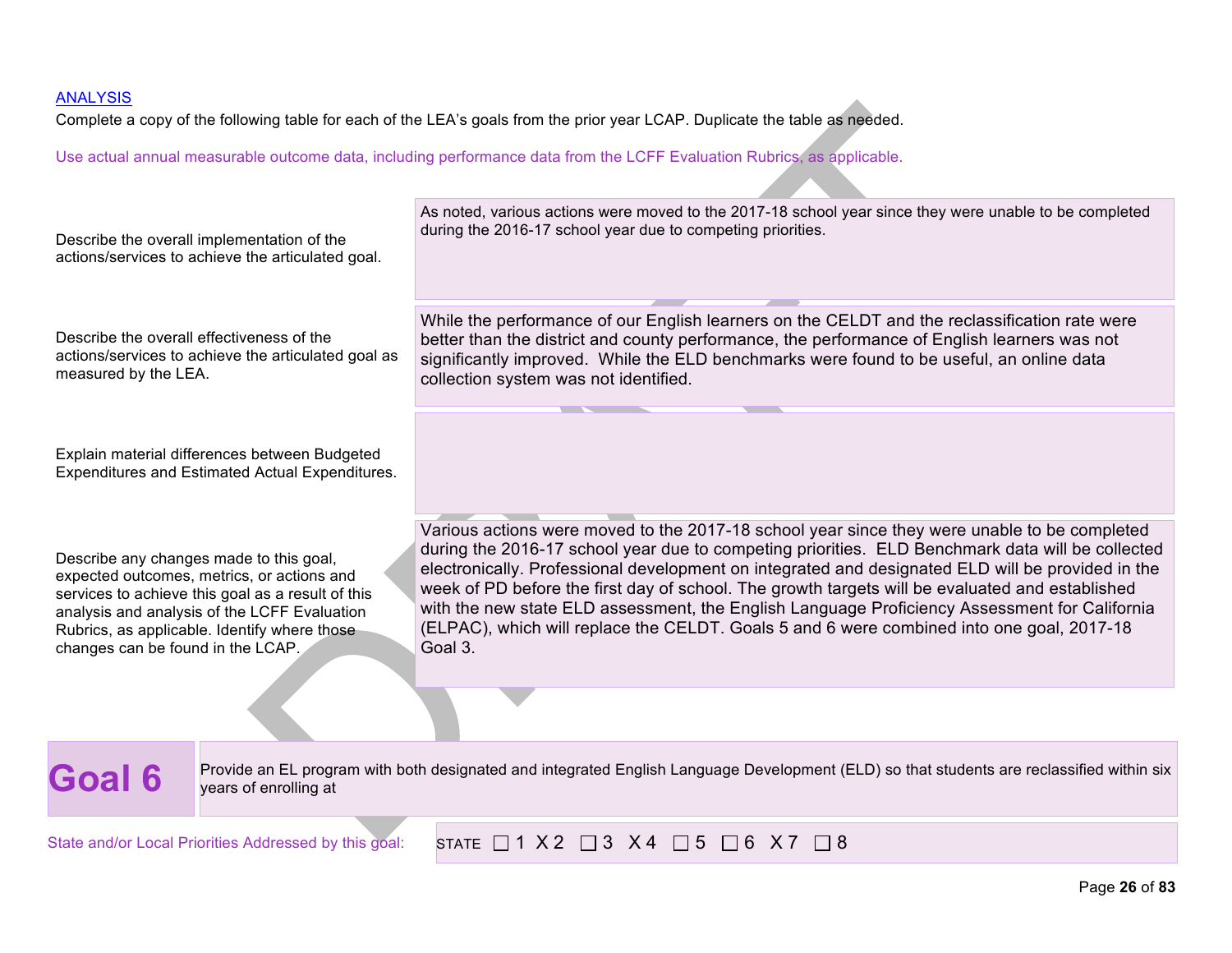| $\Box$ 9 $\Box$ 10<br>COE<br><b>LOCAL</b>                        |                                                                                                                                                                                                                                                                                                                                                                                                         |
|------------------------------------------------------------------|---------------------------------------------------------------------------------------------------------------------------------------------------------------------------------------------------------------------------------------------------------------------------------------------------------------------------------------------------------------------------------------------------------|
| ANNUAL MEASURABLE OUTCOMES                                       |                                                                                                                                                                                                                                                                                                                                                                                                         |
| <b>EXPECTED</b>                                                  | <b>ACTUAL</b>                                                                                                                                                                                                                                                                                                                                                                                           |
| 4% increase in percent of ELs meeting reclassification criteria. | Per DataQuest, in 2015-16 23 students (12.6%) were reclassified. In<br>2016-17 DataQuest reports only 13 (6.9); however 12 additional students<br>have been reclassified in the first week of June. With 25 students<br>reclassified, our rate of reclassification would be 13.3%, While we would<br>not meet our target, we have an slight increase and still exceed the district<br>and county rates. |
|                                                                  |                                                                                                                                                                                                                                                                                                                                                                                                         |

#### **ACTIONS / SERVICES**

Duplicate the Actions/Services from the prior year LCAP and complete a copy of the following table for each. Duplicate the table as needed.

| Action                  |                                                                                                                                         |                                                                                                                                               |
|-------------------------|-----------------------------------------------------------------------------------------------------------------------------------------|-----------------------------------------------------------------------------------------------------------------------------------------------|
| <b>Actions/Services</b> | <b>PLANNED</b><br>Provide professional development in the ELD<br>Standards and effective instructional practices<br>for integrated ELD. | <b>ACTUAL</b><br>Limited professional development in these topics was provided for<br>teachers throughout the school year.                    |
| <b>Expenditures</b>     | <b>BUDGETED</b><br>Professional Development - \$46,000 (General<br>Fund/LCFF, Title II)                                                 | <b>ESTIMATED ACTUAL</b><br>\$39,398                                                                                                           |
| <b>Action</b>           |                                                                                                                                         |                                                                                                                                               |
| <b>Actions/Services</b> | <b>PLANNED</b><br>Finalize system for monitoring EL progress in<br>meeting annual targets in ELA and ELD to                             | <b>ACTUAL</b><br>Reclassification criteria for use in 2015-18 were reviewed.<br>SBAC results were included in the review of student readiness |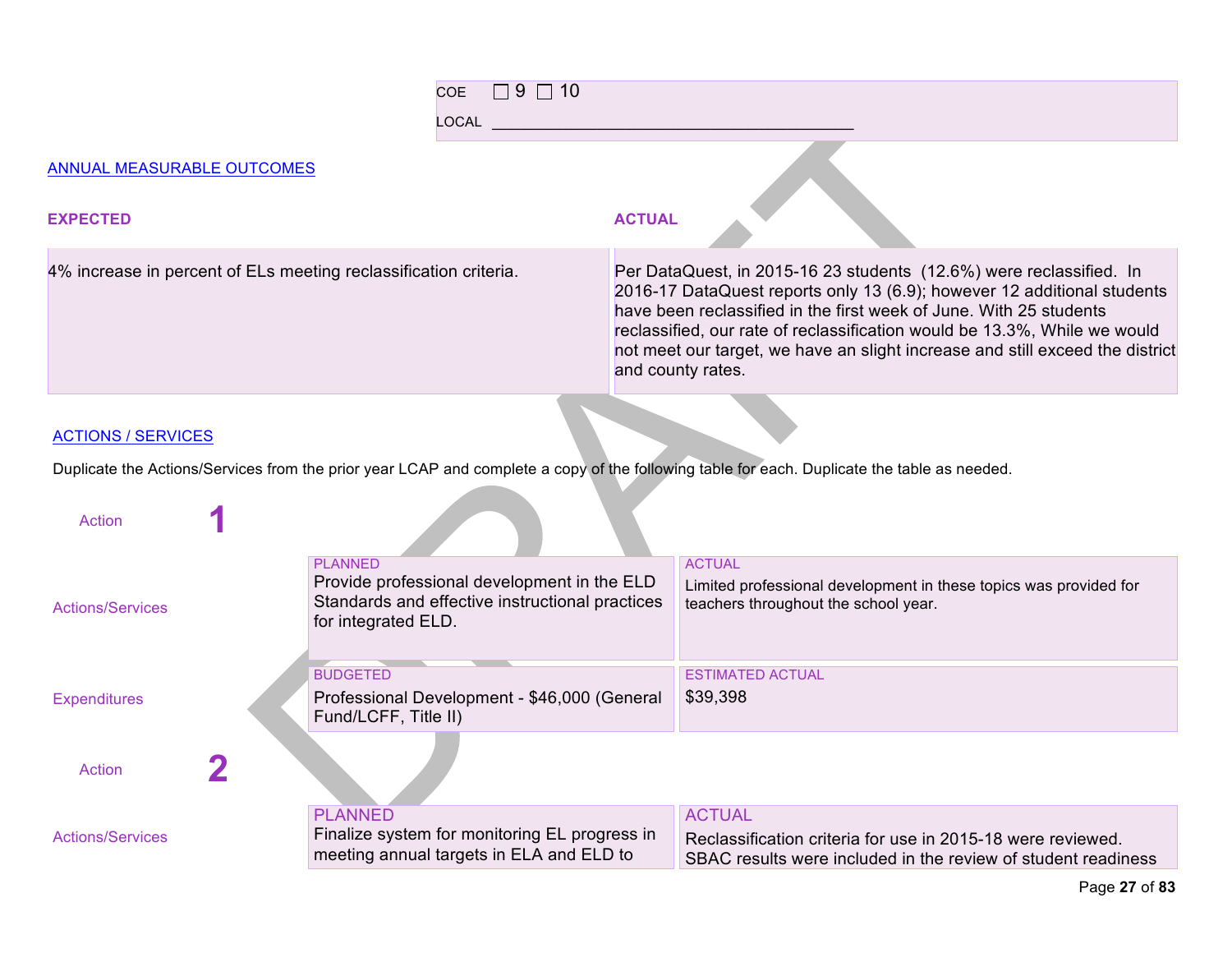|                         | ensure EL students are reclassified within 6<br>years of enrolling at RCP.                                                                      | for reclassification. LTEL and "at risk" data were reviewed. The<br>monitoring system was not developed.                                                                                                                                                                                                                |
|-------------------------|-------------------------------------------------------------------------------------------------------------------------------------------------|-------------------------------------------------------------------------------------------------------------------------------------------------------------------------------------------------------------------------------------------------------------------------------------------------------------------------|
| <b>Expenditures</b>     | <b>BUDGETED</b><br>Student Assessment - \$21,000<br>(General Fund/LCFF)<br>Professional Development - \$46,000 (General<br>Fund/LCFF, Title II) | <b>ESTIMATED ACTUAL</b><br>\$9,535<br>\$39,398                                                                                                                                                                                                                                                                          |
| 3<br><b>Action</b>      |                                                                                                                                                 |                                                                                                                                                                                                                                                                                                                         |
| <b>Actions/Services</b> | <b>PLANNED</b><br>Develop and implement an intervention plan for EL<br>students not making adequate progress in meeting<br>targets.             | <b>ACTUAL</b><br>Due to competing priorities. The intervention plan was not<br>developed. Plans are in place for 2017-18. Professional<br>development was provided on instructional responses for<br>students in need of intervention in the weekly job-embedded<br>professional development provided by the Directors. |
| <b>Expenditures</b>     | <b>BUDGETED</b><br>Instructional Leader Compensation + Benefits -<br>\$114,000<br>(General Fund/LCFF)                                           | <b>ESTIMATED ACTUAL</b><br>\$113,428                                                                                                                                                                                                                                                                                    |
| <b>Action</b>           |                                                                                                                                                 |                                                                                                                                                                                                                                                                                                                         |
| <b>Actions/Services</b> | <b>PLANNED</b><br>Purchase supplemental materials as needed.<br><b>Contract</b>                                                                 | <b>ACTUAL</b>                                                                                                                                                                                                                                                                                                           |
| <b>Expenditures</b>     | <b>BUDGETED</b><br>Instructional Materials & Supplies - \$44,000<br>(General Fund/LCFF)                                                         | <b>ESTIMATED ACTUAL</b><br>\$19,550                                                                                                                                                                                                                                                                                     |
|                         |                                                                                                                                                 |                                                                                                                                                                                                                                                                                                                         |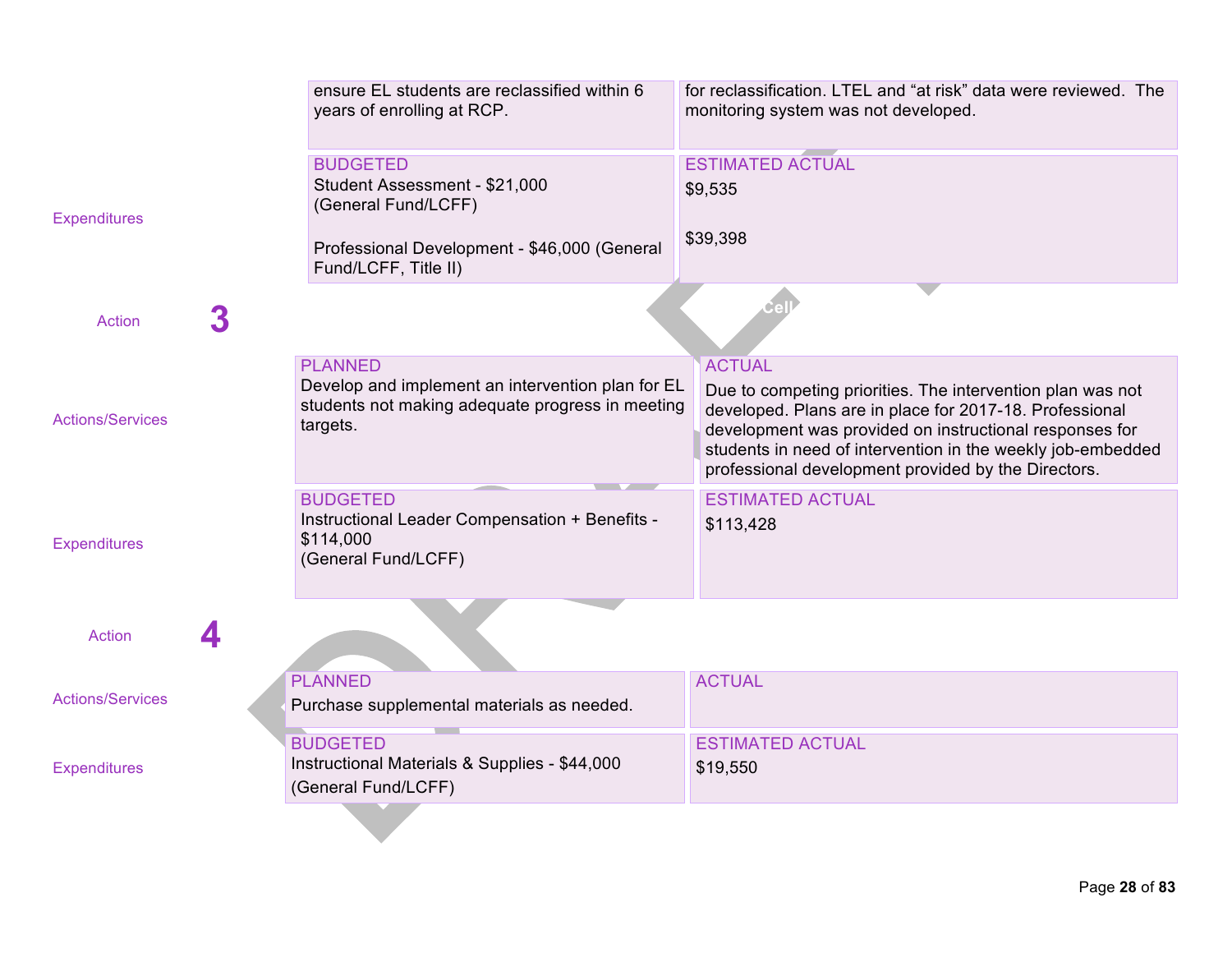Complete a copy of the following table for each of the LEA's goals from the prior year LCAP. Duplicate the table as needed.

| Describe the overall implementation of the                                                                                                                                                                                                                                      | As noted, various actions were moved to the 2017-18 school year since they were unable to be                                                                                                                                                                                                                                                                                                                                                                                                                                                                                                                                                                                                                                                                                                                                                                                                                           |
|---------------------------------------------------------------------------------------------------------------------------------------------------------------------------------------------------------------------------------------------------------------------------------|------------------------------------------------------------------------------------------------------------------------------------------------------------------------------------------------------------------------------------------------------------------------------------------------------------------------------------------------------------------------------------------------------------------------------------------------------------------------------------------------------------------------------------------------------------------------------------------------------------------------------------------------------------------------------------------------------------------------------------------------------------------------------------------------------------------------------------------------------------------------------------------------------------------------|
| actions/services to achieve the articulated goal.                                                                                                                                                                                                                               | completed during the 2016-17 school year due to competing priorities.                                                                                                                                                                                                                                                                                                                                                                                                                                                                                                                                                                                                                                                                                                                                                                                                                                                  |
| Describe the overall effectiveness of the                                                                                                                                                                                                                                       | The increase in reclassification rate was not sufficient to meet our targets. With the addition of                                                                                                                                                                                                                                                                                                                                                                                                                                                                                                                                                                                                                                                                                                                                                                                                                     |
| actions/services to achieve the articulated goal as                                                                                                                                                                                                                             | grades 7 and 8 over the next two years, more time will need to be put into carrying out our planned                                                                                                                                                                                                                                                                                                                                                                                                                                                                                                                                                                                                                                                                                                                                                                                                                    |
| measured by the LEA.                                                                                                                                                                                                                                                            | actions and services in order to meet the needs of our English learners.                                                                                                                                                                                                                                                                                                                                                                                                                                                                                                                                                                                                                                                                                                                                                                                                                                               |
| Explain material differences between Budgeted<br><b>Expenditures and Estimated Actual Expenditures.</b>                                                                                                                                                                         |                                                                                                                                                                                                                                                                                                                                                                                                                                                                                                                                                                                                                                                                                                                                                                                                                                                                                                                        |
| Describe any changes made to this goal,<br>expected outcomes, metrics, or actions and<br>services to achieve this goal as a result of this<br>analysis and analysis of the LCFF Evaluation<br>Rubrics, as applicable. Identify where those<br>changes can be found in the LCAP. | Various actions were moved to the 2017-18 school year since they were unable to be completed<br>during the 2016-17 school year due to competing priorities. While progress was made in<br>developing a school-wide understanding of the reclassification criteria, effective instruction to<br>support English learners in developing proficiency in English and how to monitor for growth in<br>English proficiency, several planned action steps were not implemented. These were moved to<br>the 2017-18 school year. Professional development on integrated and designated ELD will be<br>provided in the week of PD before the first day of school. The growth targets will be evaluated and<br>established with the new state ELD assessment, the English Language Proficiency Assessment<br>for California (ELPAC), which will replace the CELDT. Goals 5 and 6 were combined into one goal,<br>2017-18 Goal 3. |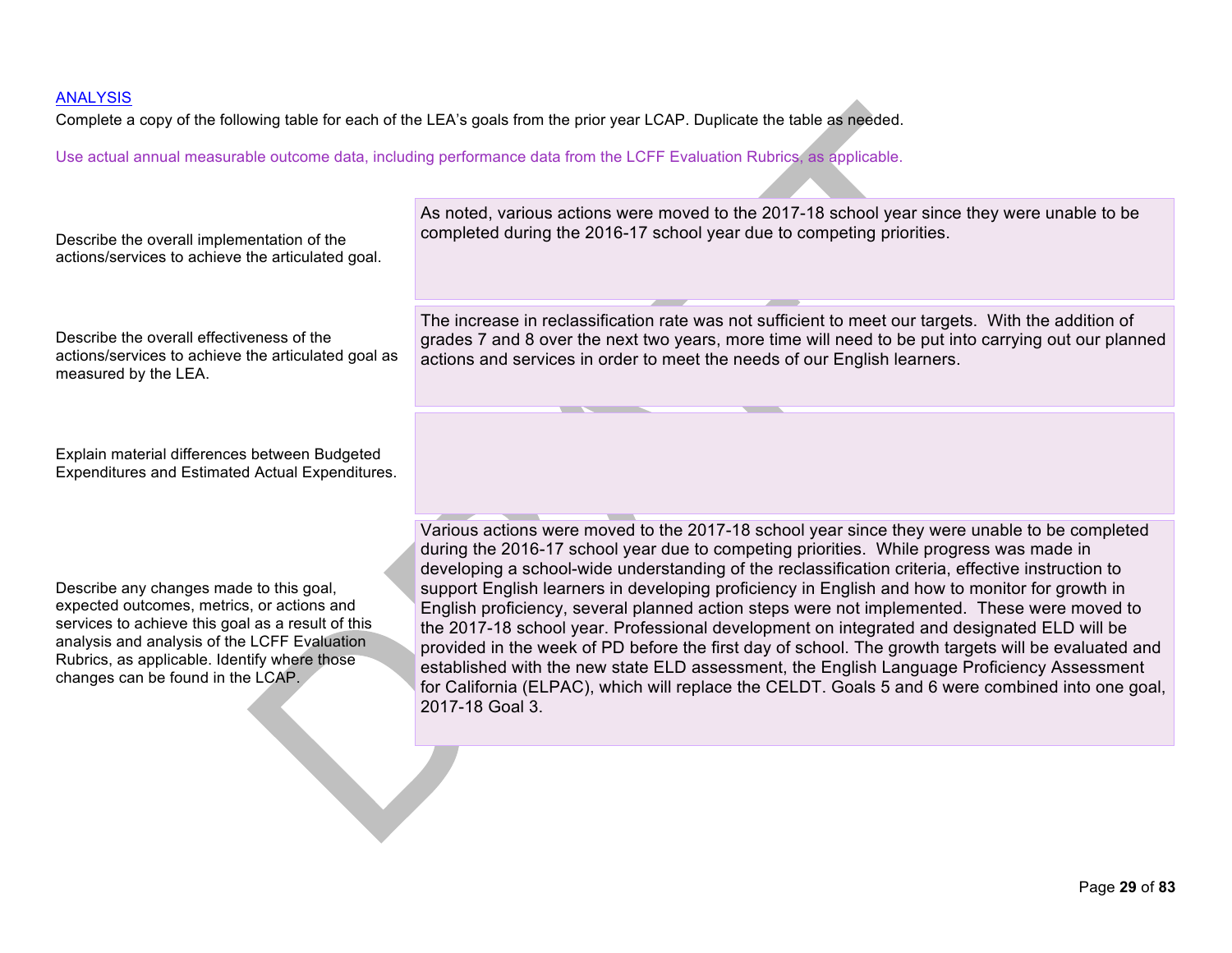| <b>Goal 7</b>                                                                                                                                                | Implement the RCP Technology Plan (e.g. purchase and use of Chrome Books, classroom technology, I-Ready program, data<br>system, such as Illuminate; professional development). |                                                    |                                                                                                                                                                                                                                                                                                                                                                                                                                   |  |  |
|--------------------------------------------------------------------------------------------------------------------------------------------------------------|---------------------------------------------------------------------------------------------------------------------------------------------------------------------------------|----------------------------------------------------|-----------------------------------------------------------------------------------------------------------------------------------------------------------------------------------------------------------------------------------------------------------------------------------------------------------------------------------------------------------------------------------------------------------------------------------|--|--|
| State and/or Local Priorities Addressed by this goal:<br>$\Box$ 9 $\Box$ 10<br>COE.<br>LOCAL RCP Technology Plan                                             |                                                                                                                                                                                 |                                                    | STATE $X1 \square 2 \square 3 X4 X5 \square 6 \square 7 \square 8$                                                                                                                                                                                                                                                                                                                                                                |  |  |
| ANNUAL MEASURABLE OUTCOMES                                                                                                                                   |                                                                                                                                                                                 |                                                    |                                                                                                                                                                                                                                                                                                                                                                                                                                   |  |  |
| <b>EXPECTED</b>                                                                                                                                              |                                                                                                                                                                                 | <b>ACTUAL</b>                                      |                                                                                                                                                                                                                                                                                                                                                                                                                                   |  |  |
| Meet targets established in the Technology Plan.                                                                                                             |                                                                                                                                                                                 |                                                    | The targets were met. All teachers participated in professional<br>development on the use of technology for instruction, diagnostic and<br>formative assessment and collaborative planning. All students received<br>instruction in the appropriate use of technology. Hardware and software<br>were purchased. The ratio of one Chrome Book per student at GR4-6 and<br>1 per 2 students at the remaining grades was maintained. |  |  |
|                                                                                                                                                              |                                                                                                                                                                                 |                                                    |                                                                                                                                                                                                                                                                                                                                                                                                                                   |  |  |
| <b>ACTIONS / SERVICES</b>                                                                                                                                    |                                                                                                                                                                                 |                                                    |                                                                                                                                                                                                                                                                                                                                                                                                                                   |  |  |
| Duplicate the Actions/Services from the prior year LCAP and complete a copy of the following table for each. Duplicate the table as needed.<br><b>Action</b> |                                                                                                                                                                                 |                                                    |                                                                                                                                                                                                                                                                                                                                                                                                                                   |  |  |
| <b>Actions/Services</b>                                                                                                                                      | <b>PLANNED</b><br>to assess students for intervention.                                                                                                                          | Train all teachers in using electronic diagnostics | <b>ACTUAL</b><br>All teachers were trained by the Directors.                                                                                                                                                                                                                                                                                                                                                                      |  |  |
| <b>Expenditures</b>                                                                                                                                          | <b>Contract Contract Contract Contract</b><br><b>BUDGETED</b><br>Fund/LCFF, Title II)                                                                                           | Professional Development - \$46,000 (General       | <b>ESTIMATED ACTUAL</b><br>\$39,398                                                                                                                                                                                                                                                                                                                                                                                               |  |  |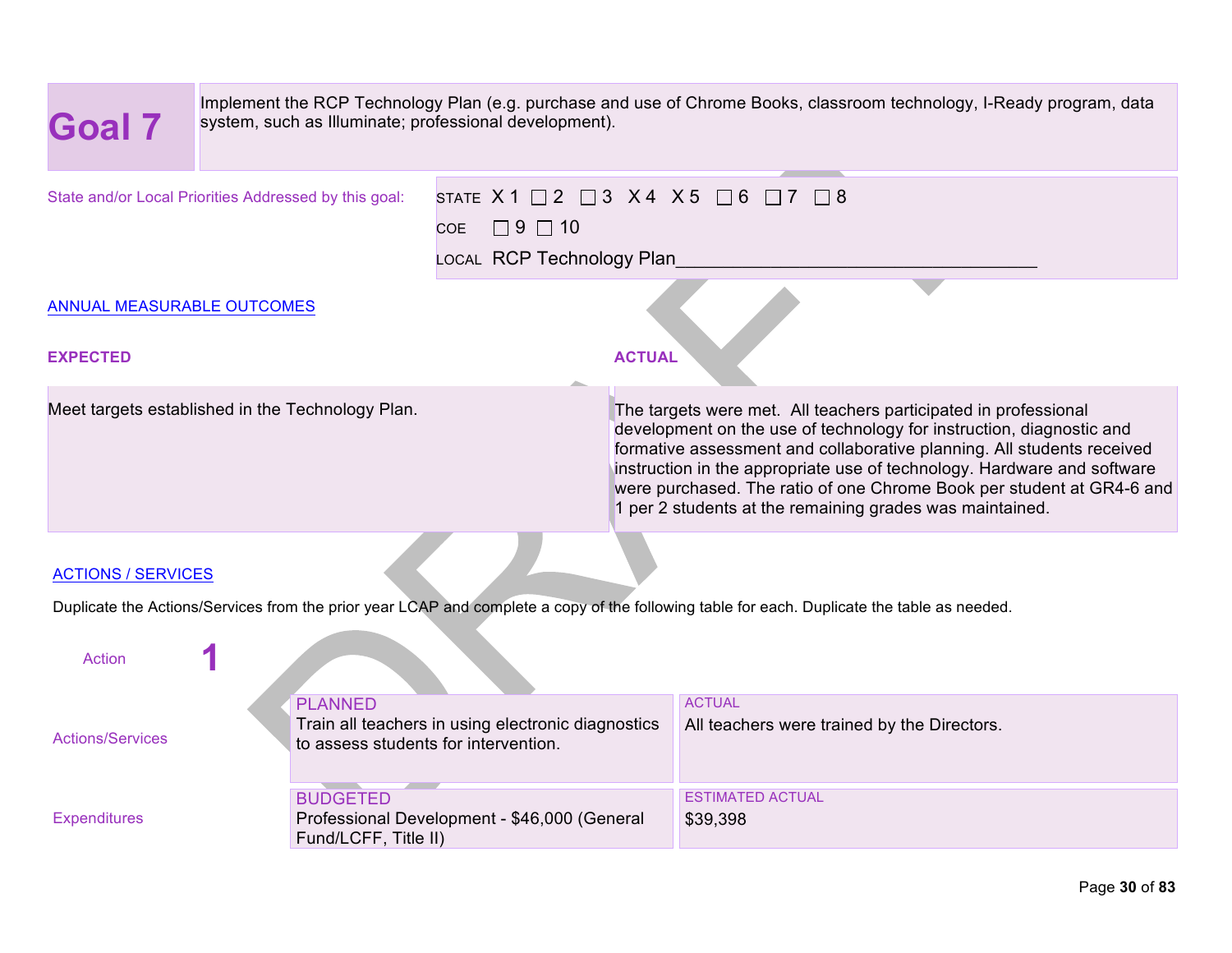| <b>Action</b>           |                                                                                                                                                                                                                              |                                                                                                    |
|-------------------------|------------------------------------------------------------------------------------------------------------------------------------------------------------------------------------------------------------------------------|----------------------------------------------------------------------------------------------------|
| <b>Actions/Services</b> | <b>PLANNED</b><br>Provide ongoing professional development for<br>teachers in internet safety, cyber bullying, online<br>classroom management, and computer-assisted<br>instruction.                                         | <b>ACTUAL</b><br>All teachers were trained by the Directors.                                       |
| <b>Expenditures</b>     | <b>BUDGETED</b><br>Professional Development - \$46,000 (General<br>Fund/LCFF, Title II)                                                                                                                                      | <b>ESTIMATED ACTUAL</b><br>\$39,398                                                                |
| <b>Action</b>           |                                                                                                                                                                                                                              |                                                                                                    |
| <b>Actions/Services</b> | <b>PLANNED</b><br>Increase the use of technology to support<br>collaboration, professional development and the<br>use of data.<br><b>Contract</b><br><b>The Contract of Street</b>                                           | <b>ACTUAL</b><br>All teachers were trained by the Directors.                                       |
| <b>Expenditures</b>     | <b>BUDGETED</b><br>Computers & Technology - \$52,000 (General<br>Fund/LCFF, Title II)                                                                                                                                        | <b>ESTIMATED ACTUAL</b><br>\$40,000                                                                |
| <b>Action</b>           |                                                                                                                                                                                                                              |                                                                                                    |
| <b>Actions/Services</b> | <b>PLANNED</b><br>Purchase Chrome Books and other classroom<br>technology to support curriculum and instruction,<br>e.g. LCD projectors, document cameras, smart<br>boards computer programs and licenses, e.g. I-<br>Ready. | <b>ACTUAL</b><br>Chrome Books, I-Ready licenses and other technology were<br>purchased. As needed. |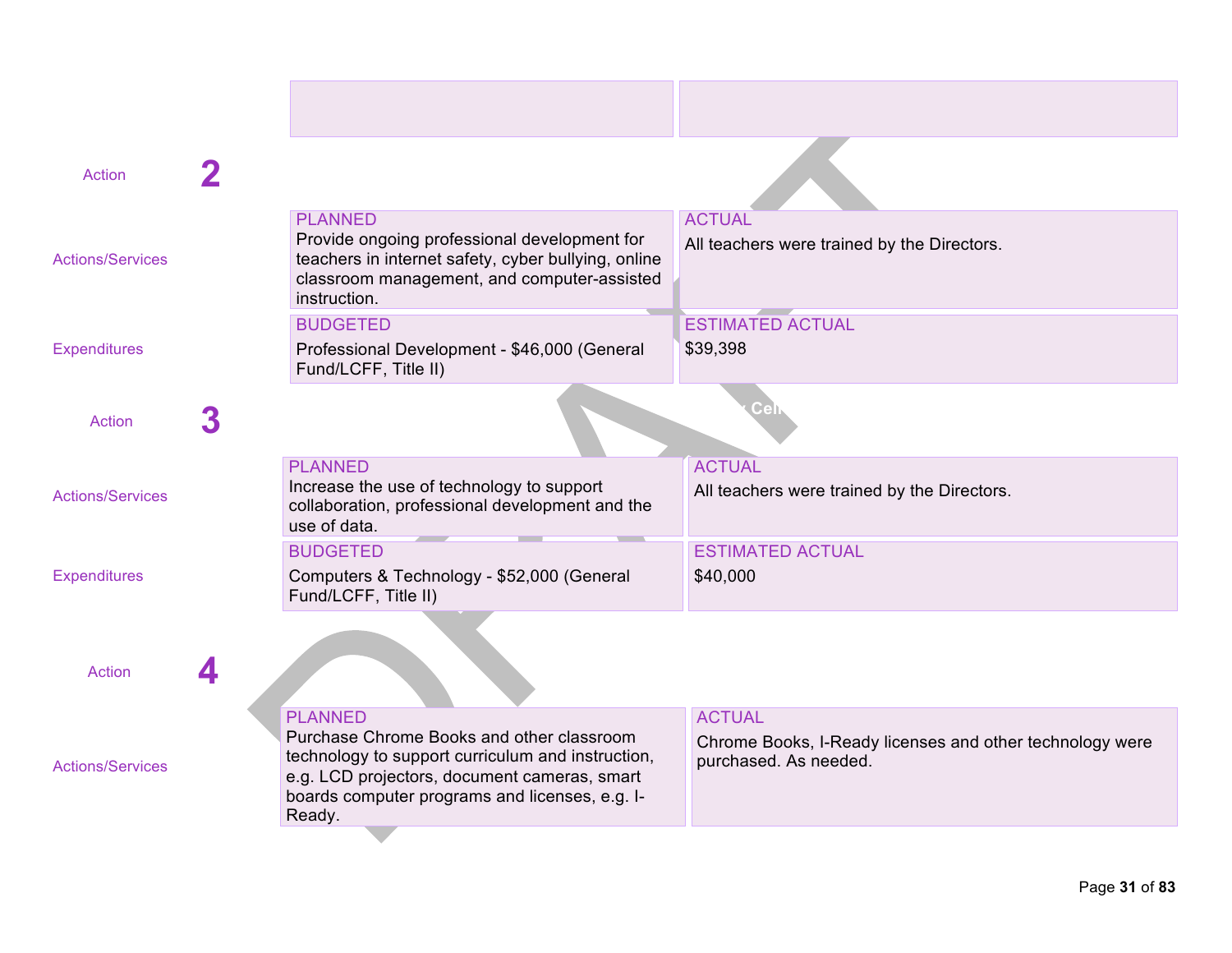#### BUDGETED

Computers & Technology - \$52,000 (General Fund/LCFF, Title II)

ESTIMATED ACTUAL \$40,000

#### **ANALYSIS**

Complete a copy of the following table for each of the LEA's goals from the prior year LCAP. Duplicate the table as needed.

Use actual annual measurable outcome data, including performance data from the LCFF Evaluation Rubrics, as applicable.

Describe the overall implementation of the actions/services to achieve the articulated goal.

Describe the overall effectiveness of the actions/services to achieve the articulated goal as measured by the LEA.

Explain material differences between Budgeted Expenditures and Estimated Actual Expenditures.

Describe any changes made to this goal, expected outcomes, metrics, or actions and services to achieve this goal as a result of this analysis and analysis of the LCFF Evaluation Rubrics, as applicable. Identify where those changes can be found in the LCAP.

Professional development on electronic diagnostics of student proficiency, internet safety, cyber bullying and legal use of technology will be increased. Additional instructional software and online programs will be evaluated next year. This goal and actions/services will be incorporated into 2017-2018 Goals 1,2 and 4.

All actions were implemented to achieve the goal.

The actions were effective in meeting our goal.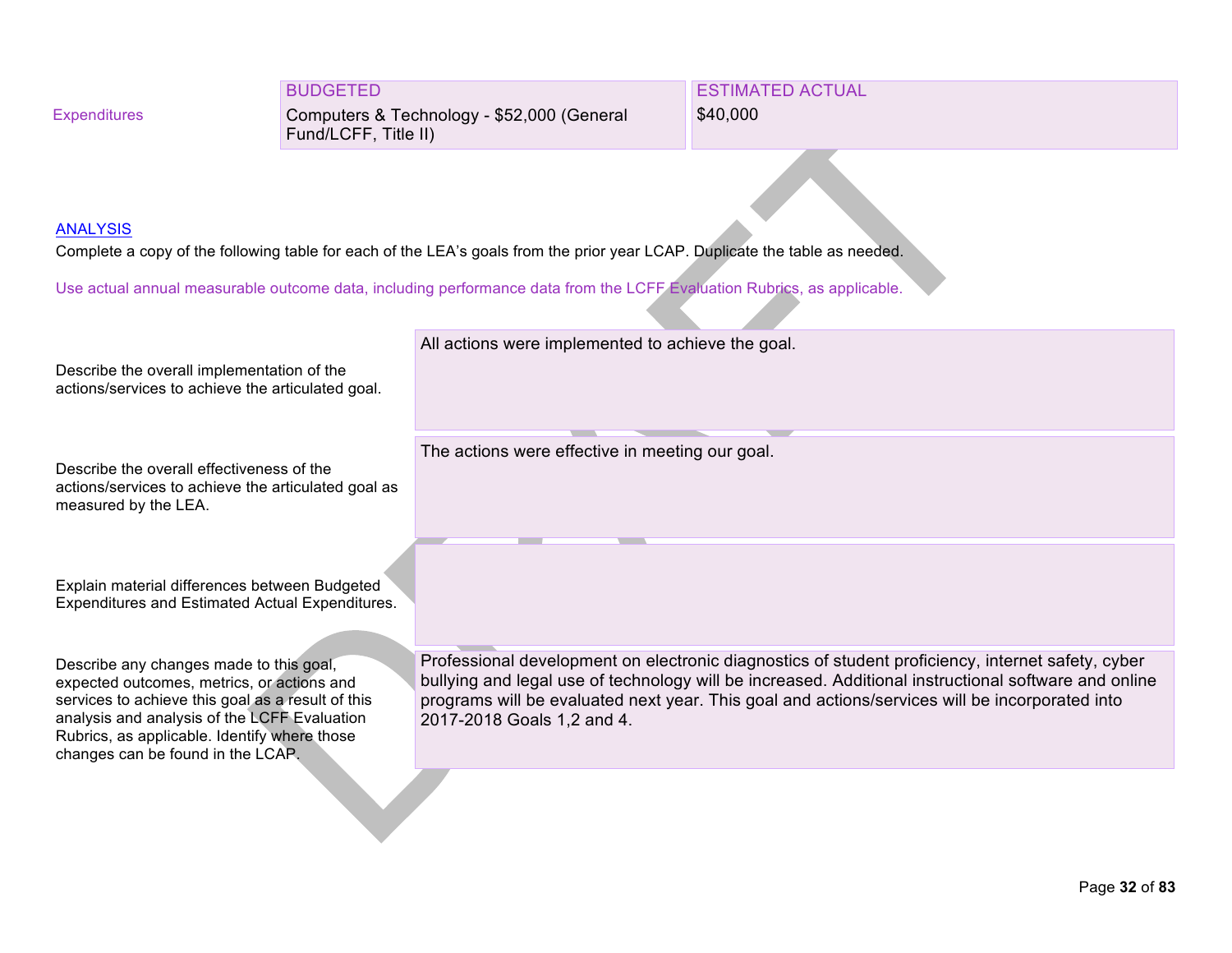| Goal 8                                                                                                                                                                                         | Provide a safe, welcoming and engaging learning environment. |                                                               |                                                                                                                                                                                                                                                                                                                                       |                                            |
|------------------------------------------------------------------------------------------------------------------------------------------------------------------------------------------------|--------------------------------------------------------------|---------------------------------------------------------------|---------------------------------------------------------------------------------------------------------------------------------------------------------------------------------------------------------------------------------------------------------------------------------------------------------------------------------------|--------------------------------------------|
| STATE $\Box$ 1 $\Box$ 2 $\Box$ 3 $\Box$ 4 $X$ 5 $X$ 6 $\Box$ 7 $\Box$ 8<br>State and/or Local Priorities Addressed by this goal:<br>$\Box$ 9 $\Box$ 10<br><b>COE</b><br>LOCAL Charter Petition |                                                              |                                                               |                                                                                                                                                                                                                                                                                                                                       |                                            |
| ANNUAL MEASURABLE OUTCOMES<br><b>EXPECTED</b>                                                                                                                                                  |                                                              |                                                               | <b>ACTUAL</b>                                                                                                                                                                                                                                                                                                                         |                                            |
| 1% increase in attendance.                                                                                                                                                                     |                                                              |                                                               | RCP had an attendance rate of 95.08% in P2 in 2016-17, up from 94.89%<br>in P2 in 2014-15 However, it was 95.37% in 2015-16 so the attendance<br>rate this year was not enough to meet our goal. RCP had a significant<br>decrease in suspensions from 12 students suspended in 2014-15 to 10<br>students in 2015-16 to 3 in 2016-17. |                                            |
| <b>ACTIONS / SERVICES</b><br>Duplicate the Actions/Services from the prior year LCAP and complete a copy of the following table for each. Duplicate the table as needed.<br><b>Action</b>      |                                                              |                                                               |                                                                                                                                                                                                                                                                                                                                       |                                            |
| <b>Actions/Services</b>                                                                                                                                                                        |                                                              | <b>PLANNED</b><br>Implement the school-wide behavior<br>plan. |                                                                                                                                                                                                                                                                                                                                       | <b>ACTUAL</b><br>The plan was implemented. |
| <b>Expenditures</b>                                                                                                                                                                            | <b>BUDGETED</b><br>No direct costs                           |                                                               |                                                                                                                                                                                                                                                                                                                                       | <b>ESTIMATED ACTUAL</b><br>No direct costs |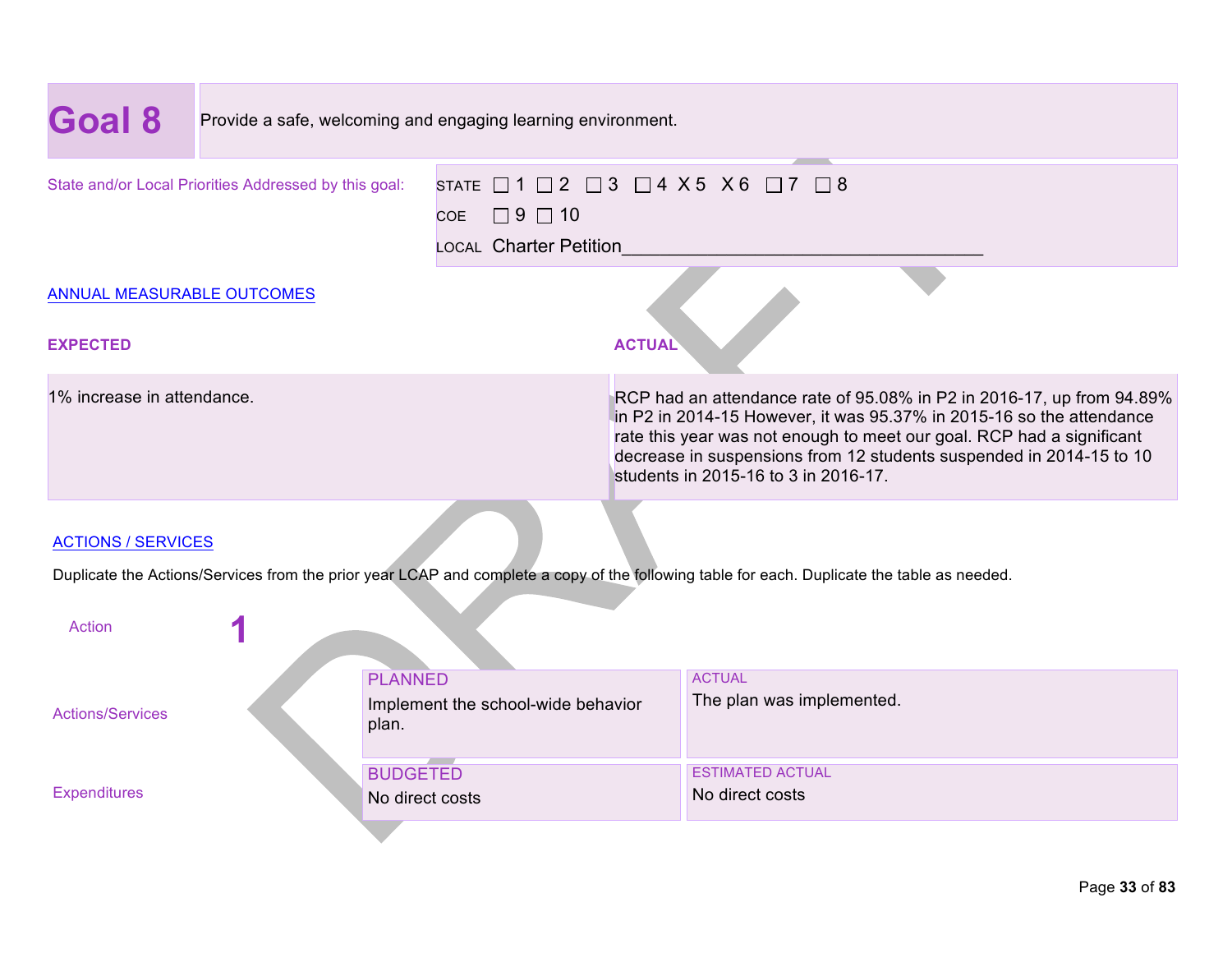| Action                  |                                                                                                                                                                                                                                                                                                                                                                                                                                                                                                                                                                                                     |
|-------------------------|-----------------------------------------------------------------------------------------------------------------------------------------------------------------------------------------------------------------------------------------------------------------------------------------------------------------------------------------------------------------------------------------------------------------------------------------------------------------------------------------------------------------------------------------------------------------------------------------------------|
| <b>Actions/Services</b> | <b>ACTUAL</b><br><b>PLANNED</b><br>Implement the action plan to address<br>The Director of School Culture focused on attendance, parent<br>involvement and behavior. She provided professional development<br>attendance, parent involvement, and<br>on culturally responsive classrooms and classroom management.<br>behavior.<br>Referrals continue to be reduced and there have been only 3<br>suspensions in the school year. Mid-year                                                                                                                                                          |
| <b>Expenditures</b>     | <b>ESTIMATED ACTUAL</b><br><b>BUDGETED</b><br>Director, School Culture Compensation<br>\$100,599<br>& Benefits - \$102,000<br>(General Fund/LCFF)                                                                                                                                                                                                                                                                                                                                                                                                                                                   |
| <b>Action</b>           |                                                                                                                                                                                                                                                                                                                                                                                                                                                                                                                                                                                                     |
| <b>Actions/Services</b> | <b>ACTUAL</b><br><b>PLANNED</b><br>Administer the $5th/6th$ student survey; evaluate<br>The survey is being administered in May 2017. Results<br>results; develop and implement an action plan to<br>have not yet been evaluated nor a plan developed.<br>improve school climate and student engagement.                                                                                                                                                                                                                                                                                            |
| <b>Expenditures</b>     | <b>FSTIMATED ACTUAL</b><br><b>BUDGETED</b><br>No direct costs.<br>No direct costs.                                                                                                                                                                                                                                                                                                                                                                                                                                                                                                                  |
| Action                  |                                                                                                                                                                                                                                                                                                                                                                                                                                                                                                                                                                                                     |
| <b>Actions/Services</b> | <b>PLANNED</b><br><b>ACTUAL</b><br>Continue the mentor program. The Lead Teachers<br>While the Lead Teachers' team and the Director of School Culture<br>team will participate in the development of the<br>addressed the mentor program in fall 2016, they were unable to<br>program.<br>establish any mentors for students. The Director of School Culture<br>contacted various organizations in the Bay Area to establish<br>partnerships for the mentor program at RCP. None of these<br>organizations have been able to provide mentors thus far. Further<br>efforts will be made in fall 2017 |
| <b>Expenditures</b>     | <b>BUDGETED</b><br><b>ESTIMATED ACTUAL</b><br>No direct costs.<br>No direct costs.                                                                                                                                                                                                                                                                                                                                                                                                                                                                                                                  |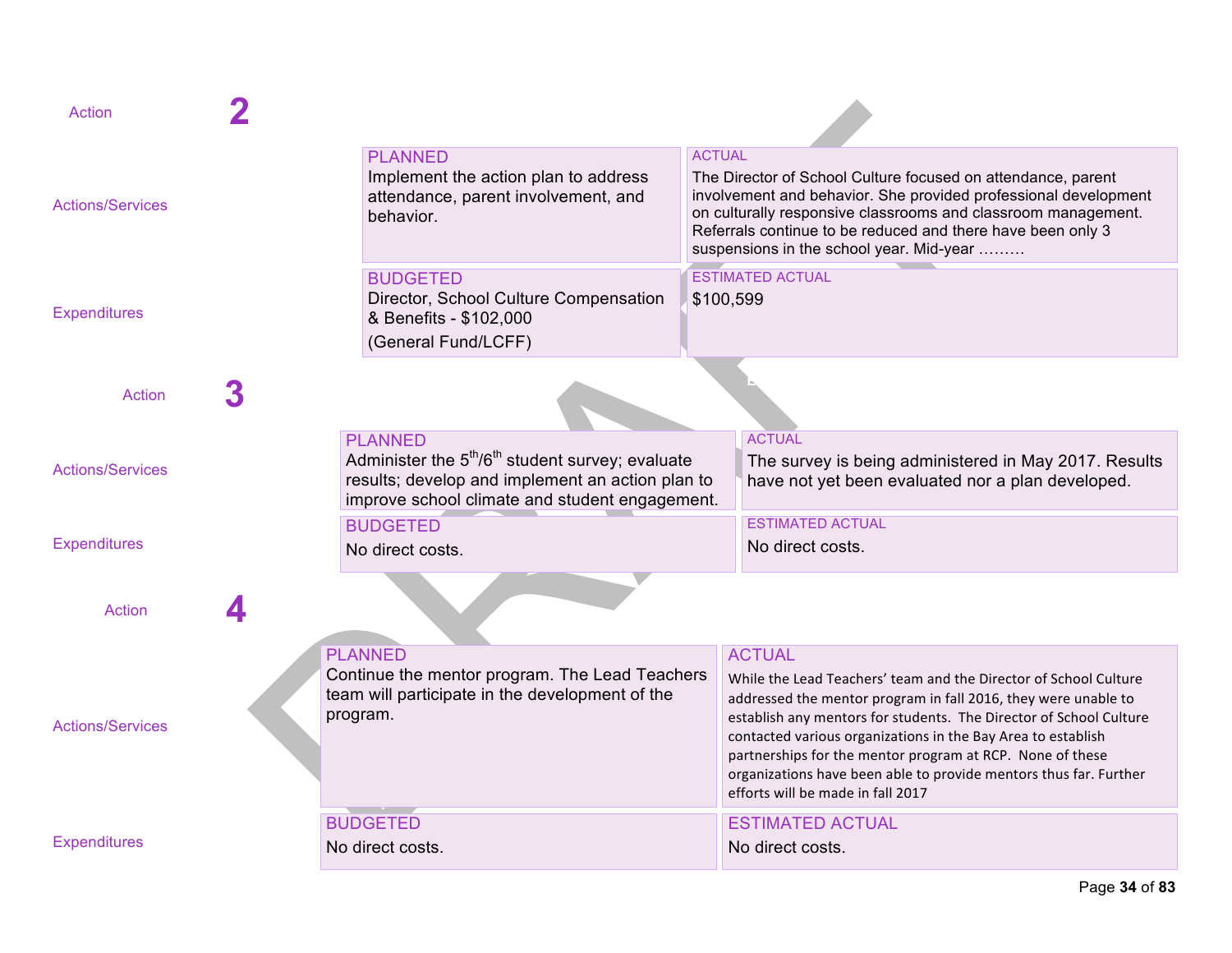| <b>Action</b>           |   |                                                                                                                     |                                                                                                                                    |
|-------------------------|---|---------------------------------------------------------------------------------------------------------------------|------------------------------------------------------------------------------------------------------------------------------------|
| <b>Actions/Services</b> |   | <b>PLANNED</b><br>Continue the afterschool enrichment and<br>intervention program                                   | <b>ACTUAL</b><br>The program was continued throughout 2016-17. In addition<br>Saturday classes were offered throughout the spring. |
|                         |   | <b>BUDGETED</b><br>Consultants: Non Instructional - \$74,000<br>(General Fund/LCFF)                                 | <b>ESTIMATED ACTUAL</b><br>\$78,795                                                                                                |
| <b>Expenditures</b>     |   | Consultants: Instructional - \$173,000<br>(General Fund/LCFF)                                                       | \$172,354                                                                                                                          |
| <b>Action</b>           | 6 |                                                                                                                     |                                                                                                                                    |
| <b>Actions/Services</b> |   | <b>PLANNED</b><br>Continue to implement the Mindful Life Program<br>and the Toolbox, including Resolving Conflicts. | <b>ACTUAL</b><br>The Mindful Life Program and Toolbox, including Resolving<br>Conflicts, were provided throughout 2016-17.         |
| <b>Expenditures</b>     |   | <b>BUDGETED</b><br>Consultants: Non Instructional - \$74,000<br>(General Fund/LCFF)                                 | <b>ESTIMATED ACTUAL</b><br>\$78,795                                                                                                |
|                         |   |                                                                                                                     |                                                                                                                                    |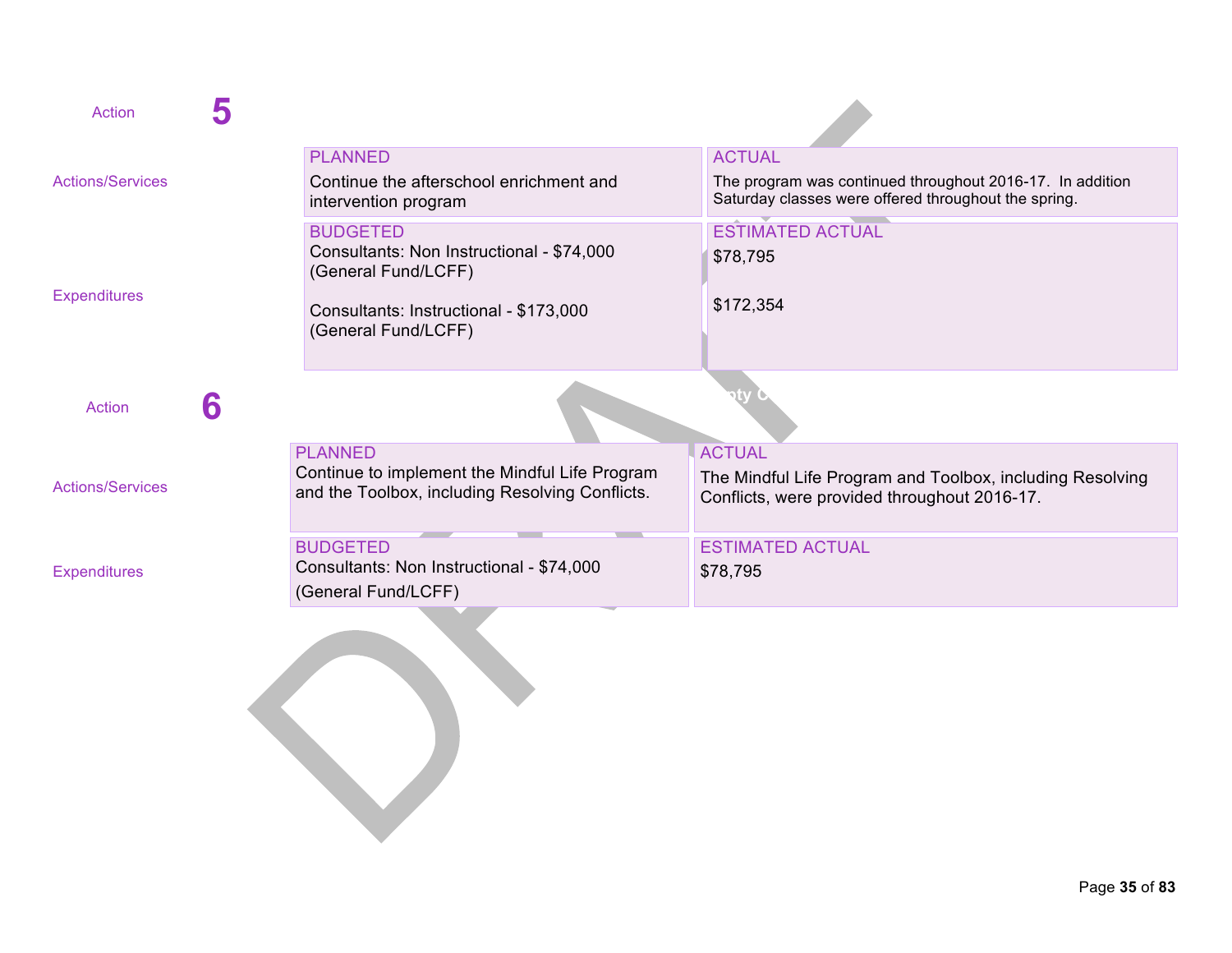Complete a copy of the following table for each of the LEA's goals from the prior year LCAP. Duplicate the table as needed.

Use actual annual measurable outcome data, including performance data from the LCFF Evaluation Rubrics, as applicable.

#### The Director of School Culture continued her work with staff and families to reduce the number of student referrals, suspensions and absences. All planned activities were implemented by the Describe the overall implementation of the Director of School Culture and then the Family Engagement Coordinator. actions/services to achieve the articulated goal. The activities carried out in 2015-16 were successful in making reductions in referrals significant reductions in suspensions. Only three students have been suspended in 2016-17, compared to 10 last year and 12 the previous year. Describe the overall effectiveness of the actions/services to achieve the articulated goal as While overall attendance was not increased, RCP still has an attendance rate over 95%. Chronic measured by the LEA. absentees (absent 10% or more of the school year) decreased substantially with the work focused on attendance. In 2016-17 there have been only 17 chronic absentees, compared to 2015-16 when there were 49 students who met the criterion of 10% or more absences. \_\_ Explain material differences between Budgeted Expenditures and Estimated Actual Expenditures. With the success in reducing referrals, suspensions and chronic absenteeism over the last three years, RCP plans to continue to implement the actions and services in this goal. We have changed our expected outcome for attendance rate to maintaining a rate above 95% and added expected outcomes for suspensions and chronic absentees to this goal to provide more robust Describe any changes made to this goal, information. The position of Director of School Culture was eliminated and responsibilities were expected outcomes, metrics, or actions and reorganized with the Directors of Curriculum and Instruction and the newly created position of services to achieve this goal as a result of this Family Engagement Coordinator to better meet the overall needs of the program. analysis and analysis of the LCFF Evaluation Rubrics, as applicable. Identify where those Student surveys are still being returned. However, of those returned so far, all responses have changes can be found in the LCAP. been positive with the exception of the item on bullying. 61% of students have responded that bullying is a problem at the school. Therefore, additional professional development for staff and anti-bullying activities with students have been added to next year's planning, starting the week before school opens.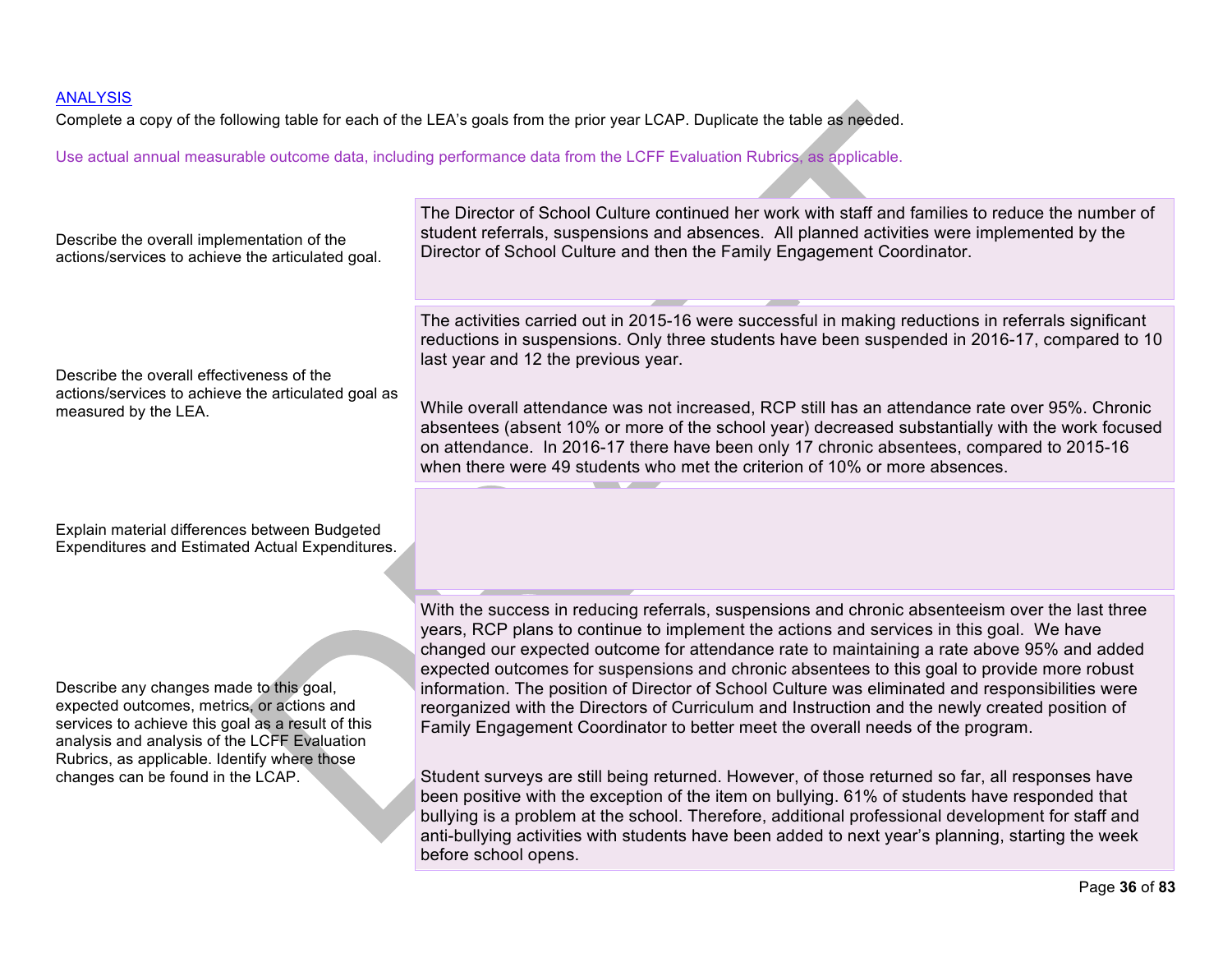| Goal 9                                                                                                                                                                                 | Engage parents and families to support student success in school.                                                                                                                                                                                                                                                     |  |  |  |  |  |  |
|----------------------------------------------------------------------------------------------------------------------------------------------------------------------------------------|-----------------------------------------------------------------------------------------------------------------------------------------------------------------------------------------------------------------------------------------------------------------------------------------------------------------------|--|--|--|--|--|--|
| State and/or Local Priorities Addressed by this goal:                                                                                                                                  | STATE $\Box$ 1 $\Box$ 2 $\chi$ 3 $\Box$ 4 $\Box$<br>-5<br>6<br>∏ 8<br>$\Box$ 9 $\Box$ 10<br><b>COE</b><br><b>LOCAL Charter Petition</b>                                                                                                                                                                               |  |  |  |  |  |  |
| ANNUAL MEASURABLE OUTCOMES                                                                                                                                                             |                                                                                                                                                                                                                                                                                                                       |  |  |  |  |  |  |
| <b>EXPECTED</b>                                                                                                                                                                        | <b>ACTUAL</b>                                                                                                                                                                                                                                                                                                         |  |  |  |  |  |  |
| 5% increase in the percent of parents completing the annual School<br>Survey. 5% increase in number of parents attending the monthly Friday<br>Morning meetings from September to May. | Parent surveys are still be returned; however, we have already achieved a<br>greater than 5% increase. Last year 70 were returned, by June 9, 2017<br>86 had already been returned. Per the attendance records for the Friday<br>meetings, there was a 60% increase in parent participation from<br>September to May. |  |  |  |  |  |  |
| <b>ACTIONS / SERVICES</b><br>Duplicate the Actions/Services from the prior year LCAP and complete a copy of the following table for each. Duplicate the table as needed.               |                                                                                                                                                                                                                                                                                                                       |  |  |  |  |  |  |
| <b>Action</b><br><b>PLANNED</b>                                                                                                                                                        | <b>ACTUAL</b>                                                                                                                                                                                                                                                                                                         |  |  |  |  |  |  |

Actions/Services

**Expenditures** 

PLANNED Administer the parent/guardian survey annually. Evaluate the survey results and develop and implement an action plan. ACTUAL The survey administered. The results are still pending. **BUDGETED** No direct costs ESTIMATED ACTUAL No direct costs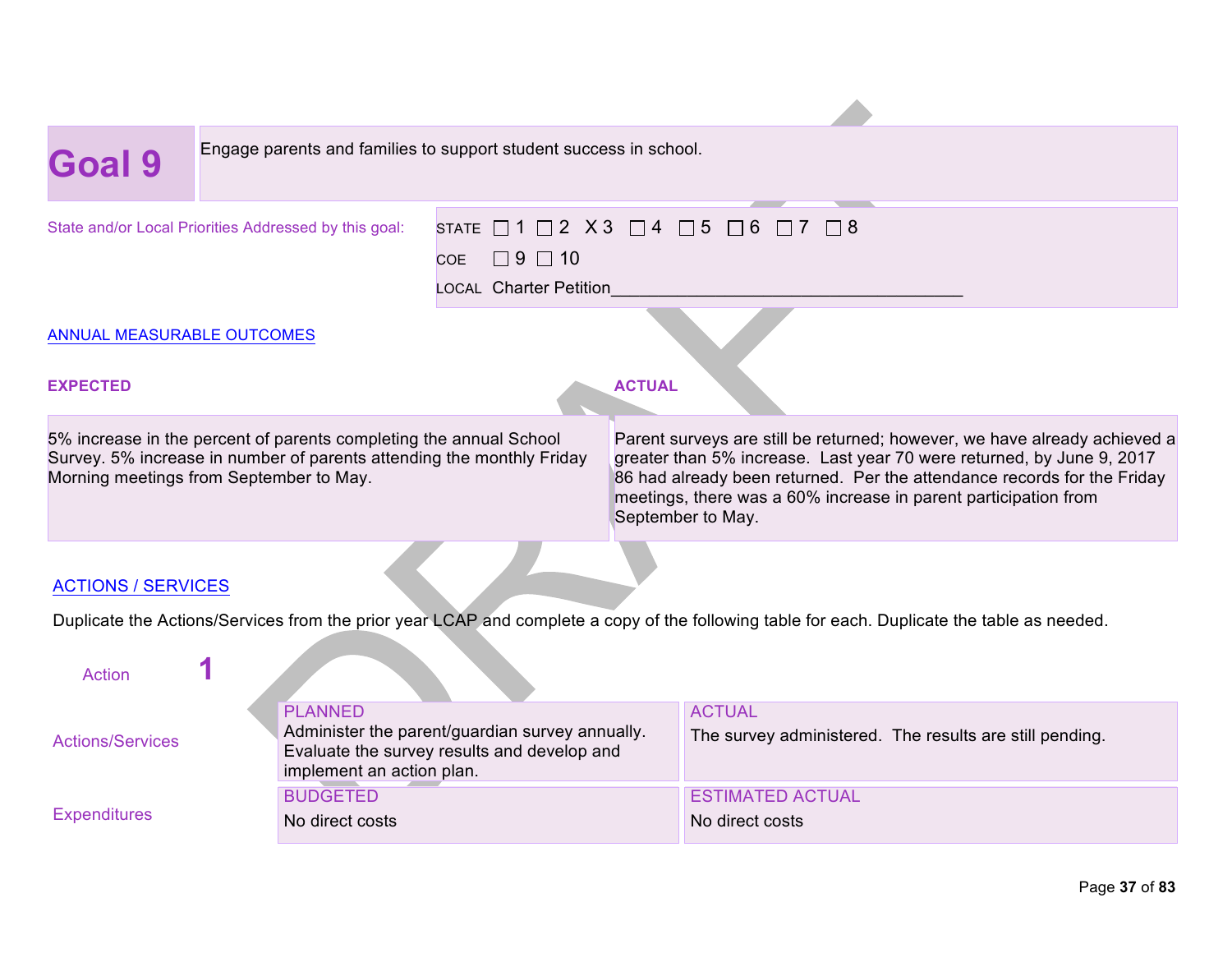| <b>Action</b>           |   |                                                                                                                                                                                                                                                |                                                                                                                                                                                                                                                                                                                                                                                                                                                 |
|-------------------------|---|------------------------------------------------------------------------------------------------------------------------------------------------------------------------------------------------------------------------------------------------|-------------------------------------------------------------------------------------------------------------------------------------------------------------------------------------------------------------------------------------------------------------------------------------------------------------------------------------------------------------------------------------------------------------------------------------------------|
| <b>Actions/Services</b> |   | <b>PLANNED</b><br>Continue the Family Advocate and Home Visits<br>program with the Director of School Culture.<br>Evaluate the results and develop and implement an<br>action plan. Continue to develop the Friday Morning<br>parent meetings. | <b>ACTUAL</b><br>The Family Advocate role was incorporated into the Director of<br>School Culture and the Family Engagement Coordinator<br>positions. During the first half of the year, the Director of<br>School Culture continued the monthly Friday Morning parent<br>meetings that were well attended. Mid year the Family<br>Engagement Coordinator was hired and she increased the<br>parent meetings to weekly Friday Morning meetings. |
| <b>Expenditures</b>     |   | <b>BUDGETED</b><br>Director School Culture Compensation & Benefits -<br>\$102,000<br>(General Fund/LCFF)<br>Home Advocate - \$6,000<br>(General Fund/LCFF)                                                                                     | <b>ESTIMATED ACTUAL</b><br>\$50,299 Dir. School Culture Peters<br>\$32,401 Family Engagement Coordinator                                                                                                                                                                                                                                                                                                                                        |
| <b>Action</b>           | 3 |                                                                                                                                                                                                                                                |                                                                                                                                                                                                                                                                                                                                                                                                                                                 |
| <b>Actions/Services</b> |   | <b>PLANNED</b><br>Implement the parent survey on the use of the RCP<br>voicemail communications; Evaluate results and<br>develop and implement an action plan. (Technology<br>Plan)                                                            | <b>ACTUAL</b><br>The questions about the RCP voicemail system were included<br>in the parent survey. Surveys are still being returned in June.<br>The evaluation of the results and development of a plan will<br>occur after the end of this school year.                                                                                                                                                                                      |
| <b>Expenditures</b>     |   | <b>BUDGETED</b><br>No direct costs                                                                                                                                                                                                             | <b>ESTIMATED ACTUAL</b><br>No direct costs                                                                                                                                                                                                                                                                                                                                                                                                      |
|                         |   |                                                                                                                                                                                                                                                |                                                                                                                                                                                                                                                                                                                                                                                                                                                 |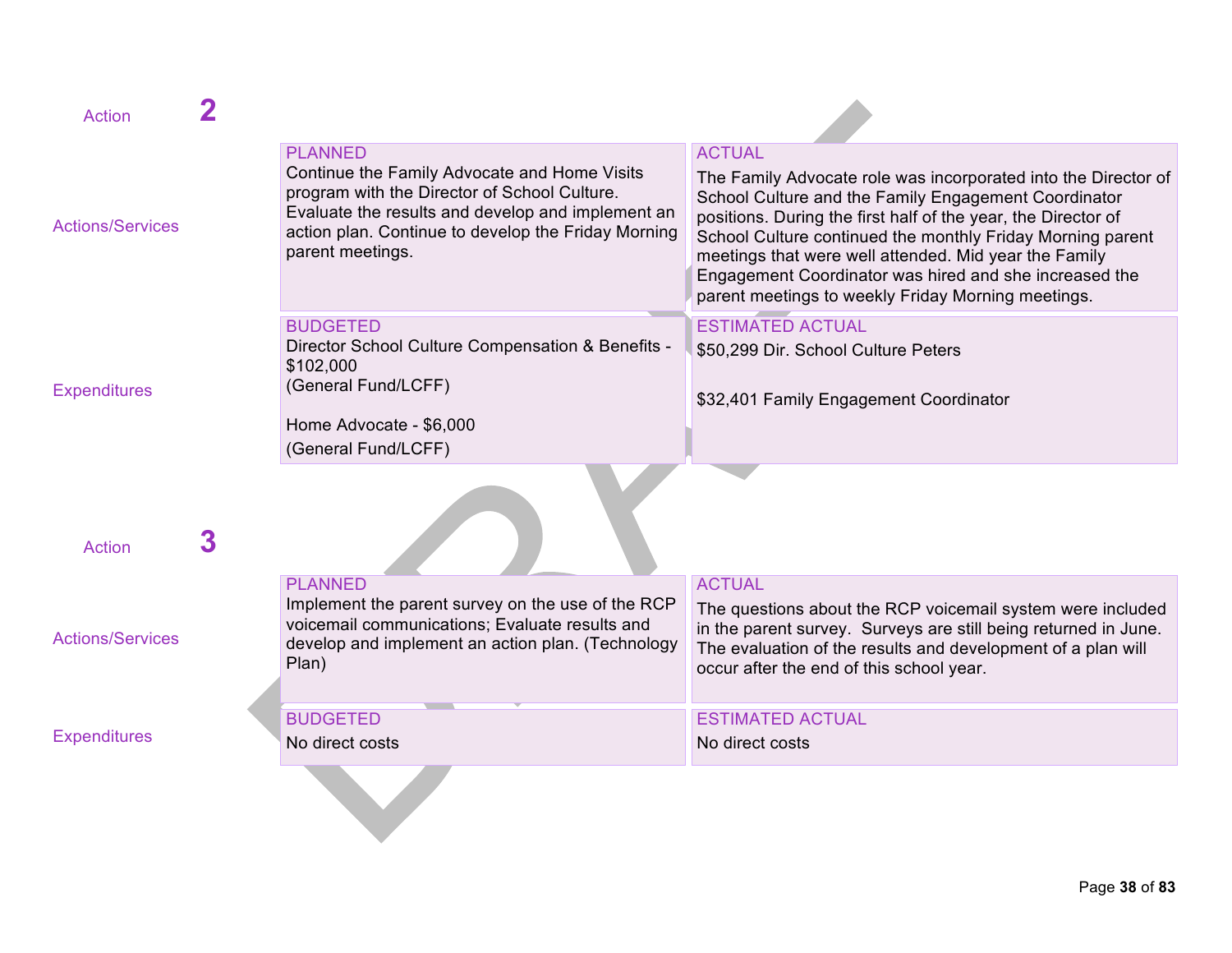### **ANALYSIS**

Complete a copy of the following table for each of the LEA's goals from the prior year LCAP. Duplicate the table as needed.

Use actual annual measurable outcome data, including performance data from the LCFF Evaluation Rubrics, as applicable.

| Describe the overall implementation of the<br>actions/services to achieve the articulated goal.                                                                                                                                                                                 | Between the Director of School Culture and the Family Engagement Coordinator all<br>actions/services were implemented. The questions about the RCP voicemail system were<br>included in the parent survey. Because the surveys are still being returned, the evaluation of the<br>results and development of a plan will occur after the end of this school year.                                                                                  |
|---------------------------------------------------------------------------------------------------------------------------------------------------------------------------------------------------------------------------------------------------------------------------------|----------------------------------------------------------------------------------------------------------------------------------------------------------------------------------------------------------------------------------------------------------------------------------------------------------------------------------------------------------------------------------------------------------------------------------------------------|
| Describe the overall effectiveness of the<br>actions/services to achieve the articulated goal as<br>measured by the LEA.                                                                                                                                                        | We met the target for return of the annual parent survey. The addition of the Family Engagement<br>Coordinator enabled RCP to provide weekly, rather than monthly, Friday morning meetings for<br>parents. Parent participation in the Friday morning meetings increased significantly from<br>September to May. Parent engagement also contributes to the improvement in our chronic<br>absenteeism numbers.                                      |
| Explain material differences between Budgeted<br>Expenditures and Estimated Actual Expenditures.                                                                                                                                                                                |                                                                                                                                                                                                                                                                                                                                                                                                                                                    |
| Describe any changes made to this goal,<br>expected outcomes, metrics, or actions and<br>services to achieve this goal as a result of this<br>analysis and analysis of the LCFF Evaluation<br>Rubrics, as applicable. Identify where those<br>changes can be found in the LCAP. | Surveys are still being returned. The evaluation of the results and development of a plan will occur<br>after the end of this school year. The increased focus on family engagement and school climate<br>the last two years with the addition of the Director of School Culture and then the Family<br>Engagement Coordinator has let to significant improvement in the number of suspensions and<br>chronic absentees. This focus will continue. |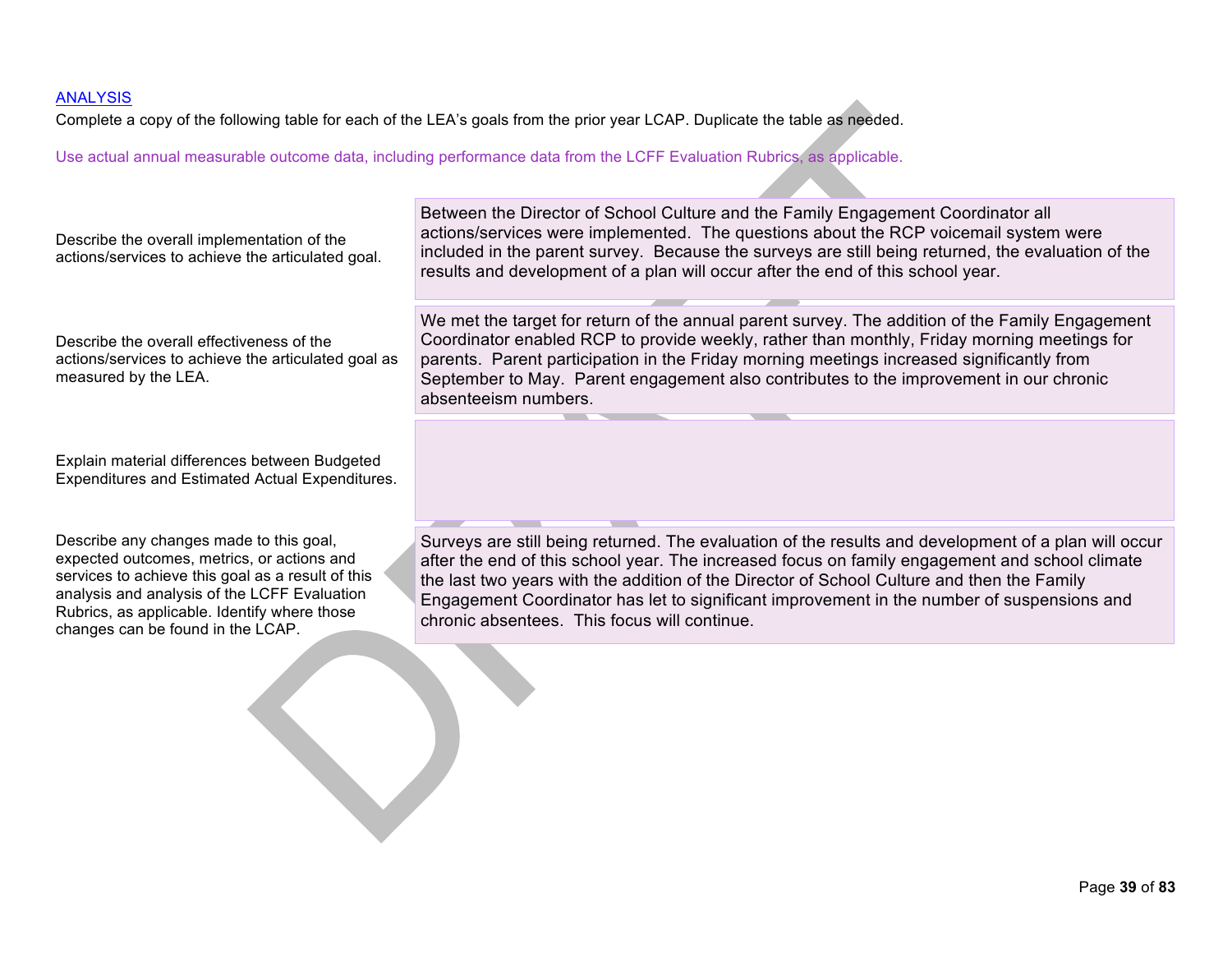## **Stakeholder Engagement**

LCAP Year  $\mid$  X 2017-18  $\mid$  2018-19  $\mid$  2019-20

#### INVOLVEMENT PROCESS FOR LCAP AND ANNUAL UPDATE

How, when, and with whom did the LEA consult as part of the planning process for this LCAP/Annual Review and Analysis?

Updates on activities and expenditures were provided at Board meetings throughout the year. A presentation on the Annual Updates and solicitation of input and feedback were provided at a March Board meeting. The final draft was presented for approval at the June 21 meeting.

Updates on activities were provided at SSC and Friday Parent meetings throughout the year. A presentation on the Annual Updates and solicitation of input and feedback was done at April 15 SSC meeting. The parent survey was updated, distributed and collected.

Staff members were provided regular updates on activities at staff meetings. Their input and feedback were solicited at the meetings and a survey. The survey was administered at a staff meeting in May. Grade level teams and the Lead Teacher' team participated in the development of plans for 2017-2018 at their weekly meetings.

Staff surveys were updated, distributed and collected. A 6<sup>th</sup> grade student survey was developed, distributed and collected.

IMPACT ON LCAP AND ANNUAL UPDATE

How did these consultations impact the LCAP for the upcoming year?

Each stakeholder group continued to provide both confirmation of the value of existing services and practices as well as recommendations for additional services and actions. The following are recommendations from the stakeholder groups that were incorporated into the LCAP:

- Continuing the professional development for teachers and instructional aides, including the focus on guided reading, writing, cyber bullying and the use of technology
- Providing more support for the program for English learners
- Providing more professional development for teachers on ELD
- Providing more support for students performing below grade level, including for non-English learners during ELD
- Increasing the sports offerings
- Increasing the parent participation opportunities
- Increasing the number of mentors in the mentor program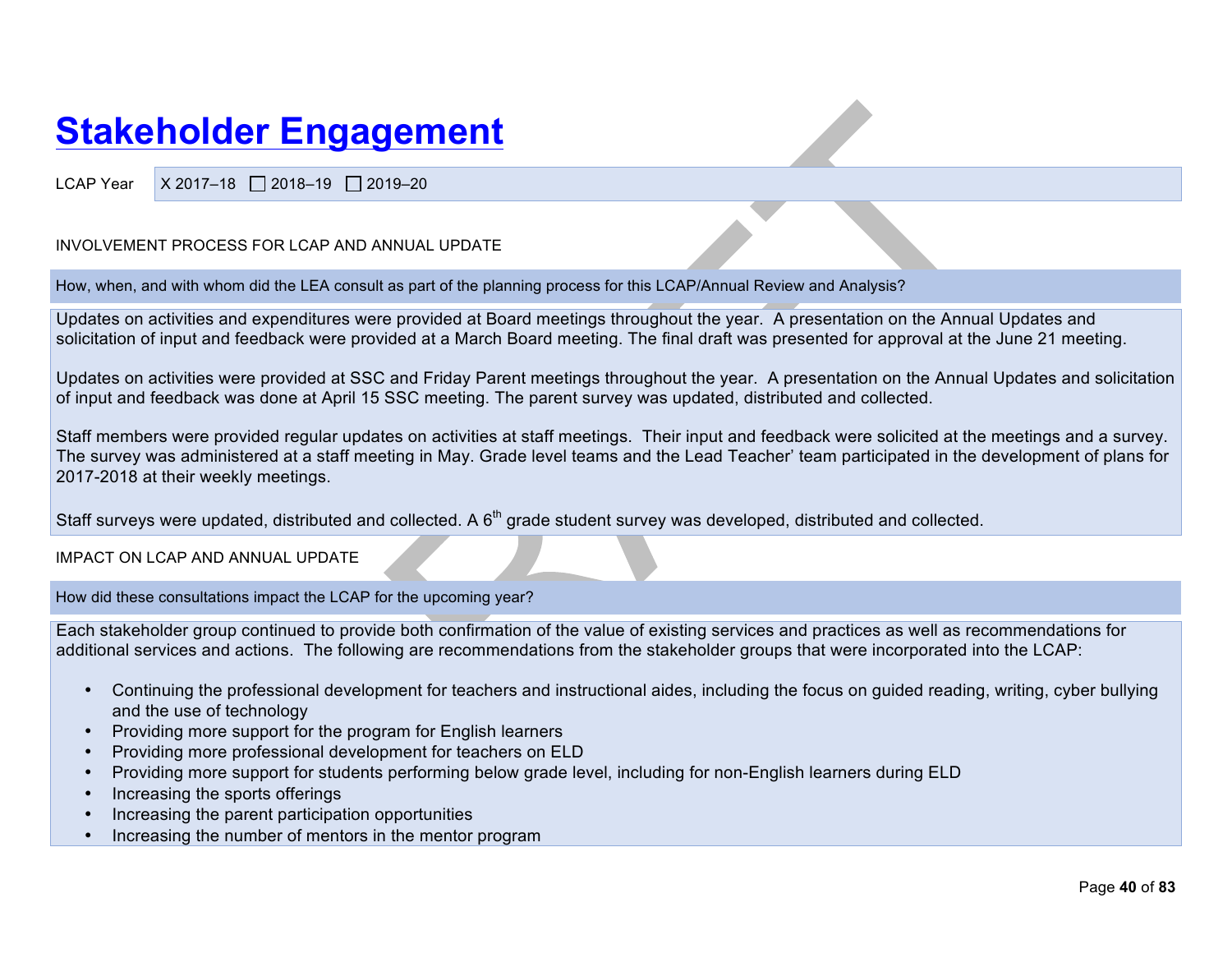The stakeholder groups confirmed the value and importance of the extended learning program, the use of technology in the classroom, existing professional development and the benchmark assessment program as well as the positive school climate at RCP.

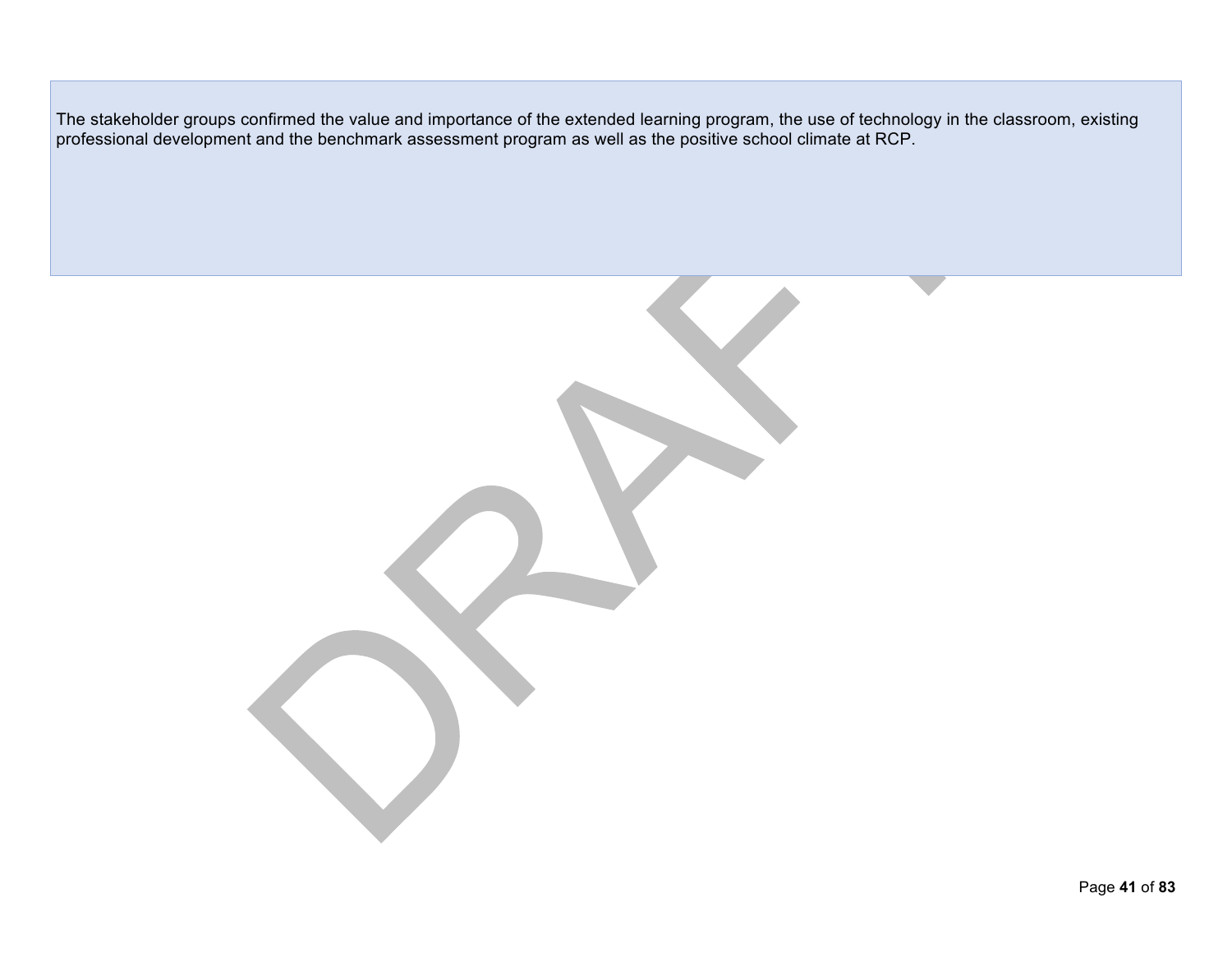# **Goals, Actions, & Services**

| <u>UUAIS, AULIUIIS, &amp; JEI VIUES</u>              |                                                       |                                                                                                                                                                                                                                                                               |                  |          |  |  |  |  |
|------------------------------------------------------|-------------------------------------------------------|-------------------------------------------------------------------------------------------------------------------------------------------------------------------------------------------------------------------------------------------------------------------------------|------------------|----------|--|--|--|--|
| <b>Strategic Planning Details and Accountability</b> |                                                       |                                                                                                                                                                                                                                                                               |                  |          |  |  |  |  |
|                                                      |                                                       | Complete a copy of the following table for each of the LEA's goals. Duplicate the table as needed.                                                                                                                                                                            |                  |          |  |  |  |  |
|                                                      | $\Box$ New                                            | X Modified                                                                                                                                                                                                                                                                    | $\Box$ Unchanged |          |  |  |  |  |
| Goal 1                                               | facilities that are in good repair.                   | Richmond College Preparatory provides highly quality staff, exemplary classroom instruction, standards-based or aligned materials, and                                                                                                                                        |                  |          |  |  |  |  |
|                                                      |                                                       |                                                                                                                                                                                                                                                                               |                  |          |  |  |  |  |
|                                                      | State and/or Local Priorities Addressed by this goal: | STATE $\times$ 1 $\Box$ 2 $\Box$ 3 $\Box$ 4 $\Box$ 5 $\Box$ 6 $\Box$ 7 $\Box$ 8<br>$\Box$ 9 $\Box$ 10<br><b>COE</b><br>$\begin{tabular}{c} \bf \texttt{LOCAL} \end{tabular}$                                                                                                  |                  |          |  |  |  |  |
| <b>Identified Need</b>                               |                                                       | Highly qualified staff are needed to achieve academic goals for students. Students need access to CCSS<br>ELA and Math, ELD Standards and Next Generation Science Standards materials and texts to achieve<br>academic goals. Students need a school facility in good repair. |                  |          |  |  |  |  |
|                                                      | EXPECTED ANNUAL MEASURABLE OUTCOMES                   |                                                                                                                                                                                                                                                                               |                  |          |  |  |  |  |
| Metrics/Indicators                                   | <b>Baseline</b>                                       | 2017-18                                                                                                                                                                                                                                                                       | 2018-19          | 2019-20  |  |  |  |  |
| Annual Staffing and<br><b>Credential Report</b>      | 100% met                                              | 100% met                                                                                                                                                                                                                                                                      | 100% met         | 100% met |  |  |  |  |
| <b>Williams Act Review</b>                           | 100% met                                              | 100% met                                                                                                                                                                                                                                                                      | 100% met         | 100% met |  |  |  |  |
| Annual textbook and<br>materials Audit               | 100% met                                              | 100% met<br>100% met<br>100% met                                                                                                                                                                                                                                              |                  |          |  |  |  |  |
|                                                      |                                                       |                                                                                                                                                                                                                                                                               |                  |          |  |  |  |  |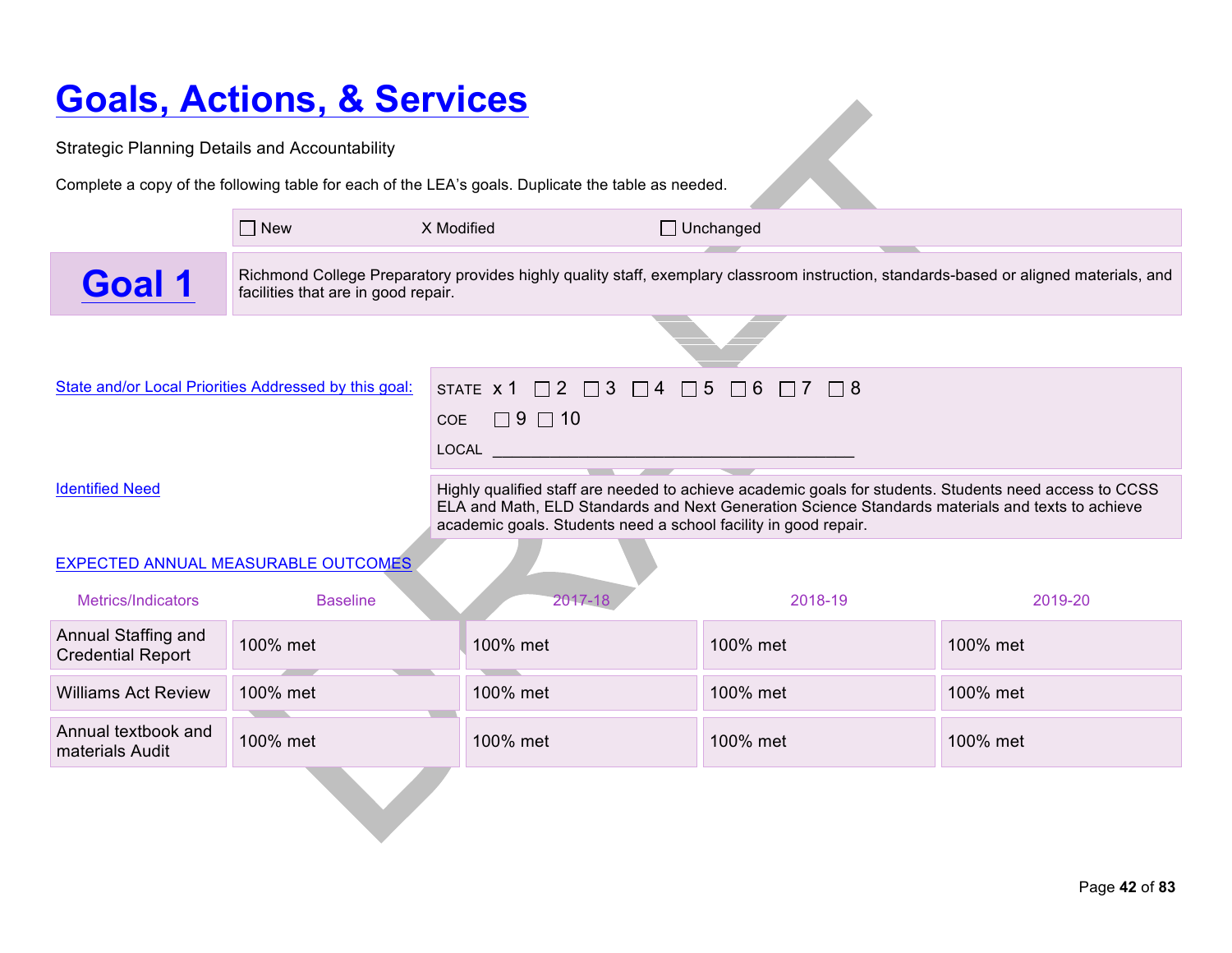| <b>Action</b>                |                                      |                            |                                   |                                      |                                                                                                              |                                      |                                    |
|------------------------------|--------------------------------------|----------------------------|-----------------------------------|--------------------------------------|--------------------------------------------------------------------------------------------------------------|--------------------------------------|------------------------------------|
|                              |                                      |                            |                                   |                                      | For Actions/Services not included as contributing to meeting the Increased or Improved Services Requirement: |                                      |                                    |
|                              | <b>Students to be Served</b>         | x All                      | $\Box$ Students with Disabilities |                                      | [Specific Student Group(s)]                                                                                  |                                      |                                    |
|                              | Location(s)                          | X All schools              | $\Box$ Specific Schools:          |                                      | $\Box$ Specific Grade spans:                                                                                 |                                      |                                    |
|                              |                                      |                            |                                   | <b>OR</b>                            |                                                                                                              |                                      |                                    |
|                              |                                      |                            |                                   |                                      | For Actions/Services included as contributing to meeting the Increased or Improved Services Requirement:     |                                      |                                    |
|                              | <b>Students to be Served</b>         | $\Box$ English Learners    | $\Box$ Foster Youth               |                                      | $\Box$ Low Income                                                                                            |                                      |                                    |
|                              | <b>Scope of Services</b>             | $\Box$ LEA-wide            | $\Box$ Schoolwide                 | <b>OR</b>                            | $\Box$ Limited to Unduplicated Student Group(s)                                                              |                                      |                                    |
|                              | Location(s)                          | X All schools              | $\Box$ Specific Schools:          |                                      | $\Box$ Specific Grade spans:                                                                                 |                                      |                                    |
| <b>ACTIONS/SERVICES</b>      |                                      |                            |                                   |                                      |                                                                                                              |                                      |                                    |
| 2017-18                      |                                      |                            | 2018-19                           |                                      |                                                                                                              | 2019-20                              |                                    |
| New Modified                 | X Unchanged                          |                            | $\Box$ New                        | $\Box$ Modified x Unchanged          |                                                                                                              | $\Box$ New                           | $\Box$ Modified $\times$ Unchanged |
|                              | Interview and hire all needed staff. |                            |                                   | Interview and hire all needed staff. |                                                                                                              | Interview and hire all needed staff. |                                    |
|                              |                                      |                            |                                   |                                      |                                                                                                              |                                      |                                    |
| <b>BUDGETED EXPENDITURES</b> |                                      |                            |                                   |                                      |                                                                                                              |                                      |                                    |
| 2017-18                      |                                      |                            | 2018-19                           |                                      |                                                                                                              | 2019-20                              |                                    |
| Amount                       | \$2,979,754                          |                            | Amount                            | \$3,379,435                          |                                                                                                              | Amount                               | \$3,496,632                        |
| Source                       |                                      | General Fund/LCFF, Title 1 | Source                            | General Fund/LCFF, Title I           |                                                                                                              | Source                               | General Fund/LCFF, Title I         |
| <b>Budget</b><br>Reference   | Compensation + benefits              |                            | <b>Budget</b><br>Reference        | Compensation + benefits              |                                                                                                              | <b>Budget</b><br>Reference           | Compensation + benefits            |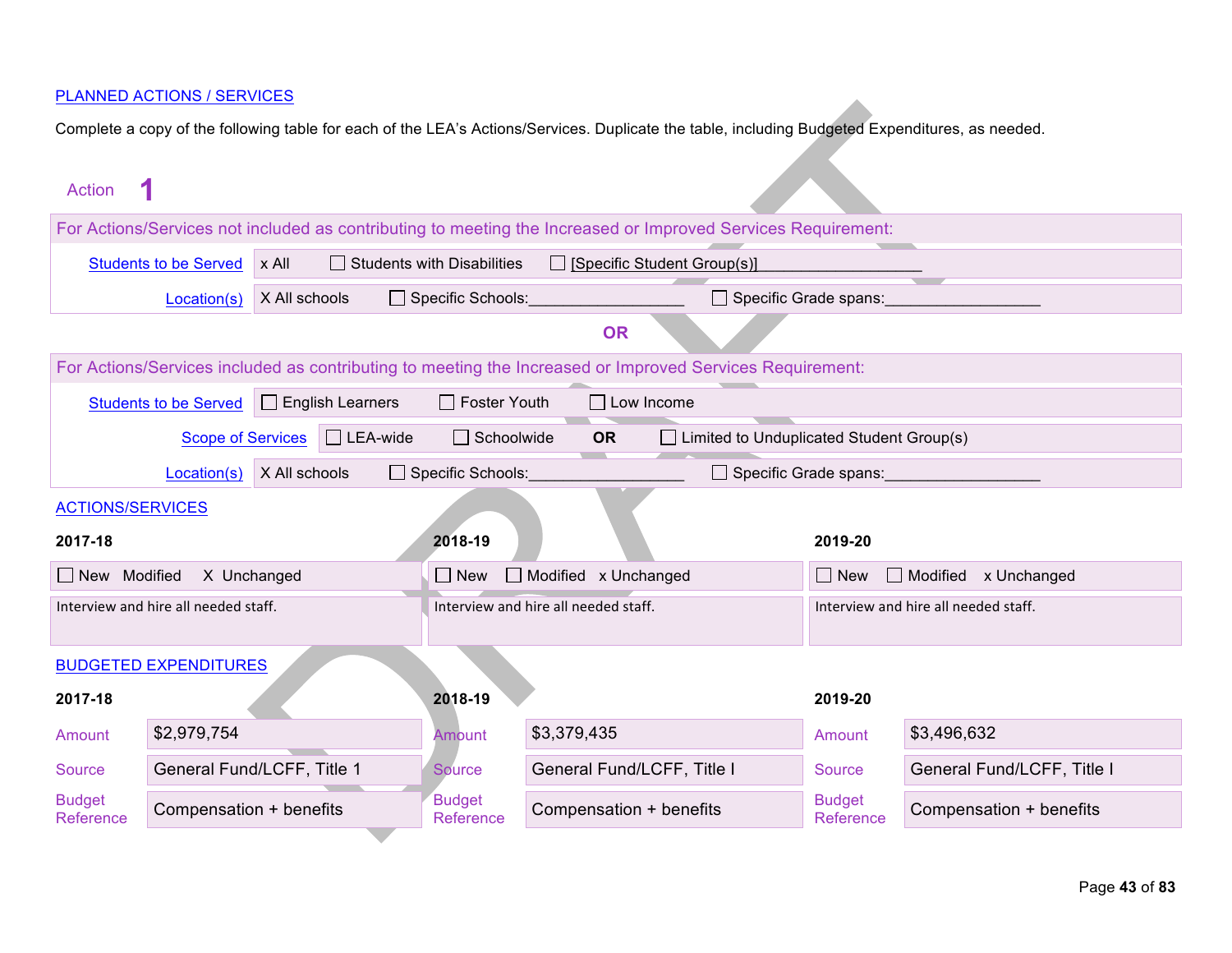| Action                                                                                                                                                     |                                   |                                                                                                                                                            |                            |                                                                                                                                                            |  |
|------------------------------------------------------------------------------------------------------------------------------------------------------------|-----------------------------------|------------------------------------------------------------------------------------------------------------------------------------------------------------|----------------------------|------------------------------------------------------------------------------------------------------------------------------------------------------------|--|
| For Actions/Services not included as contributing to meeting the Increased or Improved Services Requirement:                                               |                                   |                                                                                                                                                            |                            |                                                                                                                                                            |  |
| x All<br><b>Students to be Served</b>                                                                                                                      | $\Box$ Students with Disabilities | $\Box$ [Specific Student Group(s)]                                                                                                                         |                            |                                                                                                                                                            |  |
| X All schools<br>Location(s)                                                                                                                               | $\Box$ Specific Schools:          | Specific Grade spans:                                                                                                                                      |                            |                                                                                                                                                            |  |
|                                                                                                                                                            |                                   | <b>OR</b>                                                                                                                                                  |                            |                                                                                                                                                            |  |
| For Actions/Services included as contributing to meeting the Increased or Improved Services Requirement:                                                   |                                   |                                                                                                                                                            |                            |                                                                                                                                                            |  |
| <b>Students to be Served</b><br>$\Box$ English Learners                                                                                                    | $\Box$ Foster Youth               | $\Box$ Low Income                                                                                                                                          |                            |                                                                                                                                                            |  |
| $\Box$ LEA-wide<br><b>Scope of Services</b>                                                                                                                | $\Box$ Schoolwide                 | $\Box$ Limited to Unduplicated Student Group(s)<br><b>OR</b>                                                                                               |                            |                                                                                                                                                            |  |
| $\Box$ All schools<br>Location(s)                                                                                                                          | □ Specific Schools:               |                                                                                                                                                            | Specific Grade spans:      |                                                                                                                                                            |  |
| <b>ACTIONS/SERVICES</b>                                                                                                                                    |                                   |                                                                                                                                                            |                            |                                                                                                                                                            |  |
| 2017-18                                                                                                                                                    | 2018-19                           |                                                                                                                                                            | 2019-20                    |                                                                                                                                                            |  |
| Modified X Unchanged<br>$\Box$ New                                                                                                                         | $\Box$ New                        | Modified x Unchanged                                                                                                                                       |                            | $\Box$ Modified $\times$ Unchanged                                                                                                                         |  |
| Provide training for all staff before the opening of school<br>and throughout the school year, including training on<br>the standards materials and texts. |                                   | Provide training for all staff before the opening of school<br>and throughout the school year, including training on the<br>standards materials and texts. |                            | Provide training for all staff before the opening of school<br>and throughout the school year, including training on<br>the standards materials and texts. |  |
| <b>BUDGETED EXPENDITURES</b>                                                                                                                               |                                   |                                                                                                                                                            |                            |                                                                                                                                                            |  |
| 2017-18                                                                                                                                                    | 2018-19                           |                                                                                                                                                            | 2019-20                    |                                                                                                                                                            |  |
| \$40,579<br>Amount                                                                                                                                         | Amount                            | \$41,797                                                                                                                                                   | Amount                     | \$43,051                                                                                                                                                   |  |
| Supplemental/Concentration<br>Source                                                                                                                       | <b>Source</b>                     | Supplemental/Concentration                                                                                                                                 | Source                     | Supplemental/Concentration                                                                                                                                 |  |
| <b>Budget</b><br><b>Professional Development</b><br>Reference                                                                                              | <b>Budget</b><br>Reference        | <b>Professional Development</b>                                                                                                                            | <b>Budget</b><br>Reference | <b>Professional Development</b>                                                                                                                            |  |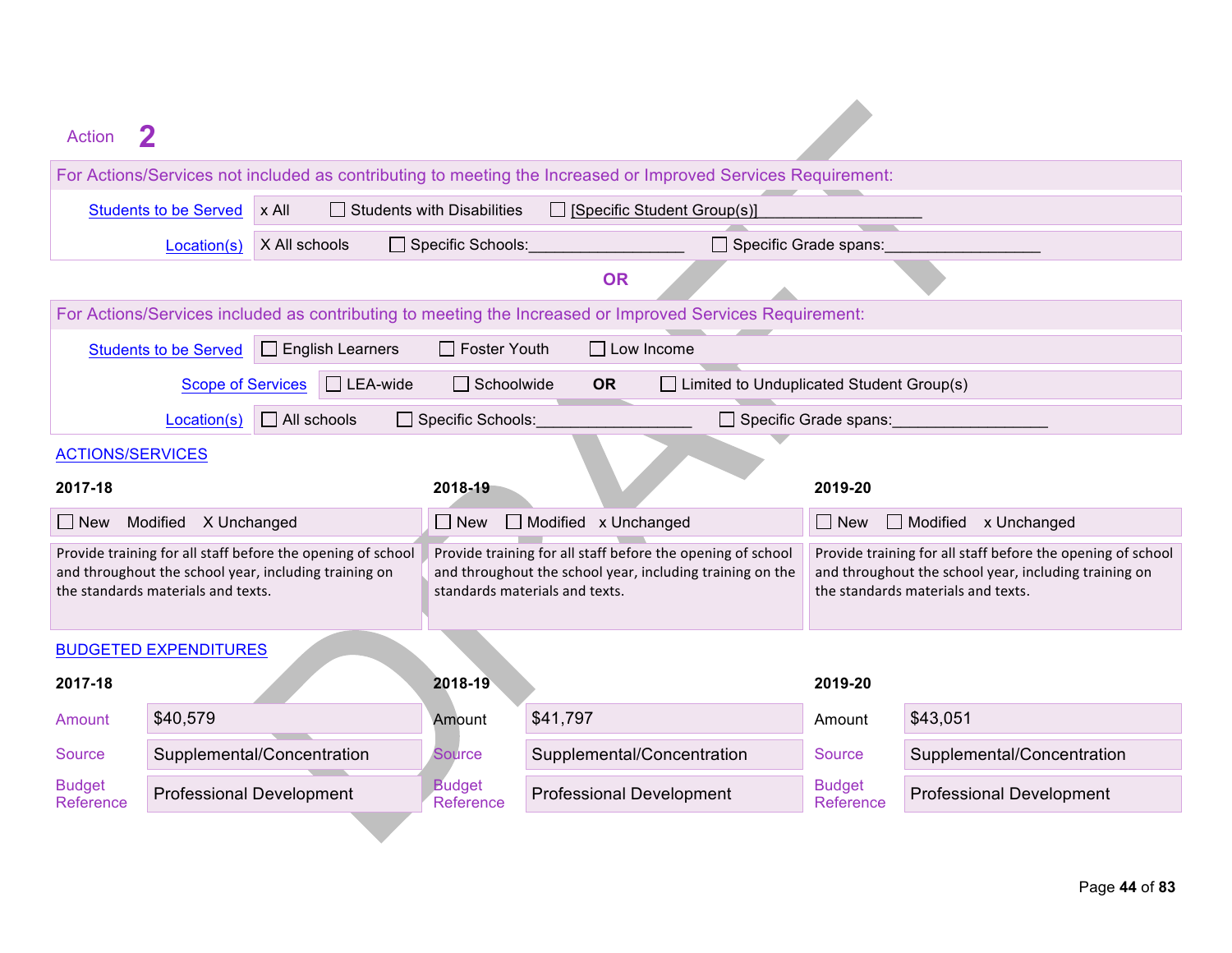| Amount                     | \$216,672                                                                                        |                                  | Amount                            | \$227,290                                                                                                    | Amount                     | \$222,048                                                                                        |  |  |  |
|----------------------------|--------------------------------------------------------------------------------------------------|----------------------------------|-----------------------------------|--------------------------------------------------------------------------------------------------------------|----------------------------|--------------------------------------------------------------------------------------------------|--|--|--|
| Source                     | Supplemental/Concentration                                                                       |                                  | Source                            | Supplemental/Concentration                                                                                   | <b>Source</b>              | Supplemental/Concentration                                                                       |  |  |  |
| <b>Budget</b><br>Reference |                                                                                                  | Directors: compensation+benefits | <b>Budget</b><br>Reference        | Directors: compensation+benefits                                                                             | <b>Budget</b><br>Reference | Directors: compensation+benefits                                                                 |  |  |  |
|                            |                                                                                                  |                                  |                                   |                                                                                                              |                            |                                                                                                  |  |  |  |
| <b>Action</b>              | 3                                                                                                |                                  |                                   |                                                                                                              |                            |                                                                                                  |  |  |  |
|                            |                                                                                                  |                                  |                                   | For Actions/Services not included as contributing to meeting the Increased or Improved Services Requirement: |                            |                                                                                                  |  |  |  |
|                            | <b>Students to be Served</b>                                                                     | x All                            | $\Box$ Students with Disabilities | □ [Specific Student Group(s)]                                                                                |                            |                                                                                                  |  |  |  |
|                            | Location(s)                                                                                      | X All schools                    | Specific Schools:                 | $\Box$ Specific Grade spans:                                                                                 |                            |                                                                                                  |  |  |  |
|                            |                                                                                                  |                                  |                                   | OR.                                                                                                          |                            |                                                                                                  |  |  |  |
|                            |                                                                                                  |                                  |                                   | For Actions/Services included as contributing to meeting the Increased or Improved Services Requirement:     |                            |                                                                                                  |  |  |  |
|                            | <b>Students to be Served</b>                                                                     | $\Box$ English Learners          | $\Box$ Foster Youth               | $\Box$ Low Income                                                                                            |                            |                                                                                                  |  |  |  |
|                            | <b>Scope of Services</b>                                                                         | $\Box$ LEA-wide                  | $\Box$ Schoolwide                 | <b>OR</b><br>$\Box$ Limited to Unduplicated Student Group(s)                                                 |                            |                                                                                                  |  |  |  |
|                            | Location(s)                                                                                      | X All schools                    | Specific Schools:                 | Specific Grade spans:                                                                                        |                            |                                                                                                  |  |  |  |
| <b>ACTIONS/SERVICES</b>    |                                                                                                  |                                  |                                   |                                                                                                              |                            |                                                                                                  |  |  |  |
| 2017-18                    |                                                                                                  |                                  | 2018-19                           |                                                                                                              | 2019-20                    |                                                                                                  |  |  |  |
| New Modified               | X Unchanged                                                                                      |                                  | $\Box$ New                        | Modified x Unchanged                                                                                         | $\Box$ New                 | Modified x Unchanged                                                                             |  |  |  |
|                            | Complete the annual audit of teacher credentials and<br>assignments. Address any misassignments. |                                  |                                   | Complete the annual audit of teacher credentials and<br>assignments. Address any misassignments.             |                            | Complete the annual audit of teacher credentials and<br>assignments. Address any misassignments. |  |  |  |
|                            |                                                                                                  |                                  |                                   |                                                                                                              |                            |                                                                                                  |  |  |  |
|                            | <b>BUDGETED EXPENDITURES</b>                                                                     |                                  |                                   |                                                                                                              |                            |                                                                                                  |  |  |  |
| 2017-18                    |                                                                                                  |                                  | 2018-19                           |                                                                                                              | 2019-20                    |                                                                                                  |  |  |  |
| Amount                     | No direct cost                                                                                   |                                  | Amount                            | No direct cost                                                                                               | Amount                     | No direct cost                                                                                   |  |  |  |
| <b>Source</b>              |                                                                                                  |                                  | <b>Source</b>                     |                                                                                                              | <b>Source</b>              |                                                                                                  |  |  |  |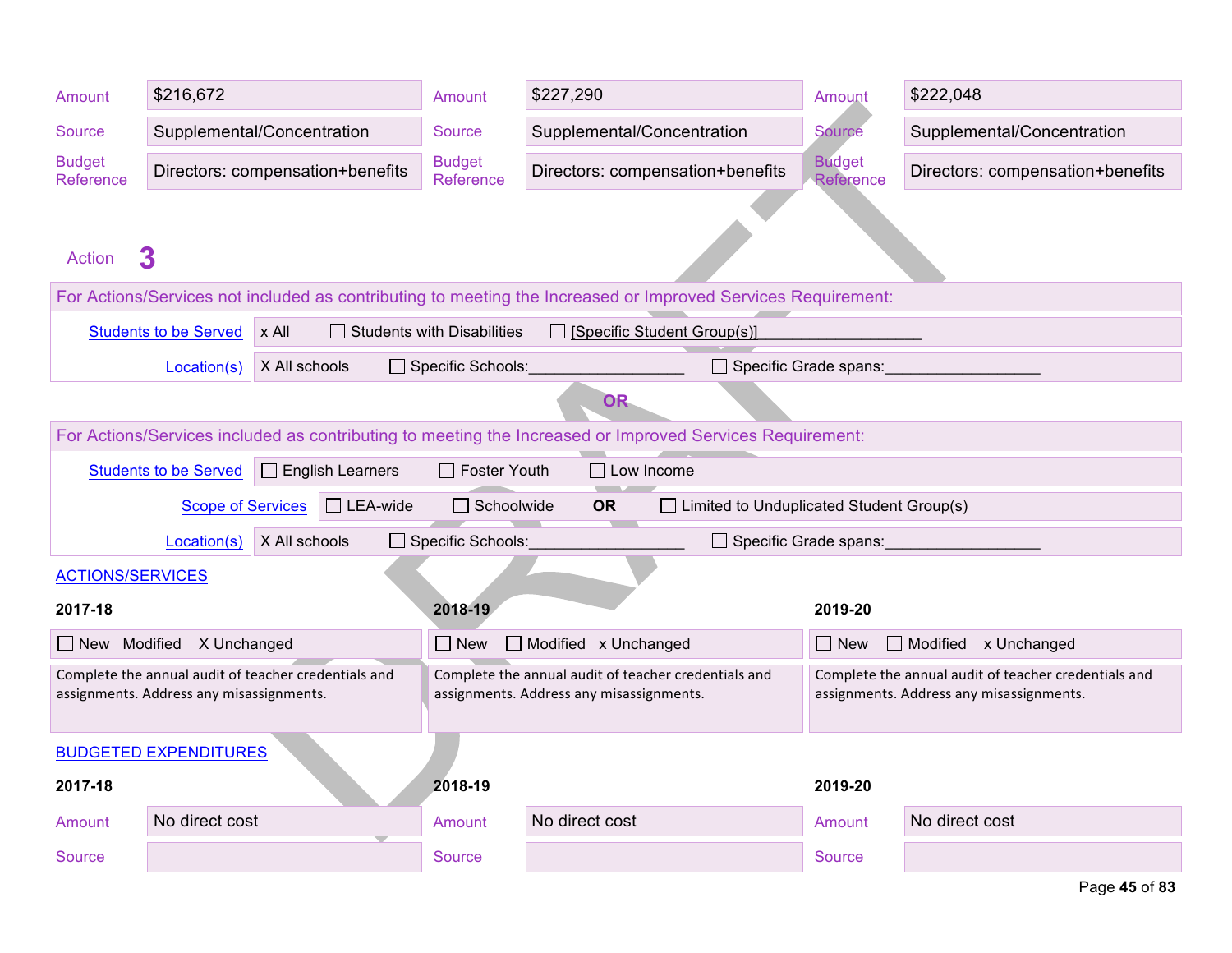| <b>Budget</b><br>Reference                                                  |                                 |                                                                                                              | <b>Budget</b><br>Reference                                                  |                               |                                                                             | <b>Budget</b><br>Reference |                                                            |
|-----------------------------------------------------------------------------|---------------------------------|--------------------------------------------------------------------------------------------------------------|-----------------------------------------------------------------------------|-------------------------------|-----------------------------------------------------------------------------|----------------------------|------------------------------------------------------------|
| <b>Action</b>                                                               | 4                               |                                                                                                              |                                                                             |                               |                                                                             |                            |                                                            |
|                                                                             |                                 | For Actions/Services not included as contributing to meeting the Increased or Improved Services Requirement: |                                                                             |                               |                                                                             |                            |                                                            |
|                                                                             | <b>Students to be Served</b>    | x All                                                                                                        | $\Box$ Students with Disabilities                                           | □ [Specific Student Group(s)] |                                                                             |                            |                                                            |
|                                                                             | Location(s)                     | $\Box$ All schools                                                                                           | $\Box$ Specific Schools:                                                    |                               |                                                                             |                            | Specific Grade spans: Specific Art & Specific Art & Spans: |
|                                                                             |                                 |                                                                                                              |                                                                             | <b>OR</b>                     |                                                                             |                            |                                                            |
|                                                                             |                                 | For Actions/Services included as contributing to meeting the Increased or Improved Services Requirement:     |                                                                             |                               |                                                                             |                            |                                                            |
|                                                                             | <b>Students to be Served</b>    | $\Box$ English Learners                                                                                      | $\Box$ Foster Youth                                                         | $\Box$ Low Income             |                                                                             |                            |                                                            |
|                                                                             | <b>Scope of Services</b>        | $\Box$ LEA-wide                                                                                              | $\Box$ Schoolwide                                                           | <b>OR</b>                     | $\Box$ Limited to Unduplicated Student Group(s)                             |                            |                                                            |
|                                                                             | Location(s)                     | X All schools                                                                                                | $\Box$ Specific Schools:                                                    |                               | Specific Grade spans:                                                       |                            |                                                            |
| <b>ACTIONS/SERVICES</b>                                                     |                                 |                                                                                                              |                                                                             |                               |                                                                             |                            |                                                            |
| 2017-18                                                                     |                                 |                                                                                                              | 2018-19                                                                     |                               |                                                                             | 2019-20                    |                                                            |
|                                                                             | $\Box$ New Modified X Unchanged |                                                                                                              | $\Box$ New                                                                  | Modified x Unchanged          |                                                                             | $\Box$ New                 | Modified x Unchanged                                       |
| Continue to implement the bonus program to retain<br>high quality teachers. |                                 |                                                                                                              | Continue to implement the bonus program to retain high<br>quality teachers. |                               | Continue to implement the bonus program to retain<br>high quality teachers. |                            |                                                            |
| <b>BUDGETED EXPENDITURES</b>                                                |                                 |                                                                                                              |                                                                             |                               |                                                                             |                            |                                                            |
| 2017-18                                                                     |                                 |                                                                                                              | 2018-19                                                                     |                               |                                                                             | 2019-20                    |                                                            |
| Amount                                                                      | \$49,974                        |                                                                                                              | Amount                                                                      | \$52,144                      |                                                                             | Amount                     | \$54,389                                                   |
| Source                                                                      | <b>General Fund/LCFF</b>        |                                                                                                              | <b>Source</b>                                                               | <b>General Fund/LCFF</b>      |                                                                             | <b>Source</b>              | <b>General Fund/LCFF</b>                                   |
| <b>Budget</b><br>Reference                                                  | <b>Compensation BONUS</b>       |                                                                                                              | <b>Budget</b><br>Reference                                                  | <b>BONUS</b>                  |                                                                             | <b>Budget</b><br>Reference | <b>BONUS</b>                                               |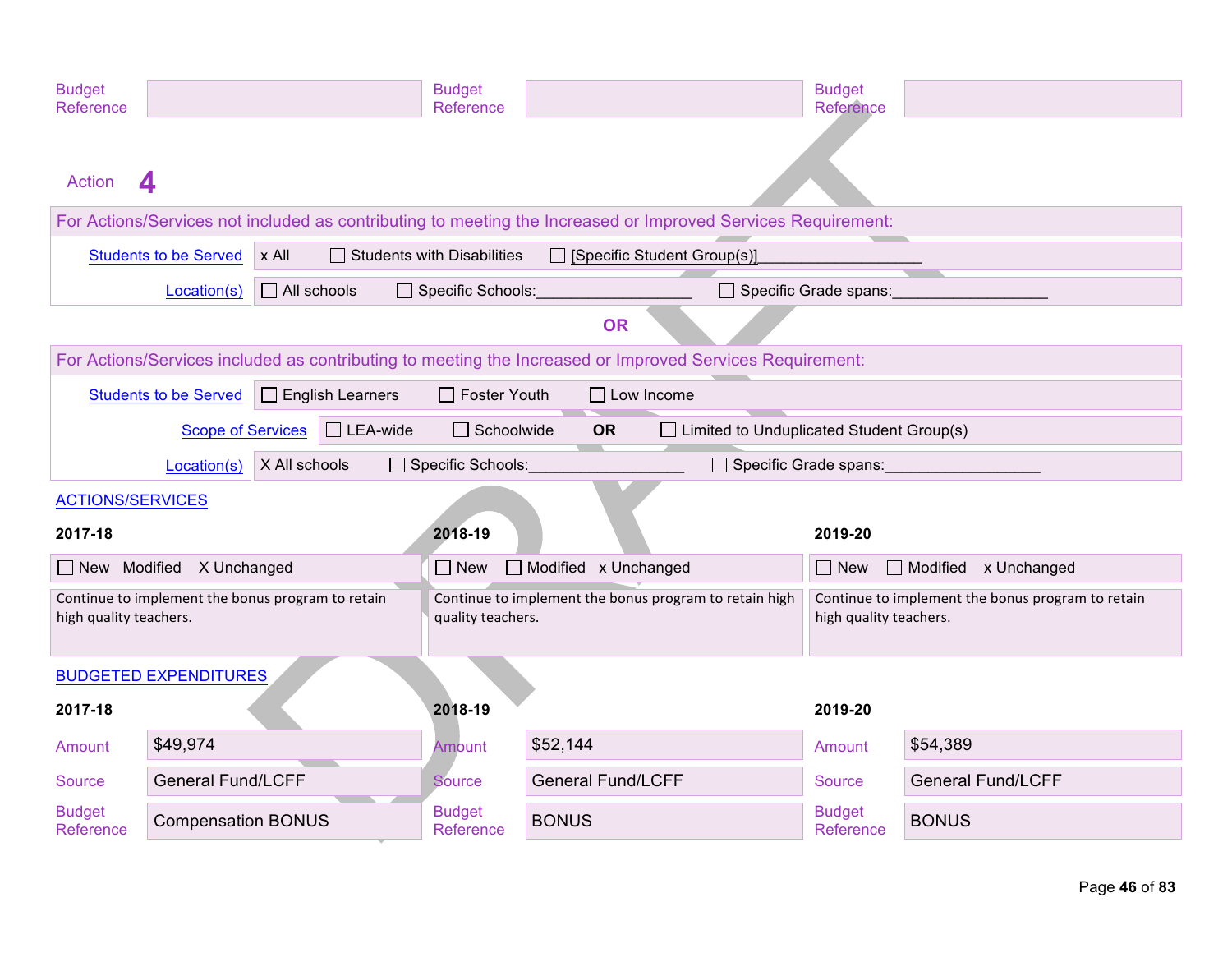| <b>Action</b>              | 5                                                                                         |                                                                                           |                                                                                                              |                                                                                           |                                                         |  |
|----------------------------|-------------------------------------------------------------------------------------------|-------------------------------------------------------------------------------------------|--------------------------------------------------------------------------------------------------------------|-------------------------------------------------------------------------------------------|---------------------------------------------------------|--|
|                            |                                                                                           |                                                                                           | For Actions/Services not included as contributing to meeting the Increased or Improved Services Requirement: |                                                                                           |                                                         |  |
|                            | $x$ All<br><b>Students to be Served</b>                                                   | $\Box$ Students with Disabilities                                                         | $\Box$ [Specific Student Group(s)]                                                                           |                                                                                           |                                                         |  |
|                            | X All schools<br>Location(s)                                                              | Specific Schools:                                                                         | □ Specific Grade spans:                                                                                      |                                                                                           |                                                         |  |
|                            |                                                                                           |                                                                                           | <b>OR</b>                                                                                                    |                                                                                           |                                                         |  |
|                            |                                                                                           |                                                                                           | For Actions/Services included as contributing to meeting the Increased or Improved Services Requirement:     |                                                                                           |                                                         |  |
|                            | $\Box$ English Learners<br><b>Students to be Served</b>                                   | $\Box$ Foster Youth                                                                       | $\Box$ Low Income                                                                                            |                                                                                           |                                                         |  |
|                            | $\Box$ LEA-wide<br><b>Scope of Services</b>                                               | $\Box$ Schoolwide                                                                         | <b>OR</b><br>$\Box$ Limited to Unduplicated Student Group(s)                                                 |                                                                                           |                                                         |  |
|                            | $\Box$ All schools<br>Location(s)                                                         | Specific Schools:                                                                         |                                                                                                              | Specific Grade spans:                                                                     |                                                         |  |
| <b>ACTIONS/SERVICES</b>    |                                                                                           |                                                                                           |                                                                                                              |                                                                                           |                                                         |  |
| 2017-18                    |                                                                                           | 2018-19                                                                                   |                                                                                                              | 2019-20                                                                                   |                                                         |  |
| $\Box$ New                 | Modified X Unchanged                                                                      |                                                                                           | □ New □ Modified x Unchanged                                                                                 |                                                                                           | $\Box$ Modified $\times$ Unchanged<br>$\Box$ New        |  |
|                            | Complete the annual text and materials audit. Purchase<br>any needed texts and materials. | Complete the annual text and materials audit. Purchase<br>any needed texts and materials. |                                                                                                              | Complete the annual text and materials audit. Purchase<br>any needed texts and materials. |                                                         |  |
|                            | <b>BUDGETED EXPENDITURES</b>                                                              |                                                                                           |                                                                                                              |                                                                                           |                                                         |  |
| 2017-18                    |                                                                                           | 2018-19                                                                                   |                                                                                                              | 2019-20                                                                                   |                                                         |  |
| Amount                     | \$45,000                                                                                  | <b>Amount</b>                                                                             | \$61,285                                                                                                     | Amount                                                                                    | \$63,124                                                |  |
| Source                     | <b>General Fund/LCFF</b>                                                                  | <b>Source</b>                                                                             | <b>General Fund/LCFF</b>                                                                                     | <b>Source</b>                                                                             | <b>General Fund/LCFF</b>                                |  |
| <b>Budget</b><br>Reference | Approved Textbooks & Core<br><b>Curricula Materials</b>                                   | <b>Budget</b><br><b>Reference</b>                                                         | Approved Textbooks & Core<br><b>Curricula Materials</b>                                                      | <b>Budget</b><br>Reference                                                                | Approved Textbooks & Core<br><b>Curricula Materials</b> |  |
|                            |                                                                                           |                                                                                           |                                                                                                              |                                                                                           |                                                         |  |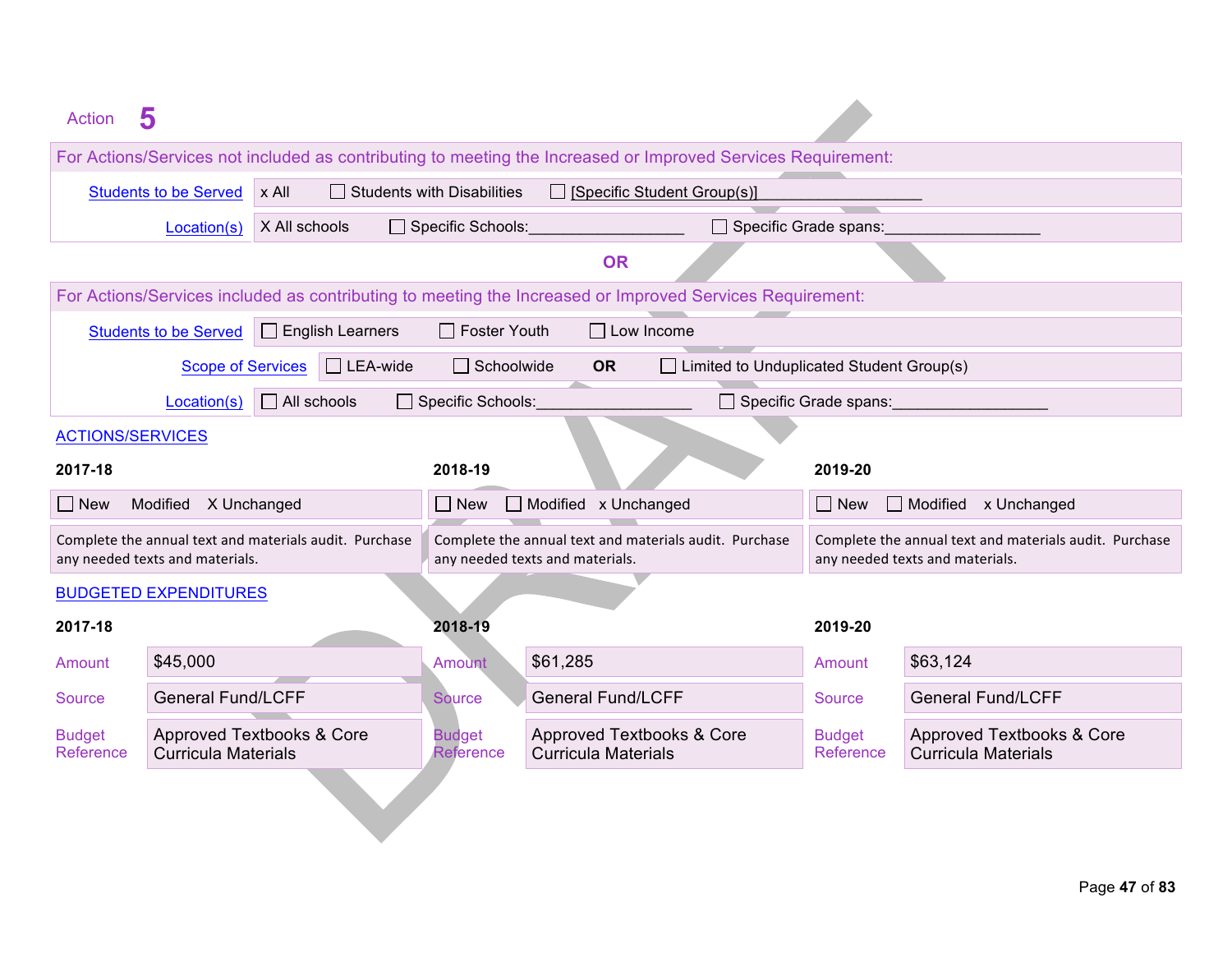| Action                     | n                                                                                   |                                                                                     |                                                                                                              |                                                                                     |                                    |
|----------------------------|-------------------------------------------------------------------------------------|-------------------------------------------------------------------------------------|--------------------------------------------------------------------------------------------------------------|-------------------------------------------------------------------------------------|------------------------------------|
|                            |                                                                                     |                                                                                     | For Actions/Services not included as contributing to meeting the Increased or Improved Services Requirement: |                                                                                     |                                    |
|                            | $x$ All<br><b>Students to be Served</b>                                             | $\Box$ Students with Disabilities                                                   | $\Box$ [Specific Student Group(s)]                                                                           |                                                                                     |                                    |
|                            | X All schools<br>Location(s)                                                        | Specific Schools:                                                                   | $\Box$ Specific Grade spans:                                                                                 |                                                                                     |                                    |
|                            |                                                                                     |                                                                                     | <b>OR</b>                                                                                                    |                                                                                     |                                    |
|                            |                                                                                     |                                                                                     | For Actions/Services included as contributing to meeting the Increased or Improved Services Requirement:     |                                                                                     |                                    |
|                            | $\Box$ English Learners<br><b>Students to be Served</b>                             | $\Box$ Foster Youth                                                                 | $\Box$ Low Income                                                                                            |                                                                                     |                                    |
|                            | $\Box$ LEA-wide<br><b>Scope of Services</b>                                         | $\Box$ Schoolwide                                                                   | $\Box$ Limited to Unduplicated Student Group(s)<br><b>OR</b>                                                 |                                                                                     |                                    |
|                            | X All schools<br>Location(s)                                                        | □ Specific Schools:                                                                 | Specific Grade spans:                                                                                        |                                                                                     |                                    |
| <b>ACTIONS/SERVICES</b>    |                                                                                     |                                                                                     |                                                                                                              |                                                                                     |                                    |
| 2017-18                    |                                                                                     | 2018-19                                                                             |                                                                                                              | 2019-20                                                                             |                                    |
| $\Box$ New                 | Modified X Unchanged                                                                | $\Box$ New                                                                          | Modified x Unchanged                                                                                         | $\Box$ New                                                                          | $\Box$ Modified $\times$ Unchanged |
|                            | Conduct annual audit of school facility. Make any<br>identified repairs or changes. | Conduct annual audit of school facility. Make any<br>identified repairs or changes. |                                                                                                              | Conduct annual audit of school facility. Make any<br>identified repairs or changes. |                                    |
|                            | <b>BUDGETED EXPENDITURES</b>                                                        |                                                                                     |                                                                                                              |                                                                                     |                                    |
| 2017-18                    |                                                                                     | 2018-19                                                                             |                                                                                                              | 2019-20                                                                             |                                    |
| Amount                     | \$6,566                                                                             | Amount                                                                              | \$6,763                                                                                                      | Amount                                                                              | \$6,966                            |
| Source                     | <b>General Fund/LCFF</b>                                                            | <b>Source</b>                                                                       | <b>General Fund/LCFF</b>                                                                                     | <b>Source</b>                                                                       | <b>General Fund/LCFF</b>           |
| <b>Budget</b><br>Reference | Repairs & Maintenance: Building                                                     | <b>Budget</b><br>Reference                                                          | Repairs & Maintenance: Building                                                                              | <b>Budget</b><br>Reference                                                          | Repairs & Maintenance Building     |
|                            |                                                                                     |                                                                                     |                                                                                                              |                                                                                     |                                    |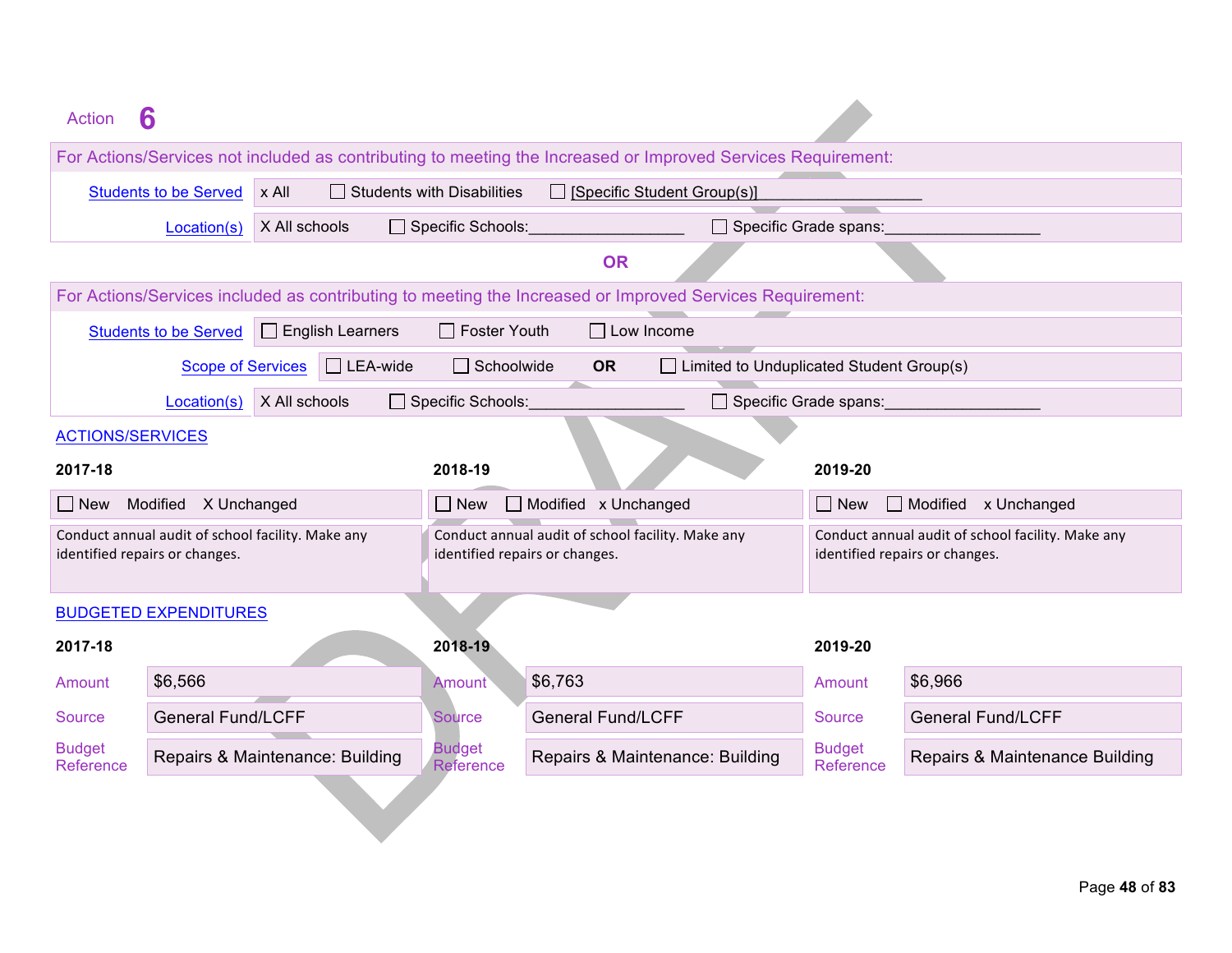| Action                     |                                                                                                    |                                                                                                    |                                                                                                              |                                                                                                    |                                    |  |  |
|----------------------------|----------------------------------------------------------------------------------------------------|----------------------------------------------------------------------------------------------------|--------------------------------------------------------------------------------------------------------------|----------------------------------------------------------------------------------------------------|------------------------------------|--|--|
|                            |                                                                                                    |                                                                                                    | For Actions/Services not included as contributing to meeting the Increased or Improved Services Requirement: |                                                                                                    |                                    |  |  |
|                            | x All<br><b>Students to be Served</b>                                                              | $\Box$ Students with Disabilities                                                                  | $\Box$ [Specific Student Group(s)]                                                                           |                                                                                                    |                                    |  |  |
|                            | X All schools<br>Location(s)                                                                       | □ Specific Schools:                                                                                | $\Box$ Specific Grade spans:                                                                                 |                                                                                                    |                                    |  |  |
|                            |                                                                                                    |                                                                                                    | <b>OR</b>                                                                                                    |                                                                                                    |                                    |  |  |
|                            |                                                                                                    |                                                                                                    | For Actions/Services included as contributing to meeting the Increased or Improved Services Requirement:     |                                                                                                    |                                    |  |  |
|                            | $\Box$ English Learners<br><b>Students to be Served</b>                                            | $\Box$ Foster Youth                                                                                | $\Box$ Low Income                                                                                            |                                                                                                    |                                    |  |  |
|                            | $\Box$ LEA-wide<br><b>Scope of Services</b>                                                        | $\Box$ Schoolwide                                                                                  | <b>OR</b><br>$\Box$ Limited to Unduplicated Student Group(s)                                                 |                                                                                                    |                                    |  |  |
|                            | $\Box$ All schools<br>Location(s)                                                                  | □ Specific Schools:                                                                                |                                                                                                              | $\Box$ Specific Grade spans:                                                                       |                                    |  |  |
| <b>ACTIONS/SERVICES</b>    |                                                                                                    |                                                                                                    |                                                                                                              |                                                                                                    |                                    |  |  |
| 2017-18                    |                                                                                                    | 2018-19                                                                                            |                                                                                                              | 2019-20                                                                                            |                                    |  |  |
| $\Box$ New                 | Modified X Unchanged                                                                               | $\Box$ New                                                                                         | Modified x Unchanged                                                                                         | $\Box$ New                                                                                         | $\Box$ Modified $\times$ Unchanged |  |  |
|                            | Conduct ongoing monitoring of the condition of facility<br>and make any needed repairs or changes. | Conduct ongoing monitoring of the condition of facility<br>and make any needed repairs or changes. |                                                                                                              | Conduct ongoing monitoring of the condition of facility<br>and make any needed repairs or changes. |                                    |  |  |
|                            | <b>BUDGETED EXPENDITURES</b>                                                                       |                                                                                                    |                                                                                                              |                                                                                                    |                                    |  |  |
| 2017-18                    |                                                                                                    | 2018-19                                                                                            |                                                                                                              | 2019-20                                                                                            |                                    |  |  |
| Amount                     | \$6,566                                                                                            | <b>Amount</b>                                                                                      | \$6,763                                                                                                      | Amount                                                                                             | \$6,966                            |  |  |
| <b>Source</b>              | <b>General Fund/LCFF</b>                                                                           | <b>Source</b>                                                                                      | <b>General Fund/LCFF</b>                                                                                     | <b>Source</b>                                                                                      | <b>General Fund/LCFF</b>           |  |  |
| <b>Budget</b><br>Reference | Repair & Maintenance: Building                                                                     | <b>Budget</b><br>Reference                                                                         | Repair & Maintenance: Building                                                                               | <b>Budget</b><br>Reference                                                                         | Repair & Maintenance: Building     |  |  |
|                            |                                                                                                    |                                                                                                    |                                                                                                              |                                                                                                    |                                    |  |  |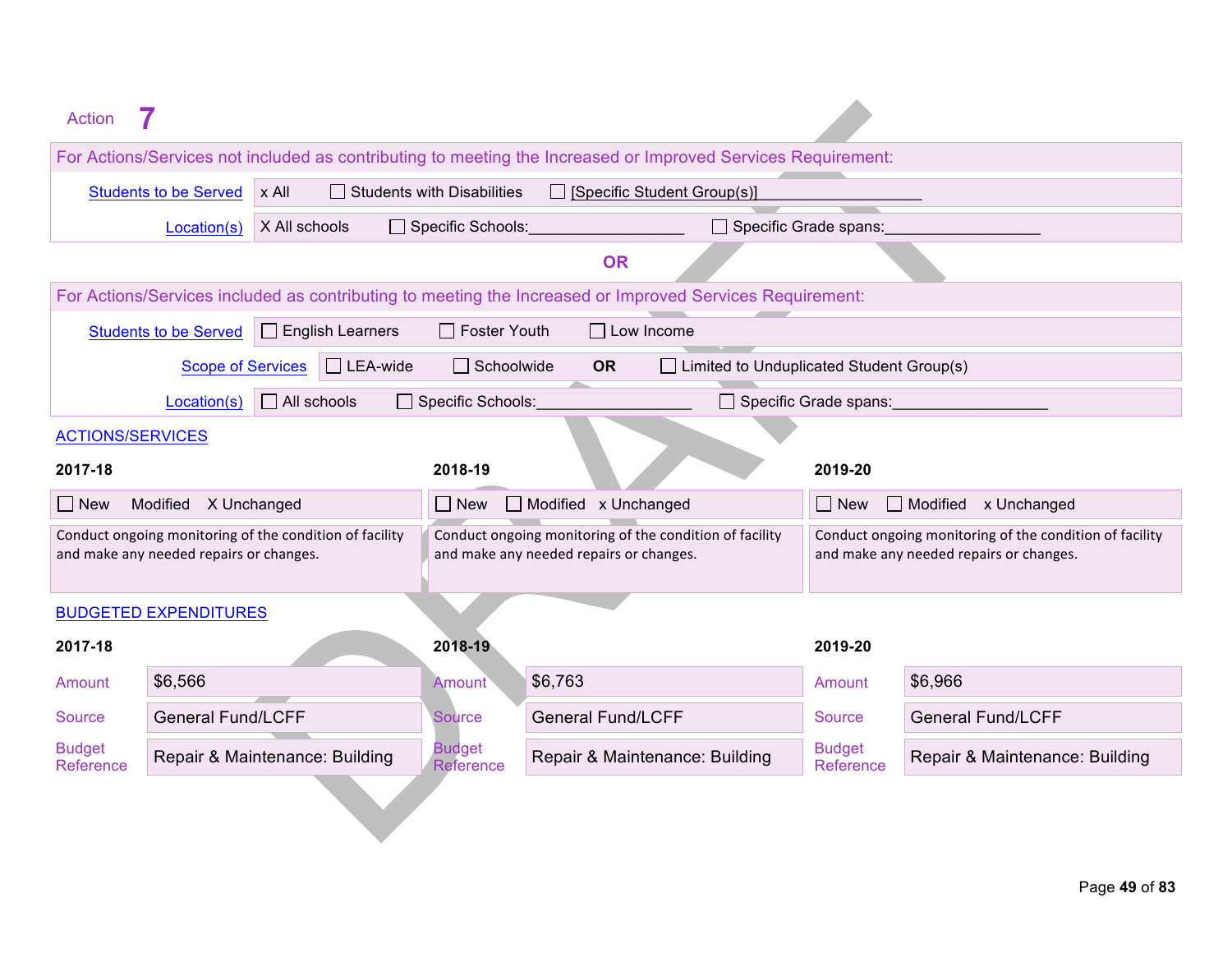|                                                 | $\sqsupset$ New                                       | X Modified |                                                                                                                                                                                                                                       | $\Box$ Unchanged                       |                                        |  |  |  |
|-------------------------------------------------|-------------------------------------------------------|------------|---------------------------------------------------------------------------------------------------------------------------------------------------------------------------------------------------------------------------------------|----------------------------------------|----------------------------------------|--|--|--|
| Goal 2                                          | standards and achieve college and career readiness.   |            | Richmond College Preparatory (RCP) provides an exemplary instructional program to ensure all students met or exceed grade level                                                                                                       |                                        |                                        |  |  |  |
|                                                 |                                                       |            |                                                                                                                                                                                                                                       |                                        |                                        |  |  |  |
|                                                 | State and/or Local Priorities Addressed by this goal: |            | STATE X1 X2 $\Box$ 3 X4 $\Box$ 5                                                                                                                                                                                                      | $\Box$ 6 X 7 X 8                       |                                        |  |  |  |
|                                                 |                                                       | <b>COE</b> | $\Box$ 9 $\Box$ 10                                                                                                                                                                                                                    |                                        |                                        |  |  |  |
|                                                 |                                                       |            |                                                                                                                                                                                                                                       |                                        |                                        |  |  |  |
| <b>Identified Need</b>                          |                                                       |            | Slightly less than half of all RCP students met or exceeded grade level standards as measured<br>on the SBAC in 2016. While there was improvement in performance from 2015, there is a need<br>to ensure all students meet this goal. |                                        |                                        |  |  |  |
|                                                 | EXPECTED ANNUAL MEASURABLE OUTCOMES                   |            |                                                                                                                                                                                                                                       |                                        |                                        |  |  |  |
| Metrics/Indicators                              | <b>Baseline</b>                                       |            | 2017-18                                                                                                                                                                                                                               | 2018-19                                | 2019-20                                |  |  |  |
| <b>Math Benchmarks</b><br><b>ELA Benchmarks</b> | New system: targets are<br>being determined           |            |                                                                                                                                                                                                                                       |                                        |                                        |  |  |  |
| <b>SBAC ELA</b>                                 | 43% met or exceeded                                   |            | 52% met or exceeded                                                                                                                                                                                                                   | 60% met or exceeded                    | 69% met or exceeded                    |  |  |  |
| Target:15% increase<br><b>SBAC Math</b>         | 41% met or exceeded                                   |            | (15% increase)<br>49% met or exceeded                                                                                                                                                                                                 | (15% increase)<br>56% met or exceeded  | (15% increase)<br>64% met or exceeded  |  |  |  |
| <b>DRA</b>                                      | 61% reading at or above<br>grade level                |            | 70% reading at or above<br>grade level                                                                                                                                                                                                | 75% reading at or above<br>grade level | 80% reading at or above<br>grade level |  |  |  |
|                                                 |                                                       |            |                                                                                                                                                                                                                                       |                                        |                                        |  |  |  |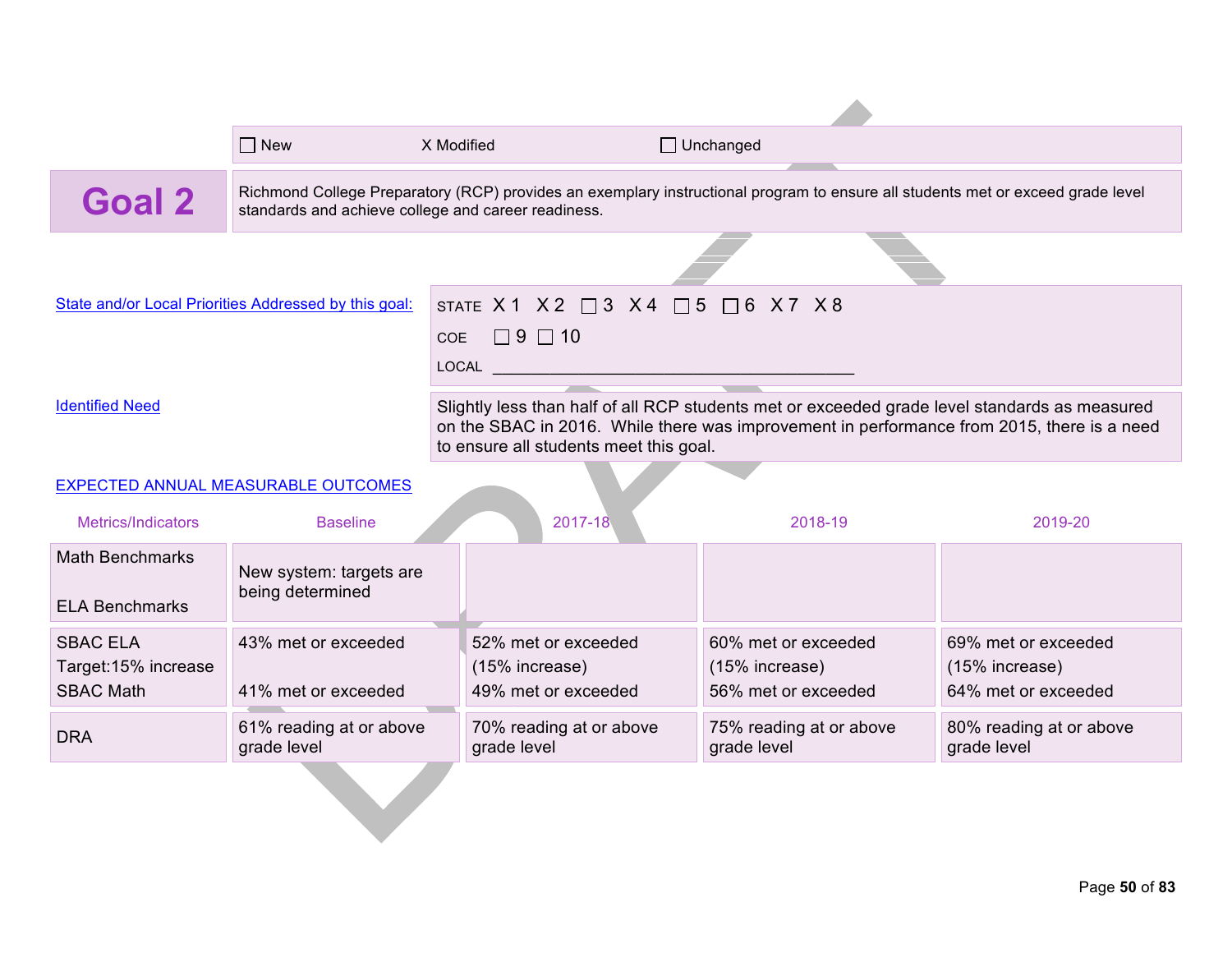| Action                                                                                                                                                                                       |                                                                                          |                    |                                                                                                                                                                                                                        |                                   |                 |                                                                                                                                                                    |                              |                                          |
|----------------------------------------------------------------------------------------------------------------------------------------------------------------------------------------------|------------------------------------------------------------------------------------------|--------------------|------------------------------------------------------------------------------------------------------------------------------------------------------------------------------------------------------------------------|-----------------------------------|-----------------|--------------------------------------------------------------------------------------------------------------------------------------------------------------------|------------------------------|------------------------------------------|
|                                                                                                                                                                                              |                                                                                          |                    |                                                                                                                                                                                                                        |                                   |                 | For Actions/Services not included as contributing to meeting the Increased or Improved Services Requirement:                                                       |                              |                                          |
|                                                                                                                                                                                              | <b>Students to be Served</b>                                                             | $\Box$ All         |                                                                                                                                                                                                                        | <b>Students with Disabilities</b> |                 | $\Box$ [Specific Student Group(s)]                                                                                                                                 |                              |                                          |
|                                                                                                                                                                                              | Location(s)                                                                              | $\Box$ All schools |                                                                                                                                                                                                                        | $\Box$ Specific Schools:          |                 |                                                                                                                                                                    | $\Box$ Specific Grade spans: |                                          |
|                                                                                                                                                                                              |                                                                                          |                    |                                                                                                                                                                                                                        |                                   | <b>OR</b>       |                                                                                                                                                                    |                              |                                          |
|                                                                                                                                                                                              |                                                                                          |                    |                                                                                                                                                                                                                        |                                   |                 | For Actions/Services included as contributing to meeting the Increased or Improved Services Requirement:                                                           |                              |                                          |
|                                                                                                                                                                                              | <b>Students to be Served</b>                                                             | X English Learners |                                                                                                                                                                                                                        | X Foster Youth                    | X Low Income    |                                                                                                                                                                    |                              |                                          |
|                                                                                                                                                                                              | <b>Scope of Services</b>                                                                 |                    | $\Box$ LEA-wide                                                                                                                                                                                                        | X Schoolwide                      | <b>OR</b>       | $\Box$ Limited to Unduplicated Student Group(s)                                                                                                                    |                              |                                          |
|                                                                                                                                                                                              | $\Box$ Specific Schools:<br>X All schools<br>$\Box$ Specific Grade spans:<br>Location(s) |                    |                                                                                                                                                                                                                        |                                   |                 |                                                                                                                                                                    |                              |                                          |
|                                                                                                                                                                                              | <b>ACTIONS/SERVICES</b>                                                                  |                    |                                                                                                                                                                                                                        |                                   |                 |                                                                                                                                                                    |                              |                                          |
| 2017-18                                                                                                                                                                                      |                                                                                          |                    |                                                                                                                                                                                                                        | 2018-19                           |                 |                                                                                                                                                                    | 2019-20                      |                                          |
| l I New                                                                                                                                                                                      | X Modified                                                                               | $\Box$ Unchanged   |                                                                                                                                                                                                                        | $\Box$ New                        | $\Box$ Modified | X Unchanged                                                                                                                                                        | l I New                      | $\Box$ Modified<br>X Unchanged           |
| Implement the professional development plan for CCSS,<br>the benchmark assessments, classroom management,<br>and use of formative and summative assessment results<br>to inform instruction. |                                                                                          |                    | Implement the professional development plan for CCSS,<br>the benchmark assessments, classroom management,<br>and use of formative and summative assessment results<br>to inform instruction.<br>to inform instruction. |                                   |                 | Implement the professional development plan for CCSS,<br>the benchmark assessments, classroom management,<br>and use of formative and summative assessment results |                              |                                          |
|                                                                                                                                                                                              | <b>BUDGETED EXPENDITURES</b>                                                             |                    |                                                                                                                                                                                                                        |                                   |                 |                                                                                                                                                                    |                              |                                          |
| 2017-18                                                                                                                                                                                      |                                                                                          |                    |                                                                                                                                                                                                                        | 2018-19                           |                 |                                                                                                                                                                    | 2019-20                      |                                          |
| Amount                                                                                                                                                                                       | \$40,579<br>(duplicate Goal 1; Action 2)                                                 |                    |                                                                                                                                                                                                                        | Amount                            | \$41,797        | (duplicate Goal 1; Action 2)                                                                                                                                       | Amount                       | \$43,051<br>(duplicate Goal 1; Action 2) |
| Source                                                                                                                                                                                       | Supplemental/Concentration                                                               |                    |                                                                                                                                                                                                                        | <b>Source</b>                     |                 | Supplemental/Concentration                                                                                                                                         | <b>Source</b>                | Supplemental/Concentration               |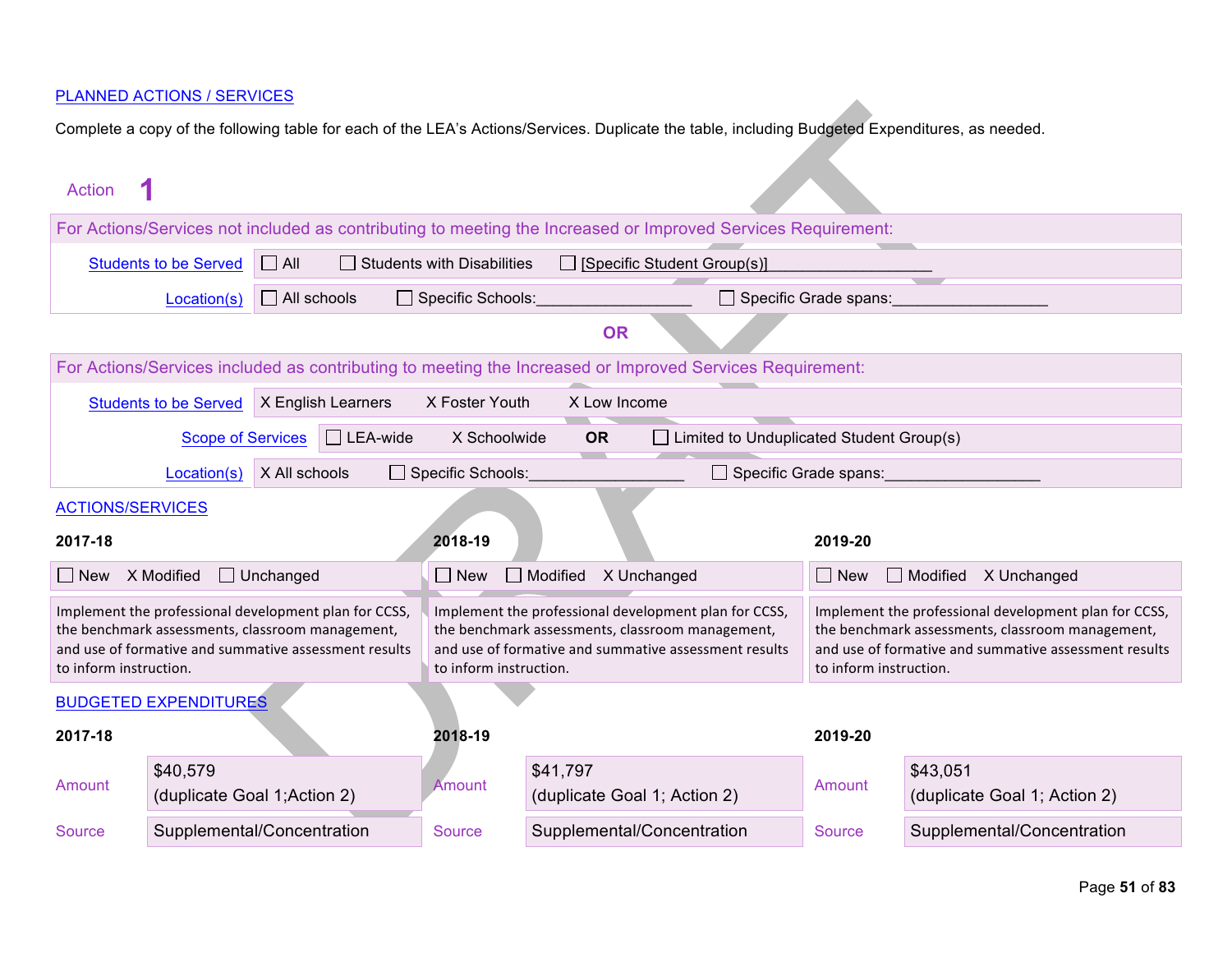| <b>Budget</b><br>Reference                                                                                                                                                                                          |                                                                                                                  | <b>Professional Development</b>  | <b>Budget</b><br>Reference                                                                                                                                                                                                                                                                                                                                                                                                                 | <b>Professional Development</b>                                                                          | <b>Budget</b><br><b>Reference</b> | <b>Professional Development</b>          |  |
|---------------------------------------------------------------------------------------------------------------------------------------------------------------------------------------------------------------------|------------------------------------------------------------------------------------------------------------------|----------------------------------|--------------------------------------------------------------------------------------------------------------------------------------------------------------------------------------------------------------------------------------------------------------------------------------------------------------------------------------------------------------------------------------------------------------------------------------------|----------------------------------------------------------------------------------------------------------|-----------------------------------|------------------------------------------|--|
| 2017-18                                                                                                                                                                                                             |                                                                                                                  |                                  | 2018-19                                                                                                                                                                                                                                                                                                                                                                                                                                    |                                                                                                          | 2019-20                           |                                          |  |
| Amount                                                                                                                                                                                                              | \$216,672                                                                                                        | (Duplicate Goal 1; Action2)      | Amount                                                                                                                                                                                                                                                                                                                                                                                                                                     | \$227,290<br>(Duplicate Goal 1; Action2)                                                                 | Amount                            | \$222,048<br>(Duplicate Goal 1; Action2) |  |
| Source                                                                                                                                                                                                              |                                                                                                                  | Supplemental/Concentration       | Source                                                                                                                                                                                                                                                                                                                                                                                                                                     | Supplemental/Concentration                                                                               | Source                            | Supplemental/Concentration               |  |
| <b>Budget</b><br>Reference                                                                                                                                                                                          |                                                                                                                  | Directors:Compensation+ benefits | <b>Budget</b><br>Reference                                                                                                                                                                                                                                                                                                                                                                                                                 | Directors: Compensation+benefit                                                                          | <b>Budget</b><br>Reference        | Directors: Compensation+benefit          |  |
| <b>Action</b>                                                                                                                                                                                                       | $\mathbf 2$                                                                                                      |                                  |                                                                                                                                                                                                                                                                                                                                                                                                                                            |                                                                                                          |                                   |                                          |  |
| For Actions/Services not included as contributing to meeting the Increased or Improved Services Requirement:                                                                                                        |                                                                                                                  |                                  |                                                                                                                                                                                                                                                                                                                                                                                                                                            |                                                                                                          |                                   |                                          |  |
|                                                                                                                                                                                                                     | <b>Students to be Served</b><br>$\Box$ All<br>$\Box$ Students with Disabilities<br>□ [Specific Student Group(s)] |                                  |                                                                                                                                                                                                                                                                                                                                                                                                                                            |                                                                                                          |                                   |                                          |  |
|                                                                                                                                                                                                                     | Location(s)                                                                                                      | $\Box$ All schools               | □ Specific Schools:                                                                                                                                                                                                                                                                                                                                                                                                                        |                                                                                                          | $\Box$ Specific Grade spans:      |                                          |  |
|                                                                                                                                                                                                                     |                                                                                                                  |                                  |                                                                                                                                                                                                                                                                                                                                                                                                                                            | <b>OR</b>                                                                                                |                                   |                                          |  |
|                                                                                                                                                                                                                     |                                                                                                                  |                                  |                                                                                                                                                                                                                                                                                                                                                                                                                                            | For Actions/Services included as contributing to meeting the Increased or Improved Services Requirement: |                                   |                                          |  |
|                                                                                                                                                                                                                     | <b>Students to be Served</b>                                                                                     | X English Learners               | X Foster Youth                                                                                                                                                                                                                                                                                                                                                                                                                             | X Low Income                                                                                             |                                   |                                          |  |
|                                                                                                                                                                                                                     | <b>Scope of Services</b>                                                                                         | $\Box$ LEA-wide                  | X Schoolwide                                                                                                                                                                                                                                                                                                                                                                                                                               | <b>OR</b><br>$\Box$ Limited to Unduplicated Student Group(s)                                             |                                   |                                          |  |
|                                                                                                                                                                                                                     | Location(s)                                                                                                      | X All schools                    | Specific Schools:                                                                                                                                                                                                                                                                                                                                                                                                                          | $\Box$ Specific Grade spans:                                                                             |                                   |                                          |  |
| <b>ACTIONS/SERVICES</b>                                                                                                                                                                                             |                                                                                                                  |                                  |                                                                                                                                                                                                                                                                                                                                                                                                                                            |                                                                                                          |                                   |                                          |  |
| 2017-18                                                                                                                                                                                                             |                                                                                                                  |                                  | 2018-19                                                                                                                                                                                                                                                                                                                                                                                                                                    |                                                                                                          | 2019-20                           |                                          |  |
| $\Box$ New                                                                                                                                                                                                          | $\Box$ Modified $\angle$ X Unchanged                                                                             |                                  | $\Box$ New                                                                                                                                                                                                                                                                                                                                                                                                                                 | Modified X Unchanged                                                                                     | $\Box$ New                        | Modified X Unchanged                     |  |
| Continue the Guided Reading program within the ELA<br>program. Continue the writing program to augment the<br>ELA program. Provide needed materials and Lucy<br>Caulkins professional development in Guided Reading |                                                                                                                  |                                  | Continue the Guided Reading program within the ELA<br>Continue the Guided Reading program within the ELA<br>program. Continue the writing program to augment the<br>program. Continue the writing program to augment the<br>ELA program. Provide needed materials and Lucy<br>ELA program. Provide needed materials and Lucy<br>Caulkins professional development in Guided Reading<br>Caulkins professional development in Guided Reading |                                                                                                          |                                   |                                          |  |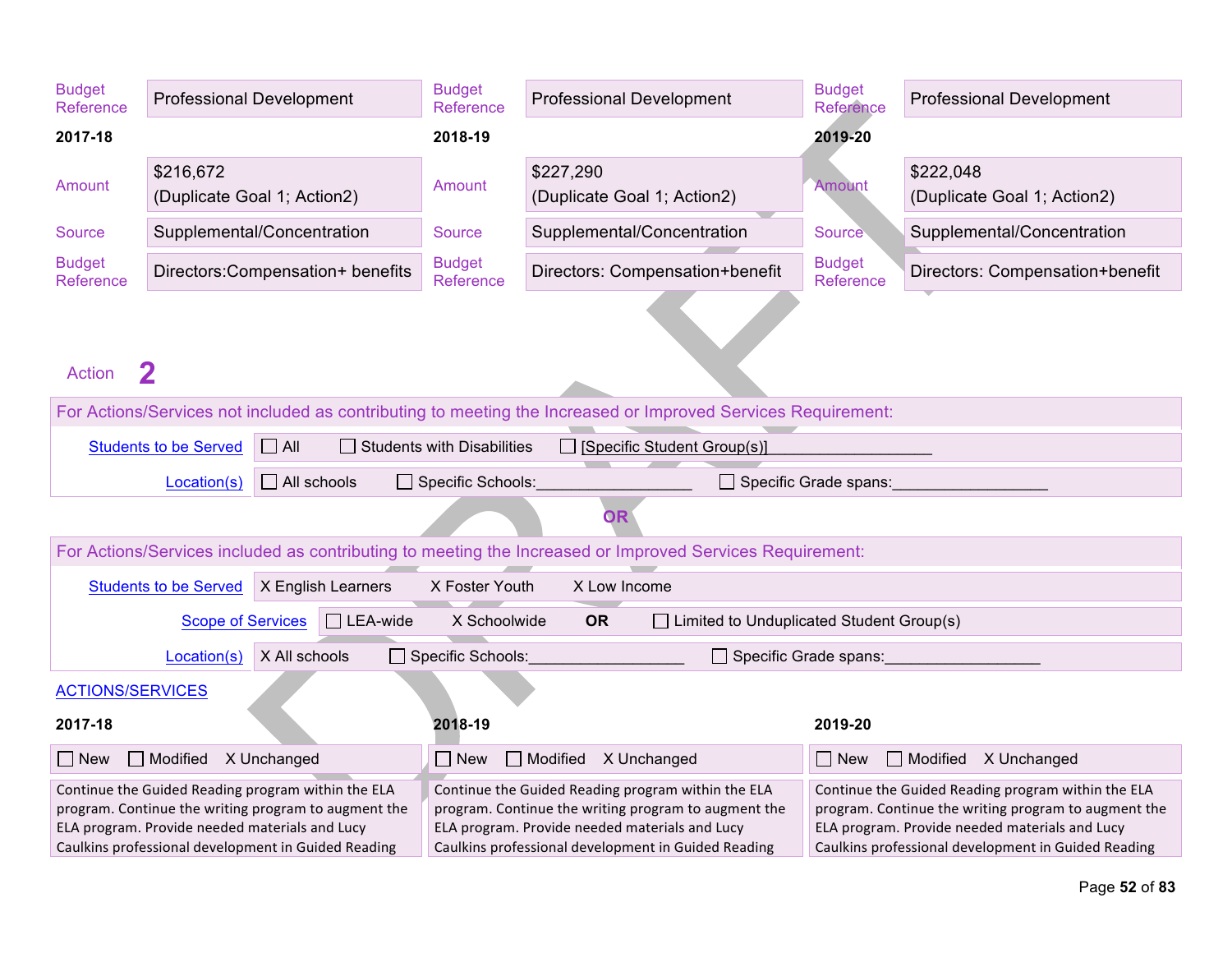| and Writing.               |                                                                       | and Writing.                                             |                                                                                                              | and Writing.               |                                         |
|----------------------------|-----------------------------------------------------------------------|----------------------------------------------------------|--------------------------------------------------------------------------------------------------------------|----------------------------|-----------------------------------------|
|                            | <b>BUDGETED EXPENDITURES</b>                                          |                                                          |                                                                                                              |                            |                                         |
| 2017-18                    |                                                                       | 2018-19                                                  |                                                                                                              | 2019-20                    |                                         |
| Amount                     | \$40,579<br>(Duplicate Goal 1; Action2)                               | Amount                                                   | \$41,797<br>(Duplicate Goal 1; Action2)                                                                      | <b>Amount</b>              | \$43,051<br>(Duplicate Goal 1; Action2) |
| Source                     | Supplemental/Concentration                                            | <b>Source</b>                                            | Supplemental/Concentration                                                                                   | Source                     | Supplemental/Concentration              |
| <b>Budget</b><br>Reference | <b>Professional Development</b>                                       | <b>Budget</b><br>Reference                               | <b>Professional Development</b>                                                                              | <b>Budget</b><br>Reference | <b>Professional Development</b>         |
| 2017-18                    |                                                                       | 2018-19                                                  |                                                                                                              | 2019-20                    |                                         |
| Amount                     | \$22,500                                                              | Amount                                                   | \$30,642                                                                                                     | Amount                     | \$31,562                                |
| <b>Source</b>              | Supplemental/Concentration                                            | Source                                                   | Supplemental/Concentration                                                                                   | <b>Source</b>              | Supplemental/Concentration              |
| <b>Budget</b><br>Reference | Supplemental Materials&Supplies                                       | <b>Budget</b><br>Reference                               | Supplemental Materials&Supplies                                                                              | <b>Budget</b><br>Reference | Supplemental Materials&Supplies         |
| <b>Action</b>              | $\overline{\mathbf{3}}$                                               |                                                          | For Actions/Services not included as contributing to meeting the Increased or Improved Services Requirement: |                            |                                         |
|                            |                                                                       |                                                          |                                                                                                              |                            |                                         |
|                            | X All<br><b>Students to be Served</b><br>X All schools<br>Location(s) | $\Box$ Students with Disabilities<br>□ Specific Schools: | $\Box$ [Specific Student Group(s)]<br>Specific Grade spans:                                                  |                            |                                         |
|                            | <b>OR</b>                                                             |                                                          |                                                                                                              |                            |                                         |
|                            |                                                                       |                                                          | For Actions/Services included as contributing to meeting the Increased or Improved Services Requirement:     |                            |                                         |
|                            | $\Box$ English Learners<br><b>Students to be Served</b>               | $\Box$ Foster Youth                                      | $\Box$ Low Income                                                                                            |                            |                                         |
|                            | $\Box$ LEA-wide<br><b>Scope of Services</b>                           | $\Box$ Schoolwide                                        | <b>OR</b><br>$\Box$ Limited to Unduplicated Student Group(s)                                                 |                            |                                         |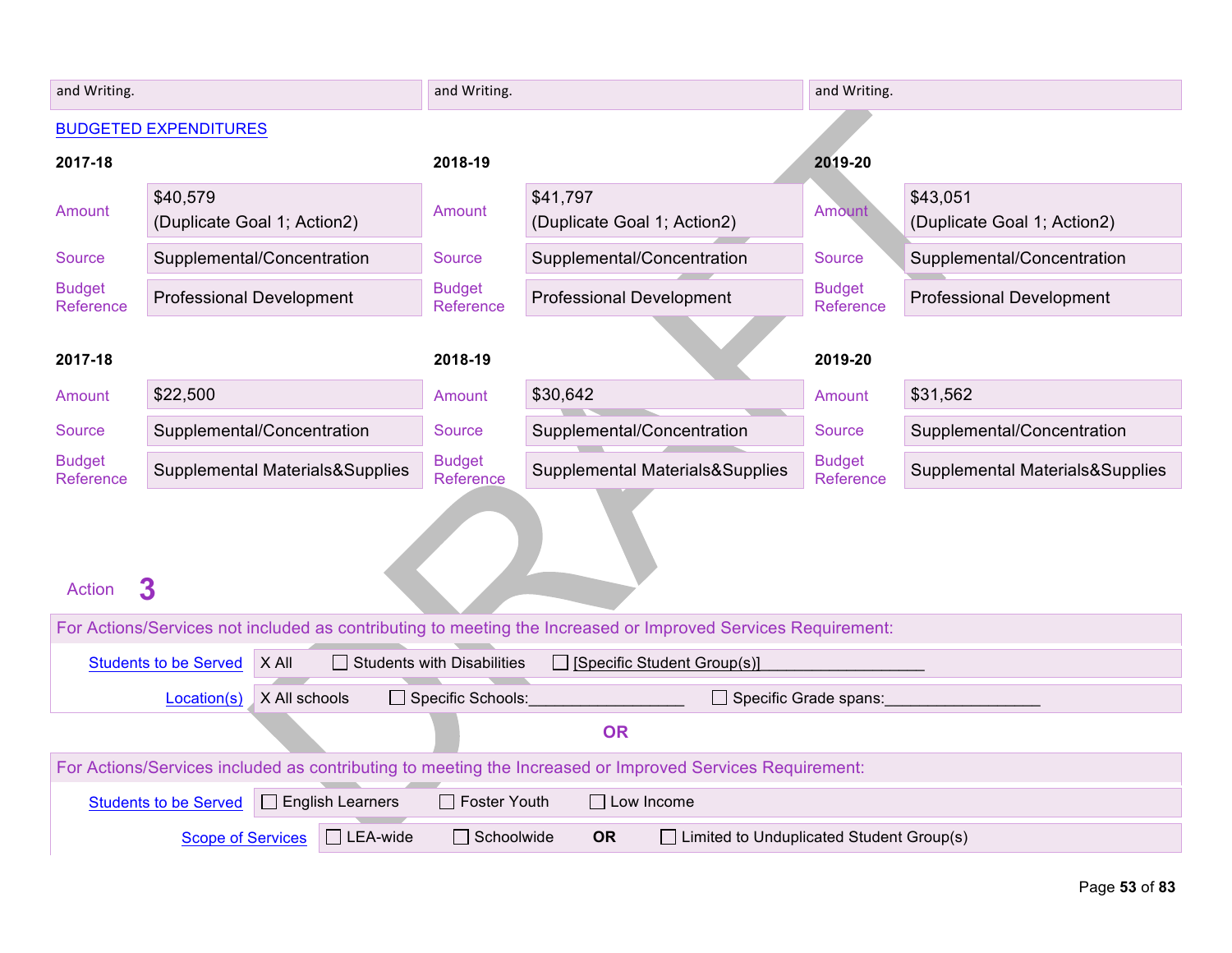|                                                                                                          | Location(s)                             | $\Box$ All schools                                   |                                                                                                 | Specific Schools:<br>Specific Grade spans:                                                                   |                              |                                                                                                 |
|----------------------------------------------------------------------------------------------------------|-----------------------------------------|------------------------------------------------------|-------------------------------------------------------------------------------------------------|--------------------------------------------------------------------------------------------------------------|------------------------------|-------------------------------------------------------------------------------------------------|
| <b>ACTIONS/SERVICES</b>                                                                                  |                                         |                                                      |                                                                                                 |                                                                                                              |                              |                                                                                                 |
| 2017-18                                                                                                  |                                         |                                                      | 2018-19                                                                                         |                                                                                                              | 2019-20                      |                                                                                                 |
| $\Box$ New                                                                                               | Modified X Unchanged                    |                                                      | $\Box$ New                                                                                      | $\Box$ Modified $\angle$ X Unchanged                                                                         | $\Box$ New                   | Modified X Unchanged                                                                            |
|                                                                                                          | academic conferencing and action plans. | Continue the benchmark assessment program, including | Continue the benchmark assessment program, including<br>academic conferencing and action plans. |                                                                                                              |                              | Continue the benchmark assessment program, including<br>academic conferencing and action plans. |
|                                                                                                          | <b>BUDGETED EXPENDITURES</b>            |                                                      |                                                                                                 |                                                                                                              |                              |                                                                                                 |
| 2017-18                                                                                                  |                                         |                                                      | 2018-19                                                                                         |                                                                                                              | 2019-20                      |                                                                                                 |
| Amount                                                                                                   | \$25,500                                |                                                      | Amount                                                                                          | \$26,265                                                                                                     | Amount                       | \$27,053                                                                                        |
| Source                                                                                                   | <b>General Fund/LCFF</b>                |                                                      | Source                                                                                          | <b>General Fund/LCFF</b>                                                                                     | Source                       | <b>General Fund/LCFF</b>                                                                        |
| <b>Budget</b><br>Reference                                                                               | <b>Student Assessment</b>               |                                                      | <b>Budget</b><br>Reference                                                                      | <b>Student Assessment</b>                                                                                    | <b>Budget</b><br>Reference   | <b>Student Assessment</b>                                                                       |
| <b>Action</b>                                                                                            | 4                                       |                                                      |                                                                                                 |                                                                                                              |                              |                                                                                                 |
|                                                                                                          |                                         |                                                      |                                                                                                 | For Actions/Services not included as contributing to meeting the Increased or Improved Services Requirement: |                              |                                                                                                 |
|                                                                                                          | <b>Students to be Served</b>            | $\Box$ All                                           | $\Box$ Students with Disabilities                                                               | $\Box$ [Specific Student Group(s)]                                                                           |                              |                                                                                                 |
|                                                                                                          | Location(s)                             | $\Box$ All schools                                   | Specific Schools:                                                                               |                                                                                                              | $\Box$ Specific Grade spans: |                                                                                                 |
|                                                                                                          | <b>OR</b>                               |                                                      |                                                                                                 |                                                                                                              |                              |                                                                                                 |
| For Actions/Services included as contributing to meeting the Increased or Improved Services Requirement: |                                         |                                                      |                                                                                                 |                                                                                                              |                              |                                                                                                 |
|                                                                                                          | <b>Students to be Served</b>            | X English Learners                                   | X Foster Youth                                                                                  | X Low Income                                                                                                 |                              |                                                                                                 |
|                                                                                                          | <b>Scope of Services</b>                | $\Box$ LEA-wide                                      | X Schoolwide                                                                                    | <b>OR</b><br>$\Box$ Limited to Unduplicated Student Group(s)                                                 |                              |                                                                                                 |
|                                                                                                          | Location(s)                             | X All schools                                        | Specific Schools:                                                                               | $\Box$ Specific Grade spans:                                                                                 |                              |                                                                                                 |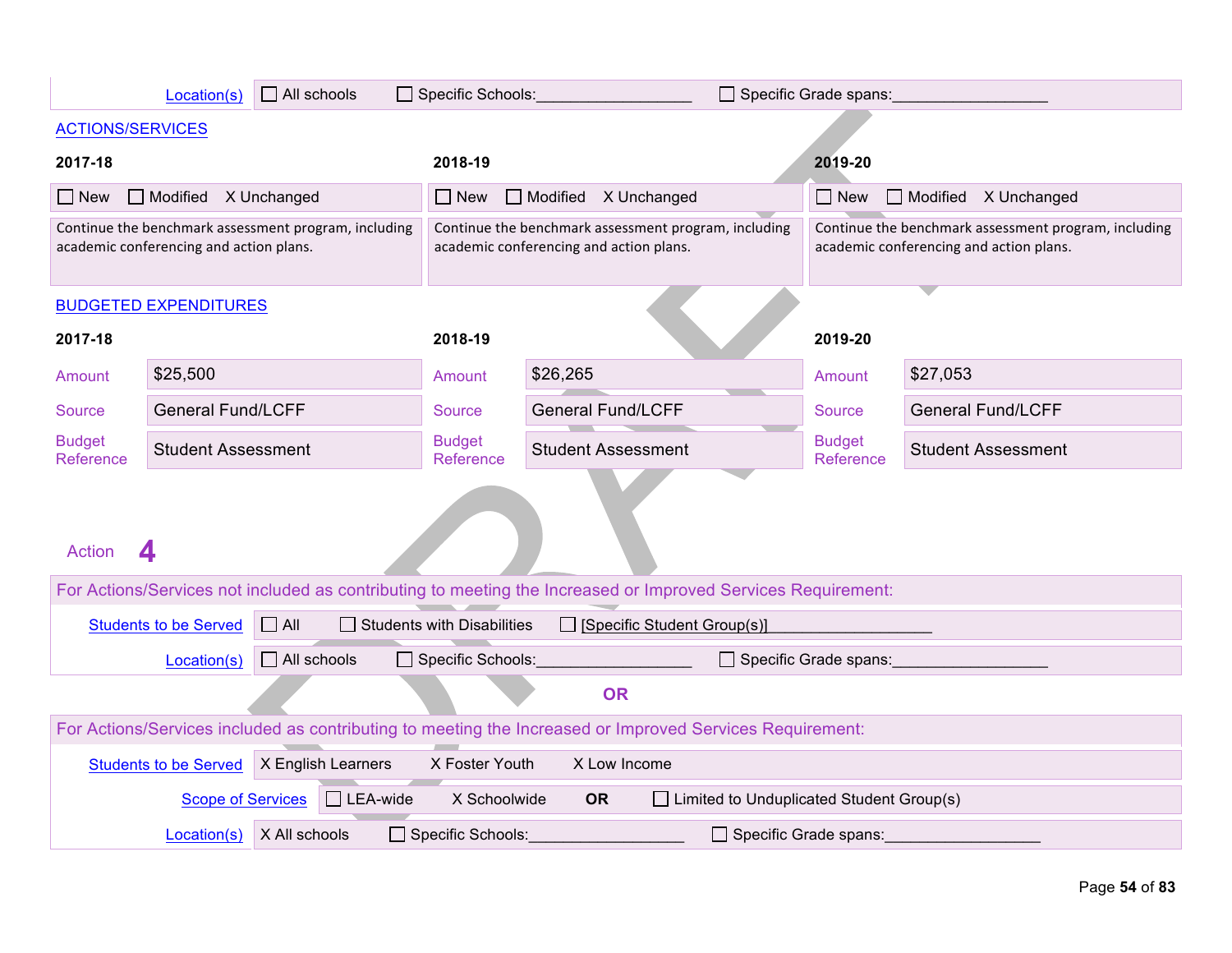#### ACTIONS/SERVICES

| AUTIUNJOENVIUEJ                   |                                                                                                                   |               |                         |                                                   |                                    |                                                                                                          |                            |                                                            |  |
|-----------------------------------|-------------------------------------------------------------------------------------------------------------------|---------------|-------------------------|---------------------------------------------------|------------------------------------|----------------------------------------------------------------------------------------------------------|----------------------------|------------------------------------------------------------|--|
| 2017-18                           |                                                                                                                   |               |                         | 2018-19                                           |                                    |                                                                                                          | 2019-20                    |                                                            |  |
| $\Box$ New                        | $\Box$ Modified $\angle$ X Unchanged                                                                              |               |                         | $\Box$ Modified<br>$\Box$ New<br>X Unchanged      |                                    |                                                                                                          | $\Box$ New                 | Modified X Unchanged                                       |  |
|                                   | Continue the study trip program, including college visits.                                                        |               |                         |                                                   |                                    | Continue the study trip program, including college visits.                                               |                            | Continue the study trip program, including college visits. |  |
|                                   | <b>BUDGETED EXPENDITURES</b>                                                                                      |               |                         |                                                   |                                    |                                                                                                          |                            |                                                            |  |
| 2017-18                           |                                                                                                                   |               |                         | 2018-19                                           |                                    |                                                                                                          | 2019-20                    |                                                            |  |
| Amount                            | \$26,500                                                                                                          |               |                         | Amount                                            | \$26,265                           |                                                                                                          | Amount                     | \$27,053                                                   |  |
| Source                            | <b>General Funds/LCFF</b>                                                                                         |               |                         | <b>Source</b>                                     | <b>General Funds/LCFF</b>          |                                                                                                          | <b>Source</b>              | <b>General Fund/LCFF</b>                                   |  |
| <b>Budget</b><br>Reference        | <b>Field Trip Expenses</b>                                                                                        |               |                         | <b>Budget</b><br>Reference                        | <b>Field Trip Expenses</b>         |                                                                                                          | <b>Budget</b><br>Reference | <b>Field Trip Expenses</b>                                 |  |
| <b>Action</b>                     | 5<br>For Actions/Services not included as contributing to meeting the Increased or Improved Services Requirement: |               |                         |                                                   |                                    |                                                                                                          |                            |                                                            |  |
|                                   | <b>Students to be Served</b>                                                                                      | X All         |                         | $\Box$ Students with Disabilities                 | $\Box$ [Specific Student Group(s)] |                                                                                                          |                            |                                                            |  |
|                                   | Location(s)                                                                                                       | X All schools |                         | Specific Schools:<br>$\Box$ Specific Grade spans: |                                    |                                                                                                          |                            |                                                            |  |
|                                   |                                                                                                                   |               |                         |                                                   | <b>OR</b>                          |                                                                                                          |                            |                                                            |  |
|                                   |                                                                                                                   |               |                         |                                                   |                                    | For Actions/Services included as contributing to meeting the Increased or Improved Services Requirement: |                            |                                                            |  |
|                                   | <b>Students to be Served</b>                                                                                      |               | $\Box$ English Learners | <b>Foster Youth</b>                               | $\Box$ Low Income                  |                                                                                                          |                            |                                                            |  |
|                                   | <b>Scope of Services</b>                                                                                          |               | $\Box$ LEA-wide         | $\Box$ Schoolwide                                 | <b>OR</b>                          | $\Box$ Limited to Unduplicated Student Group(s)                                                          |                            |                                                            |  |
| $\Box$ All schools<br>Location(s) |                                                                                                                   |               | □ Specific Schools:     |                                                   |                                    | Specific Grade spans:                                                                                    |                            |                                                            |  |
| <b>ACTIONS/SERVICES</b>           |                                                                                                                   |               |                         |                                                   |                                    |                                                                                                          |                            |                                                            |  |
| 2017-18                           |                                                                                                                   |               |                         | 2018-19                                           |                                    |                                                                                                          | 2019-20                    |                                                            |  |
| $\Box$ New                        | $\Box$ Modified $\Lambda$ Unchanged                                                                               |               |                         | $\Box$ Modified $\Lambda$ Unchanged<br>$\Box$ New |                                    |                                                                                                          | $\Box$ New                 | $\Box$ Modified<br>X Unchanged                             |  |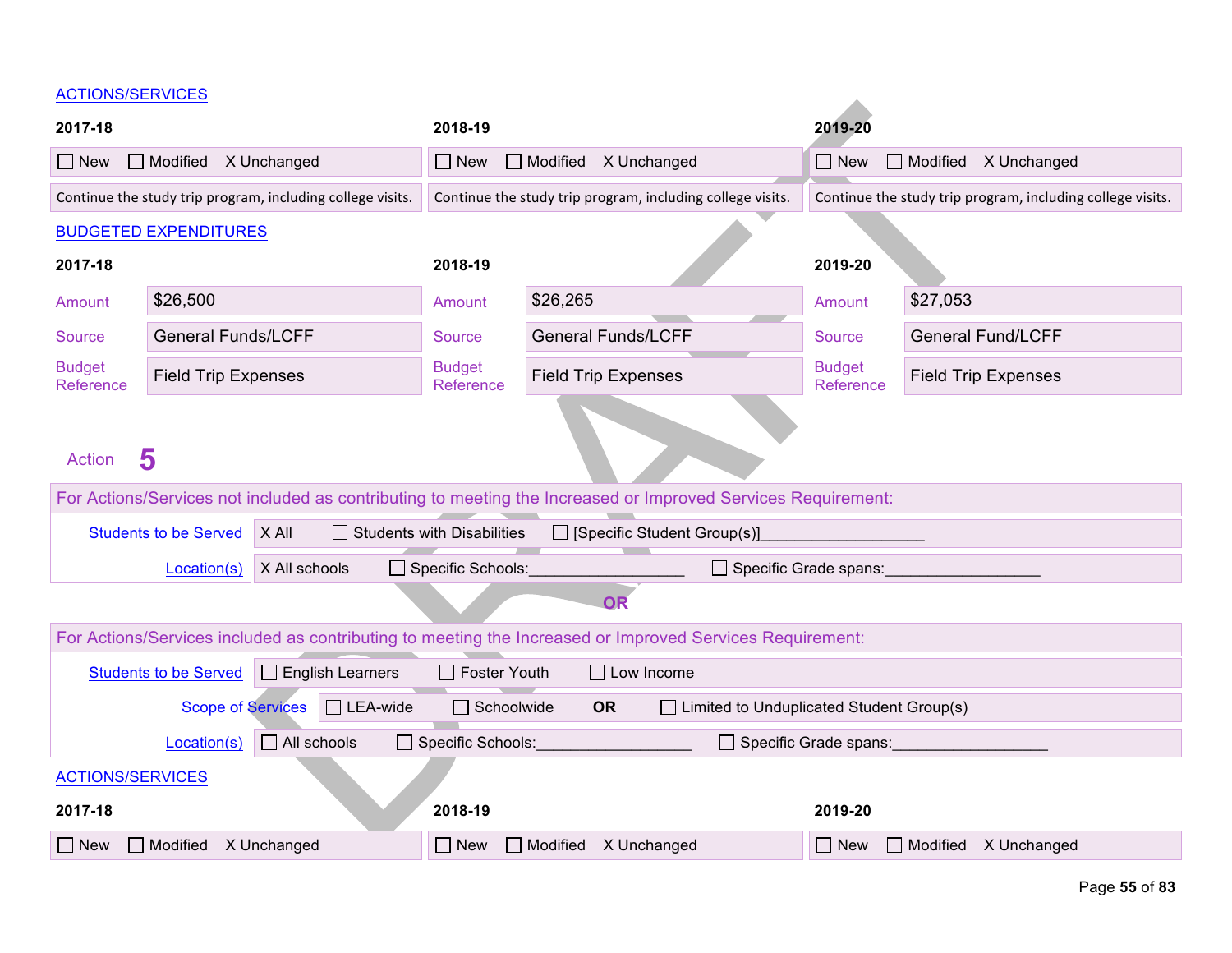| Continue to implement the PFT action plan. Review the<br>2016 -17 PFT results and update the PFT action plan.<br>Implement the PFT action plan. |                                                                                                                                                                                                                                 |                            | Continue to implement the PFT action plan. Review the<br>2017 -18 PFT results and update the PFT action plan.<br>Implement the PFT action plan.                                                                                                                                                                                                                                                                                                                    |                            | Continue to implement the PFT action plan. Review the<br>2018 -19 PFT results and update the PFT action plan.<br>Implement the PFT action plan. |  |
|-------------------------------------------------------------------------------------------------------------------------------------------------|---------------------------------------------------------------------------------------------------------------------------------------------------------------------------------------------------------------------------------|----------------------------|--------------------------------------------------------------------------------------------------------------------------------------------------------------------------------------------------------------------------------------------------------------------------------------------------------------------------------------------------------------------------------------------------------------------------------------------------------------------|----------------------------|-------------------------------------------------------------------------------------------------------------------------------------------------|--|
|                                                                                                                                                 | <b>BUDGETED EXPENDITURES</b>                                                                                                                                                                                                    |                            |                                                                                                                                                                                                                                                                                                                                                                                                                                                                    |                            |                                                                                                                                                 |  |
| 2017-18                                                                                                                                         |                                                                                                                                                                                                                                 | 2018-19                    |                                                                                                                                                                                                                                                                                                                                                                                                                                                                    | 2019-20                    |                                                                                                                                                 |  |
| Amount                                                                                                                                          | \$7,880                                                                                                                                                                                                                         | Amount                     | \$8,116                                                                                                                                                                                                                                                                                                                                                                                                                                                            | Amount                     | \$8,359                                                                                                                                         |  |
| <b>Source</b>                                                                                                                                   | <b>General Fund/LCFF</b>                                                                                                                                                                                                        | <b>Source</b>              | <b>General Fund/LCFF</b>                                                                                                                                                                                                                                                                                                                                                                                                                                           | <b>Source</b>              | <b>General Fund/LCFF</b>                                                                                                                        |  |
| <b>Budget</b><br>Reference                                                                                                                      | <b>PE Supplies</b>                                                                                                                                                                                                              | <b>Budget</b><br>Reference | <b>PE Supplies</b>                                                                                                                                                                                                                                                                                                                                                                                                                                                 | <b>Budget</b><br>Reference | <b>PE Supplies</b>                                                                                                                              |  |
| <b>Action</b>                                                                                                                                   | 6                                                                                                                                                                                                                               |                            |                                                                                                                                                                                                                                                                                                                                                                                                                                                                    |                            |                                                                                                                                                 |  |
| For Actions/Services not included as contributing to meeting the Increased or Improved Services Requirement:                                    |                                                                                                                                                                                                                                 |                            |                                                                                                                                                                                                                                                                                                                                                                                                                                                                    |                            |                                                                                                                                                 |  |
| $\Box$ All<br>[Specific Student Group(s)]<br>$\Box$ Students with Disabilities<br><b>Students to be Served</b>                                  |                                                                                                                                                                                                                                 |                            |                                                                                                                                                                                                                                                                                                                                                                                                                                                                    |                            |                                                                                                                                                 |  |
| $\Box$ All schools<br>Location(s)<br>Specific Schools:<br>$\Box$ Specific Grade spans:                                                          |                                                                                                                                                                                                                                 |                            |                                                                                                                                                                                                                                                                                                                                                                                                                                                                    |                            |                                                                                                                                                 |  |
|                                                                                                                                                 |                                                                                                                                                                                                                                 |                            | <b>OR</b>                                                                                                                                                                                                                                                                                                                                                                                                                                                          |                            |                                                                                                                                                 |  |
|                                                                                                                                                 |                                                                                                                                                                                                                                 |                            | For Actions/Services included as contributing to meeting the Increased or Improved Services Requirement:                                                                                                                                                                                                                                                                                                                                                           |                            |                                                                                                                                                 |  |
|                                                                                                                                                 | X English Learners<br><b>Students to be Served</b>                                                                                                                                                                              | X Foster Youth             | x Low Income                                                                                                                                                                                                                                                                                                                                                                                                                                                       |                            |                                                                                                                                                 |  |
|                                                                                                                                                 | $\Box$ LEA-wide<br><b>Scope of Services</b>                                                                                                                                                                                     | X Schoolwide               | <b>OR</b><br>$\Box$ Limited to Unduplicated Student Group(s)                                                                                                                                                                                                                                                                                                                                                                                                       |                            |                                                                                                                                                 |  |
|                                                                                                                                                 | X All schools<br>Location(s)                                                                                                                                                                                                    | Specific Schools:          | $\Box$ Specific Grade spans:                                                                                                                                                                                                                                                                                                                                                                                                                                       |                            |                                                                                                                                                 |  |
| <b>ACTIONS/SERVICES</b>                                                                                                                         |                                                                                                                                                                                                                                 |                            |                                                                                                                                                                                                                                                                                                                                                                                                                                                                    |                            |                                                                                                                                                 |  |
| 2017-18                                                                                                                                         |                                                                                                                                                                                                                                 | 2018-19                    |                                                                                                                                                                                                                                                                                                                                                                                                                                                                    | 2019-20                    |                                                                                                                                                 |  |
| ∣ New                                                                                                                                           | X Modified<br>$\Box$ Unchanged                                                                                                                                                                                                  | $\Box$ New                 | Modified X Unchanged                                                                                                                                                                                                                                                                                                                                                                                                                                               | $\Box$ New                 | Modified X Unchanged                                                                                                                            |  |
|                                                                                                                                                 | Utilize the two Directors of Curriculum and Instruction<br>to provide job-embedded professional development for<br>teachers and instructional aide, including implementing<br>Professional Learning Communities and grade-level |                            | Utilize the two Directors of Curriculum and Instruction to<br>Utilize the two Directors of Curriculum and Instruction<br>provide job-embedded professional development for<br>to provide job-embedded professional development for<br>teachers and instructional aide, including implementing<br>teachers and instructional aide, including implementing<br>Professional Learning Communities and grade-level<br>Professional Learning Communities and grade-level |                            |                                                                                                                                                 |  |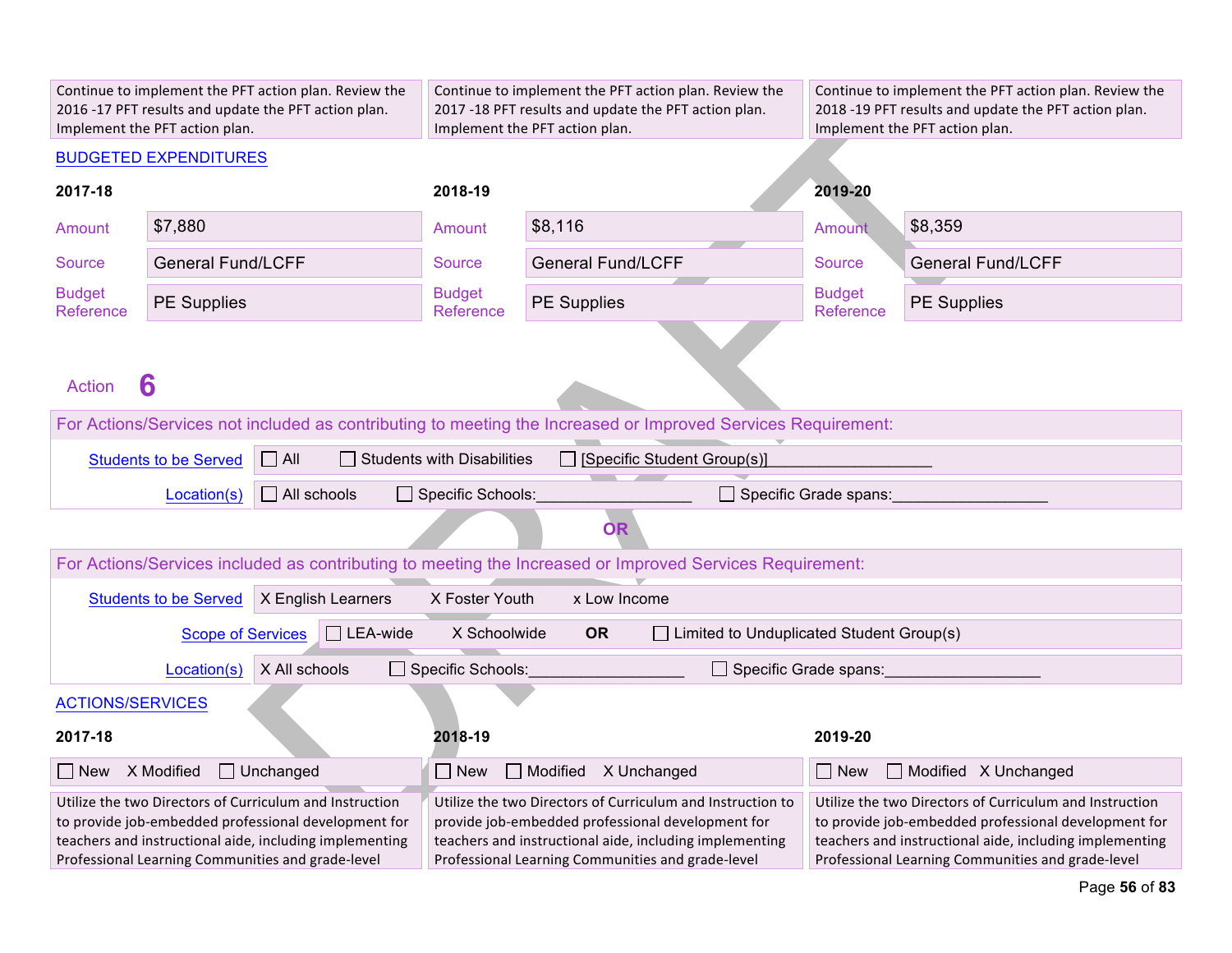| students.                                                                                                                                                  |                              | collaboration meetings to focus on the needs of low<br>income, foster youth, English learners and redesignated | collaboration meetings to focus on the needs of low<br>income, foster youth, English learners and redesignated<br>students. |                                                                                                                                                                                                    | collaboration meetings to focus on the needs of low<br>income, foster youth, English learners and redesignated<br>students. |                                          |
|------------------------------------------------------------------------------------------------------------------------------------------------------------|------------------------------|----------------------------------------------------------------------------------------------------------------|-----------------------------------------------------------------------------------------------------------------------------|----------------------------------------------------------------------------------------------------------------------------------------------------------------------------------------------------|-----------------------------------------------------------------------------------------------------------------------------|------------------------------------------|
|                                                                                                                                                            | <b>BUDGETED EXPENDITURES</b> |                                                                                                                |                                                                                                                             |                                                                                                                                                                                                    |                                                                                                                             |                                          |
| 2017-18                                                                                                                                                    |                              |                                                                                                                | 2018-19                                                                                                                     |                                                                                                                                                                                                    | 2019-20                                                                                                                     |                                          |
| Amount                                                                                                                                                     | \$216,672                    | (Duplicate Goal 1; Action2)                                                                                    | Amount                                                                                                                      | \$227,290<br>(Duplicate Goal 1; Action2)                                                                                                                                                           | Amount                                                                                                                      | \$222,048<br>(Duplicate Goal 1; Action2) |
| <b>Source</b>                                                                                                                                              |                              | Supplemental/Concentration                                                                                     | Source                                                                                                                      | Supplemental/Concentration                                                                                                                                                                         | <b>Source</b>                                                                                                               | Supplemental/Concentration               |
| <b>Budget</b><br>Reference                                                                                                                                 |                              | Directors: Compensation+benefits                                                                               | <b>Budget</b><br><b>Reference</b>                                                                                           | Directors: Compensation+benefit                                                                                                                                                                    | <b>Budget</b><br>Reference                                                                                                  | Directors: Compensation+benefit          |
| <b>Action</b>                                                                                                                                              |                              |                                                                                                                |                                                                                                                             |                                                                                                                                                                                                    |                                                                                                                             |                                          |
| For Actions/Services not included as contributing to meeting the Increased or Improved Services Requirement:                                               |                              |                                                                                                                |                                                                                                                             |                                                                                                                                                                                                    |                                                                                                                             |                                          |
|                                                                                                                                                            | <b>Students to be Served</b> | $\Box$ All                                                                                                     | $\Box$ Students with Disabilities                                                                                           | [Specific Student Group(s)]                                                                                                                                                                        |                                                                                                                             |                                          |
| $\Box$ All schools<br>Location(s)                                                                                                                          |                              |                                                                                                                | □ Specific Schools:                                                                                                         | $\Box$ Specific Grade spans:                                                                                                                                                                       |                                                                                                                             |                                          |
|                                                                                                                                                            |                              |                                                                                                                |                                                                                                                             | <b>OR</b>                                                                                                                                                                                          |                                                                                                                             |                                          |
|                                                                                                                                                            |                              |                                                                                                                |                                                                                                                             | For Actions/Services included as contributing to meeting the Increased or Improved Services Requirement:                                                                                           |                                                                                                                             |                                          |
|                                                                                                                                                            | <b>Students to be Served</b> | X English Learners                                                                                             | X Foster Youth                                                                                                              | X Low Income                                                                                                                                                                                       |                                                                                                                             |                                          |
|                                                                                                                                                            | <b>Scope of Services</b>     | $\Box$ LEA-wide                                                                                                | X Schoolwide                                                                                                                | <b>OR</b><br>$\Box$ Limited to Unduplicated Student Group(s)                                                                                                                                       |                                                                                                                             |                                          |
|                                                                                                                                                            | Location(s)                  | X All schools                                                                                                  | □ Specific Schools:                                                                                                         | $\Box$ Specific Grade spans:                                                                                                                                                                       |                                                                                                                             |                                          |
| <b>ACTIONS/SERVICES</b>                                                                                                                                    |                              |                                                                                                                |                                                                                                                             |                                                                                                                                                                                                    |                                                                                                                             |                                          |
| 2017-18                                                                                                                                                    |                              |                                                                                                                | 2018-19                                                                                                                     |                                                                                                                                                                                                    | 2019-20                                                                                                                     |                                          |
| $\Box$ New $\ X$ Modified                                                                                                                                  |                              | $\Box$ Unchanged                                                                                               | $\Box$ New $\Lambda$ Modified                                                                                               | $\Box$ Unchanged                                                                                                                                                                                   | $\Box$ New $\ X$ Modified                                                                                                   | $\Box$ Unchanged                         |
| Implement the grades TK/K-3 Response to Intervention<br>plan. Develop and implement a plan for Response to<br>Intervention and Instruction for grades 4-6. |                              |                                                                                                                |                                                                                                                             | Implement the grades TK/K- 6 Response to Intervention<br>Implement the grades TK/K-8 Response to Intervention<br>plan. Develop a plan for Response to Intervention for<br>plan.<br>grades 7 and 8. |                                                                                                                             |                                          |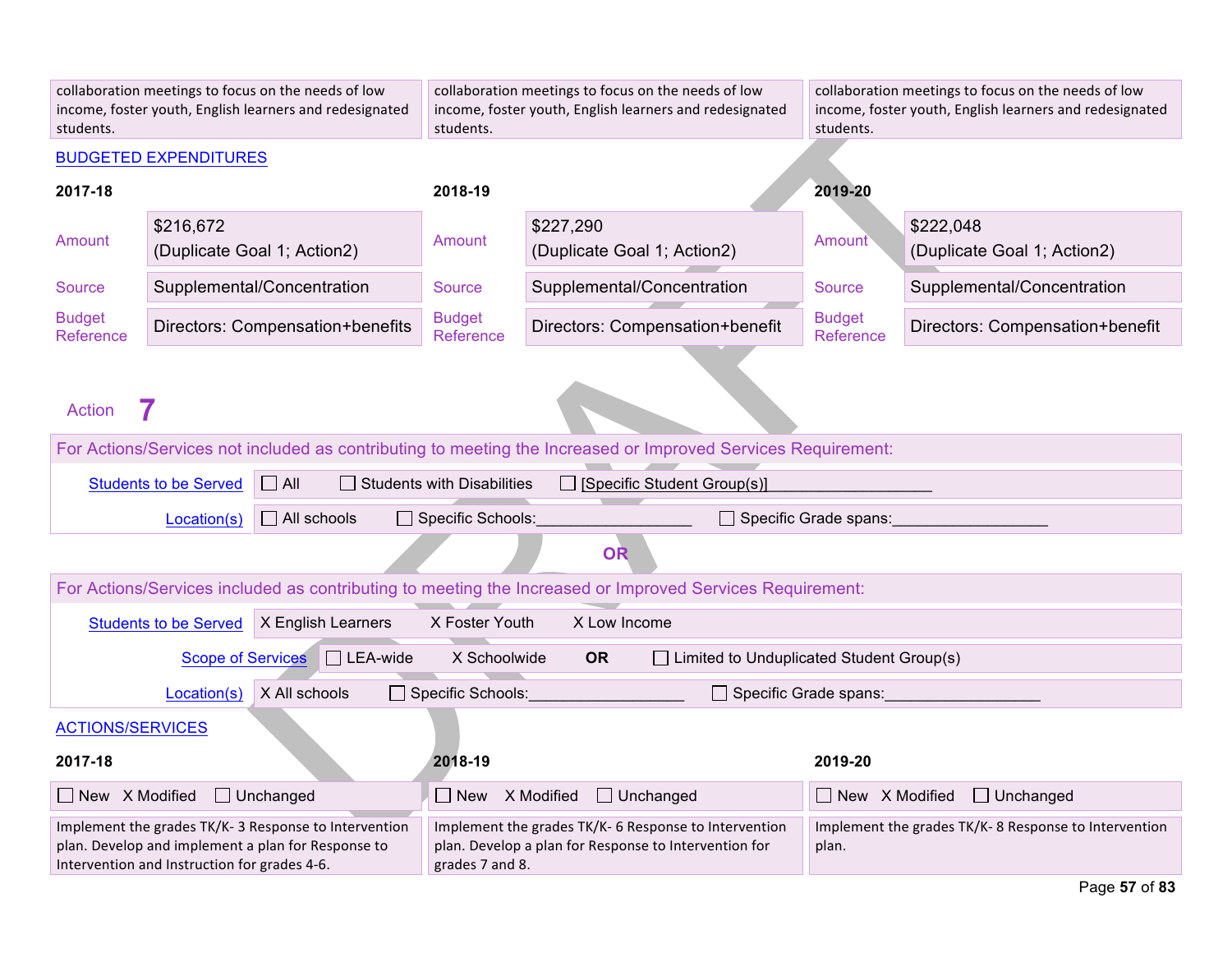|                                            | <b>BUDGETED EXPENDITURES</b>                                                                |                    |                                                                                             |                                                                                                              |                            |                                                                                             |  |
|--------------------------------------------|---------------------------------------------------------------------------------------------|--------------------|---------------------------------------------------------------------------------------------|--------------------------------------------------------------------------------------------------------------|----------------------------|---------------------------------------------------------------------------------------------|--|
| 2017-18                                    |                                                                                             |                    | 2018-19                                                                                     |                                                                                                              | 2019-20                    |                                                                                             |  |
| Amount                                     | \$12,500                                                                                    |                    | Amount                                                                                      | \$35,010                                                                                                     | Amount                     | \$18,035                                                                                    |  |
| Source                                     | Supplemental/Concentration                                                                  |                    | Source                                                                                      | Supplemental/Concentration                                                                                   | Source                     | Supplemental/Concentration                                                                  |  |
| <b>Budget</b><br>Reference                 | Supplemental Instructional<br><b>Materials &amp; Supplies</b>                               |                    | <b>Budget</b><br>Reference                                                                  | Supplemental Instructional<br><b>Materials &amp; Supplies</b>                                                | <b>Budget</b><br>Reference | Supplemental Instructional<br><b>Materials &amp; Supplies</b>                               |  |
| <b>Action</b>                              | 8                                                                                           |                    |                                                                                             |                                                                                                              |                            |                                                                                             |  |
|                                            |                                                                                             |                    |                                                                                             | For Actions/Services not included as contributing to meeting the Increased or Improved Services Requirement: |                            |                                                                                             |  |
| $\Box$ All<br><b>Students to be Served</b> |                                                                                             |                    | <b>Students with Disabilities</b>                                                           | □ [Specific Student Group(s)]                                                                                |                            |                                                                                             |  |
|                                            | Specific Schools:<br>$\Box$ All schools<br>$\Box$ Specific Grade spans:<br>Location(s)      |                    |                                                                                             |                                                                                                              |                            |                                                                                             |  |
|                                            |                                                                                             |                    |                                                                                             | OR                                                                                                           |                            |                                                                                             |  |
|                                            |                                                                                             |                    |                                                                                             | For Actions/Services included as contributing to meeting the Increased or Improved Services Requirement:     |                            |                                                                                             |  |
|                                            | <b>Students to be Served</b>                                                                | X English Learners | X Foster Youth                                                                              | X Low Income                                                                                                 |                            |                                                                                             |  |
|                                            | <b>Scope of Services</b>                                                                    | $\Box$ LEA-wide    | X Schoolwide                                                                                | <b>OR</b><br>$\Box$ Limited to Unduplicated Student Group(s)                                                 |                            |                                                                                             |  |
|                                            | Location(s)                                                                                 | X All schools      | $\Box$ Specific Schools:                                                                    | Specific Grade spans:                                                                                        |                            |                                                                                             |  |
| <b>ACTIONS/SERVICES</b>                    |                                                                                             |                    |                                                                                             |                                                                                                              |                            |                                                                                             |  |
| 2017-18                                    |                                                                                             |                    | 2018-19                                                                                     |                                                                                                              | 2019-20                    |                                                                                             |  |
| New                                        | $\Box$ Modified<br>X Unchanged                                                              |                    | $\Box$ New                                                                                  | $\Box$ Modified<br>X Unchanged                                                                               | $\vert$ New                | $\Box$ Modified<br>X Unchanged                                                              |  |
|                                            | Continue the I-Ready computer program for students<br>needing intervention in ELA and math. |                    | Continue the I-Ready computer program for students<br>needing intervention in ELA and math. |                                                                                                              |                            | Continue the I-Ready computer program for students<br>needing intervention in ELA and math. |  |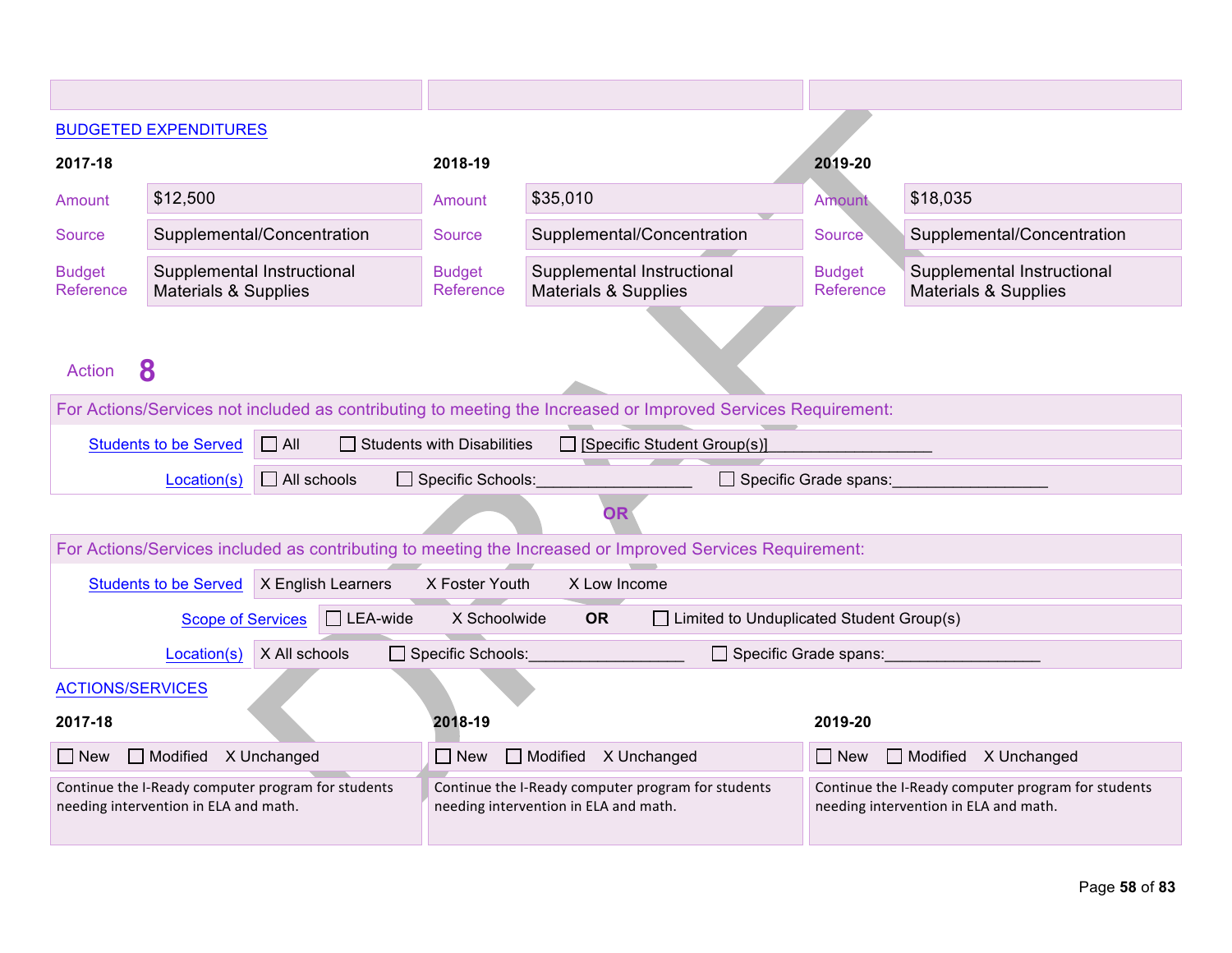#### BUDGETED EXPENDITURES

|                                                                                               | <b>DUDGETED EXPENDITURES</b>                                                                          |                                                                                                       |                                                                                                              |                                    |                                                                                                       |
|-----------------------------------------------------------------------------------------------|-------------------------------------------------------------------------------------------------------|-------------------------------------------------------------------------------------------------------|--------------------------------------------------------------------------------------------------------------|------------------------------------|-------------------------------------------------------------------------------------------------------|
| 2017-18                                                                                       |                                                                                                       | 2018-19                                                                                               |                                                                                                              | 2019-20                            |                                                                                                       |
| Amount                                                                                        | \$12,500<br>(Duplicate Goal 2; Action 7)                                                              | Amount                                                                                                | \$35,010<br>(Duplicate Goal 2; Action7)                                                                      | Amount                             | \$18,035<br>(Duplicate Goal 2; Action7)                                                               |
| <b>Source</b>                                                                                 | Supplemental/Concentration                                                                            | Source                                                                                                | Supplemental/Concentration                                                                                   | <b>Source</b>                      | Supplemental/Concentration                                                                            |
| <b>Budget</b><br>Reference                                                                    | Supplemental Instructional<br><b>Materials &amp; Supplies</b>                                         | <b>Budget</b><br>Reference                                                                            | Supplemental Instructional<br><b>Materials &amp; Supplies</b>                                                | <b>Budget</b><br>Reference         | Supplemental Instructional<br><b>Materials &amp; Supplies</b>                                         |
| <b>Action</b>                                                                                 | 9                                                                                                     |                                                                                                       |                                                                                                              |                                    |                                                                                                       |
|                                                                                               |                                                                                                       |                                                                                                       | For Actions/Services not included as contributing to meeting the Increased or Improved Services Requirement: |                                    |                                                                                                       |
|                                                                                               | $\Box$ All<br><b>Students to be Served</b>                                                            | $\Box$ Students with Disabilities                                                                     | $\Box$ [Specific Student Group(s)]                                                                           |                                    |                                                                                                       |
| $\Box$ All schools<br>$\Box$ Specific Schools:<br>$\Box$ Specific Grade spans:<br>Location(s) |                                                                                                       |                                                                                                       |                                                                                                              |                                    |                                                                                                       |
|                                                                                               |                                                                                                       |                                                                                                       | <b>OR</b>                                                                                                    |                                    |                                                                                                       |
|                                                                                               |                                                                                                       |                                                                                                       | For Actions/Services included as contributing to meeting the Increased or Improved Services Requirement:     |                                    |                                                                                                       |
|                                                                                               | X English Learners<br><b>Students to be Served</b>                                                    | X Foster Youth                                                                                        | X Low Income                                                                                                 |                                    |                                                                                                       |
|                                                                                               | $\Box$ LEA-wide<br><b>Scope of Services</b>                                                           | X Schoolwide                                                                                          | <b>OR</b><br>$\Box$ Limited to Unduplicated Student Group(s)                                                 |                                    |                                                                                                       |
|                                                                                               | X All schools<br>Location(s)                                                                          | Specific Schools:                                                                                     |                                                                                                              | $\Box$ Specific Grade spans:       |                                                                                                       |
| <b>ACTIONS/SERVICES</b>                                                                       |                                                                                                       |                                                                                                       |                                                                                                              |                                    |                                                                                                       |
| 2018-19<br>2017-18<br>2019-20                                                                 |                                                                                                       |                                                                                                       |                                                                                                              |                                    |                                                                                                       |
| $\Box$ New                                                                                    | $\Box$ Modified $\Lambda$ Unchanged                                                                   | $\Box$ New                                                                                            | Modified X Unchanged                                                                                         | Modified X Unchanged<br>$\Box$ New |                                                                                                       |
|                                                                                               | Continue to provide an instructional aide in each<br>classroom to support differentiated instruction. | Continue to provide an instructional aide in each<br>classroom to support differentiated instruction. |                                                                                                              |                                    | Continue to provide an instructional aide in each<br>classroom to support differentiated instruction. |
|                                                                                               | <b>BUDGETED EXPENDITURES</b>                                                                          |                                                                                                       |                                                                                                              |                                    |                                                                                                       |
| 2017-18                                                                                       |                                                                                                       | 2018-19                                                                                               |                                                                                                              | 2019-20                            |                                                                                                       |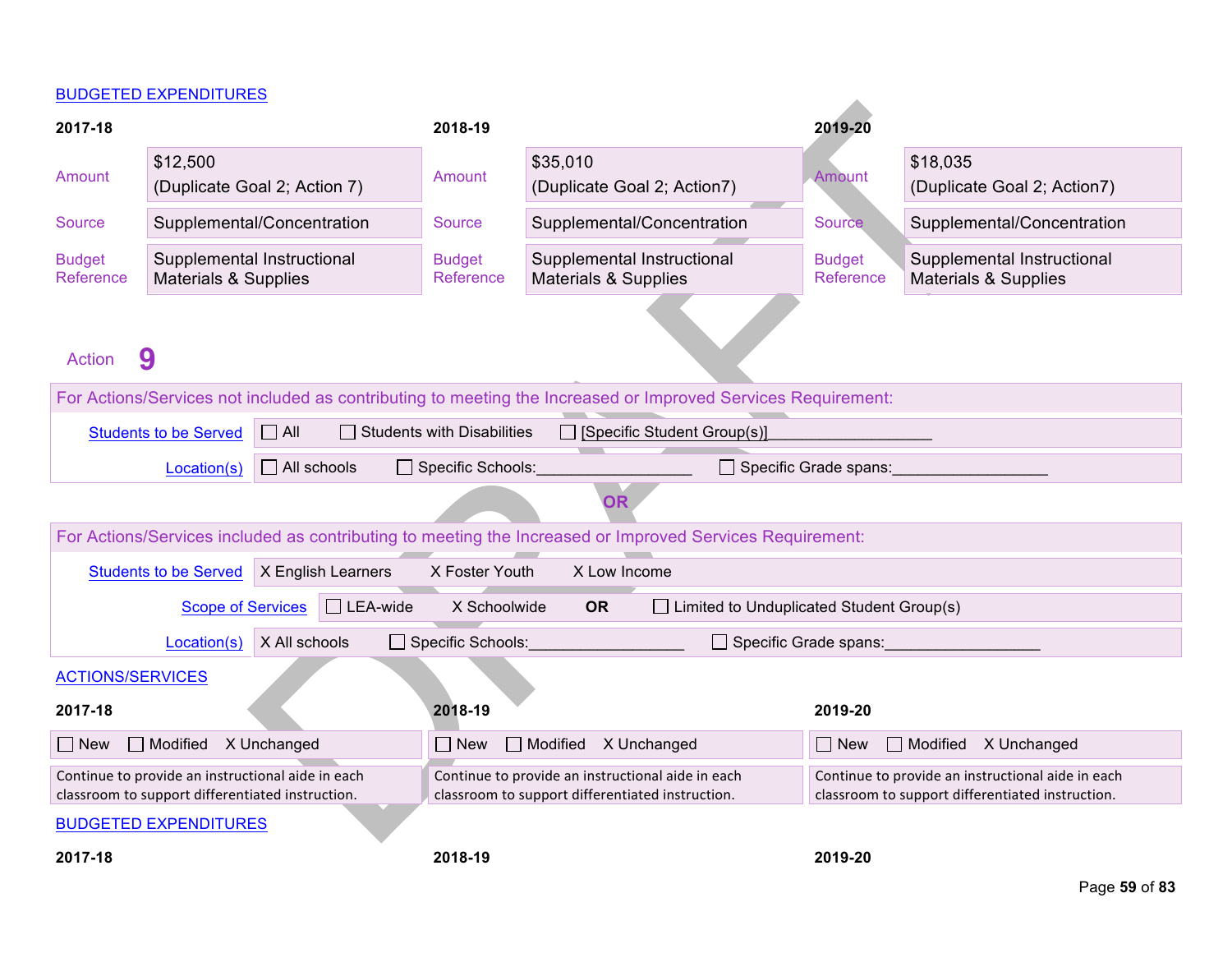| Amount                     | \$793,217                                                                                                |                                                                                                              | Amount                            | \$890,607                                                                                                    | Amount                       | \$920,448                                                                                                    |
|----------------------------|----------------------------------------------------------------------------------------------------------|--------------------------------------------------------------------------------------------------------------|-----------------------------------|--------------------------------------------------------------------------------------------------------------|------------------------------|--------------------------------------------------------------------------------------------------------------|
| <b>Source</b>              | Title I                                                                                                  | Supplemental/Concentration &                                                                                 | Source                            | Supplemental/Concentration &<br>Title I                                                                      | <b>Source</b>                | Supplemental/Concentration &<br>Title I                                                                      |
| <b>Budget</b><br>Reference | + benefits                                                                                               | Instructional Aides: Compensation                                                                            | <b>Budget</b><br>Reference        | <b>Instructional Aides: Compensation</b><br>+ benefits                                                       | <b>Budget</b><br>Reference   | <b>Instructional Aides: Compensation</b><br>+ benefits                                                       |
| <b>Action</b>              | 10                                                                                                       |                                                                                                              |                                   |                                                                                                              |                              |                                                                                                              |
|                            |                                                                                                          |                                                                                                              |                                   | For Actions/Services not included as contributing to meeting the Increased or Improved Services Requirement: |                              |                                                                                                              |
|                            | <b>Students to be Served</b>                                                                             | $\Box$ All                                                                                                   | $\Box$ Students with Disabilities | $\Box$ [Specific Student Group(s)]                                                                           |                              |                                                                                                              |
|                            | Location(s)                                                                                              | $\Box$ All schools                                                                                           | $\Box$ Specific Schools:          |                                                                                                              | $\Box$ Specific Grade spans: |                                                                                                              |
| <b>OR</b>                  |                                                                                                          |                                                                                                              |                                   |                                                                                                              |                              |                                                                                                              |
|                            | For Actions/Services included as contributing to meeting the Increased or Improved Services Requirement: |                                                                                                              |                                   |                                                                                                              |                              |                                                                                                              |
|                            | <b>Students to be Served</b>                                                                             | X English Learners                                                                                           | X Foster Youth                    | X Low Income                                                                                                 |                              |                                                                                                              |
|                            | <b>Scope of Services</b>                                                                                 | $\Box$ LEA-wide                                                                                              | X Schoolwide                      | $\Box$ Limited to Unduplicated Student Group(s)<br><b>OR</b>                                                 |                              |                                                                                                              |
|                            | Location(s)                                                                                              | X All schools                                                                                                | Specific Schools:                 | Specific Grade spans:                                                                                        |                              |                                                                                                              |
| <b>ACTIONS/SERVICES</b>    |                                                                                                          |                                                                                                              |                                   |                                                                                                              |                              |                                                                                                              |
| 2017-18                    |                                                                                                          |                                                                                                              | 2018-19                           |                                                                                                              | 2019-20                      |                                                                                                              |
| $\Box$ New                 | $\Box$ Modified                                                                                          | $\Box$ Unchanged                                                                                             | $\Box$ New                        | $\Box$ Modified<br>$\Box$ Unchanged                                                                          | $\Box$ New                   | $\Box$ Modified<br>$\Box$ Unchanged                                                                          |
|                            |                                                                                                          | Provide intervention opportunities within the extended<br>learning program, e.g. after school and Saturdays. |                                   | Provide intervention opportunities within the extended<br>learning program, e.g. after school and Saturdays. |                              | Provide intervention opportunities within the extended<br>learning program, e.g. after school and Saturdays. |
|                            | <b>BUDGETED EXPENDITURES</b>                                                                             |                                                                                                              |                                   |                                                                                                              |                              |                                                                                                              |
| 2017-18                    |                                                                                                          |                                                                                                              | 2018-19                           |                                                                                                              | 2019-20                      |                                                                                                              |
| Amount                     | \$35,771                                                                                                 |                                                                                                              | Amount                            | \$36,981                                                                                                     | Amount                       | \$38,233                                                                                                     |
| Source                     |                                                                                                          | Supplemental/Concentration                                                                                   | Source                            | Supplemental/Concentration                                                                                   | Source                       | Supplemental/Concentration                                                                                   |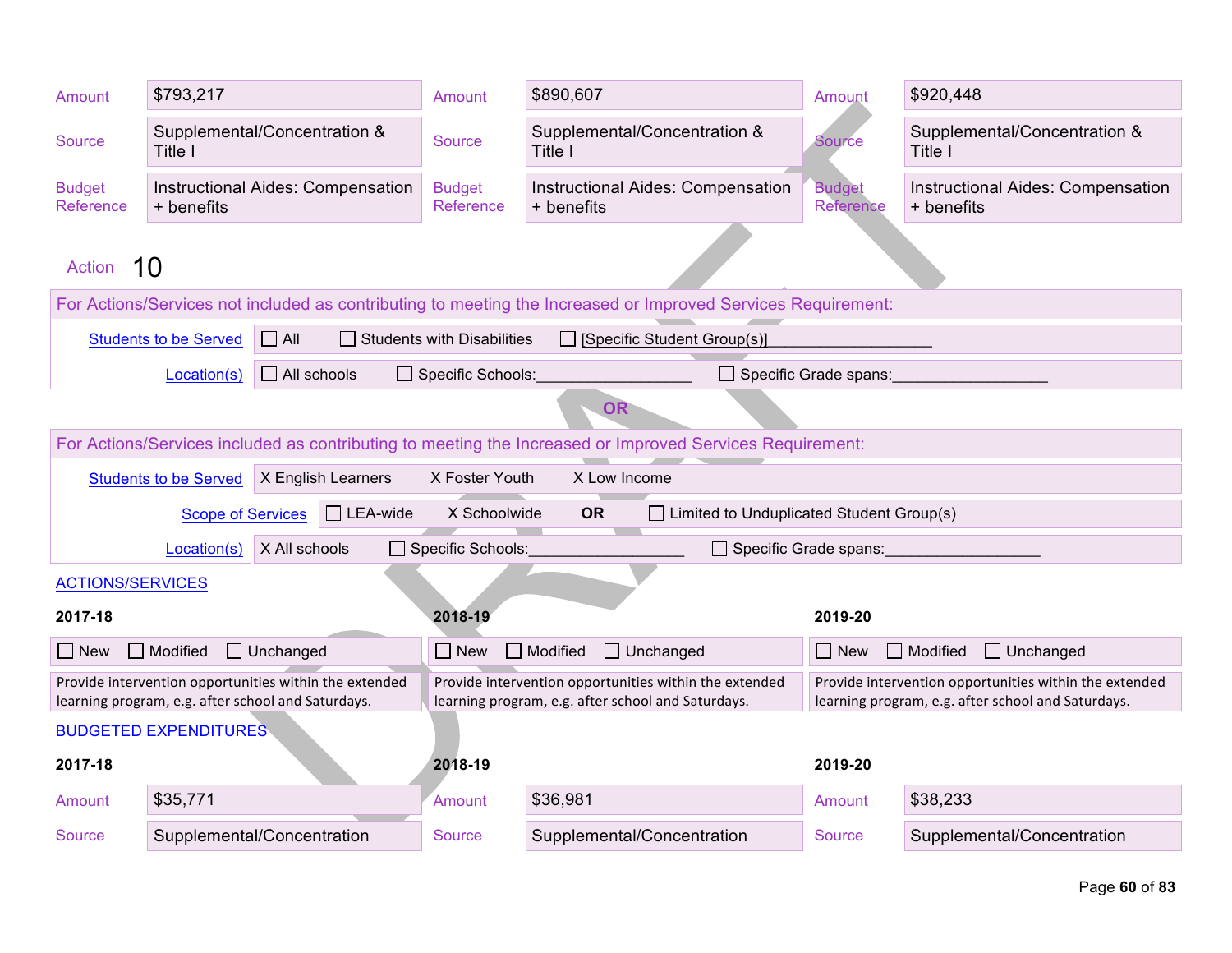| <b>Budget</b><br>Reference | <b>Summer School Staff</b>                                                                                    | <b>Budget</b><br>Reference        | <b>Budget</b><br><b>Summer School Staff</b><br><b>Summer School Staff</b><br>Reference                        |                            |                                                                                                               |  |  |
|----------------------------|---------------------------------------------------------------------------------------------------------------|-----------------------------------|---------------------------------------------------------------------------------------------------------------|----------------------------|---------------------------------------------------------------------------------------------------------------|--|--|
| 2017-18                    |                                                                                                               | 2018-19                           |                                                                                                               | 2019-20                    |                                                                                                               |  |  |
| Amount                     | \$101,293                                                                                                     | Amount                            | \$104,528                                                                                                     | <b>Amount</b>              | \$107,867                                                                                                     |  |  |
| <b>Source</b>              | Supplemental/Concentration &<br><b>ASES</b>                                                                   | Source                            | Supplemental/Concentration &<br><b>ASES</b>                                                                   | Source                     | Supplemental/Concentration &<br><b>ASES</b>                                                                   |  |  |
| <b>Budget</b><br>Reference | After School/Sat. Staff                                                                                       | <b>Budget</b><br><b>Reference</b> | After School/Sat. Staff                                                                                       | <b>Budget</b><br>Reference | After School/Sat. Staff                                                                                       |  |  |
| <b>Action</b>              | For Actions/Services not included as contributing to meeting the Increased or Improved Services Requirement:  |                                   |                                                                                                               |                            |                                                                                                               |  |  |
|                            | X All<br><b>Students to be Served</b>                                                                         | $\Box$ Students with Disabilities | [Specific Student Group(s)]                                                                                   |                            |                                                                                                               |  |  |
|                            | X All schools<br>Location(s)                                                                                  | Specific Schools:                 |                                                                                                               | Specific Grade spans:      |                                                                                                               |  |  |
|                            |                                                                                                               |                                   | <b>OR</b>                                                                                                     |                            |                                                                                                               |  |  |
|                            |                                                                                                               |                                   | For Actions/Services included as contributing to meeting the Increased or Improved Services Requirement:      |                            |                                                                                                               |  |  |
|                            | <b>Students to be Served</b><br>$\Box$ English Learners                                                       | $\Box$ Foster Youth               | $\Box$ Low Income                                                                                             |                            |                                                                                                               |  |  |
|                            | $\Box$ LEA-wide<br><b>Scope of Services</b>                                                                   | $\Box$ Schoolwide                 | <b>OR</b><br>$\Box$ Limited to Unduplicated Student Group(s)                                                  |                            |                                                                                                               |  |  |
|                            | $\Box$ All schools<br>Location(s)                                                                             | □ Specific Schools:               |                                                                                                               | □ Specific Grade spans:    |                                                                                                               |  |  |
|                            | <b>ACTIONS/SERVICES</b>                                                                                       |                                   |                                                                                                               |                            |                                                                                                               |  |  |
| 2017-18                    |                                                                                                               | 2018-19                           |                                                                                                               | 2019-20                    |                                                                                                               |  |  |
| $\Box$ New                 | Modified X Unchanged                                                                                          | $\Box$ New                        | Modified X Unchanged                                                                                          | $\Box$ New                 | Modified X Unchanged                                                                                          |  |  |
|                            | Provide ongoing professional development for teachers<br>in internet safety, cyber bullying, online classroom |                                   | Provide ongoing professional development for teachers<br>in internet safety, cyber bullying, online classroom |                            | Provide ongoing professional development for teachers<br>in internet safety, cyber bullying, online classroom |  |  |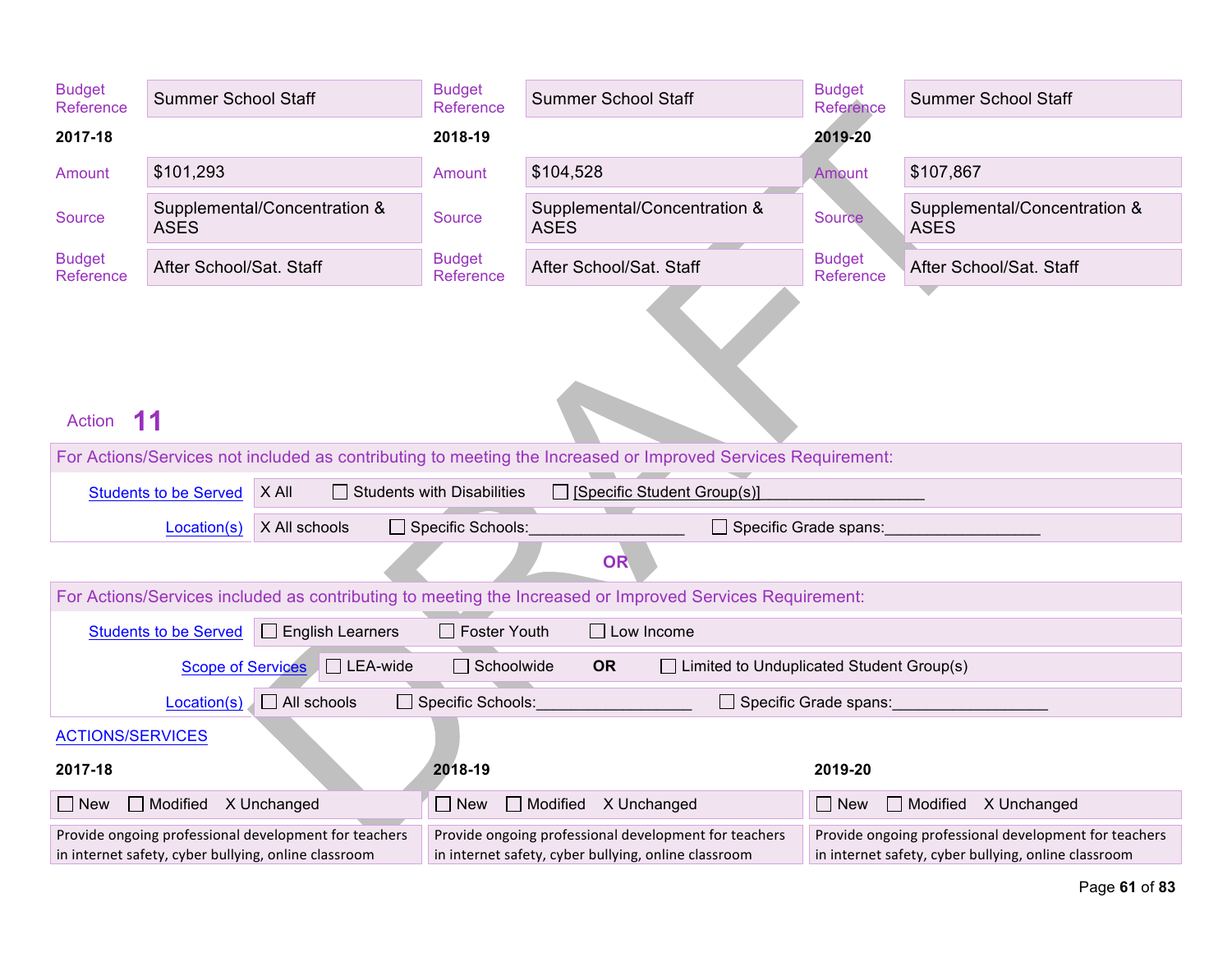| management, and computer-assisted instruction.          | management, and computer-assisted instruction.          | management, and computer-assisted instruction.          |
|---------------------------------------------------------|---------------------------------------------------------|---------------------------------------------------------|
| Additionally, provide training in using electronic      | Additionally, provide training in using electronic      | Additionally, provide training in using electronic      |
| diagnostics to assess students for intervention. Also   | diagnostics to assess students for intervention. Also   | diagnostics to assess students for intervention. Also   |
| provide training and support for teachers in conducting | provide training and support for teachers in conducting | provide training and support for teachers in conducting |
| student-led conversations on internet safety and cyber  | student-led conversations on internet safety and cyber  | student-led conversations on internet safety and cyber  |
| bullying.                                               | bullying.                                               | bullying.                                               |
| <b>BUDGETED EXPENDITURES</b>                            |                                                         |                                                         |

| 2017-18                                                                                                      |                                                                                                                  |                                  | 2018-19                    |                                                                                                          | 2019-20                      |                                          |  |  |
|--------------------------------------------------------------------------------------------------------------|------------------------------------------------------------------------------------------------------------------|----------------------------------|----------------------------|----------------------------------------------------------------------------------------------------------|------------------------------|------------------------------------------|--|--|
| Amount                                                                                                       | \$216,672                                                                                                        | (Duplicate Goal 1; Action2)      | Amount                     | \$227,290<br>(Duplicate Goal 1; Action2)                                                                 | Amount                       | \$222,048<br>(Duplicate Goal 1; Action2) |  |  |
| <b>Source</b>                                                                                                |                                                                                                                  | Supplemental/Concentration       | Source                     | Supplemental/Concentration                                                                               | <b>Source</b>                | Supplemental/Concentration               |  |  |
| <b>Budget</b><br>Reference                                                                                   |                                                                                                                  | Directors: Compensation+benefits | <b>Budget</b><br>Reference | Directors: Compensation+benefit                                                                          | <b>Budget</b><br>Reference   | Directors: Compensation+benefit          |  |  |
| <b>Action</b>                                                                                                | $12 \,$                                                                                                          |                                  |                            |                                                                                                          |                              |                                          |  |  |
| For Actions/Services not included as contributing to meeting the Increased or Improved Services Requirement: |                                                                                                                  |                                  |                            |                                                                                                          |                              |                                          |  |  |
|                                                                                                              | X All<br>$\Box$ Students with Disabilities<br>$\Box$ [Specific Student Group(s)]<br><b>Students to be Served</b> |                                  |                            |                                                                                                          |                              |                                          |  |  |
|                                                                                                              | Location(s)                                                                                                      | X All schools                    | $\Box$ Specific Schools:   | $\Box$ Specific Grade spans:                                                                             |                              |                                          |  |  |
|                                                                                                              |                                                                                                                  |                                  |                            | <b>OR</b>                                                                                                |                              |                                          |  |  |
|                                                                                                              |                                                                                                                  |                                  |                            | For Actions/Services included as contributing to meeting the Increased or Improved Services Requirement: |                              |                                          |  |  |
|                                                                                                              | <b>Students to be Served</b>                                                                                     | $\Box$ English Learners          | $\Box$ Foster Youth        | $\Box$ Low Income                                                                                        |                              |                                          |  |  |
|                                                                                                              | <b>Scope of Services</b>                                                                                         | $\Box$ LEA-wide                  | $\Box$ Schoolwide          | <b>OR</b><br>$\Box$ Limited to Unduplicated Student Group(s)                                             |                              |                                          |  |  |
|                                                                                                              | Location(s)                                                                                                      | $\Box$ All schools               | $\Box$ Specific Schools:   |                                                                                                          | $\Box$ Specific Grade spans: |                                          |  |  |
|                                                                                                              | <b>ACTIONS/SERVICES</b>                                                                                          |                                  |                            |                                                                                                          |                              |                                          |  |  |
| 2017-18                                                                                                      |                                                                                                                  |                                  | 2018-19                    |                                                                                                          | 2019-20                      |                                          |  |  |
| Modified<br>X Unchanged<br>$\Box$ New                                                                        |                                                                                                                  |                                  | $\Box$ New                 | $\Box$ Modified<br>X Unchanged                                                                           | $\Box$ New                   | $\Box$ Modified<br>X Unchanged           |  |  |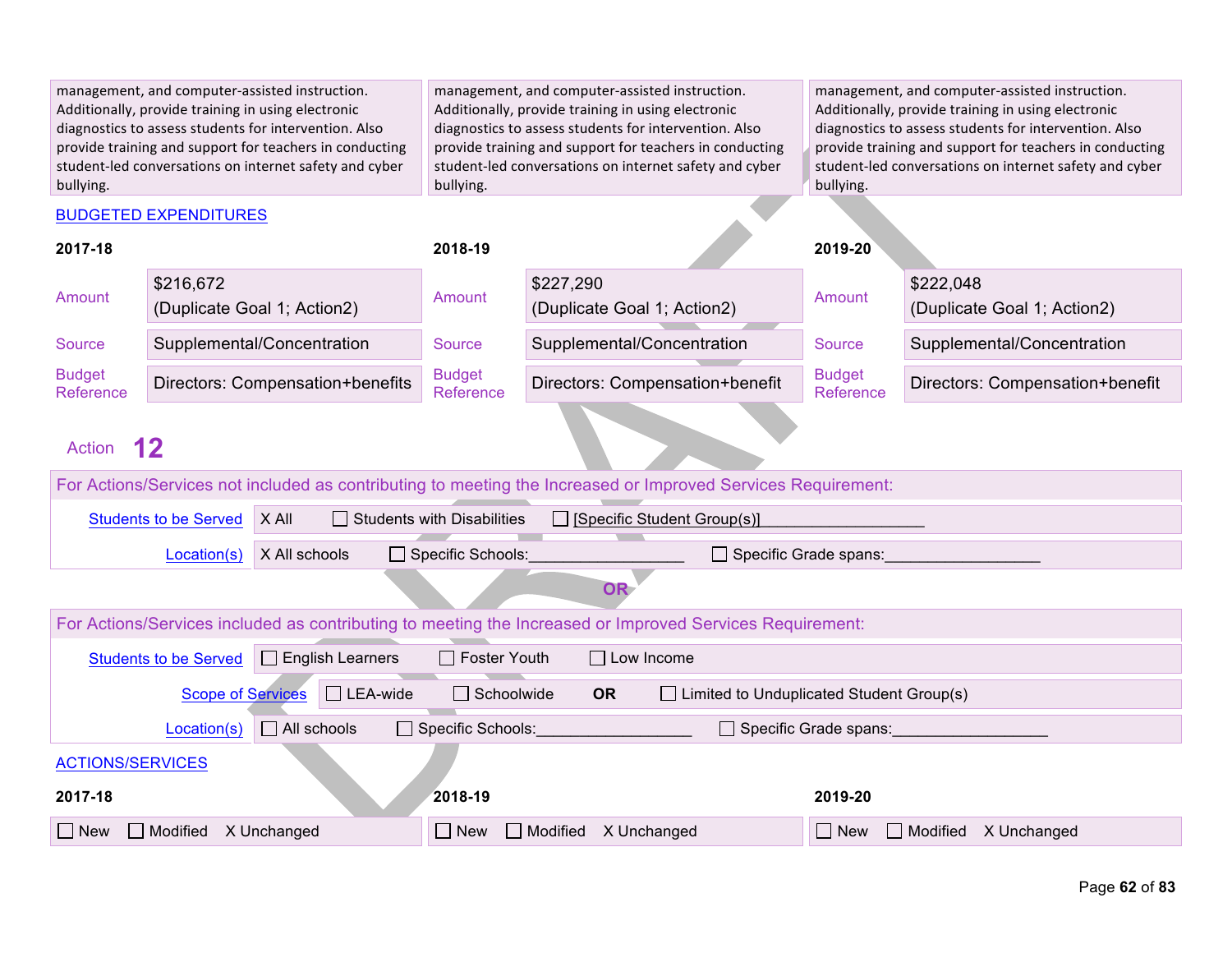| Increase the use of technology to support collaboration,<br>professional development and the use of data.                                             |                              |                            |                            | Increase the use of technology to support collaboration,<br>professional development and the use of data.                                                      |                            | Increase the use of technology to support collaboration,<br>professional development and the use of data.                                             |  |  |
|-------------------------------------------------------------------------------------------------------------------------------------------------------|------------------------------|----------------------------|----------------------------|----------------------------------------------------------------------------------------------------------------------------------------------------------------|----------------------------|-------------------------------------------------------------------------------------------------------------------------------------------------------|--|--|
|                                                                                                                                                       | <b>BUDGETED EXPENDITURES</b> |                            |                            |                                                                                                                                                                |                            |                                                                                                                                                       |  |  |
| 2017-18                                                                                                                                               |                              |                            | 2018-19                    |                                                                                                                                                                | 2019-20                    |                                                                                                                                                       |  |  |
| Amount                                                                                                                                                | \$45,000                     |                            | Amount                     | \$43,775                                                                                                                                                       | Amount                     | \$45,088                                                                                                                                              |  |  |
| <b>Source</b>                                                                                                                                         |                              | Supplemental/Concentration | Source                     | Supplemental/Concentration                                                                                                                                     | <b>Source</b>              | Supplemental/Concentration                                                                                                                            |  |  |
| <b>Budget</b><br>Reference                                                                                                                            | Computers & Technology       |                            | <b>Budget</b><br>Reference | <b>Computers &amp; Technology</b>                                                                                                                              | <b>Budget</b><br>Reference | <b>Computers &amp; Technology</b>                                                                                                                     |  |  |
| 13<br><b>Action</b>                                                                                                                                   |                              |                            |                            |                                                                                                                                                                |                            |                                                                                                                                                       |  |  |
| For Actions/Services not included as contributing to meeting the Increased or Improved Services Requirement:                                          |                              |                            |                            |                                                                                                                                                                |                            |                                                                                                                                                       |  |  |
| X All<br>$\Box$ Students with Disabilities<br><b>Students to be Served</b>                                                                            |                              |                            |                            | [Specific Student Group(s)]                                                                                                                                    |                            |                                                                                                                                                       |  |  |
|                                                                                                                                                       | Location(s)                  | X All schools              | □ Specific Schools:        |                                                                                                                                                                | Specific Grade spans:      |                                                                                                                                                       |  |  |
|                                                                                                                                                       |                              |                            |                            | <b>OR</b>                                                                                                                                                      |                            |                                                                                                                                                       |  |  |
|                                                                                                                                                       |                              |                            |                            | For Actions/Services included as contributing to meeting the Increased or Improved Services Requirement:                                                       |                            |                                                                                                                                                       |  |  |
|                                                                                                                                                       | <b>Students to be Served</b> | $\Box$ English Learners    | $\Box$ Foster Youth        | $\Box$ Low Income                                                                                                                                              |                            |                                                                                                                                                       |  |  |
|                                                                                                                                                       | <b>Scope of Services</b>     | $\Box$ LEA-wide            | $\Box$ Schoolwide          | <b>OR</b><br>$\Box$ Limited to Unduplicated Student Group(s)                                                                                                   |                            |                                                                                                                                                       |  |  |
|                                                                                                                                                       | Location(s)                  | $\Box$ All schools         | □ Specific Schools:        |                                                                                                                                                                | Specific Grade spans:      |                                                                                                                                                       |  |  |
| <b>ACTIONS/SERVICES</b>                                                                                                                               |                              |                            |                            |                                                                                                                                                                |                            |                                                                                                                                                       |  |  |
| 2017-18                                                                                                                                               |                              |                            | 2018-19                    |                                                                                                                                                                | 2019-20                    |                                                                                                                                                       |  |  |
| Modified X Unchanged<br>$\Box$ New                                                                                                                    |                              |                            | $\square$ New              | Modified X Unchanged                                                                                                                                           | $\square$ New              | Modified X Unchanged                                                                                                                                  |  |  |
| Purchase Chrome Books and other classroom<br>technology to support curriculum and instruction, e.g.<br>LCD projectors, document cameras, smart boards |                              |                            |                            | Purchase Chrome Books and other classroom technology<br>to support curriculum and instruction, e.g. LCD<br>projectors, document cameras, smart boards computer |                            | Purchase Chrome Books and other classroom<br>technology to support curriculum and instruction, e.g.<br>LCD projectors, document cameras, smart boards |  |  |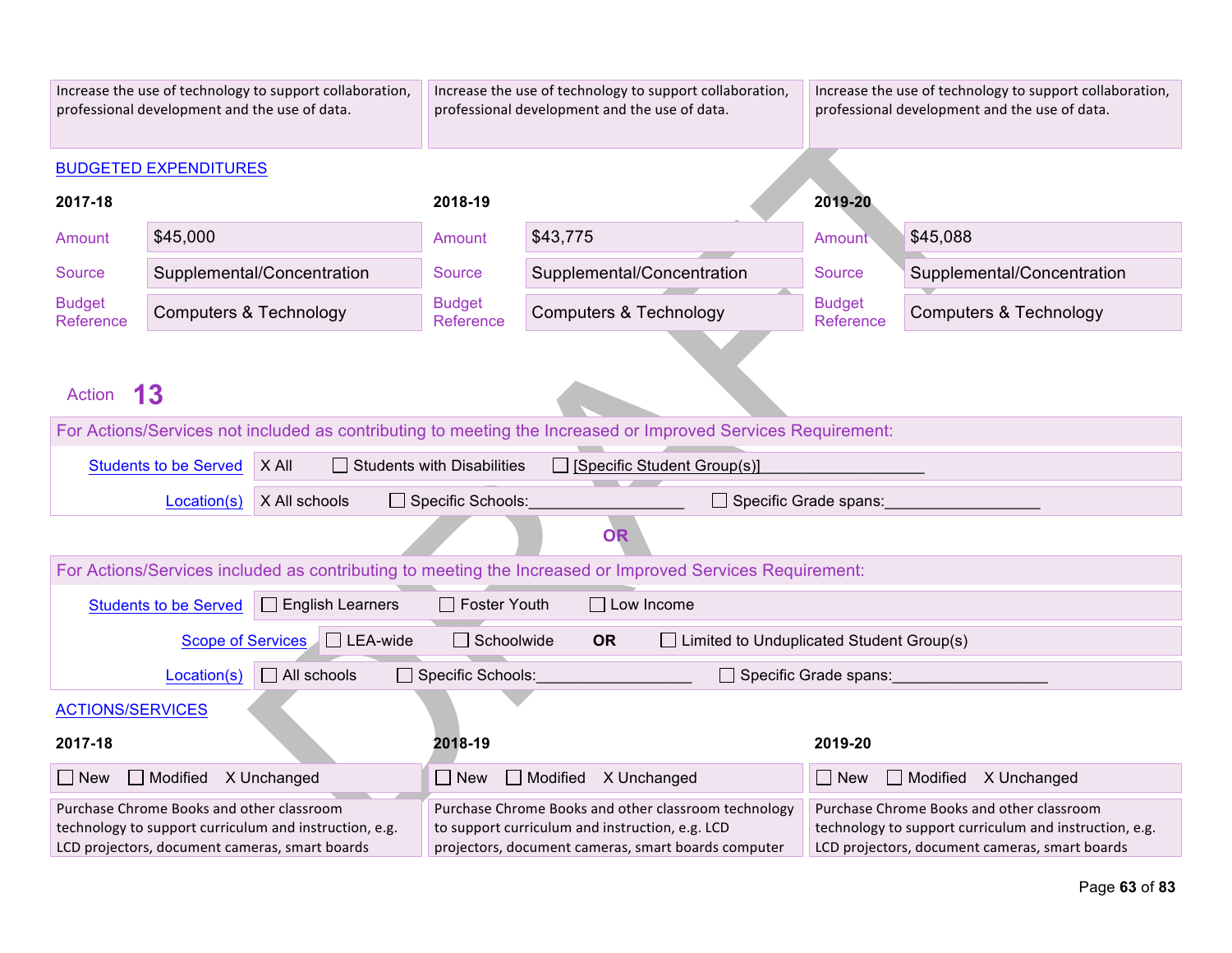|                                                                                                                | computer programs and licenses, e.g. I-Ready.                                                                |                               | programs and licenses, e.g. I-Ready.                                                                     | computer programs and licenses, e.g. I-Ready. |                                                                                       |  |  |  |
|----------------------------------------------------------------------------------------------------------------|--------------------------------------------------------------------------------------------------------------|-------------------------------|----------------------------------------------------------------------------------------------------------|-----------------------------------------------|---------------------------------------------------------------------------------------|--|--|--|
|                                                                                                                | <b>BUDGETED EXPENDITURES</b>                                                                                 |                               |                                                                                                          |                                               |                                                                                       |  |  |  |
| 2017-18                                                                                                        |                                                                                                              | 2018-19                       |                                                                                                          | 2019-20                                       |                                                                                       |  |  |  |
| Amount                                                                                                         | \$45,000<br>(Duplicate Goal 2; Action12)                                                                     | Amount                        | \$43,775<br>Amount<br>(Duplicate Goal 2; Action12)                                                       |                                               | \$45,088<br>(Duplicate Goal 2; Action12)                                              |  |  |  |
| Source                                                                                                         | <b>General Fund/LCFF</b>                                                                                     | Source                        | <b>General Fund/LCFF</b>                                                                                 | <b>Source</b>                                 | <b>General Fund/LCFF</b>                                                              |  |  |  |
| <b>Budget</b><br>Reference                                                                                     | <b>Computers &amp; Technology</b>                                                                            | <b>Budget</b><br>Reference    | <b>Computers &amp; Technology</b>                                                                        | <b>Budget</b><br>Reference                    | <b>Computers &amp; Technology</b>                                                     |  |  |  |
| Action                                                                                                         | 14                                                                                                           |                               |                                                                                                          |                                               |                                                                                       |  |  |  |
|                                                                                                                | For Actions/Services not included as contributing to meeting the Increased or Improved Services Requirement: |                               |                                                                                                          |                                               |                                                                                       |  |  |  |
| $\Box$ All<br><b>Students with Disabilities</b><br>[Specific Student Group(s)]<br><b>Students to be Served</b> |                                                                                                              |                               |                                                                                                          |                                               |                                                                                       |  |  |  |
|                                                                                                                | $\Box$ All schools<br>Location(s)                                                                            | Specific Schools:             |                                                                                                          | $\Box$ Specific Grade spans:                  |                                                                                       |  |  |  |
|                                                                                                                |                                                                                                              |                               | <b>OR</b>                                                                                                |                                               |                                                                                       |  |  |  |
|                                                                                                                |                                                                                                              |                               | For Actions/Services included as contributing to meeting the Increased or Improved Services Requirement: |                                               |                                                                                       |  |  |  |
|                                                                                                                | <b>Students to be Served</b><br>X English Learners                                                           | X Foster Youth                | X Low Income                                                                                             |                                               |                                                                                       |  |  |  |
|                                                                                                                | $\Box$ LEA-wide<br><b>Scope of Services</b>                                                                  | X Schoolwide                  | <b>OR</b><br>$\Box$ Limited to Unduplicated Student Group(s)                                             |                                               |                                                                                       |  |  |  |
|                                                                                                                | Location(s)<br>All schools                                                                                   | $\Box$ Specific Schools:      | $\Box$ Specific Grade spans:                                                                             |                                               |                                                                                       |  |  |  |
| <b>ACTIONS/SERVICES</b>                                                                                        |                                                                                                              |                               |                                                                                                          |                                               |                                                                                       |  |  |  |
| 2017-18                                                                                                        |                                                                                                              | 2018-19                       |                                                                                                          | 2019-20                                       |                                                                                       |  |  |  |
| $\Box$ Modified $\angle$ X Unchanged<br>Modified X Unchanged<br>$\Box$ New<br>$\Box$ New                       |                                                                                                              |                               |                                                                                                          | $\Box$ New                                    | Modified X Unchanged                                                                  |  |  |  |
| instruction and intervention.                                                                                  | Purchase supplemental materials as needed to support                                                         | instruction and intervention. | Purchase supplemental materials as needed to support                                                     |                                               | Purchase supplemental materials as needed to support<br>instruction and intervention. |  |  |  |
|                                                                                                                | <b>RHIDCETED EVDENDITHDES</b>                                                                                |                               |                                                                                                          |                                               |                                                                                       |  |  |  |

BUDGETED EXPENDITURES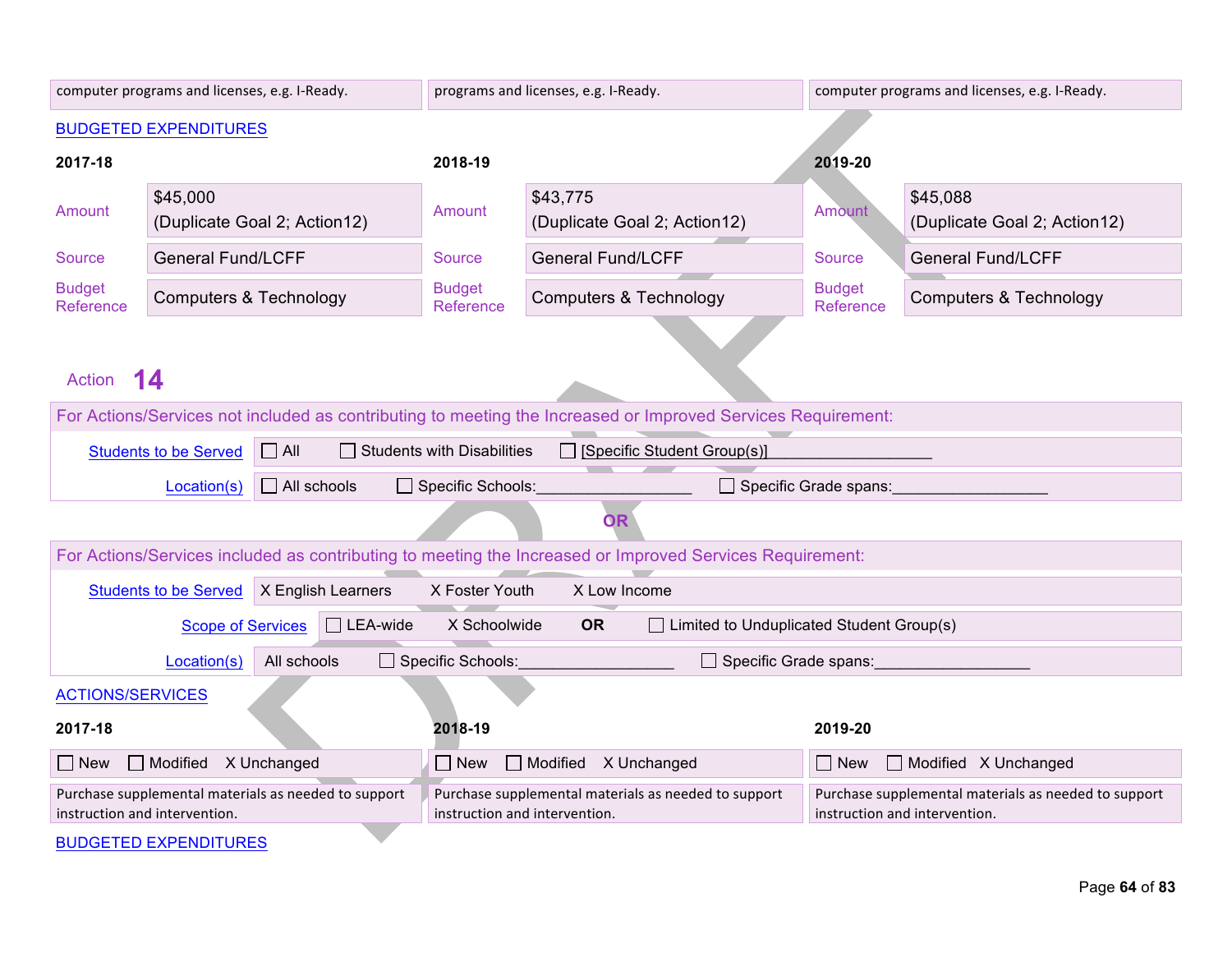| 2017-18                                                                                                                                                                                                                   |          |                                                                                   | 2018-19                         |                                                                |     | 2019-20                     |                                                                                                          |  |
|---------------------------------------------------------------------------------------------------------------------------------------------------------------------------------------------------------------------------|----------|-----------------------------------------------------------------------------------|---------------------------------|----------------------------------------------------------------|-----|-----------------------------|----------------------------------------------------------------------------------------------------------|--|
| Amount                                                                                                                                                                                                                    | \$12,500 | (Duplicate Goal 2; Action7)                                                       | Amount                          | \$35,010<br>(Duplicate Goal 2; Action7)                        |     | Amount                      | \$18,035<br>(Duplicate Goal 2; Action7)                                                                  |  |
| Source                                                                                                                                                                                                                    |          | Supplemental/Concentration                                                        | Source                          | Supplemental/Concentration                                     |     | <b>Source</b>               | Supplemental/Concentration                                                                               |  |
| <b>Budget</b><br>Reference                                                                                                                                                                                                |          | Supplemental Instructional<br><b>Materials &amp; Supplies</b>                     | <b>Budget</b><br>Reference      | Supplemental Instructional<br><b>Materials &amp; Supplies</b>  |     | <b>Budget</b><br>Reference  | Supplemental Instructional<br><b>Materials &amp; Supplies</b>                                            |  |
|                                                                                                                                                                                                                           |          |                                                                                   |                                 |                                                                |     |                             |                                                                                                          |  |
|                                                                                                                                                                                                                           |          | $\Box$ New                                                                        | X Modified                      | $\Box$ Unchanged                                               |     |                             |                                                                                                          |  |
| Richmond College Preparatory (RCP) provides a high quality English learner program so that English learners meet or exceed grade<br><b>Goal 3</b><br>level standards and reclassify within six years of enrolling at RCP. |          |                                                                                   |                                 |                                                                |     |                             |                                                                                                          |  |
|                                                                                                                                                                                                                           |          |                                                                                   |                                 |                                                                |     |                             |                                                                                                          |  |
|                                                                                                                                                                                                                           |          | State and/or Local Priorities Addressed by this goal:                             | COE $\Box$ 9 $\Box$ 10<br>LOCAL | STATE $\Box$ 1 X 2 $\Box$ 3 X 4 $\Box$ 5 $\Box$ 6 X 7 $\Box$ 8 |     |                             |                                                                                                          |  |
| <b>Identified Need</b>                                                                                                                                                                                                    |          |                                                                                   |                                 | standards and be successful in the academic setting.           |     |                             | English learners (EL) need to develop full proficiency in English in order to meet or exceed grade level |  |
|                                                                                                                                                                                                                           |          | EXPECTED ANNUAL MEASURABLE OUTCOMES                                               |                                 |                                                                |     |                             |                                                                                                          |  |
| Metrics/Indicators                                                                                                                                                                                                        |          | <b>Baseline</b>                                                                   |                                 | 2017-18                                                        |     | 2018-19                     | 2019-20                                                                                                  |  |
| <b>Reclassification Rate</b>                                                                                                                                                                                              |          | (25 students) 13.3%                                                               | 14%<br><b>Contract</b>          |                                                                | 15% |                             | 16%                                                                                                      |  |
| <b>ELPAC</b>                                                                                                                                                                                                              |          | To be determined                                                                  |                                 |                                                                |     |                             |                                                                                                          |  |
| <b>LTEL</b> rate                                                                                                                                                                                                          |          | 5% or less (increase due to<br>3%<br>addition of grade 7)<br>addition of grade 8) |                                 |                                                                |     | 6% or less (increase due to | 6% or less                                                                                               |  |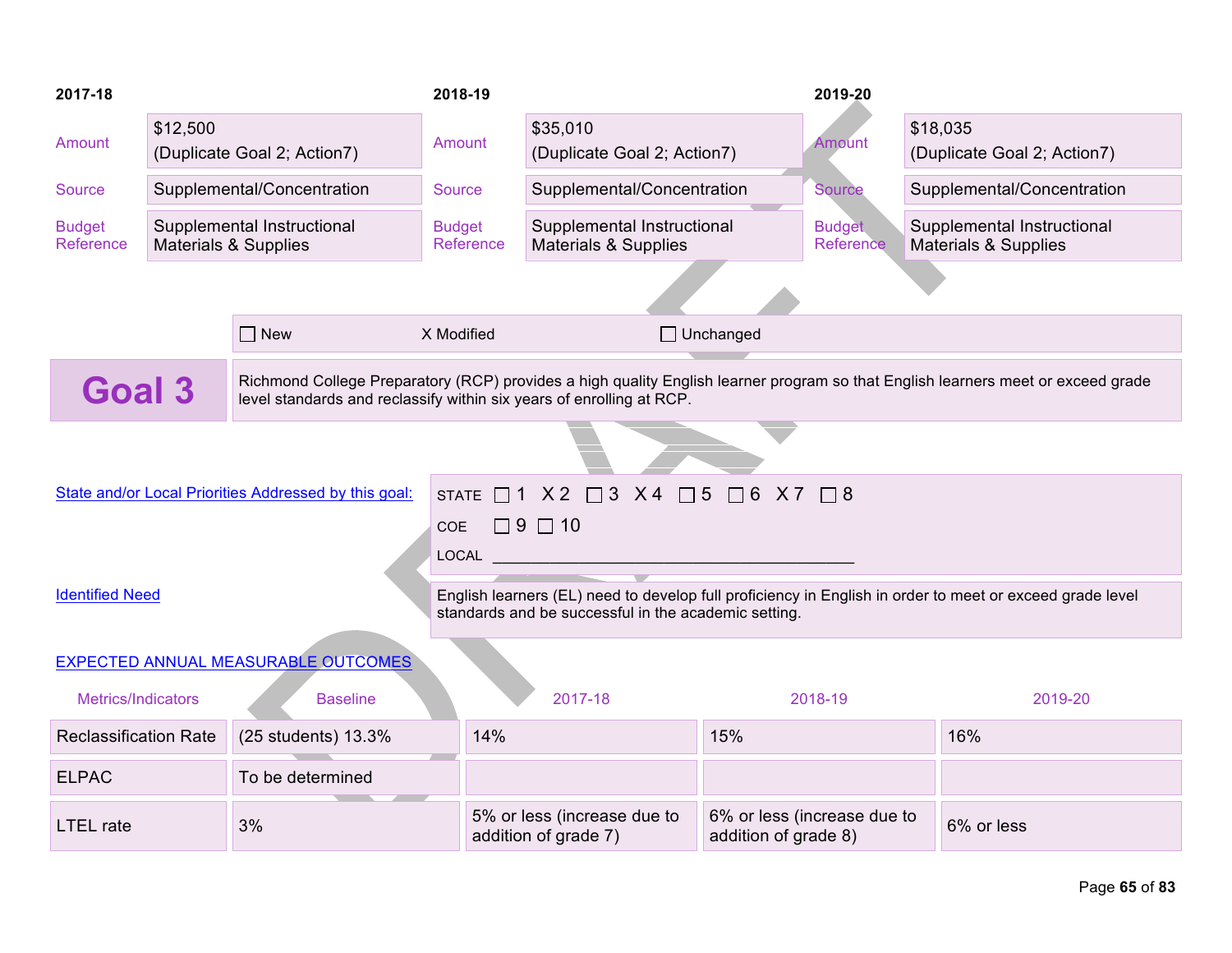| <b>Action</b>              |                                                                                                                             |                    |                    |                                   |                                         |                                                                                                                   |                                                                                                                                          |                                         |  |  |
|----------------------------|-----------------------------------------------------------------------------------------------------------------------------|--------------------|--------------------|-----------------------------------|-----------------------------------------|-------------------------------------------------------------------------------------------------------------------|------------------------------------------------------------------------------------------------------------------------------------------|-----------------------------------------|--|--|
|                            |                                                                                                                             |                    |                    |                                   |                                         | For Actions/Services not included as contributing to meeting the Increased or Improved Services Requirement:      |                                                                                                                                          |                                         |  |  |
|                            | <b>Students to be Served</b>                                                                                                | $\Box$ All         |                    | <b>Students with Disabilities</b> |                                         | $\Box$ [Specific Student Group(s)]                                                                                |                                                                                                                                          |                                         |  |  |
|                            | Location(s)                                                                                                                 | $\Box$ All schools |                    | $\Box$ Specific Schools:          |                                         |                                                                                                                   | Specific Grade spans:                                                                                                                    |                                         |  |  |
|                            |                                                                                                                             |                    |                    |                                   | <b>OR</b>                               |                                                                                                                   |                                                                                                                                          |                                         |  |  |
|                            |                                                                                                                             |                    |                    |                                   |                                         | For Actions/Services included as contributing to meeting the Increased or Improved Services Requirement:          |                                                                                                                                          |                                         |  |  |
|                            | <b>Students to be Served</b>                                                                                                |                    | X English Learners | $\Box$ Foster Youth               | $\Box$ Low Income                       |                                                                                                                   |                                                                                                                                          |                                         |  |  |
|                            | $\Box$ LEA-wide<br>X Limited to Unduplicated Student Group(s)<br>$\Box$ Schoolwide<br><b>OR</b><br><b>Scope of Services</b> |                    |                    |                                   |                                         |                                                                                                                   |                                                                                                                                          |                                         |  |  |
|                            | $\Box$ Specific Schools:<br>X All schools<br>Specific Grade spans:<br>Location(s)                                           |                    |                    |                                   |                                         |                                                                                                                   |                                                                                                                                          |                                         |  |  |
| <b>ACTIONS/SERVICES</b>    |                                                                                                                             |                    |                    |                                   |                                         |                                                                                                                   |                                                                                                                                          |                                         |  |  |
| 2017-18                    |                                                                                                                             |                    |                    | 2018-19                           |                                         |                                                                                                                   | 2019-20                                                                                                                                  |                                         |  |  |
| $\Box$ New                 | $\Box$ Modified                                                                                                             | X Unchanged        |                    | $\Box$ New                        | Modified                                | X Unchanged                                                                                                       | $\Box$ New                                                                                                                               | $\Box$ Modified<br>X Unchanged          |  |  |
| and integrated ELD.        | Provide professional development in the ELD Standards<br>and effective instructional practices for designated ELD           |                    |                    | and integrated ELD.               |                                         | Provide professional development in the ELD Standards<br>and effective instructional practices for designated ELD | Provide professional development in the ELD Standards<br>and effective instructional practices for designated ELD<br>and integrated ELD. |                                         |  |  |
|                            | <b>BUDGETED EXPENDITURES</b>                                                                                                |                    |                    |                                   |                                         |                                                                                                                   |                                                                                                                                          |                                         |  |  |
| 2017-18                    |                                                                                                                             |                    |                    | 2018-19                           |                                         |                                                                                                                   | 2019-20                                                                                                                                  |                                         |  |  |
| Amount                     | \$40,579<br>(Duplicate Goal 1; Action2)                                                                                     |                    |                    | Amount                            | \$41,797<br>(Duplicate Goal 1; Action2) |                                                                                                                   | Amount                                                                                                                                   | \$43,051<br>(Duplicate Goal 1; Action2) |  |  |
| <b>Source</b>              | Supplemental/Concentration                                                                                                  |                    |                    | <b>Source</b>                     |                                         | Supplemental/Concentration                                                                                        | <b>Source</b>                                                                                                                            | Supplemental/Concentration              |  |  |
| <b>Budget</b><br>Reference | <b>Professional Development</b>                                                                                             |                    |                    | <b>Budget</b><br>Reference        | <b>Professional Development</b>         |                                                                                                                   | <b>Budget</b><br>Reference                                                                                                               | <b>Professional Development</b>         |  |  |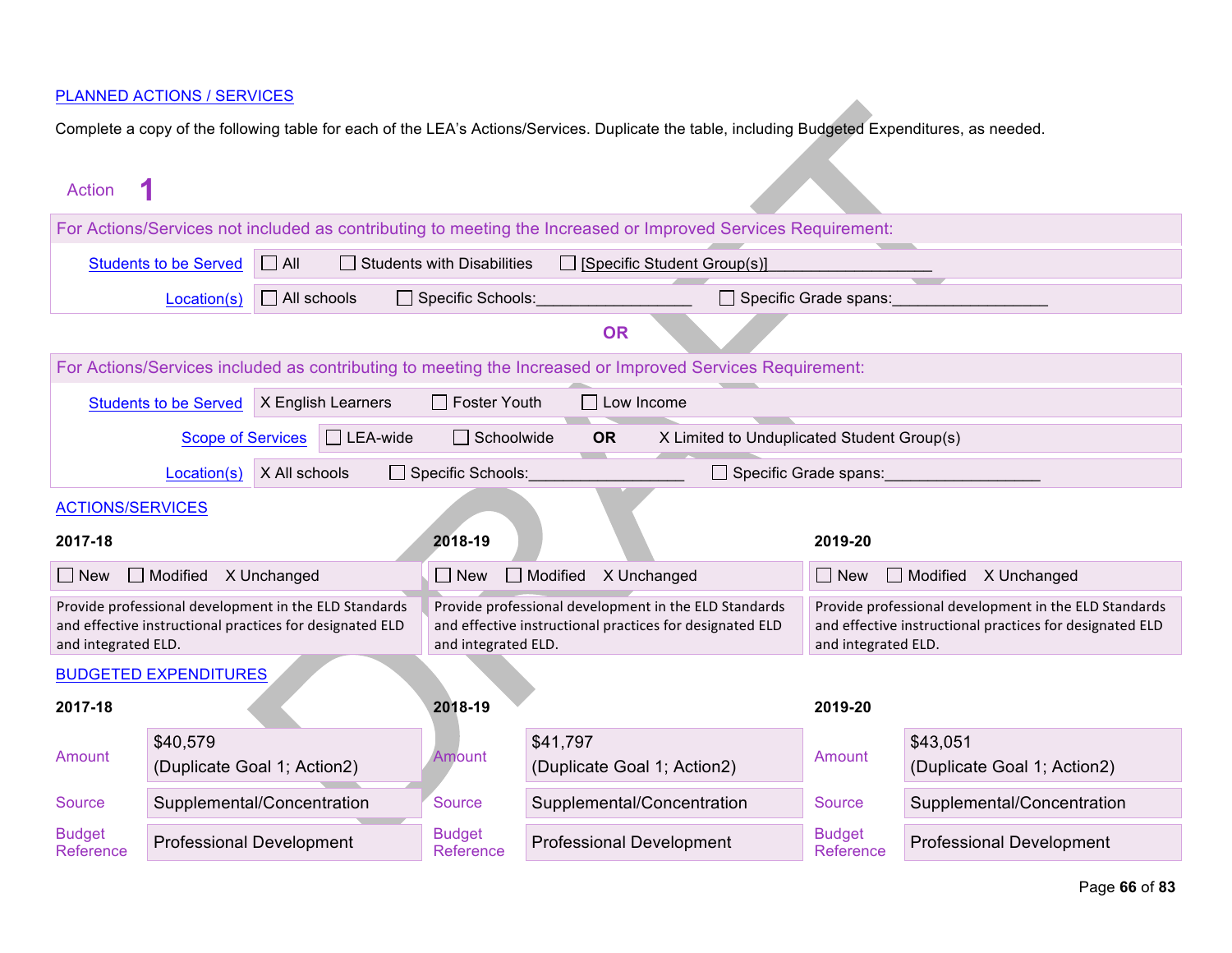| Action                     |                                                                                                                                                             |                                   |                                                                                                                                |                              |                                          |  |  |  |  |
|----------------------------|-------------------------------------------------------------------------------------------------------------------------------------------------------------|-----------------------------------|--------------------------------------------------------------------------------------------------------------------------------|------------------------------|------------------------------------------|--|--|--|--|
|                            | For Actions/Services not included as contributing to meeting the Increased or Improved Services Requirement:                                                |                                   |                                                                                                                                |                              |                                          |  |  |  |  |
|                            | $\Box$ All<br><b>Students to be Served</b>                                                                                                                  | <b>Students with Disabilities</b> | X [Specific Student Group(s)] English Learners                                                                                 |                              |                                          |  |  |  |  |
|                            | X All schools<br>Location(s)                                                                                                                                | □ Specific Schools:               | $\Box$ Specific Grade spans:                                                                                                   |                              |                                          |  |  |  |  |
|                            |                                                                                                                                                             |                                   | <b>OR</b>                                                                                                                      |                              |                                          |  |  |  |  |
|                            |                                                                                                                                                             |                                   | For Actions/Services included as contributing to meeting the Increased or Improved Services Requirement:                       |                              |                                          |  |  |  |  |
|                            | $\Box$ English Learners<br><b>Students to be Served</b>                                                                                                     | $\Box$ Foster Youth               | $\Box$ Low Income                                                                                                              |                              |                                          |  |  |  |  |
|                            | <b>Scope of Services</b><br>$\Box$ LEA-wide                                                                                                                 | $\Box$ Schoolwide                 | <b>OR</b><br>$\Box$ Limited to Unduplicated Student Group(s)                                                                   |                              |                                          |  |  |  |  |
|                            | $\Box$ All schools<br>Location(s)                                                                                                                           | Specific Schools:                 |                                                                                                                                | $\Box$ Specific Grade spans: |                                          |  |  |  |  |
| <b>ACTIONS/SERVICES</b>    |                                                                                                                                                             |                                   |                                                                                                                                |                              |                                          |  |  |  |  |
| 2017-18                    |                                                                                                                                                             | 2018-19                           |                                                                                                                                | 2019-20                      |                                          |  |  |  |  |
| $\Box$ New                 | X Modified<br>$\Box$ Unchanged                                                                                                                              | $\Box$ New                        | Modified<br>X Unchanged                                                                                                        | $\Box$ New                   | $\Box$ Modified<br>X Unchanged           |  |  |  |  |
|                            | Revise, expand and implement formative assessment<br>program, including benchmarks, for ELD. Implement an<br>electronic method of gathering benchmark data. | benchmarks, for ELD.              | Implement formative assessment program, including<br>Implement formative assessment program, including<br>benchmarks, for ELD. |                              |                                          |  |  |  |  |
|                            | <b>BUDGETED EXPENDITURES</b>                                                                                                                                |                                   |                                                                                                                                |                              |                                          |  |  |  |  |
| 2017-18                    |                                                                                                                                                             | 2018-19                           |                                                                                                                                | 2019-20                      |                                          |  |  |  |  |
| Amount                     | \$25,500<br>(Duplicate Goal 2; Action 3)                                                                                                                    | Amount                            | \$26,265<br>(Duplicate Goal 2; Action 3)                                                                                       | Amount                       | \$27,053<br>(Duplicate Goal 2; Action 3) |  |  |  |  |
| Source                     | <b>General Fund/LCFF</b>                                                                                                                                    | <b>Source</b>                     | <b>General Fund/LCFF</b>                                                                                                       | <b>Source</b>                | <b>General Fund/LCFF</b>                 |  |  |  |  |
| <b>Budget</b><br>Reference | <b>Student Assessment</b>                                                                                                                                   | <b>Budget</b><br>Reference        | <b>Student Assessment</b>                                                                                                      | <b>Budget</b><br>Reference   | <b>Student Assessment</b>                |  |  |  |  |
|                            |                                                                                                                                                             |                                   |                                                                                                                                |                              |                                          |  |  |  |  |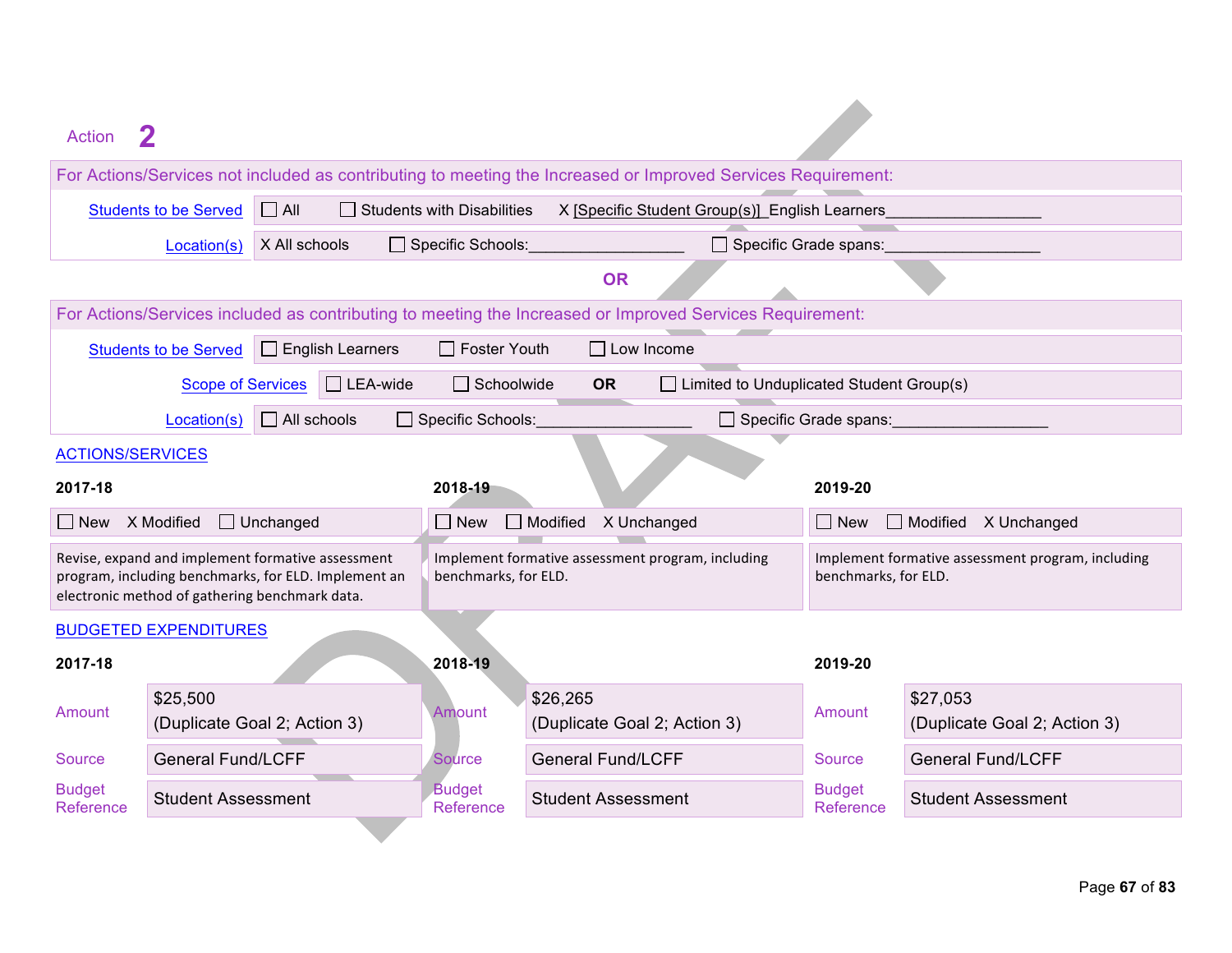| 3<br><b>Action</b>                                                                                                                                                                                                                                    |                                                                                                              |                         |                                                                        |                 |                   |                                                        |  |                              |                                                                                                             |
|-------------------------------------------------------------------------------------------------------------------------------------------------------------------------------------------------------------------------------------------------------|--------------------------------------------------------------------------------------------------------------|-------------------------|------------------------------------------------------------------------|-----------------|-------------------|--------------------------------------------------------|--|------------------------------|-------------------------------------------------------------------------------------------------------------|
|                                                                                                                                                                                                                                                       | For Actions/Services not included as contributing to meeting the Increased or Improved Services Requirement: |                         |                                                                        |                 |                   |                                                        |  |                              |                                                                                                             |
| <b>Students to be Served</b>                                                                                                                                                                                                                          | $\Box$ All                                                                                                   |                         | <b>Students with Disabilities</b>                                      |                 |                   | X [Specific Student Group(s)] English Learners         |  |                              |                                                                                                             |
|                                                                                                                                                                                                                                                       | $\Box$ All schools<br>Location(s)                                                                            |                         | $\Box$ Specific Schools:                                               |                 |                   |                                                        |  | $\Box$ Specific Grade spans: |                                                                                                             |
|                                                                                                                                                                                                                                                       |                                                                                                              |                         |                                                                        |                 | <b>OR</b>         |                                                        |  |                              |                                                                                                             |
|                                                                                                                                                                                                                                                       | For Actions/Services included as contributing to meeting the Increased or Improved Services Requirement:     |                         |                                                                        |                 |                   |                                                        |  |                              |                                                                                                             |
| <b>Students to be Served</b>                                                                                                                                                                                                                          |                                                                                                              | $\Box$ English Learners | □ Foster Youth                                                         |                 | $\Box$ Low Income |                                                        |  |                              |                                                                                                             |
|                                                                                                                                                                                                                                                       | <b>Scope of Services</b>                                                                                     | $\Box$ LEA-wide         | $\Box$ Schoolwide                                                      | <b>OR</b>       |                   | $\Box$ Limited to Unduplicated Student Group(s)        |  |                              |                                                                                                             |
|                                                                                                                                                                                                                                                       | $\Box$ All schools<br>Location(s)                                                                            |                         | Specific Schools:                                                      |                 |                   |                                                        |  | $\Box$ Specific Grade spans: |                                                                                                             |
| <b>ACTIONS/SERVICES</b>                                                                                                                                                                                                                               |                                                                                                              |                         |                                                                        |                 |                   |                                                        |  |                              |                                                                                                             |
| 2017-18                                                                                                                                                                                                                                               | 2018-19<br>2019-20                                                                                           |                         |                                                                        |                 |                   |                                                        |  |                              |                                                                                                             |
| $\Box$ Modified<br>$\Box$ New                                                                                                                                                                                                                         | $\Box$ Unchanged                                                                                             |                         | $\Box$ New $\Box$ Modified                                             |                 | $\Box$ Unchanged  |                                                        |  | $\Box$ New                   | $\Box$ Modified<br>$\Box$ Unchanged                                                                         |
| Develop and implement system for monitoring EL<br>progress in meeting annual English proficiency targets<br>and EL progress in meeting annual targets in ELA and<br>ELD to ensure EL students are reclassified within 6 years<br>of enrolling at RCP. |                                                                                                              |                         | annual English proficiency and ELA targets toward<br>reclassification. |                 |                   | Implement system for monitoring EL progress in meeting |  | reclassification.            | Implement system for monitoring EL progress in meeting<br>annual English proficiency and ELA targets toward |
| <b>BUDGETED EXPENDITURES</b>                                                                                                                                                                                                                          |                                                                                                              |                         |                                                                        |                 |                   |                                                        |  |                              |                                                                                                             |
| 2017-18                                                                                                                                                                                                                                               |                                                                                                              |                         | 2018-19                                                                |                 |                   |                                                        |  | 2019-20                      |                                                                                                             |
| Amount                                                                                                                                                                                                                                                | No direct costs                                                                                              |                         | <b>Amount</b>                                                          | No direct costs |                   |                                                        |  | Amount                       | No direct costs                                                                                             |
| <b>Source</b>                                                                                                                                                                                                                                         |                                                                                                              |                         | Source                                                                 |                 |                   |                                                        |  | <b>Source</b>                |                                                                                                             |
| <b>Budget</b><br>Reference                                                                                                                                                                                                                            |                                                                                                              |                         | <b>Budget</b><br>Reference                                             |                 |                   |                                                        |  | <b>Budget</b><br>Reference   |                                                                                                             |
|                                                                                                                                                                                                                                                       |                                                                                                              |                         |                                                                        |                 |                   |                                                        |  |                              |                                                                                                             |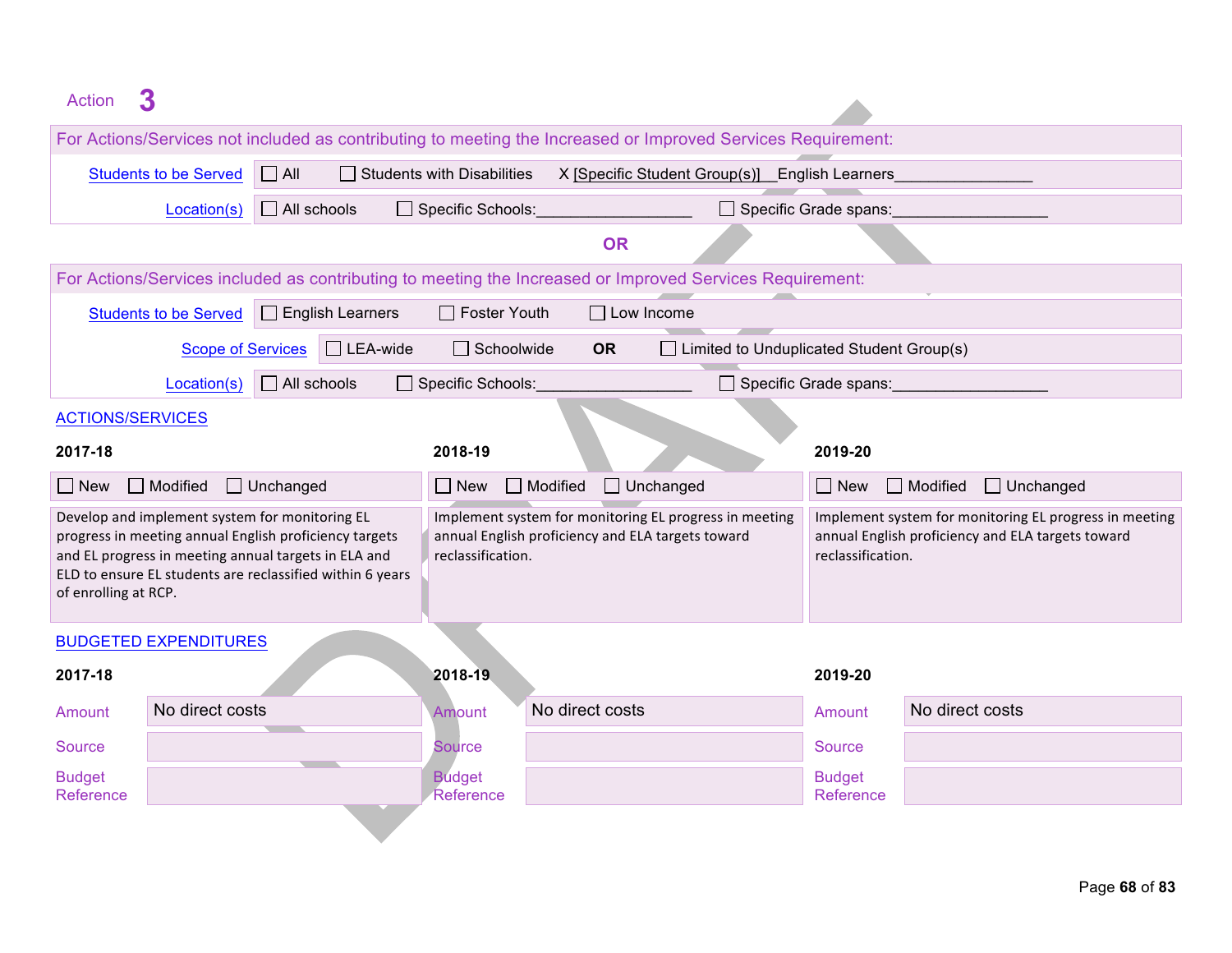| For Actions/Services not included as contributing to meeting the Increased or Improved Services Requirement:<br><b>Students to be Served</b><br>$\Box$ All<br>$\Box$ Students with Disabilities<br>$\Box$ [Specific Student Group(s)]<br>$\Box$ All schools<br>Specific Schools:<br>$\Box$ Specific Grade spans:<br>Location(s)<br><b>OR</b><br>For Actions/Services included as contributing to meeting the Increased or Improved Services Requirement:<br>$\Box$ Low Income<br><b>Students to be Served</b><br>X English Learners<br>$\Box$ Foster Youth<br>$\Box$ LEA-wide<br>$\Box$ Schoolwide<br>X Limited to Unduplicated Student Group(s)<br><b>Scope of Services</b><br><b>OR</b><br>X All schools<br>$\Box$ Specific Schools:<br>□ Specific Grade spans:<br>Location(s)<br><b>ACTIONS/SERVICES</b><br>2017-18<br>2018-19<br>2019-20<br>X Modified<br>Unchanged<br>Modified<br>X Unchanged<br>X Unchanged<br>$\Box$ New<br>$\Box$ New<br>$\Box$ Modified<br>$\Box$ New<br>Implement the intervention plan for EL students not<br>Develop and implement an intervention plan for EL<br>Implement the intervention plan for EL students not<br>students not making adequate progress in meeting<br>making adequate progress in meeting targets.<br>making adequate progress in meeting targets.<br>targets.<br><b>BUDGETED EXPENDITURES</b><br>2017-18<br>2018-19<br>2019-20<br>\$12,500<br>\$35,010<br>\$18,035<br>Amount<br>Amount<br>Amount<br>(Duplicate Goal 2; Action 7)<br>(Duplicate Goal 2; Action 7)<br>(Duplicate Goal 2; Action 7)<br>Supplemental/Concentration<br>Supplemental/Concentration<br>Supplemental/Concentration<br><b>Source</b><br><b>Source</b><br><b>Source</b><br>Supplemental Instructional<br>Supplemental Instructional<br>Supplemental Instructional<br><b>Budget</b><br><b>Budget</b><br><b>Budget</b><br>Reference<br><b>Materials &amp; Supplies</b><br>Reference<br>Reference<br><b>Materials &amp; Supplies</b><br><b>Materials &amp; Supplies</b> | Action |  |  |  |  |  |  |  |  |
|------------------------------------------------------------------------------------------------------------------------------------------------------------------------------------------------------------------------------------------------------------------------------------------------------------------------------------------------------------------------------------------------------------------------------------------------------------------------------------------------------------------------------------------------------------------------------------------------------------------------------------------------------------------------------------------------------------------------------------------------------------------------------------------------------------------------------------------------------------------------------------------------------------------------------------------------------------------------------------------------------------------------------------------------------------------------------------------------------------------------------------------------------------------------------------------------------------------------------------------------------------------------------------------------------------------------------------------------------------------------------------------------------------------------------------------------------------------------------------------------------------------------------------------------------------------------------------------------------------------------------------------------------------------------------------------------------------------------------------------------------------------------------------------------------------------------------------------------------------------------------------------------------------------------------------------------------------------------------------------------|--------|--|--|--|--|--|--|--|--|
|                                                                                                                                                                                                                                                                                                                                                                                                                                                                                                                                                                                                                                                                                                                                                                                                                                                                                                                                                                                                                                                                                                                                                                                                                                                                                                                                                                                                                                                                                                                                                                                                                                                                                                                                                                                                                                                                                                                                                                                                |        |  |  |  |  |  |  |  |  |
|                                                                                                                                                                                                                                                                                                                                                                                                                                                                                                                                                                                                                                                                                                                                                                                                                                                                                                                                                                                                                                                                                                                                                                                                                                                                                                                                                                                                                                                                                                                                                                                                                                                                                                                                                                                                                                                                                                                                                                                                |        |  |  |  |  |  |  |  |  |
|                                                                                                                                                                                                                                                                                                                                                                                                                                                                                                                                                                                                                                                                                                                                                                                                                                                                                                                                                                                                                                                                                                                                                                                                                                                                                                                                                                                                                                                                                                                                                                                                                                                                                                                                                                                                                                                                                                                                                                                                |        |  |  |  |  |  |  |  |  |
|                                                                                                                                                                                                                                                                                                                                                                                                                                                                                                                                                                                                                                                                                                                                                                                                                                                                                                                                                                                                                                                                                                                                                                                                                                                                                                                                                                                                                                                                                                                                                                                                                                                                                                                                                                                                                                                                                                                                                                                                |        |  |  |  |  |  |  |  |  |
|                                                                                                                                                                                                                                                                                                                                                                                                                                                                                                                                                                                                                                                                                                                                                                                                                                                                                                                                                                                                                                                                                                                                                                                                                                                                                                                                                                                                                                                                                                                                                                                                                                                                                                                                                                                                                                                                                                                                                                                                |        |  |  |  |  |  |  |  |  |
|                                                                                                                                                                                                                                                                                                                                                                                                                                                                                                                                                                                                                                                                                                                                                                                                                                                                                                                                                                                                                                                                                                                                                                                                                                                                                                                                                                                                                                                                                                                                                                                                                                                                                                                                                                                                                                                                                                                                                                                                |        |  |  |  |  |  |  |  |  |
|                                                                                                                                                                                                                                                                                                                                                                                                                                                                                                                                                                                                                                                                                                                                                                                                                                                                                                                                                                                                                                                                                                                                                                                                                                                                                                                                                                                                                                                                                                                                                                                                                                                                                                                                                                                                                                                                                                                                                                                                |        |  |  |  |  |  |  |  |  |
|                                                                                                                                                                                                                                                                                                                                                                                                                                                                                                                                                                                                                                                                                                                                                                                                                                                                                                                                                                                                                                                                                                                                                                                                                                                                                                                                                                                                                                                                                                                                                                                                                                                                                                                                                                                                                                                                                                                                                                                                |        |  |  |  |  |  |  |  |  |
|                                                                                                                                                                                                                                                                                                                                                                                                                                                                                                                                                                                                                                                                                                                                                                                                                                                                                                                                                                                                                                                                                                                                                                                                                                                                                                                                                                                                                                                                                                                                                                                                                                                                                                                                                                                                                                                                                                                                                                                                |        |  |  |  |  |  |  |  |  |
|                                                                                                                                                                                                                                                                                                                                                                                                                                                                                                                                                                                                                                                                                                                                                                                                                                                                                                                                                                                                                                                                                                                                                                                                                                                                                                                                                                                                                                                                                                                                                                                                                                                                                                                                                                                                                                                                                                                                                                                                |        |  |  |  |  |  |  |  |  |
|                                                                                                                                                                                                                                                                                                                                                                                                                                                                                                                                                                                                                                                                                                                                                                                                                                                                                                                                                                                                                                                                                                                                                                                                                                                                                                                                                                                                                                                                                                                                                                                                                                                                                                                                                                                                                                                                                                                                                                                                |        |  |  |  |  |  |  |  |  |
|                                                                                                                                                                                                                                                                                                                                                                                                                                                                                                                                                                                                                                                                                                                                                                                                                                                                                                                                                                                                                                                                                                                                                                                                                                                                                                                                                                                                                                                                                                                                                                                                                                                                                                                                                                                                                                                                                                                                                                                                |        |  |  |  |  |  |  |  |  |
|                                                                                                                                                                                                                                                                                                                                                                                                                                                                                                                                                                                                                                                                                                                                                                                                                                                                                                                                                                                                                                                                                                                                                                                                                                                                                                                                                                                                                                                                                                                                                                                                                                                                                                                                                                                                                                                                                                                                                                                                |        |  |  |  |  |  |  |  |  |
|                                                                                                                                                                                                                                                                                                                                                                                                                                                                                                                                                                                                                                                                                                                                                                                                                                                                                                                                                                                                                                                                                                                                                                                                                                                                                                                                                                                                                                                                                                                                                                                                                                                                                                                                                                                                                                                                                                                                                                                                |        |  |  |  |  |  |  |  |  |
|                                                                                                                                                                                                                                                                                                                                                                                                                                                                                                                                                                                                                                                                                                                                                                                                                                                                                                                                                                                                                                                                                                                                                                                                                                                                                                                                                                                                                                                                                                                                                                                                                                                                                                                                                                                                                                                                                                                                                                                                |        |  |  |  |  |  |  |  |  |
|                                                                                                                                                                                                                                                                                                                                                                                                                                                                                                                                                                                                                                                                                                                                                                                                                                                                                                                                                                                                                                                                                                                                                                                                                                                                                                                                                                                                                                                                                                                                                                                                                                                                                                                                                                                                                                                                                                                                                                                                |        |  |  |  |  |  |  |  |  |
|                                                                                                                                                                                                                                                                                                                                                                                                                                                                                                                                                                                                                                                                                                                                                                                                                                                                                                                                                                                                                                                                                                                                                                                                                                                                                                                                                                                                                                                                                                                                                                                                                                                                                                                                                                                                                                                                                                                                                                                                |        |  |  |  |  |  |  |  |  |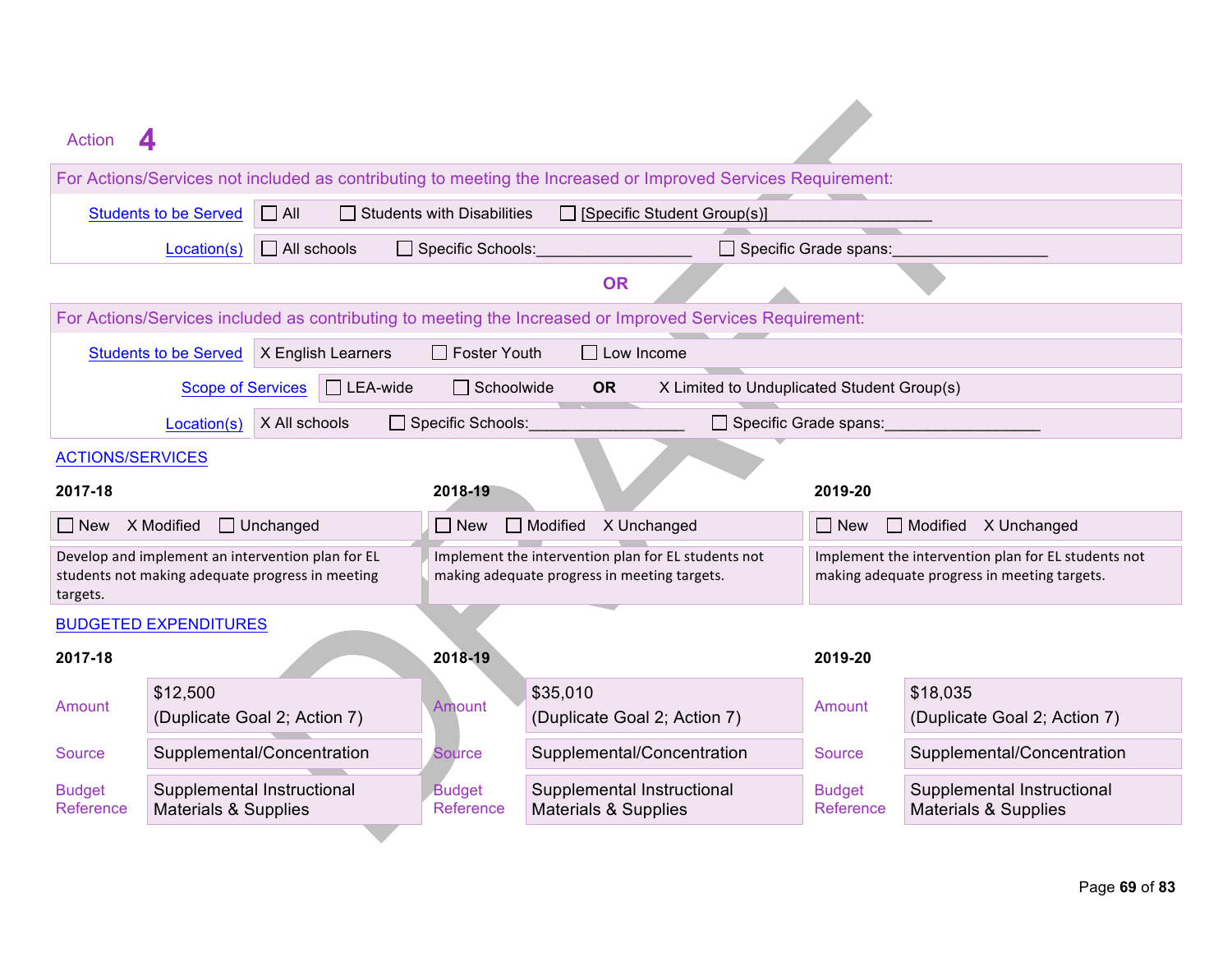| <b>Action</b>                                      | 5                                                                                                                                                                                                                                                           |                                                       |                                             |                                                                                                          |                              |                                                                    |  |  |
|----------------------------------------------------|-------------------------------------------------------------------------------------------------------------------------------------------------------------------------------------------------------------------------------------------------------------|-------------------------------------------------------|---------------------------------------------|----------------------------------------------------------------------------------------------------------|------------------------------|--------------------------------------------------------------------|--|--|
|                                                    | For Actions/Services not included as contributing to meeting the Increased or Improved Services Requirement:                                                                                                                                                |                                                       |                                             |                                                                                                          |                              |                                                                    |  |  |
|                                                    | <b>Students to be Served</b>                                                                                                                                                                                                                                | $\Box$ All                                            | $\Box$ Students with Disabilities           | $\Box$ [Specific Student Group(s)]                                                                       |                              |                                                                    |  |  |
|                                                    | Location(s)                                                                                                                                                                                                                                                 | $\Box$ All schools                                    | Specific Schools:                           |                                                                                                          | $\Box$ Specific Grade spans: |                                                                    |  |  |
|                                                    |                                                                                                                                                                                                                                                             |                                                       |                                             | <b>OR</b>                                                                                                |                              |                                                                    |  |  |
|                                                    |                                                                                                                                                                                                                                                             |                                                       |                                             | For Actions/Services included as contributing to meeting the Increased or Improved Services Requirement: |                              |                                                                    |  |  |
|                                                    | <b>Students to be Served</b>                                                                                                                                                                                                                                | X English Learners                                    | $\Box$ Foster Youth                         | $\Box$ Low Income                                                                                        |                              |                                                                    |  |  |
|                                                    | <b>Scope of Services</b>                                                                                                                                                                                                                                    | $\Box$ LEA-wide                                       | $\Box$ Schoolwide                           | <b>OR</b><br>X Limited to Unduplicated Student Group(s)                                                  |                              |                                                                    |  |  |
|                                                    | Location(s)                                                                                                                                                                                                                                                 | X All schools                                         | Specific Schools:                           | Specific Grade spans:                                                                                    |                              |                                                                    |  |  |
|                                                    | <b>ACTIONS/SERVICES</b>                                                                                                                                                                                                                                     |                                                       |                                             |                                                                                                          |                              |                                                                    |  |  |
| 2017-18                                            |                                                                                                                                                                                                                                                             |                                                       | 2018-19                                     |                                                                                                          | 2019-20                      |                                                                    |  |  |
| $\Box$ New                                         | $\Box$ Modified                                                                                                                                                                                                                                             | X Unchanged                                           | $\Box$ New                                  | Modified X Unchanged                                                                                     | $\Box$ New                   | $\Box$ Modified<br>X Unchanged                                     |  |  |
| learners.                                          |                                                                                                                                                                                                                                                             | Purchase supplemental materials as needed for English | learners.                                   | Purchase supplemental materials as needed for English                                                    |                              | Purchase supplemental materials as needed for English<br>learners. |  |  |
|                                                    | <b>BUDGETED EXPENDITURES</b>                                                                                                                                                                                                                                |                                                       |                                             |                                                                                                          |                              |                                                                    |  |  |
| 2017-18                                            |                                                                                                                                                                                                                                                             |                                                       | 2018-19                                     |                                                                                                          | 2019-20                      |                                                                    |  |  |
| \$12,500<br>Amount<br>(Duplicate Goal 2; Action 7) |                                                                                                                                                                                                                                                             |                                                       | Amount                                      | \$35,010<br>(Duplicate Goal 2; Action 7)                                                                 | Amount                       | \$18,035<br>(Duplicate Goal 2; Action 7)                           |  |  |
| <b>Source</b>                                      | Supplemental/Concentration                                                                                                                                                                                                                                  |                                                       | Supplemental/Concentration<br><b>Source</b> |                                                                                                          |                              | Supplemental/Concentration                                         |  |  |
| <b>Budget</b><br>Reference                         | Supplemental Instructional<br>Supplemental Instructional<br>Supplemental Instructional<br><b>Budget</b><br><b>Budget</b><br><b>Materials &amp; Supplies</b><br>Reference<br><b>Materials &amp; Supplies</b><br>Reference<br><b>Materials &amp; Supplies</b> |                                                       |                                             |                                                                                                          |                              |                                                                    |  |  |
|                                                    |                                                                                                                                                                                                                                                             |                                                       |                                             |                                                                                                          |                              |                                                                    |  |  |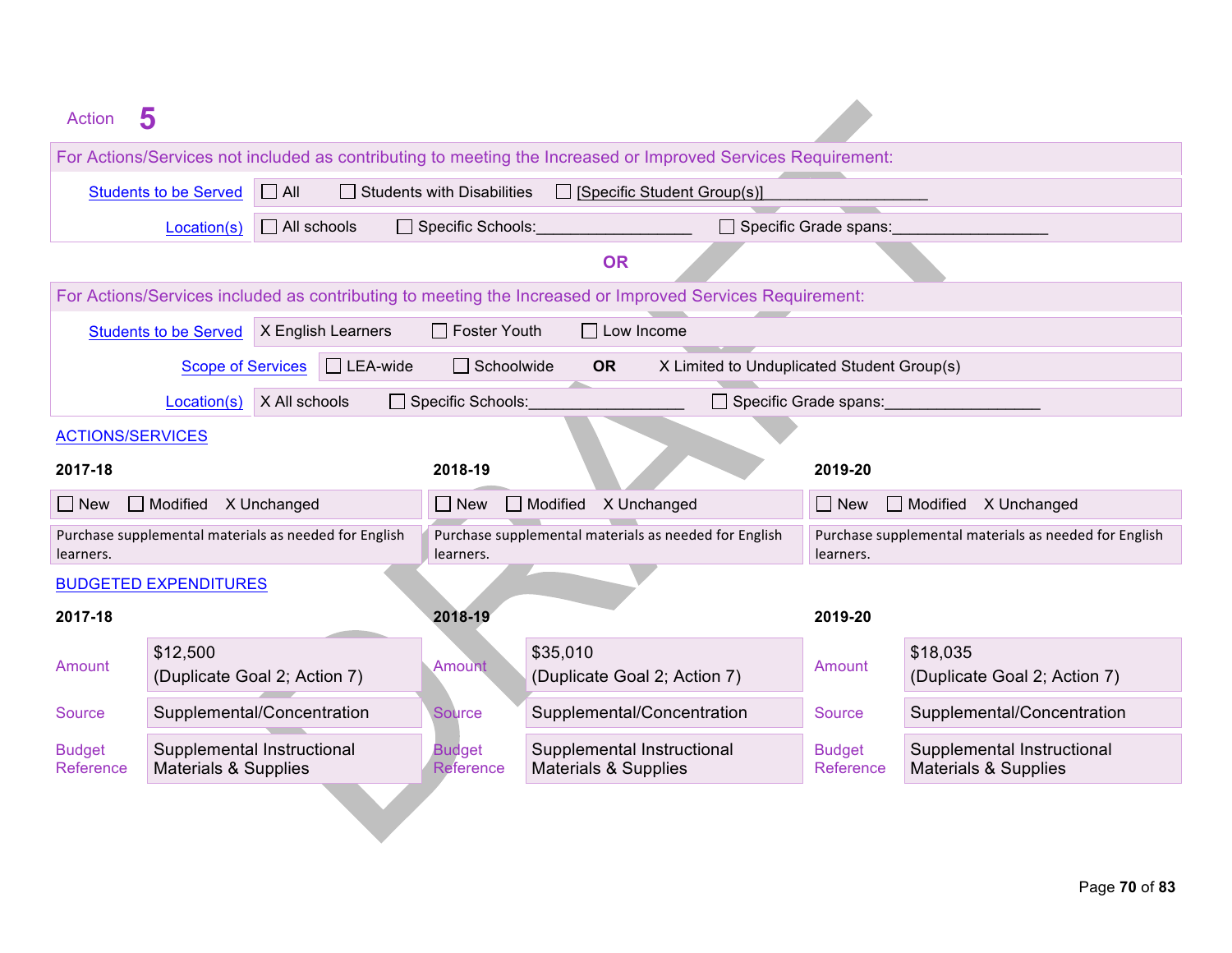|                                              | $\Box$ New                                            | $\Box$ Modified                                                                                                                                                                                                       | X Unchanged                                                                                                                        |                                                                                                                                    |  |  |  |  |  |
|----------------------------------------------|-------------------------------------------------------|-----------------------------------------------------------------------------------------------------------------------------------------------------------------------------------------------------------------------|------------------------------------------------------------------------------------------------------------------------------------|------------------------------------------------------------------------------------------------------------------------------------|--|--|--|--|--|
| <b>Goal 4</b>                                |                                                       | Richmond College Preparatory provides a safe, welcoming and engaging learning environment for all students.                                                                                                           |                                                                                                                                    |                                                                                                                                    |  |  |  |  |  |
|                                              |                                                       |                                                                                                                                                                                                                       |                                                                                                                                    |                                                                                                                                    |  |  |  |  |  |
|                                              | State and/or Local Priorities Addressed by this goal: | STATE □1 □2 □3 □4 X5 X6 □7 □8                                                                                                                                                                                         |                                                                                                                                    |                                                                                                                                    |  |  |  |  |  |
|                                              |                                                       | $\Box$ 9 $\Box$ 10<br>COE                                                                                                                                                                                             |                                                                                                                                    |                                                                                                                                    |  |  |  |  |  |
|                                              |                                                       | LOCAL                                                                                                                                                                                                                 |                                                                                                                                    |                                                                                                                                    |  |  |  |  |  |
| <b>Identified Need</b>                       |                                                       | Improved student engagement is needed to increase student achievement.                                                                                                                                                |                                                                                                                                    |                                                                                                                                    |  |  |  |  |  |
| <b>EXPECTED ANNUAL MEASURABLE OUTCOMES</b>   |                                                       |                                                                                                                                                                                                                       |                                                                                                                                    |                                                                                                                                    |  |  |  |  |  |
| Metrics/Indicators                           | <b>Baseline</b>                                       | 2017-18                                                                                                                                                                                                               | 2018-19                                                                                                                            | 2019-20                                                                                                                            |  |  |  |  |  |
| Attendance rates<br><b>Chronic Absentees</b> | 95.08% P2<br>17 students                              | Maintain a P2 attendance<br>rate above 95%<br>Maintain chronic absentees<br>under 20 students                                                                                                                         | Maintain a P2 attendance<br>rate above 95%<br>Maintain chronic absentees<br>under 25 (increase due to<br>addition of grades 7 & 8) | Maintain a P2 attendance rate<br>above 95%<br>Maintain chronic absentees<br>under 25 (increase due to<br>addition of grades 7 & 8) |  |  |  |  |  |
| <b>Student Surveys</b>                       | 90% overall positive school<br>experience             | Maintain 90% overall<br>positive school experience                                                                                                                                                                    | Maintain 90% overall<br>positive school experience                                                                                 | Maintain 90% overall positive<br>school experience                                                                                 |  |  |  |  |  |
| Suspensions                                  | 3 students                                            | Maintain suspensions under<br>Maintain suspensions under<br>Maintain suspensions under<br>10 (increase due to addition<br>10 (increase due to addition<br>5 students<br>of grades $7 & 80$<br>of grades $7 & 8 & 8$ ) |                                                                                                                                    |                                                                                                                                    |  |  |  |  |  |
|                                              |                                                       |                                                                                                                                                                                                                       |                                                                                                                                    |                                                                                                                                    |  |  |  |  |  |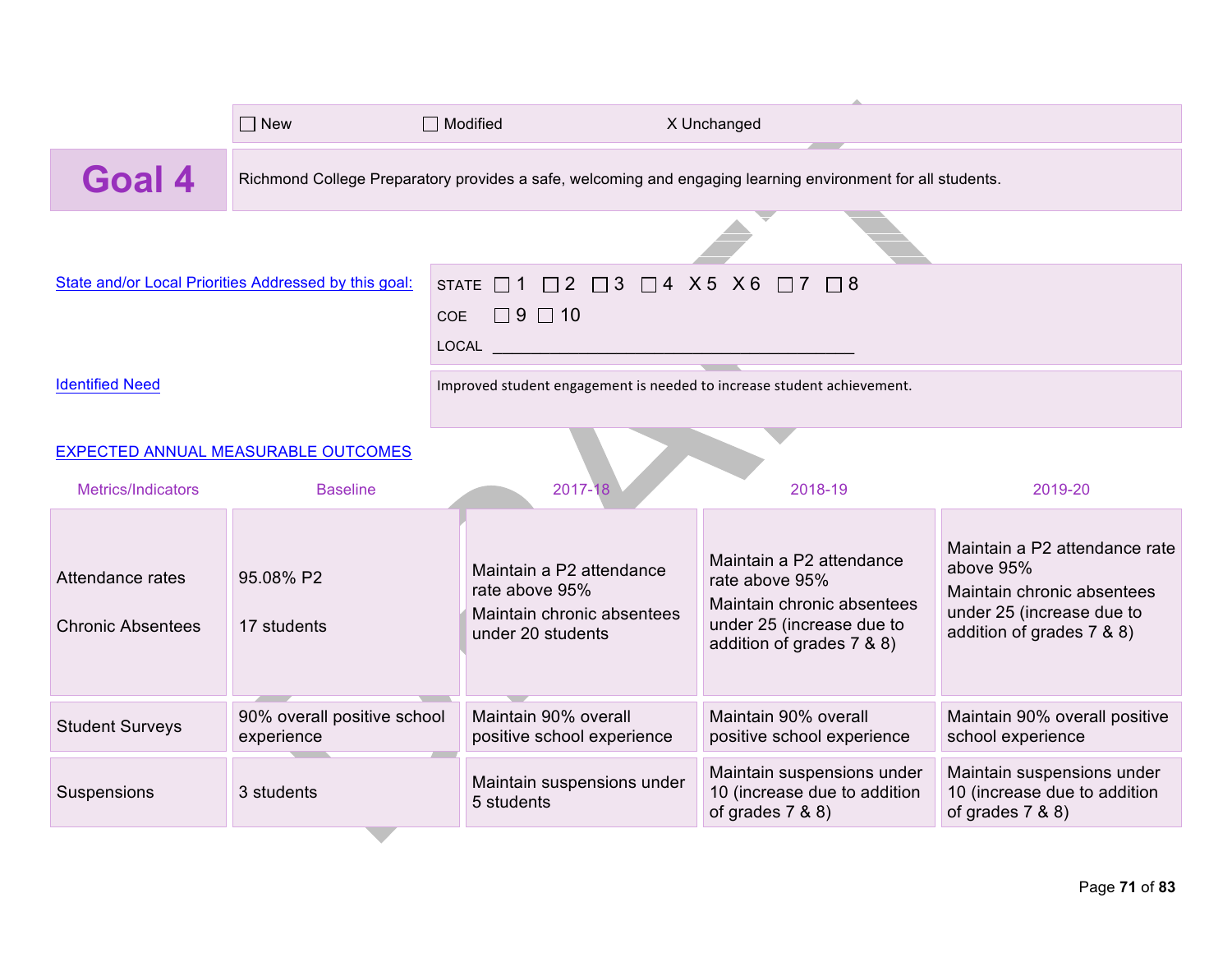| Action                     |                                                                                                                                  |                                                                                                              |                                                                         |                                         |                                                                                                                 |                            |                                                                                                                                                            |  |  |  |
|----------------------------|----------------------------------------------------------------------------------------------------------------------------------|--------------------------------------------------------------------------------------------------------------|-------------------------------------------------------------------------|-----------------------------------------|-----------------------------------------------------------------------------------------------------------------|----------------------------|------------------------------------------------------------------------------------------------------------------------------------------------------------|--|--|--|
|                            | For Actions/Services not included as contributing to meeting the Increased or Improved Services Requirement:                     |                                                                                                              |                                                                         |                                         |                                                                                                                 |                            |                                                                                                                                                            |  |  |  |
|                            | <b>Students to be Served</b>                                                                                                     | X All                                                                                                        | $\Box$ Students with Disabilities<br>$\Box$ [Specific Student Group(s)] |                                         |                                                                                                                 |                            |                                                                                                                                                            |  |  |  |
|                            | Specific Schools:<br>Specific Grade spans:<br>X All schools<br>Location(s)                                                       |                                                                                                              |                                                                         |                                         |                                                                                                                 |                            |                                                                                                                                                            |  |  |  |
|                            | <b>OR</b>                                                                                                                        |                                                                                                              |                                                                         |                                         |                                                                                                                 |                            |                                                                                                                                                            |  |  |  |
|                            | For Actions/Services included as contributing to meeting the Increased or Improved Services Requirement:                         |                                                                                                              |                                                                         |                                         |                                                                                                                 |                            |                                                                                                                                                            |  |  |  |
|                            | <b>Students to be Served</b>                                                                                                     | $\Box$ English Learners                                                                                      | $\Box$ Foster Youth                                                     |                                         | $\Box$ Low Income                                                                                               |                            |                                                                                                                                                            |  |  |  |
|                            | $\Box$ LEA-wide<br>$\Box$ Schoolwide<br>$\Box$ Limited to Unduplicated Student Group(s)<br><b>OR</b><br><b>Scope of Services</b> |                                                                                                              |                                                                         |                                         |                                                                                                                 |                            |                                                                                                                                                            |  |  |  |
|                            | $\Box$ All schools<br>Specific Schools:<br>Location(s)<br>$\Box$ Specific Grade spans:                                           |                                                                                                              |                                                                         |                                         |                                                                                                                 |                            |                                                                                                                                                            |  |  |  |
|                            | <b>ACTIONS/SERVICES</b>                                                                                                          |                                                                                                              |                                                                         |                                         |                                                                                                                 |                            |                                                                                                                                                            |  |  |  |
| 2017-18                    |                                                                                                                                  |                                                                                                              | 2018-19                                                                 |                                         |                                                                                                                 | 2019-20                    |                                                                                                                                                            |  |  |  |
| $\Box$ New                 | $\Box$ Modified $\angle$ Unchanged                                                                                               |                                                                                                              | $\Box$ New                                                              | $\Box$ Modified                         | X Unchanged                                                                                                     | $\Box$ New                 | $\Box$ Modified<br>X Unchanged                                                                                                                             |  |  |  |
|                            | safe" training and "mix it up" lunches.                                                                                          | Implement the school-wide behavior plan. Continue the<br>student Morning meetings, Conflict Resolution, "kid |                                                                         | safe" training and "mix it up" lunches. | Implement the school-wide behavior plan. Continue the<br>student Morning meetings and Conflict Resolution, "kid |                            | Implement the school-wide behavior plan. Continue the<br>student Morning meetings and Conflict Resolution, "kid<br>safe" training and "mix it up" lunches. |  |  |  |
|                            | <b>BUDGETED EXPENDITURES</b>                                                                                                     |                                                                                                              |                                                                         |                                         |                                                                                                                 |                            |                                                                                                                                                            |  |  |  |
| 2017-18                    |                                                                                                                                  |                                                                                                              | 2018-19                                                                 |                                         |                                                                                                                 | 2019-20                    |                                                                                                                                                            |  |  |  |
| Amount                     | No direct cost                                                                                                                   |                                                                                                              | Amount                                                                  | No direct cost                          |                                                                                                                 | Amount                     | No direct cost                                                                                                                                             |  |  |  |
| <b>Source</b>              |                                                                                                                                  |                                                                                                              | Source                                                                  |                                         |                                                                                                                 | <b>Source</b>              |                                                                                                                                                            |  |  |  |
| <b>Budget</b><br>Reference |                                                                                                                                  |                                                                                                              | <b>Budget</b><br>Reference                                              |                                         |                                                                                                                 | <b>Budget</b><br>Reference |                                                                                                                                                            |  |  |  |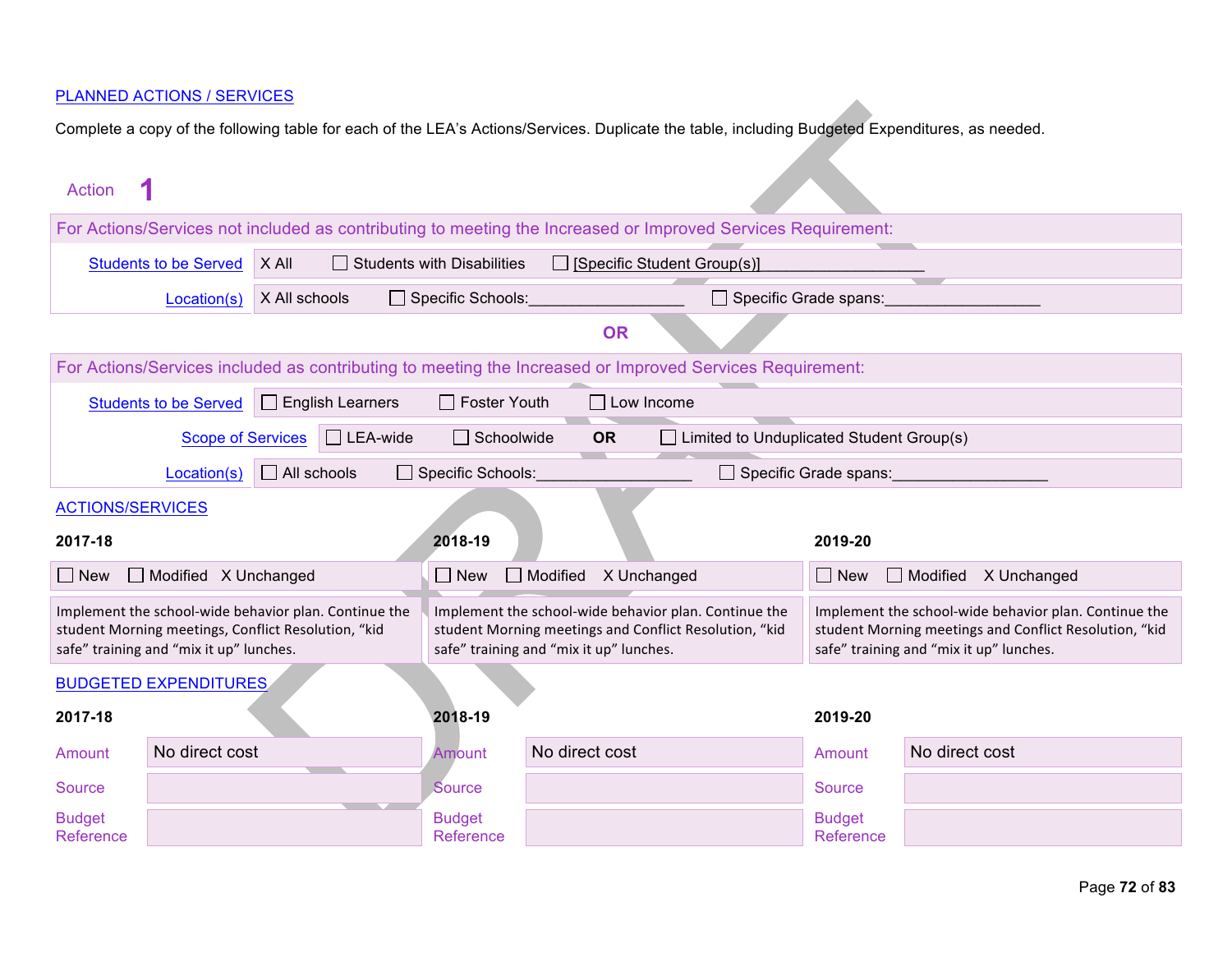| Action                     |                                                                                                                  |                                                  |                                                                                       |                                                                                                          |                              |                                                                                       |  |  |  |
|----------------------------|------------------------------------------------------------------------------------------------------------------|--------------------------------------------------|---------------------------------------------------------------------------------------|----------------------------------------------------------------------------------------------------------|------------------------------|---------------------------------------------------------------------------------------|--|--|--|
|                            | For Actions/Services not included as contributing to meeting the Increased or Improved Services Requirement:     |                                                  |                                                                                       |                                                                                                          |                              |                                                                                       |  |  |  |
|                            | X All<br>$\Box$ Students with Disabilities<br>$\Box$ [Specific Student Group(s)]<br><b>Students to be Served</b> |                                                  |                                                                                       |                                                                                                          |                              |                                                                                       |  |  |  |
|                            | Location(s)                                                                                                      | X All schools                                    | Specific Schools:                                                                     |                                                                                                          | □ Specific Grade spans:      |                                                                                       |  |  |  |
|                            | <b>OR</b>                                                                                                        |                                                  |                                                                                       |                                                                                                          |                              |                                                                                       |  |  |  |
|                            |                                                                                                                  |                                                  |                                                                                       | For Actions/Services included as contributing to meeting the Increased or Improved Services Requirement: |                              |                                                                                       |  |  |  |
|                            | <b>Students to be Served</b>                                                                                     | $\Box$ English Learners                          | $\Box$ Foster Youth                                                                   | $\Box$ Low Income                                                                                        |                              |                                                                                       |  |  |  |
|                            | <b>Scope of Services</b>                                                                                         | $\Box$ LEA-wide                                  | $\Box$ Schoolwide                                                                     | $\Box$ Limited to Unduplicated Student Group(s)<br><b>OR</b>                                             |                              |                                                                                       |  |  |  |
|                            | Location(s)                                                                                                      | $\Box$ All schools                               | Specific Schools:                                                                     |                                                                                                          | $\Box$ Specific Grade spans: |                                                                                       |  |  |  |
| <b>ACTIONS/SERVICES</b>    |                                                                                                                  |                                                  |                                                                                       |                                                                                                          |                              |                                                                                       |  |  |  |
| 2017-18                    |                                                                                                                  |                                                  | 2018-19                                                                               |                                                                                                          | 2019-20                      |                                                                                       |  |  |  |
| $\Box$ New                 | Modified X Unchanged                                                                                             |                                                  | $\Box$ New                                                                            | $\Box$ Modified<br>X Unchanged                                                                           | $\Box$ New                   | $\Box$ Modified<br>X Unchanged                                                        |  |  |  |
|                            | parent involvement, and behavior.                                                                                | Implement the action plan to address attendance, | Implement the action plan to address attendance, parent<br>involvement, and behavior. |                                                                                                          |                              | Implement the action plan to address attendance,<br>parent involvement, and behavior. |  |  |  |
|                            | <b>BUDGETED EXPENDITURES</b>                                                                                     |                                                  |                                                                                       |                                                                                                          |                              |                                                                                       |  |  |  |
| 2017-18                    |                                                                                                                  |                                                  | 2018-19                                                                               |                                                                                                          | 2019-20                      |                                                                                       |  |  |  |
| Amount                     | \$216,672<br>(Duplicate Goal 1; Action2)                                                                         |                                                  | <b>Amount</b>                                                                         | \$227,290<br>(Duplicate Goal 1; Action2)                                                                 | Amount                       | \$222,048<br>(Duplicate Goal 1; Action2)                                              |  |  |  |
| Source                     |                                                                                                                  | Supplemental/Concentration                       | Source                                                                                | Supplemental/Concentration                                                                               | Source                       | Supplemental/Concentration                                                            |  |  |  |
| <b>Budget</b><br>Reference | Directors: Compensation+benefits                                                                                 |                                                  |                                                                                       | Directors: Compensation+benefit                                                                          | <b>Budget</b><br>Reference   | Directors: Compensation+benefit                                                       |  |  |  |
| 2017-18                    |                                                                                                                  |                                                  | 2018-19                                                                               |                                                                                                          | 2019-20                      |                                                                                       |  |  |  |
| Amount                     | \$37,778                                                                                                         |                                                  | Amount                                                                                | \$39,345                                                                                                 | Amount                       | \$40,994                                                                              |  |  |  |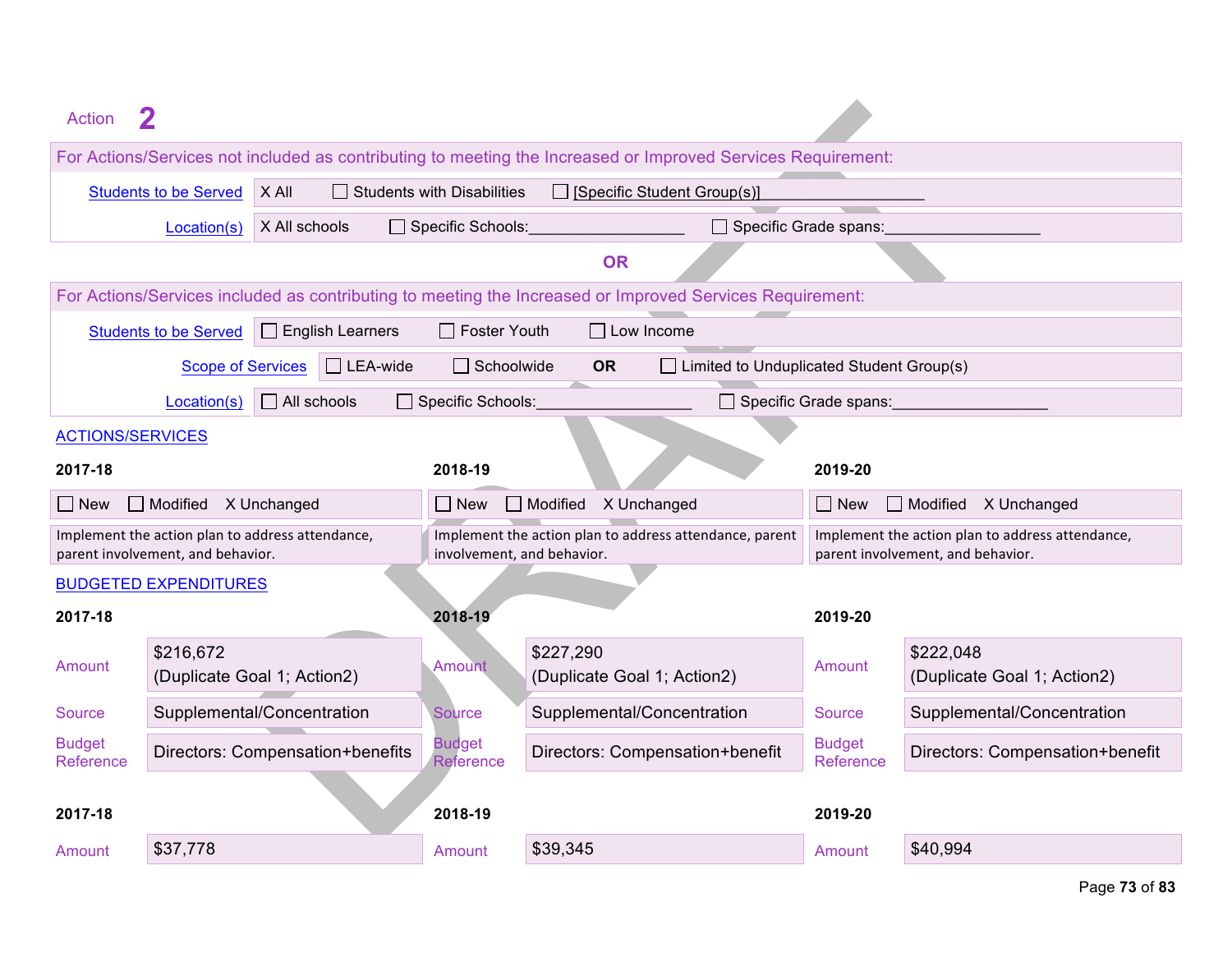| <b>Source</b>              |                                        | Supplemental/Concentration                                                                                    | <b>Source</b>                     | Supplemental/Concentration                                                                                           | Source                                                                                                        | Supplemental/Concentration                                     |  |  |  |  |
|----------------------------|----------------------------------------|---------------------------------------------------------------------------------------------------------------|-----------------------------------|----------------------------------------------------------------------------------------------------------------------|---------------------------------------------------------------------------------------------------------------|----------------------------------------------------------------|--|--|--|--|
| <b>Budget</b><br>Reference | Compensation+benefit                   | Family Engagement Coordinator:                                                                                | <b>Budget</b><br>Reference        | Family Engagement Coordinator:<br>Compensation+benefits                                                              |                                                                                                               | <b>Family Engagement Coordinator:</b><br>Compensation+benefits |  |  |  |  |
|                            |                                        |                                                                                                               |                                   |                                                                                                                      |                                                                                                               |                                                                |  |  |  |  |
| <b>Action</b>              | 3                                      |                                                                                                               |                                   |                                                                                                                      |                                                                                                               |                                                                |  |  |  |  |
|                            |                                        |                                                                                                               |                                   | For Actions/Services not included as contributing to meeting the Increased or Improved Services Requirement:         |                                                                                                               |                                                                |  |  |  |  |
|                            | <b>Students to be Served</b>           | X All                                                                                                         | $\Box$ Students with Disabilities | $\Box$ [Specific Student Group(s)]                                                                                   |                                                                                                               |                                                                |  |  |  |  |
|                            | Location(s)                            | X All schools                                                                                                 | Specific Schools:                 | $\Box$ Specific Grade spans:                                                                                         |                                                                                                               |                                                                |  |  |  |  |
|                            |                                        |                                                                                                               |                                   | <b>OR</b>                                                                                                            |                                                                                                               |                                                                |  |  |  |  |
|                            |                                        |                                                                                                               |                                   | For Actions/Services included as contributing to meeting the Increased or Improved Services Requirement:             |                                                                                                               |                                                                |  |  |  |  |
|                            | <b>Students to be Served</b>           | $\Box$ English Learners                                                                                       | $\Box$ Foster Youth               | $\Box$ Low Income                                                                                                    |                                                                                                               |                                                                |  |  |  |  |
|                            | <b>Scope of Services</b>               | $\Box$ LEA-wide                                                                                               | $\Box$ Schoolwide                 | $\Box$ Limited to Unduplicated Student Group(s)<br><b>OR</b>                                                         |                                                                                                               |                                                                |  |  |  |  |
|                            | Location(s)                            | $\Box$ All schools                                                                                            | Specific Schools:                 |                                                                                                                      | Specific Grade spans:                                                                                         |                                                                |  |  |  |  |
| <b>ACTIONS/SERVICES</b>    |                                        |                                                                                                               |                                   |                                                                                                                      |                                                                                                               |                                                                |  |  |  |  |
| 2017-18                    |                                        |                                                                                                               | 2018-19                           |                                                                                                                      | 2019-20                                                                                                       |                                                                |  |  |  |  |
| $\Box$ New                 | Modified X Unchanged                   |                                                                                                               | $\Box$ New                        | Modified X Unchanged                                                                                                 | $\Box$ New                                                                                                    | Modified X Unchanged                                           |  |  |  |  |
|                            |                                        | Administer the $5th/6th$ student survey; evaluate results;<br>develop and implement an action plan to improve |                                   | Administer the $5th/6th$ student survey; evaluate results;<br>develop and implement an action plan to improve school | Administer the $5th/6th$ student survey; evaluate results;<br>develop and implement an action plan to improve |                                                                |  |  |  |  |
|                            | school climate and student engagement. |                                                                                                               |                                   | climate and student engagement.                                                                                      |                                                                                                               | school climate and student engagement.                         |  |  |  |  |
|                            | <b>BUDGETED EXPENDITURES</b>           |                                                                                                               |                                   |                                                                                                                      |                                                                                                               |                                                                |  |  |  |  |
| 2017-18                    |                                        |                                                                                                               | 2018-19                           |                                                                                                                      | 2019-20                                                                                                       |                                                                |  |  |  |  |
| Amount                     | No direct cost                         |                                                                                                               | Amount                            | No direct cost                                                                                                       | Amount                                                                                                        | No direct cost                                                 |  |  |  |  |
| Source                     |                                        |                                                                                                               | Source                            |                                                                                                                      | Source                                                                                                        |                                                                |  |  |  |  |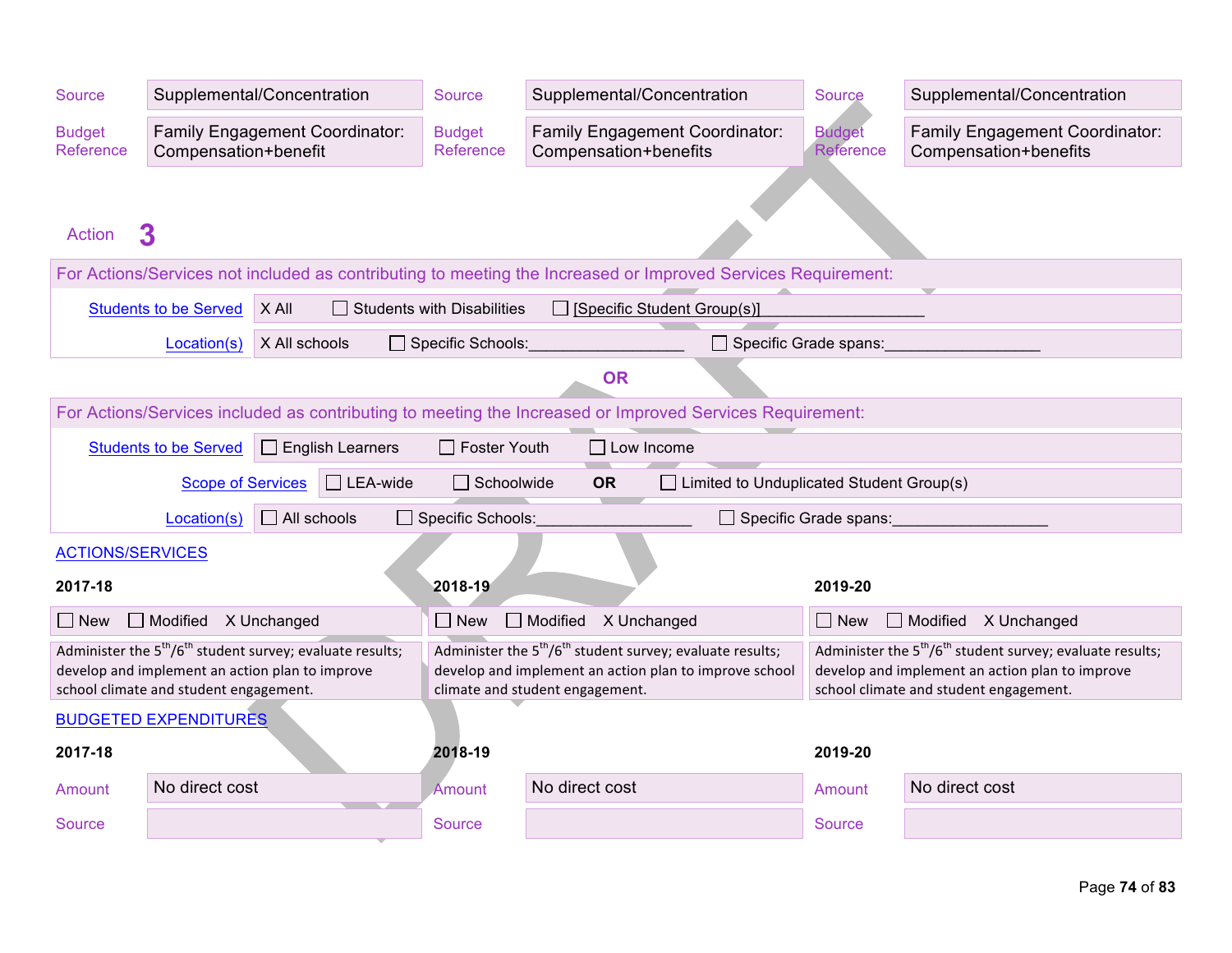| <b>Budget</b><br>Reference    |                                                                                                        | <b>Budget</b><br>Reference        |                                                                                                              | <b>Budget</b><br>Reference                |                                     |
|-------------------------------|--------------------------------------------------------------------------------------------------------|-----------------------------------|--------------------------------------------------------------------------------------------------------------|-------------------------------------------|-------------------------------------|
| <b>Action</b><br>Δ            |                                                                                                        |                                   |                                                                                                              |                                           |                                     |
|                               |                                                                                                        |                                   | For Actions/Services not included as contributing to meeting the Increased or Improved Services Requirement: |                                           |                                     |
|                               | Students to be Served   X All                                                                          | $\Box$ Students with Disabilities | $\Box$ [Specific Student Group(s)]                                                                           |                                           |                                     |
|                               | X All schools<br>Location(s)                                                                           | Specific Schools:                 | Specific Grade spans:                                                                                        |                                           |                                     |
|                               |                                                                                                        |                                   | <b>OR</b>                                                                                                    |                                           |                                     |
|                               |                                                                                                        |                                   | For Actions/Services included as contributing to meeting the Increased or Improved Services Requirement:     |                                           |                                     |
| <b>Students to be Served</b>  | $\Box$ English Learners                                                                                | $\Box$ Foster Youth               | $\Box$ Low Income                                                                                            |                                           |                                     |
|                               | $\Box$ LEA-wide<br><b>Scope of Services</b>                                                            | $\Box$ Schoolwide                 | $\Box$ Limited to Unduplicated Student Group(s)<br><b>OR</b>                                                 |                                           |                                     |
|                               | $\Box$ All schools<br>Location(s)                                                                      | □ Specific Schools:               |                                                                                                              | □ Specific Grade spans:                   |                                     |
| <b>ACTIONS/SERVICES</b>       |                                                                                                        |                                   |                                                                                                              |                                           |                                     |
| 2017-18                       |                                                                                                        | 2018-19                           |                                                                                                              | 2019-20                                   |                                     |
| $\Box$ New $\Lambda$ Modified | $\Box$ Unchanged                                                                                       | $\Box$ New                        | $\Box$ Modified<br>X Unchanged                                                                               | $\Box$ New                                | $\Box$ Modified $\Lambda$ Unchanged |
| development of the program.   | Continue to develop the mentor program for students.<br>The Lead Teachers team will participate in the |                                   | Continue the mentor program for students.                                                                    | Continue the mentor program for students. |                                     |
| <b>BUDGETED EXPENDITURES</b>  |                                                                                                        |                                   |                                                                                                              |                                           |                                     |
| 2017-18                       |                                                                                                        | 2018-19                           |                                                                                                              | 2019-20                                   |                                     |
| Amount                        | No direct cost                                                                                         | Amount                            | No direct cost                                                                                               | Amount                                    | No direct cost                      |
| Source                        |                                                                                                        | <b>Source</b>                     |                                                                                                              | Source                                    |                                     |
| <b>Budget</b><br>Reference    |                                                                                                        | <b>Budget</b><br>Reference        |                                                                                                              | <b>Budget</b><br>Reference                |                                     |
|                               |                                                                                                        |                                   |                                                                                                              |                                           |                                     |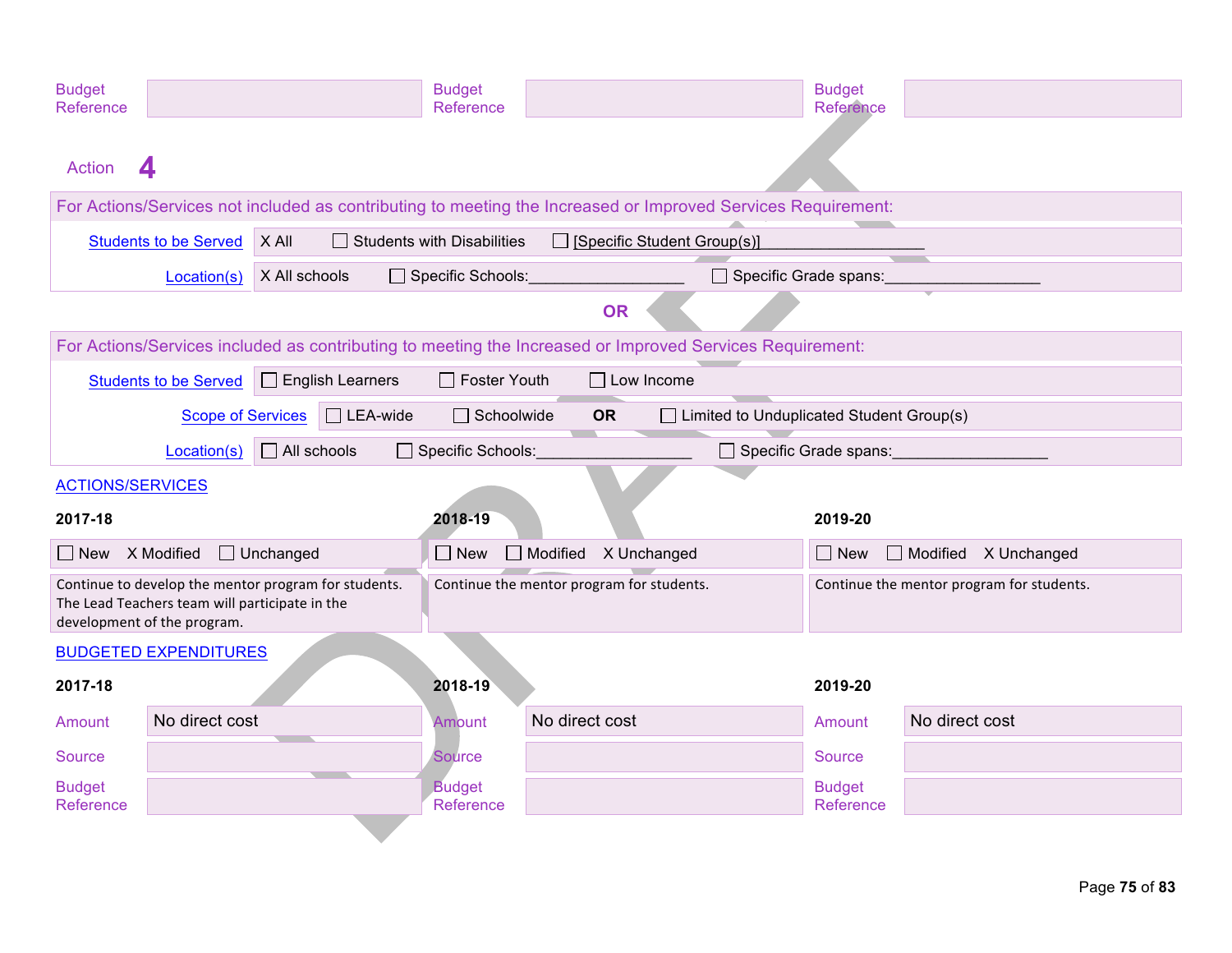| <b>Action</b>              | 5                                                    |                                                                                                                                      |                                                                                                              |                              |                                       |
|----------------------------|------------------------------------------------------|--------------------------------------------------------------------------------------------------------------------------------------|--------------------------------------------------------------------------------------------------------------|------------------------------|---------------------------------------|
|                            |                                                      |                                                                                                                                      | For Actions/Services not included as contributing to meeting the Increased or Improved Services Requirement: |                              |                                       |
|                            | $\Box$ All<br><b>Students to be Served</b>           | $\Box$ Students with Disabilities                                                                                                    | $\Box$ [Specific Student Group(s)]                                                                           |                              |                                       |
|                            | $\Box$ All schools<br>Location(s)                    | Specific Schools:                                                                                                                    |                                                                                                              | $\Box$ Specific Grade spans: |                                       |
|                            |                                                      |                                                                                                                                      | <b>OR</b>                                                                                                    |                              |                                       |
|                            |                                                      |                                                                                                                                      | For Actions/Services included as contributing to meeting the Increased or Improved Services Requirement:     |                              |                                       |
|                            | <b>Students to be Served</b><br>X English Learners   | X Foster Youth                                                                                                                       | X Low Income                                                                                                 |                              |                                       |
|                            | $\Box$ LEA-wide<br><b>Scope of Services</b>          | X Schoolwide                                                                                                                         | $\Box$ Limited to Unduplicated Student Group(s)<br><b>OR</b>                                                 |                              |                                       |
|                            | X All schools<br>Location(s)                         | □ Specific Schools:                                                                                                                  | □ Specific Grade spans:                                                                                      |                              |                                       |
| <b>ACTIONS/SERVICES</b>    |                                                      |                                                                                                                                      |                                                                                                              |                              |                                       |
| 2017-18                    |                                                      | 2018-19                                                                                                                              |                                                                                                              | 2019-20                      |                                       |
| $\Box$ New                 | Modified<br>$\Box$ Unchanged                         | $\Box$ New                                                                                                                           | $\Box$ Modified<br>$\Box$ Unchanged<br>$\Box$ Modified<br>$\Box$ Unchanged<br>$\Box$ New                     |                              |                                       |
| program.                   | Continue the afterschool enrichment and intervention | Continue the afterschool enrichment and intervention<br>Continue the afterschool enrichment and intervention<br>program.<br>program. |                                                                                                              |                              |                                       |
|                            | <b>BUDGETED EXPENDITURES</b>                         |                                                                                                                                      |                                                                                                              |                              |                                       |
| 2017-18                    |                                                      | 2018-19                                                                                                                              |                                                                                                              | 2019-20                      |                                       |
| Amount                     | \$81,159                                             | Amount                                                                                                                               | \$83,594                                                                                                     | Amount                       | \$86,101                              |
| Source                     | Supplemental/Concentration                           | Source                                                                                                                               | Supplemental/Concentration                                                                                   | <b>Source</b>                | Supplemental/Concentration            |
| <b>Budget</b><br>Reference | <b>Consultants: Non-Instructional</b>                | <b>Budget</b><br>Reference                                                                                                           | <b>Consultants: Non-Instructional</b>                                                                        | <b>Budget</b><br>Reference   | <b>Consultants: Non-Instructional</b> |
| 2017-18                    |                                                      | 2018-19                                                                                                                              |                                                                                                              | 2019-20                      |                                       |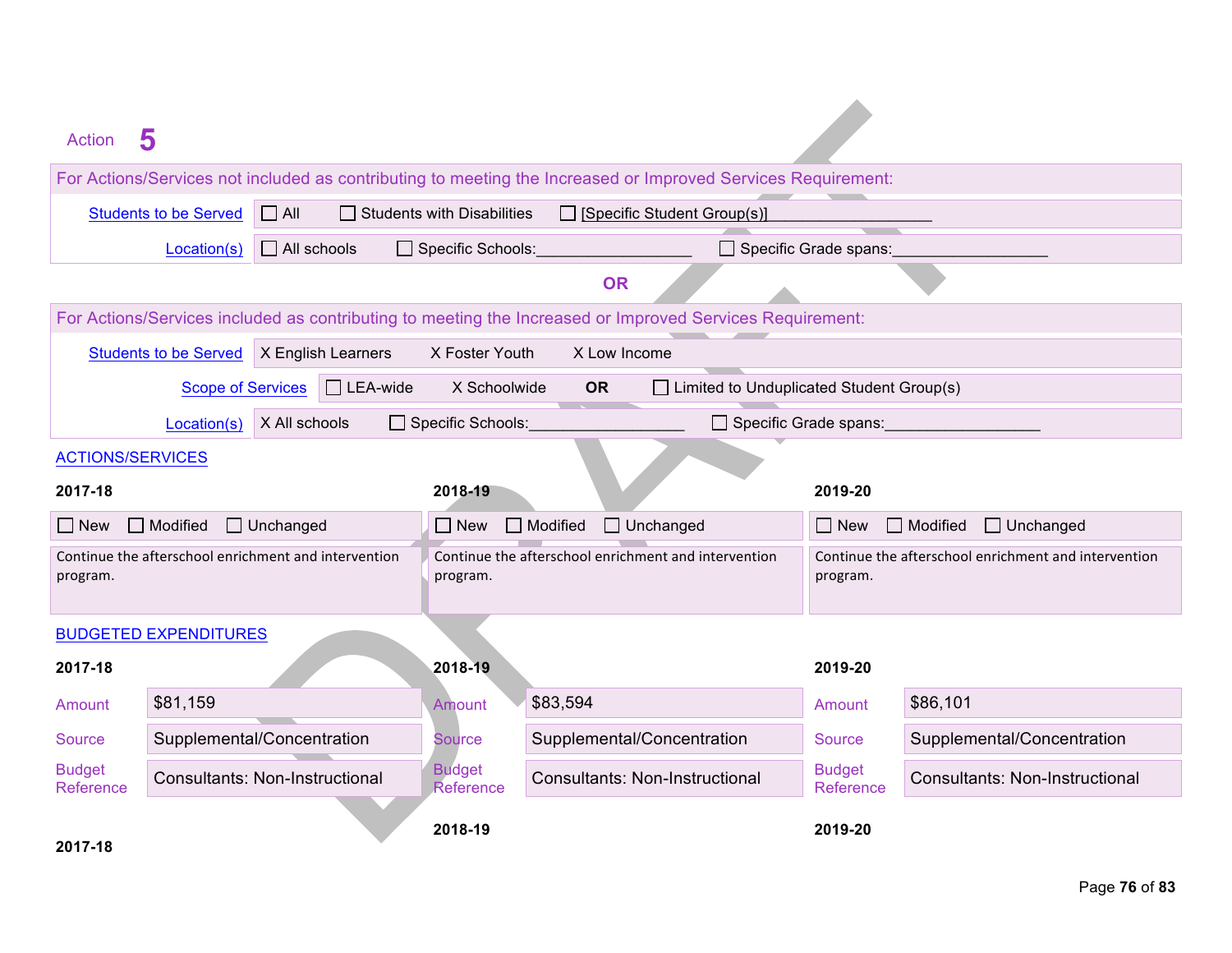| Amount                                                 | \$177,525                                                                           |                                                                                                           | Amount                            | \$182,851                                                                                                                                                                                        | Amount                     | \$188,336                                                                                                                                                                                        |  |  |
|--------------------------------------------------------|-------------------------------------------------------------------------------------|-----------------------------------------------------------------------------------------------------------|-----------------------------------|--------------------------------------------------------------------------------------------------------------------------------------------------------------------------------------------------|----------------------------|--------------------------------------------------------------------------------------------------------------------------------------------------------------------------------------------------|--|--|
| Source                                                 |                                                                                     | Supplemental/Concentration                                                                                | <b>Source</b>                     | Supplemental/Concentration                                                                                                                                                                       | <b>Source</b>              | Supplemental/Concentration                                                                                                                                                                       |  |  |
| <b>Budget</b><br>Reference                             | <b>Consultants: Instructional</b>                                                   |                                                                                                           | <b>Budget</b><br>Reference        | <b>Consultants: Instructional</b>                                                                                                                                                                | <b>Budget</b><br>Reference | <b>Consultants: Instructional</b>                                                                                                                                                                |  |  |
| <b>Action</b>                                          | 6                                                                                   |                                                                                                           |                                   |                                                                                                                                                                                                  |                            |                                                                                                                                                                                                  |  |  |
|                                                        |                                                                                     |                                                                                                           |                                   | For Actions/Services not included as contributing to meeting the Increased or Improved Services Requirement:                                                                                     |                            |                                                                                                                                                                                                  |  |  |
|                                                        | <b>Students to be Served</b>                                                        | X All                                                                                                     | $\Box$ Students with Disabilities | □ [Specific Student Group(s)]                                                                                                                                                                    |                            |                                                                                                                                                                                                  |  |  |
|                                                        | Location(s)                                                                         | X All schools                                                                                             | □ Specific Schools:               | $\Box$ Specific Grade spans:                                                                                                                                                                     |                            |                                                                                                                                                                                                  |  |  |
|                                                        |                                                                                     |                                                                                                           |                                   | <b>OR</b>                                                                                                                                                                                        |                            |                                                                                                                                                                                                  |  |  |
|                                                        |                                                                                     |                                                                                                           |                                   | For Actions/Services included as contributing to meeting the Increased or Improved Services Requirement:                                                                                         |                            |                                                                                                                                                                                                  |  |  |
|                                                        | <b>Students to be Served</b>                                                        | $\Box$ English Learners                                                                                   | $\Box$ Foster Youth               | $\Box$ Low Income                                                                                                                                                                                |                            |                                                                                                                                                                                                  |  |  |
|                                                        | <b>Scope of Services</b>                                                            | $\Box$ LEA-wide                                                                                           | $\Box$ Schoolwide                 | $\Box$ Limited to Unduplicated Student Group(s)<br><b>OR</b>                                                                                                                                     |                            |                                                                                                                                                                                                  |  |  |
|                                                        | Location(s)                                                                         | $\Box$ All schools                                                                                        | □ Specific Schools:               |                                                                                                                                                                                                  | □ Specific Grade spans:    |                                                                                                                                                                                                  |  |  |
| <b>ACTIONS/SERVICES</b>                                |                                                                                     |                                                                                                           |                                   |                                                                                                                                                                                                  |                            |                                                                                                                                                                                                  |  |  |
| 2017-18                                                | 2018-19<br>2019-20                                                                  |                                                                                                           |                                   |                                                                                                                                                                                                  |                            |                                                                                                                                                                                                  |  |  |
| Modified<br>Modified<br>$\Box$ Modified<br>X Unchanged |                                                                                     |                                                                                                           |                                   |                                                                                                                                                                                                  |                            |                                                                                                                                                                                                  |  |  |
| $\Box$ New                                             |                                                                                     |                                                                                                           | $\Box$ New                        | X Unchanged                                                                                                                                                                                      | $\Box$ New                 | X Unchanged                                                                                                                                                                                      |  |  |
|                                                        | professional development on implementing the<br>programs throughout the school day. | Continue to implement the Mindful Life Program and<br>the Toolbox, including Resolving Conflicts. Provide |                                   | Continue to implement the Mindful Life Program and the<br>Toolbox, including Resolving Conflicts. Provide<br>professional development on implementing the<br>programs throughout the school day. |                            | Continue to implement the Mindful Life Program and<br>the Toolbox, including Resolving Conflicts. Provide<br>professional development on implementing the<br>programs throughout the school day. |  |  |
|                                                        | <b>BUDGETED EXPENDITURES</b>                                                        |                                                                                                           |                                   |                                                                                                                                                                                                  |                            |                                                                                                                                                                                                  |  |  |
| 2017-18                                                |                                                                                     |                                                                                                           | 2018-19                           |                                                                                                                                                                                                  | 2019-20                    |                                                                                                                                                                                                  |  |  |
| Amount                                                 | \$81,159                                                                            |                                                                                                           | Amount                            | \$83,594                                                                                                                                                                                         | Amount                     | \$86,101                                                                                                                                                                                         |  |  |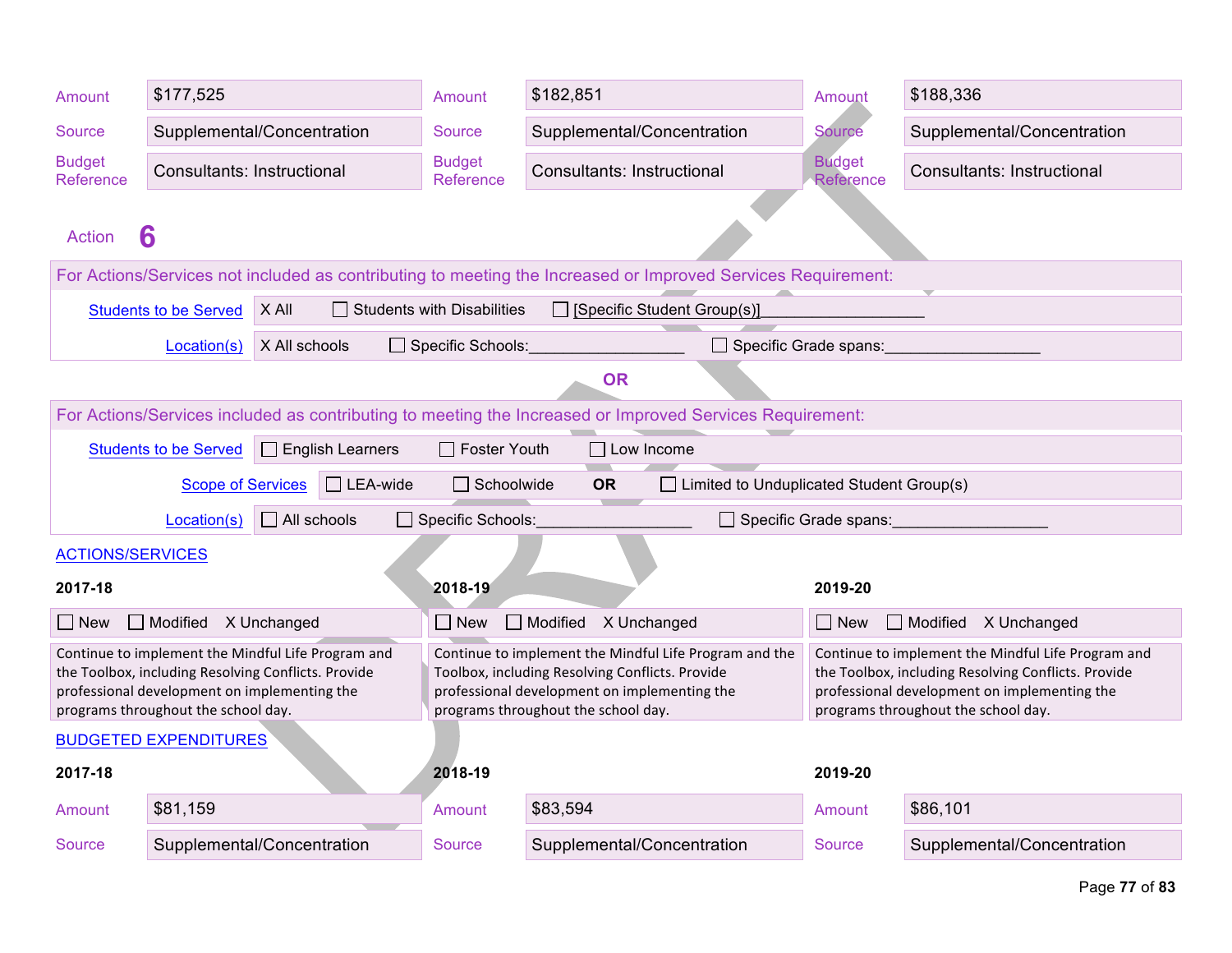| <b>Budget</b><br>Reference     | Consultants: Non-Instructional |                                                                                                 | <b>Budget</b><br>Reference                                                                                                                                                                                                                                                                                                                                                                                                                                                                                               | <b>Consultants: Non-Instructional</b>                                         |                            | <b>Budget</b><br>Reference | Consultants: Non-Instructional                          |
|--------------------------------|--------------------------------|-------------------------------------------------------------------------------------------------|--------------------------------------------------------------------------------------------------------------------------------------------------------------------------------------------------------------------------------------------------------------------------------------------------------------------------------------------------------------------------------------------------------------------------------------------------------------------------------------------------------------------------|-------------------------------------------------------------------------------|----------------------------|----------------------------|---------------------------------------------------------|
|                                |                                |                                                                                                 |                                                                                                                                                                                                                                                                                                                                                                                                                                                                                                                          |                                                                               |                            |                            |                                                         |
|                                |                                |                                                                                                 |                                                                                                                                                                                                                                                                                                                                                                                                                                                                                                                          |                                                                               |                            |                            |                                                         |
|                                |                                | $\Box$ New                                                                                      | $\Box$ Modified                                                                                                                                                                                                                                                                                                                                                                                                                                                                                                          |                                                                               | X Unchanged                |                            |                                                         |
| <b>Goal 5</b>                  |                                | Richmond College Preparatory engages parents and families to support student success in school. |                                                                                                                                                                                                                                                                                                                                                                                                                                                                                                                          |                                                                               |                            |                            |                                                         |
|                                |                                |                                                                                                 |                                                                                                                                                                                                                                                                                                                                                                                                                                                                                                                          |                                                                               |                            |                            |                                                         |
|                                |                                | State and/or Local Priorities Addressed by this goal:                                           |                                                                                                                                                                                                                                                                                                                                                                                                                                                                                                                          | STATE $\Box$ 1 $\Box$ 2 $\chi$ 3 $\Box$ 4 $\Box$ 5 $\Box$ 6 $\Box$ 7 $\Box$ 8 |                            |                            |                                                         |
|                                |                                |                                                                                                 | $\Box$ 9 $\Box$ 10<br>COE<br>$\begin{tabular}{ c c c c } \hline \multicolumn{1}{ c }{\textbf{LOCAL}} & \multicolumn{1}{ c }{\textbf{Local}}\\ \hline \multicolumn{1}{ c }{\textbf{LOCAL}} & \multicolumn{1}{ c }{\textbf{Local}}\\ \hline \multicolumn{1}{ c }{\textbf{LOCAL}} & \multicolumn{1}{ c }{\textbf{Local}}\\ \hline \multicolumn{1}{ c }{\textbf{LOCAL}} & \multicolumn{1}{ c }{\textbf{Local}}\\ \hline \multicolumn{1}{ c }{\textbf{Local}} & \multicolumn{1}{ c }{\textbf{Local}}\\ \hline \multicolumn{1$ |                                                                               |                            |                            |                                                         |
|                                |                                |                                                                                                 |                                                                                                                                                                                                                                                                                                                                                                                                                                                                                                                          | $\sim$ $\sim$                                                                 |                            |                            |                                                         |
| <b>Identified Need</b>         |                                |                                                                                                 |                                                                                                                                                                                                                                                                                                                                                                                                                                                                                                                          | Parent involvement is an integral component in student success.               |                            |                            |                                                         |
|                                |                                | EXPECTED ANNUAL MEASURABLE OUTCOMES                                                             |                                                                                                                                                                                                                                                                                                                                                                                                                                                                                                                          |                                                                               |                            |                            |                                                         |
| Metrics/Indicators             |                                | <b>Baseline</b>                                                                                 |                                                                                                                                                                                                                                                                                                                                                                                                                                                                                                                          | 2017-18                                                                       |                            | 2018-19                    | 2019-20                                                 |
| Attendance at parent<br>events |                                | To be determined                                                                                |                                                                                                                                                                                                                                                                                                                                                                                                                                                                                                                          |                                                                               |                            |                            |                                                         |
| <b>Parent Survey</b>           |                                | 86 received<br>% positive to be determined<br>for this year                                     | 95 received<br>positively                                                                                                                                                                                                                                                                                                                                                                                                                                                                                                | 90% or more rating school                                                     | 105 received<br>positively | 90% or more rating school  | 115 received<br>90% or more rating school<br>positively |
|                                |                                |                                                                                                 |                                                                                                                                                                                                                                                                                                                                                                                                                                                                                                                          |                                                                               |                            |                            |                                                         |
|                                |                                |                                                                                                 |                                                                                                                                                                                                                                                                                                                                                                                                                                                                                                                          |                                                                               |                            |                            |                                                         |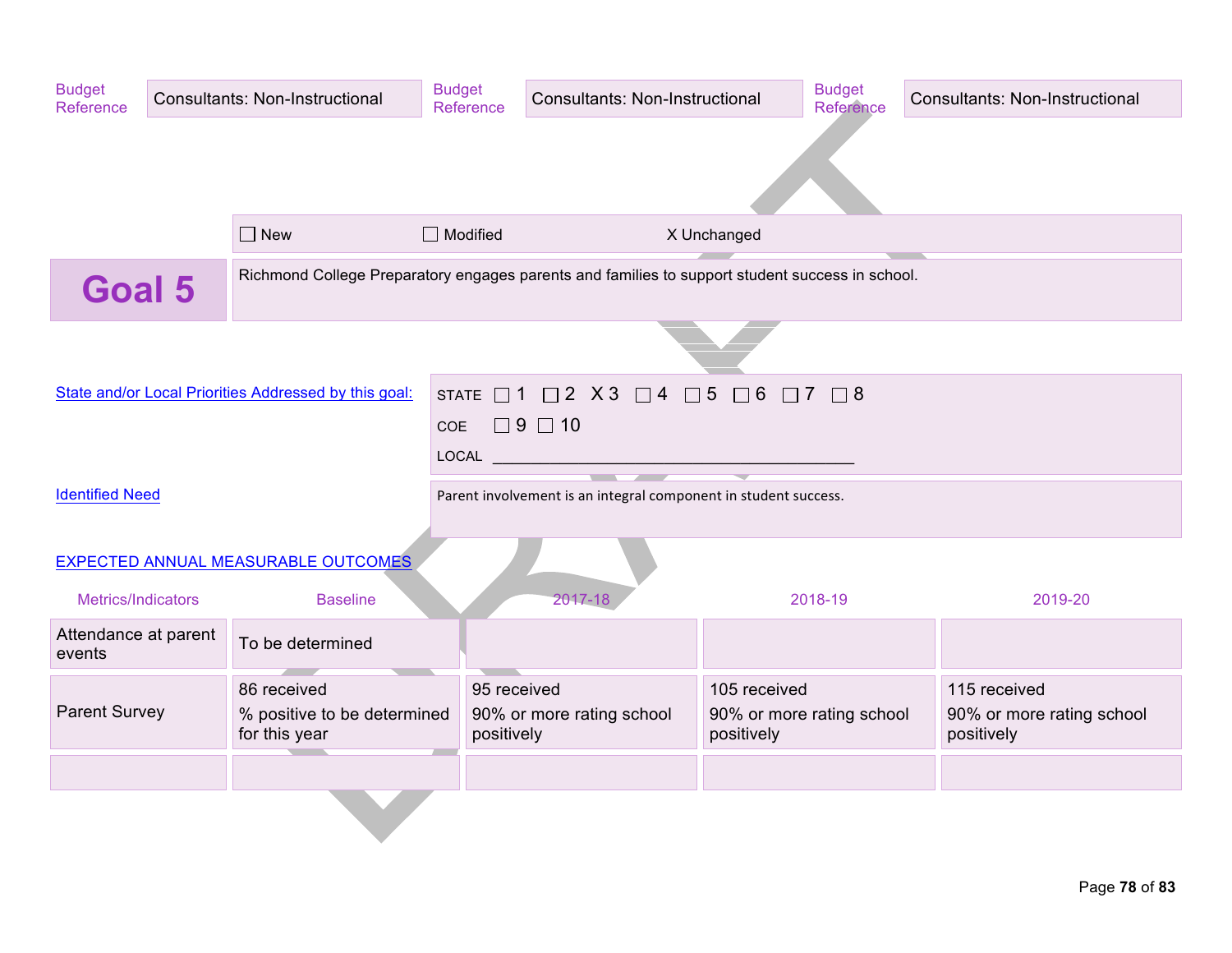## PLANNED ACTIONS / SERVICES

Complete a copy of the following table for each of the LEA's Actions/Services. Duplicate the table, including Budgeted Expenditures, as needed.

| <b>Action</b>                                                                                                         |                                                                                                          |                    |                         |                          |                 |                   |                                                                                                               |                                              |              |                                                                                                               |
|-----------------------------------------------------------------------------------------------------------------------|----------------------------------------------------------------------------------------------------------|--------------------|-------------------------|--------------------------|-----------------|-------------------|---------------------------------------------------------------------------------------------------------------|----------------------------------------------|--------------|---------------------------------------------------------------------------------------------------------------|
| For Actions/Services not included as contributing to meeting the Increased or Improved Services Requirement:          |                                                                                                          |                    |                         |                          |                 |                   |                                                                                                               |                                              |              |                                                                                                               |
| $\Box$ All<br><b>Students to be Served</b><br>$\Box$ Students with Disabilities<br>$\Box$ [Specific Student Group(s)] |                                                                                                          |                    |                         |                          |                 |                   |                                                                                                               |                                              |              |                                                                                                               |
|                                                                                                                       | Location(s)                                                                                              | $\Box$ All schools |                         | $\Box$ Specific Schools: |                 |                   | Specific Grade spans:                                                                                         |                                              |              |                                                                                                               |
|                                                                                                                       |                                                                                                          |                    |                         |                          |                 | <b>OR</b>         |                                                                                                               |                                              |              |                                                                                                               |
|                                                                                                                       |                                                                                                          |                    |                         |                          |                 |                   | For Actions/Services included as contributing to meeting the Increased or Improved Services Requirement:      |                                              |              |                                                                                                               |
|                                                                                                                       | <b>Students to be Served</b>                                                                             |                    | $\Box$ English Learners | $\Box$ Foster Youth      |                 | $\Box$ Low Income |                                                                                                               |                                              |              |                                                                                                               |
|                                                                                                                       | <b>Scope of Services</b>                                                                                 |                    | $\Box$ LEA-wide         | $\Box$ Schoolwide        |                 | <b>OR</b>         | $\Box$ Limited to Unduplicated Student Group(s)                                                               |                                              |              |                                                                                                               |
|                                                                                                                       | Location(s)                                                                                              | $\Box$ All schools |                         | □ Specific Schools:      |                 |                   | $\Box$ Specific Grade spans:                                                                                  |                                              |              |                                                                                                               |
| <b>ACTIONS/SERVICES</b>                                                                                               |                                                                                                          |                    |                         |                          |                 |                   |                                                                                                               |                                              |              |                                                                                                               |
| 2017-18                                                                                                               |                                                                                                          |                    |                         | 2018-19                  |                 |                   |                                                                                                               | 2019-20                                      |              |                                                                                                               |
| $\Box$ New                                                                                                            | Modified                                                                                                 | $\Box$ Unchanged   |                         | $\Box$ New               | $\Box$ Modified |                   | $\Box$ Unchanged                                                                                              | $\Box$ Modified<br>$\Box$ Unchanged<br>  New |              |                                                                                                               |
|                                                                                                                       | Continue the family engagement program with the<br>Directors and Family Engagement Coordinator. Evaluate |                    |                         |                          |                 |                   | Continue the Family Advocate and Home Visits program<br>with the Directors and Family Engagement Coordinator. |                                              |              | Continue the Family Advocate and Home Visits program<br>with the Directors and Family Engagement Coordinator. |
|                                                                                                                       | the results and develop and implement an action plan.                                                    |                    |                         | action plan.             |                 |                   | Evaluate the results and develop and implement an                                                             |                                              | action plan. | Evaluate the results and develop and implement an                                                             |
|                                                                                                                       | <b>BUDGETED EXPENDITURES</b>                                                                             |                    |                         |                          |                 |                   |                                                                                                               |                                              |              |                                                                                                               |
| 2017-18                                                                                                               |                                                                                                          |                    |                         | 2018-19                  |                 |                   |                                                                                                               | 2019-20                                      |              |                                                                                                               |
| Amount                                                                                                                | \$216,672                                                                                                |                    |                         | Amount                   | \$227,290       |                   |                                                                                                               | Amount                                       |              | \$222,048                                                                                                     |
|                                                                                                                       | (Duplicate Goal 1; Action 2)                                                                             |                    |                         |                          |                 |                   | (Duplicate Goal 1; Action 2)                                                                                  |                                              |              | (Duplicate Goal 1; Action 2)                                                                                  |
| Source                                                                                                                | Supplemental/Concentration                                                                               |                    |                         | <b>Source</b>            |                 |                   | Supplemental/Concentration                                                                                    | <b>Source</b>                                |              | Supplemental/Concentration                                                                                    |
| <b>Budget</b>                                                                                                         | Directors: Compensation+benefit                                                                          |                    |                         | <b>Budget</b>            |                 |                   | Directors: Compensation+benefit                                                                               | <b>Budget</b>                                |              | Directors: Compensation+benefit                                                                               |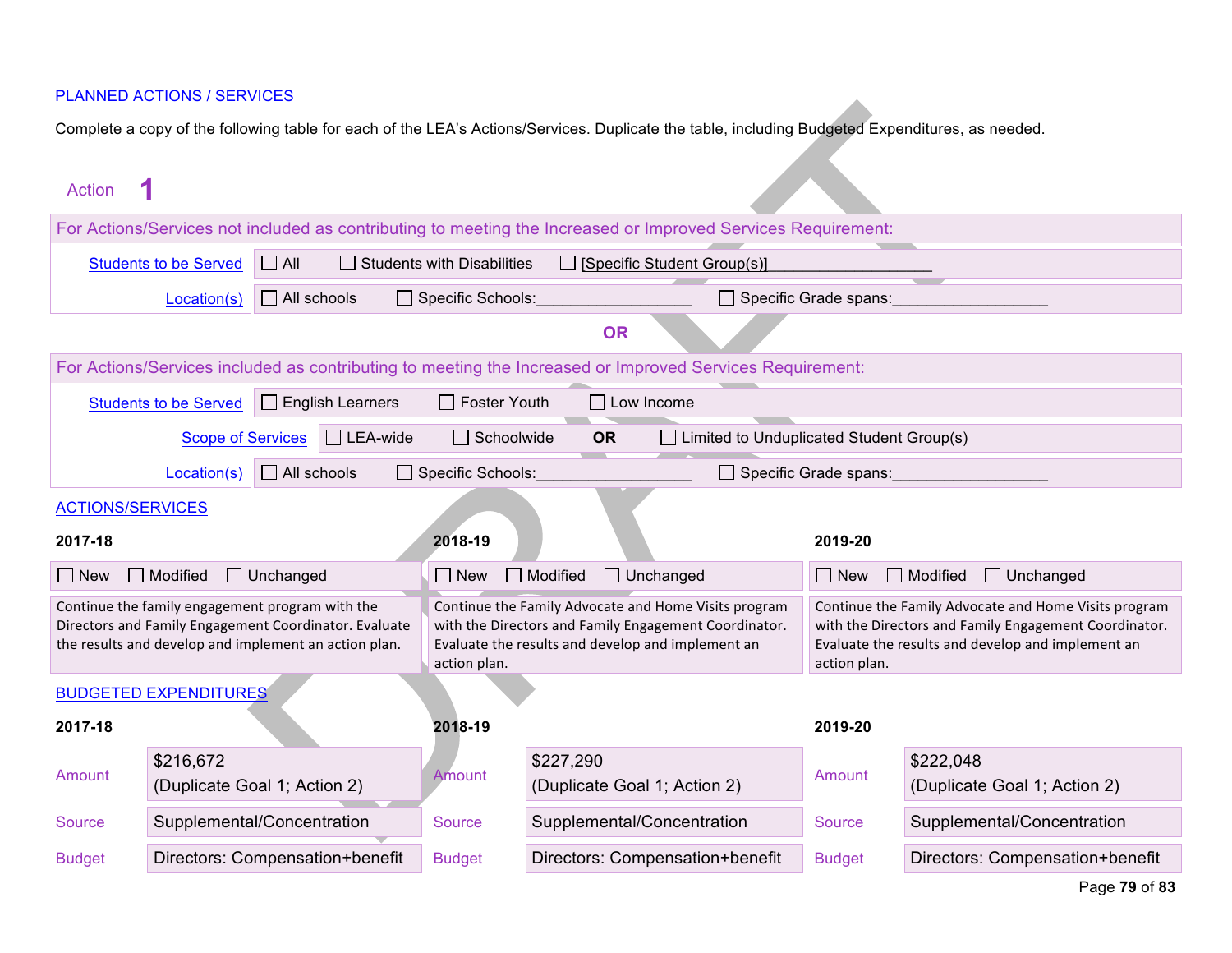| Reference                                                                    |                              |                                       | Reference                                                                    |                                                                                                              | Reference                  |                                                                              |
|------------------------------------------------------------------------------|------------------------------|---------------------------------------|------------------------------------------------------------------------------|--------------------------------------------------------------------------------------------------------------|----------------------------|------------------------------------------------------------------------------|
| 2017-18                                                                      |                              |                                       | 2018-19                                                                      |                                                                                                              | 2019-20                    |                                                                              |
| Amount                                                                       | \$37,778                     | (Duplicate Goal 4; Action2)           | Amount                                                                       | \$39,345<br>(Duplicate Goal 4; Action 2)                                                                     | Amount                     | \$40,994<br>(Duplicate Goal 4; Action 2)                                     |
| Source                                                                       |                              | Supplemental/Concentration            | Source                                                                       | Supplemental/Concentration                                                                                   | <b>Source</b>              | Supplemental/Concentration                                                   |
| <b>Budget</b><br>Reference                                                   | Compensation+benefits        | <b>Family Engagement Coordinator:</b> | <b>Budget</b><br>Reference                                                   | Family Engagement Coordinator:<br>Compensation+benefits                                                      | <b>Budget</b><br>Reference | <b>Family Engagement Coordinator:</b><br>Compensation+benefits               |
| <b>Action</b>                                                                |                              |                                       |                                                                              |                                                                                                              |                            |                                                                              |
|                                                                              |                              |                                       |                                                                              | For Actions/Services not included as contributing to meeting the Increased or Improved Services Requirement: |                            |                                                                              |
|                                                                              | <b>Students to be Served</b> | All                                   | <b>Students with Disabilities</b>                                            | $\Box$ [Specific Student Group(s)]                                                                           |                            |                                                                              |
|                                                                              | Location(s)                  | All schools                           | Specific Schools:                                                            | $\Box$ Specific Grade spans:                                                                                 |                            |                                                                              |
|                                                                              |                              |                                       |                                                                              | <b>OR</b>                                                                                                    |                            |                                                                              |
|                                                                              |                              |                                       |                                                                              | For Actions/Services included as contributing to meeting the Increased or Improved Services Requirement:     |                            |                                                                              |
|                                                                              | <b>Students to be Served</b> | X English Learners                    | X Foster Youth                                                               | X Low Income                                                                                                 |                            |                                                                              |
|                                                                              | <b>Scope of Services</b>     | $\Box$ LEA-wide                       | X Schoolwide                                                                 | <b>OR</b><br>$\Box$ Limited to Unduplicated Student Group(s)                                                 |                            |                                                                              |
|                                                                              | Location(s)                  | X All schools                         | $\Box$ Specific Schools:                                                     |                                                                                                              | Specific Grade spans:      |                                                                              |
| <b>ACTIONS/SERVICES</b>                                                      |                              |                                       |                                                                              |                                                                                                              |                            |                                                                              |
| 2017-18                                                                      |                              |                                       | 2018-19                                                                      |                                                                                                              | 2019-20                    |                                                                              |
| New X Modified                                                               |                              | $\Box$ Unchanged                      | $\square$ New                                                                | Modified X Unchanged                                                                                         | $\Box$ New                 | Modified X Unchanged                                                         |
| Continue to develop the Friday Morning parent<br>meetings and Family Nights. |                              |                                       | Continue to develop the Friday Morning parent meetings<br>and Family Nights. |                                                                                                              |                            | Continue to develop the Friday Morning parent<br>meetings and Family Nights. |
|                                                                              | <b>BUDGETED EXPENDITURES</b> |                                       |                                                                              |                                                                                                              |                            |                                                                              |
| 2017-18                                                                      |                              |                                       | 2018-19                                                                      |                                                                                                              | 2019-20                    |                                                                              |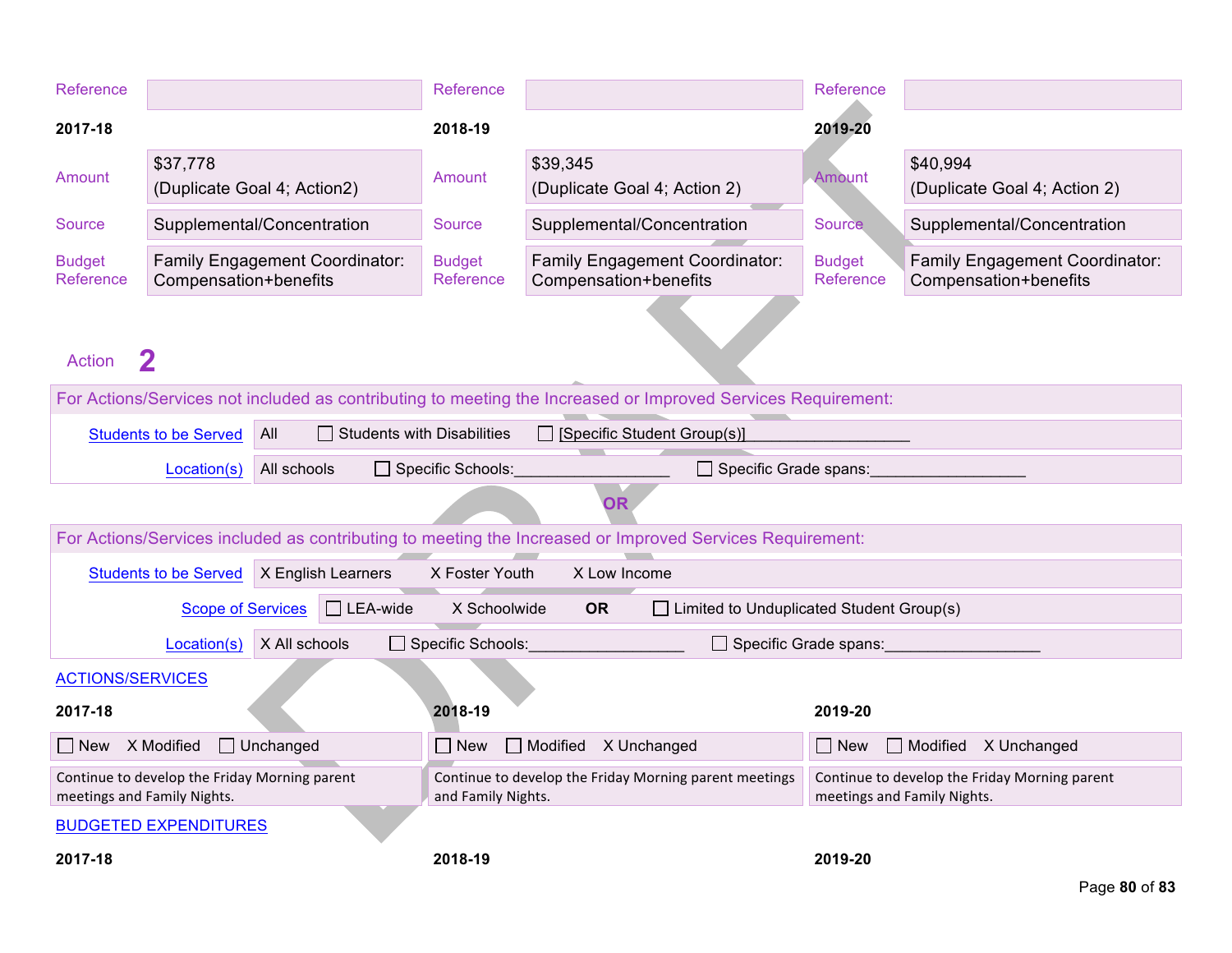| Amount                     | \$37,778<br>(Duplicate Goal 4; Action 2)        |                                                       | Amount                            | \$39,345<br>(Duplicate Goal 4; Action2)                                                                      | <b>Amount</b>                                                                                                               | \$40,994<br>(Duplicate Goal 4; Action2)                 |
|----------------------------|-------------------------------------------------|-------------------------------------------------------|-----------------------------------|--------------------------------------------------------------------------------------------------------------|-----------------------------------------------------------------------------------------------------------------------------|---------------------------------------------------------|
| Source                     | Supplemental/Concentration                      |                                                       | <b>Source</b>                     | Supplemental/Concentration                                                                                   | Source                                                                                                                      | Supplemental/Concentration                              |
| <b>Budget</b><br>Reference | Compensation+benefits                           | <b>Family Engagement Coordinator:</b>                 | <b>Budget</b><br>Reference        | <b>Family Engagement Coordinator:</b><br>Compensation+benefits                                               | <b>Budget</b><br>Reference                                                                                                  | Family Engagement Coordinator:<br>Compensation+benefits |
| <b>Action</b>              | 3                                               |                                                       |                                   |                                                                                                              |                                                                                                                             |                                                         |
|                            |                                                 |                                                       |                                   | For Actions/Services not included as contributing to meeting the Increased or Improved Services Requirement: |                                                                                                                             |                                                         |
|                            | <b>Students to be Served</b>                    | X All                                                 | $\Box$ Students with Disabilities | $\Box$ [Specific Student Group(s)]                                                                           |                                                                                                                             |                                                         |
|                            | Location(s)                                     | X All schools                                         | $\Box$ Specific Schools:          | □ Specific Grade spans:                                                                                      |                                                                                                                             |                                                         |
|                            |                                                 |                                                       |                                   | <b>OR</b>                                                                                                    |                                                                                                                             |                                                         |
|                            |                                                 |                                                       |                                   | For Actions/Services included as contributing to meeting the Increased or Improved Services Requirement:     |                                                                                                                             |                                                         |
|                            | <b>Students to be Served</b>                    | $\Box$ English Learners                               | $\Box$ Foster Youth               | $\Box$ Low Income                                                                                            |                                                                                                                             |                                                         |
|                            | <b>Scope of Services</b>                        | $\Box$ LEA-wide                                       | Schoolwide                        | $\Box$ Limited to Unduplicated Student Group(s)<br><b>OR</b>                                                 |                                                                                                                             |                                                         |
|                            | Location(s)                                     | $\Box$ All schools                                    |                                   | □ Specific Schools:<br>Specific Grade spans:                                                                 |                                                                                                                             |                                                         |
| <b>ACTIONS/SERVICES</b>    |                                                 |                                                       |                                   |                                                                                                              |                                                                                                                             |                                                         |
| 2017-18                    |                                                 |                                                       | 2018-19                           |                                                                                                              | 2019-20                                                                                                                     |                                                         |
| $\Box$ New                 | Modified X Unchanged                            |                                                       | $\Box$ New                        | Modified X Unchanged                                                                                         | $\Box$ New                                                                                                                  | Modified X Unchanged                                    |
| an action plan.            | Administer the parent/guardian survey annually. | Evaluate the survey results and develop and implement | an action plan.                   | Administer the parent/guardian survey annually.<br>Evaluate the survey results and develop and implement     | Administer the parent/guardian survey annually.<br>Evaluate the survey results and develop and implement<br>an action plan. |                                                         |
|                            | <b>BUDGETED EXPENDITURES</b>                    |                                                       |                                   |                                                                                                              |                                                                                                                             |                                                         |
| 2017-18                    |                                                 |                                                       | 2018-19                           |                                                                                                              | 2019-20                                                                                                                     |                                                         |
| Amount                     | No direct costs                                 |                                                       | Amount                            | No direct costs                                                                                              | Amount                                                                                                                      | No direct costs                                         |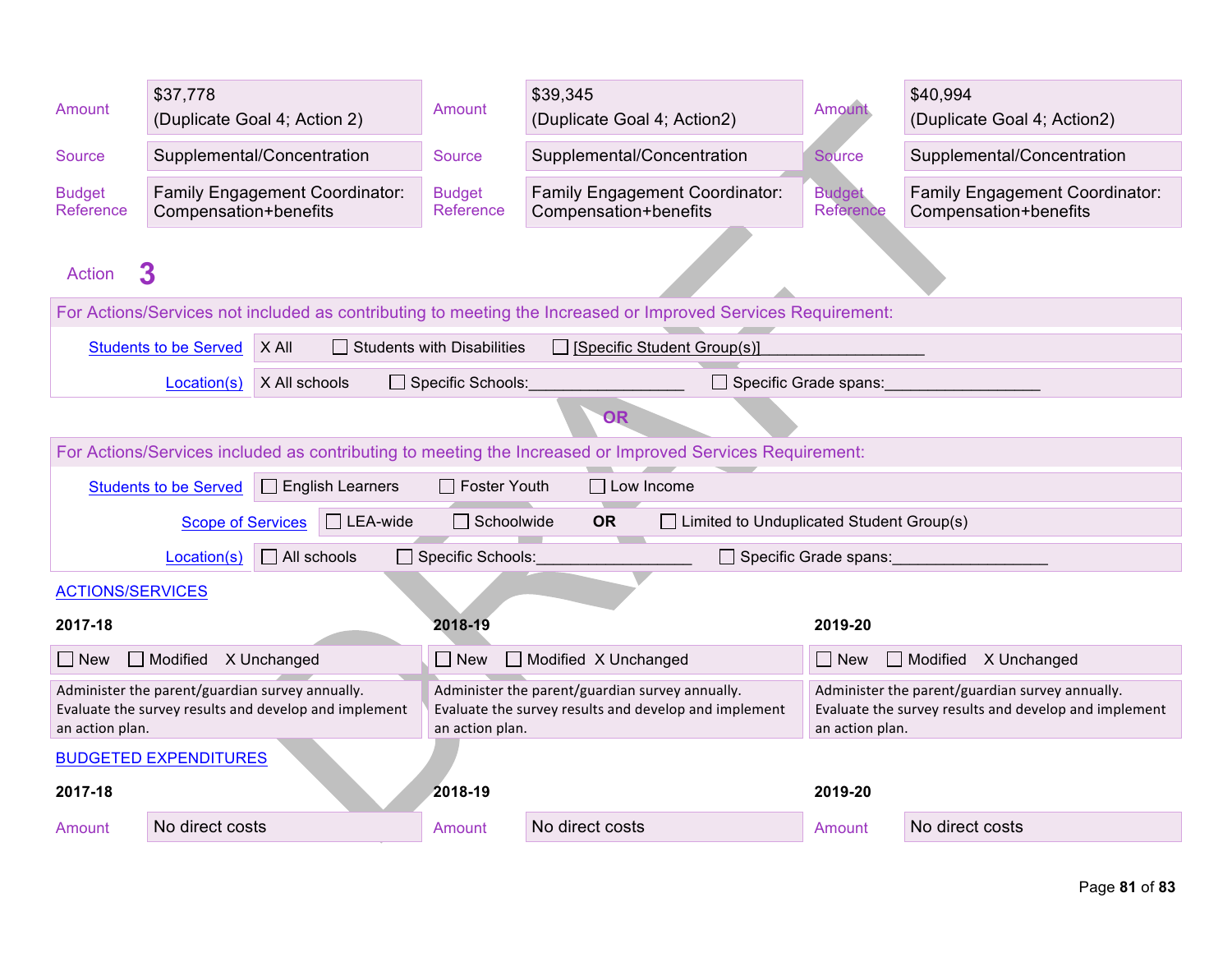| Source                     | Source                     | Source           |  |
|----------------------------|----------------------------|------------------|--|
| <b>Budget</b><br>Reference | <b>Budget</b><br>Reference | <b>Reference</b> |  |

## **Demonstration of Increased or Improved Services for Unduplicated Pupils**

LCAP Year  $X 2017-18$  2018-19 2019-20

Estimated Supplemental and Concentration Grant Funds: \$972,803 Percentage Services:

Percentage to Increase or Improve 29.07%

Describe how services provided for unduplicated pupils are increased or improved by at least the percentage identified above, either qualitatively or quantitatively, as compared to services provided for all students in the LCAP year.

Identify each action/service being funded and provided on a schoolwide or LEA-wide basis. Include the required descriptions supporting each schoolwide or LEAwide use of funds (see instructions).

Over 91% of the students at Richmond College Preparatory are low income students, English learners or foster youth. With such a high concentration of unduplicated students, RCP expends the Supplemental and Concentration grant funds schoolwide on the following:

- The two Director of Curriculum and Instruction positions provided job-embedded professional development to ensure all teachers and instructional aides are able to provide effective differentiated instruction to meet the needs of each student. Additional professional development is provided through consultants.
- The Lucy Caulkins Writing and Guided Reading professional development included coaching for every teacher and addressed meeting the needs of these students.
- The intervention program addresses the needs of each student includes the I-Ready program, Guided Reading and extended learning, after-school, Saturdays and summer school.
- Additional materials, supplies and technology are purchased to support effective instruction and intervention.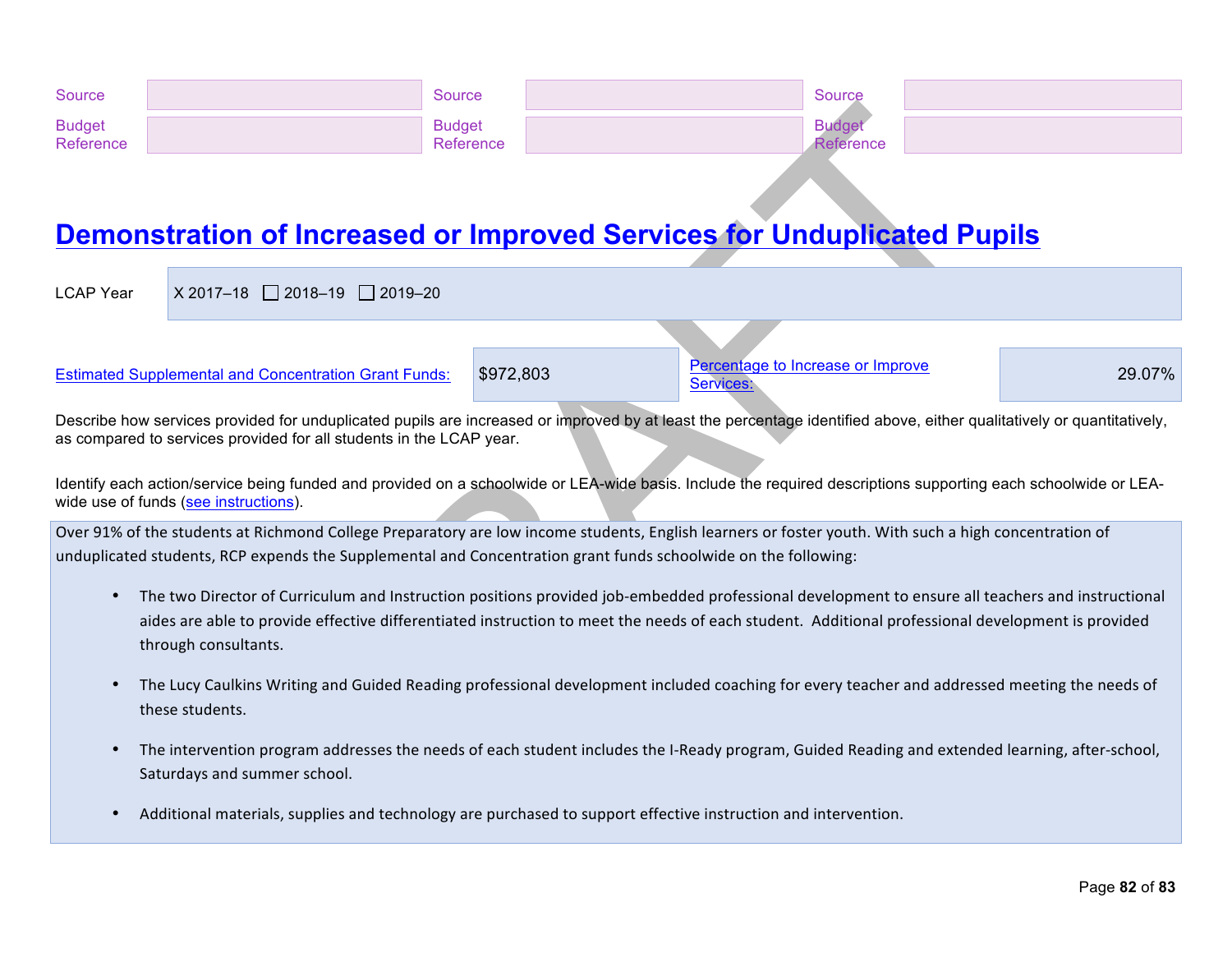- Parental outreach is provided through the Family Engagement Coordinator.
- Instructional aides are provided in each classroom to support differentiated instruction.

## **Demonstration of Increased or Improved Services for Unduplicated Pupils**

| <b>LCAP Year</b> | $\Box$ 2017-18 X 2018-19 $\Box$ 2019-20               |             |                                                                                                                                                                                                                                |        |
|------------------|-------------------------------------------------------|-------------|--------------------------------------------------------------------------------------------------------------------------------------------------------------------------------------------------------------------------------|--------|
|                  | Estimated Supplemental and Concentration Grant Funds: | \$1,106,290 | Percentage to Increase or Improve<br>Services:                                                                                                                                                                                 | 27.96% |
|                  |                                                       |             | and the contract of the contract of the contract of the contract of the contract of the contract of the contract of the contract of the contract of the contract of the contract of the contract of the contract of the contra |        |

Describe how services provided for unduplicated pupils are increased or improved by at least the percentage identified above, either qualitatively or quantitatively, as compared to services provided for all students in the LCAP year.

Identify each action/service being funded and provided on a schoolwide or LEA-wide basis. Include the required descriptions supporting each schoolwide or LEAwide use of funds (see instructions).